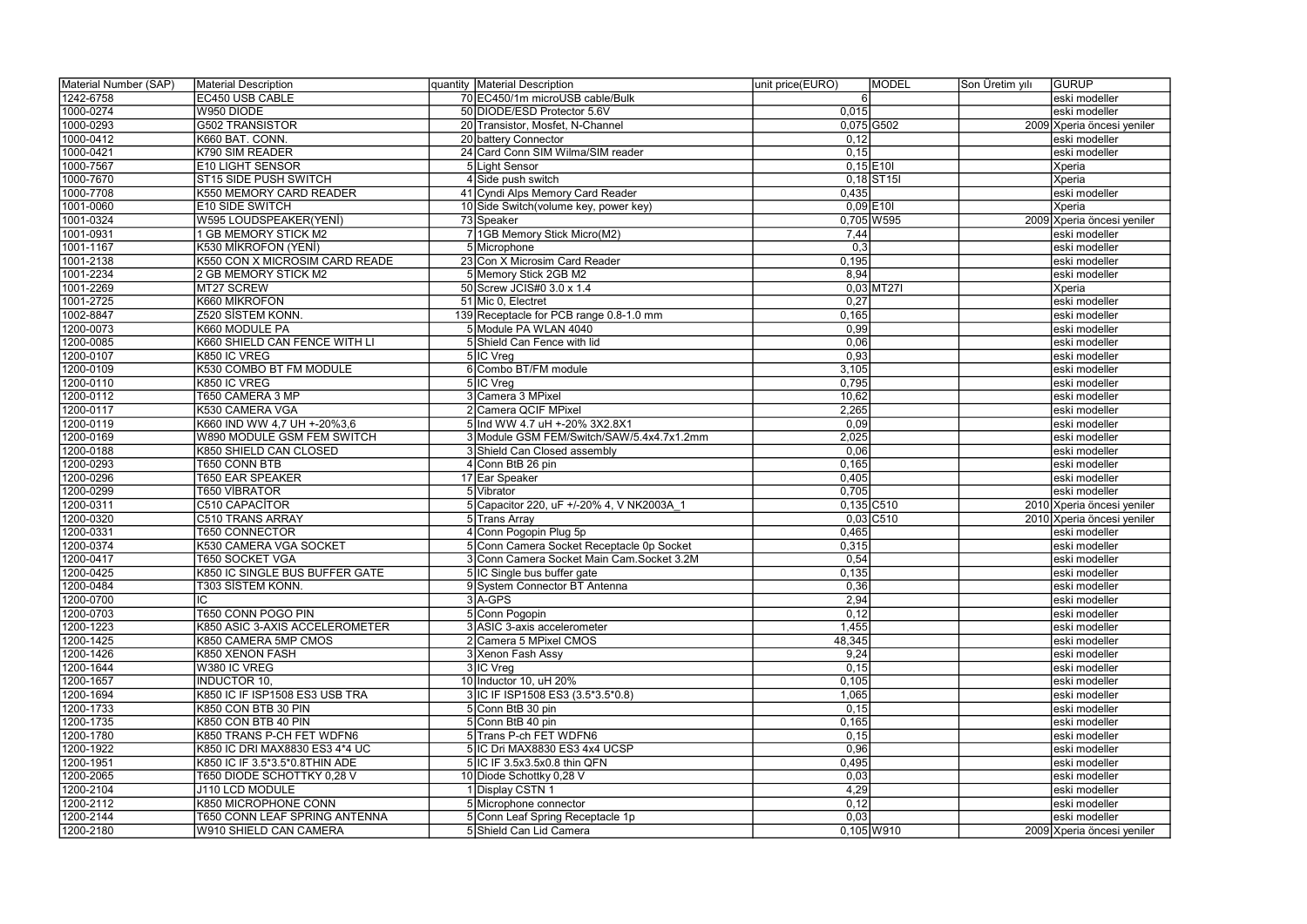| Material Number (SAP) | Material Description                | quantity   Material Description             | unit price(EURO)<br>MODEL  | Son Üretim yılı<br><b>GURUP</b>                          |
|-----------------------|-------------------------------------|---------------------------------------------|----------------------------|----------------------------------------------------------|
| 1200-2184             | P1 CAMERA MODULE                    | 4 Camera Module QCIF                        | 2,775                      | eski modeller                                            |
| 1200-2190             | <b>W595 INDUCTOR</b>                | 5 Inductor Wirewound 4.7 uH                 | $0,075$ W595               | 2009 Xperia öncesi yeniler                               |
| 1200-2263             | T707 CONN BTB                       | 5 Conn BtB                                  | $0,51$ T707                | 2009 Xperia öncesi yeniler                               |
| 1200-2293             | T707 CONN BTB                       | 4 Conn BtB                                  | $0,18$ T707                | 2009 Xperia öncesi yeniler                               |
| 1200-2296             | <b>T650 IC</b>                      | 3 C                                         | 1,23                       | eski modeller                                            |
| 1200-2375             | K850 LOUDSPEAKER                    | 3 Loudspeaker                               | 0,885                      | eski modeller                                            |
| 1200-2376             | K850 MICROPHONE                     | 8 Mic 4.0 Electret                          | 0,24                       | eski modeller                                            |
| 1200-2377             | K850 EAR SPEAKER                    | 6 Ear Speaker                               | 0,465                      | eski modeller                                            |
| 1200-2390             | T700 MİKROFON                       | 5 Microphone                                | $0,855$ T700               | 2009 Xperia öncesi yeniler                               |
| 1200-2407             | IC AMP P-TSLP-1-1                   | 5 IC Amp P-TSLP-1-1                         | 0,315                      | eski modeller                                            |
| 1200-2447             | <b>K850 REAR COVER BLACK GREEN</b>  | 8 Rear cover assembly Black/Green           | 5,91                       | eski modeller                                            |
| 1200-2451             | K850 BATTERY COVER BLACK GREEN      | 14 Cover Battery door assy Black/Green      | 0,735                      | eski modeller                                            |
| 1200-2454             | K850 SCREWSLOT L:0 D:0              | 5 Screw Slot Len:0, Diam:0,                 | 0,015                      | eski modeller                                            |
| 1200-2455             | K850 SCREW TORK LEN 5.0             | 36 Screw Torx Len: 5.0 Diam: 1.7            | 0,015                      | eski modeller                                            |
| 1200-2461             | <b>W910 SLIDER SUB ASS COMPLETE</b> | 13 Slider Sub Assembley (complete)          | 10,11 W910                 | 2009 Xperia öncesi yeniler                               |
| 1200-2467             | W910 ANTENNA COVER                  | 28 Antenna Cover                            | $0,465$ W910               | 2009 Xperia öncesi yeniler                               |
| 1200-2485             | W910 COVER MS BLACK                 | 29 Cap Memory stick                         | $0,075$ W910               |                                                          |
| 1200-2486             | W910 ON-OFF KEY                     |                                             | $0,135$ W910               | 2009 Xperia öncesi yeniler<br>2009 Xperia öncesi yeniler |
|                       |                                     | 19 Key(On/Off), HeartyRed/NobleBlack/IceWhi |                            |                                                          |
| 1200-2487             | W910 VOLUME KEY<br>W910 CAMERA KEY  | 22 Key(Volume), HeartyRed/NobleBlack/IceWhi | $0,135$ W910<br>$0,3$ W910 | 2009 Xperia öncesi yeniler                               |
| 1200-2488             |                                     | 18 Key(Camera), HeartyRed/NobleBlack/IceWhi |                            | 2009 Xperia öncesi yeniler                               |
| 1200-2489             | W910 MUSIC KEY                      | 14 Key(Music), HeartyRed/NobleBlack/Icewhit | $0,3$ W910                 | 2009 Xperia öncesi yeniler                               |
| 1200-2491             | W910 SHIELD CAN B                   | 5 Shield Can Lid B                          | $0,06$ W910                | 2009 Xperia öncesi yeniler                               |
| 1200-2493             | W910 SCREW OTHER DIAM 1.4M          | 55 Screw Other Len: 5.0 Diam: 1.4 M         | $0,015$ W910               | 2009 Xperia öncesi yeniler                               |
| 1200-2506             | W910 NAVIGATE ICE WHITE             | 1 Key, Navi, IceWhite                       | 2,025 W910                 | 2009 Xperia öncesi yeniler                               |
| 1200-2509             | W910 LOWER REAR COVER ICE WHIT      | 1 Cover Lower Rear Sub Assembly, IceWhite   | 3,09 W910                  | 2009 Xperia öncesi yeniler                               |
| 1200-2516             | W910 KEYBOARD MAIN ICE WHITE        | 2 Keyboard Main, White Latin                | $2,1$ W910                 | 2009 Xperia öncesi yeniler                               |
| 1200-2518             | W910 SCREW TORX LEN 2.0             | 84 Screw Torx Len: 2.0 Diam: 1.4 M          | $0,015$ W910               | 2009 Xperia öncesi yeniler                               |
| 1200-2519             | W910 CAP RF ICE WHITE               | 3 Cap (RF) Ice White                        | $0,09$ W910                | 2009 Xperia öncesi yeniler                               |
| 1200-2520             | W910 CO-BRAND ICE WHITE             | 6 Lable Co-brand Inlay, White, Generic      | $0,12$ W910                | 2009 Xperia öncesi yeniler                               |
| 1200-2522             | W910 COVER SCREW UPPER              | 39 Cap Screw Upper                          | $0,015$ W910               | 2009 Xperia öncesi yeniler                               |
| 1200-2523             | W910 CAP SCREW ICE WHITE            | 10 Cap(Screw Lower), IceWhite               | $0,06$ W910                | 2009 Xperia öncesi yeniler                               |
| 1200-2525             | W910 MCOMP SHEET PROTECTION         | 5 Mcomp Sheet Protection LCD                | $0,075$ W910               | 2009 Xperia öncesi yeniler                               |
| 1200-2552             | K850 ICVREG 8 PIN LLP               | 5 IC Vreg 8-pin LLP                         | 0,315                      | eski modeller                                            |
| 1200-2565             | W910 ANTENNA                        | 14 Antenna                                  | $0,465$ W910               | 2009 Xperia öncesi yeniler                               |
| 1200-2645             | $\overline{\text{W910}}$ LCD        | 59 Display A-SI TFT 2.36                    | 18,975 W910                | 2009 Xperia öncesi yeniler                               |
| 1200-2656             | K850 KEYFOIL                        | 18 Key FPC (Complete)                       | 6,75                       | eski modeller                                            |
| 1200-2697             | K850 ANTENNA PIFA                   | 5 Antenna PIFA                              | 0,54                       | eski modeller                                            |
| 1200-2700             | K850 ANTENNA GASKET                 | 5 Antenna Gasket                            | 0,105                      | eski modeller                                            |
| 1200-2701             | <b>K850 TREAD INSERT</b>            | 5 Thread Insert                             | 0,105                      | eski modeller                                            |
| 1200-2711             | W910 KEYFOIL WITH LUMI SHEEL        | 3 Key foil assy with Lumi Sheet             | 7,62 W910                  | 2009 Xperia öncesi yeniler                               |
| 1200-2713             | W910 SPEAKER FLEX MODULE            | 48 Speaker Flex Module                      | $3,165$ W910               | 2009 Xperia öncesi yeniler                               |
| 1200-2714             | W910 CAMERA FLEX                    | 43 Camera Flex Assy                         | 2,985 W910                 | 2009 Xperia öncesi yeniler                               |
| 1200-2807             | K850 BLUETOOTH ANTENNA              | 10 Bluetooth Antenna                        | 0,06                       | eski modeller                                            |
| 1200-2824             | K850 HOLDER METAL FRAME             | 2 Holder Metal frame assy                   | 2,085                      | eski modeller                                            |
| 1200-2828             | K850 SIM/COMBO CARD FPC             | 10 Card FPC Complete (SIM/COMBO)            | 2,52                       | eski modeller                                            |
| 1200-2831             | K850 HOLDER PLASTIC LABEL TRAY      | 5 Holder Plastic Label tray                 | 0,06                       | eski modeller                                            |
| 1200-2834             | KRH LABEL K850                      | 5 Label Core Unit                           | 0,03                       | eski modeller                                            |
| 1200-2900             | K850 SHIELD CAN LID                 | 4 Shield Can Lid                            | 0,045                      | eski modeller                                            |
| 1200-2901             | K850 SHIELD CAN LID                 | 5 Shield Can Lid                            | 0,06                       | eski modeller                                            |
| 1200-2903             | K850 SHIELD CAN LID                 | 5 Shield Can Lid                            | 0,075                      | eski modeller                                            |
| 1200-2904             | K850 SHIELD CAN LID                 | 5 Shield Can Lid                            | 0,045                      | eski modeller                                            |
| 1200-2950             | W995 MAGNET                         | 5 Magnet                                    | $0,105$ W995               | 2010 Xperia öncesi yeniler                               |
| 1200-3042             | W910 FOIL ADHESIVE DOUBLE SIDE      | 4 Foil Adhesive Double Side 0.0 mmAntenna   | $0,015$ W910               | 2009 Xperia öncesi yeniler                               |
| 1200-3047             | W910 SCREW OTHER LEN 2.0            | 41 Screw Other Len: 2.0 Diam: 1.4 M         | $0,015$ W910               | 2009 Xperia öncesi yeniler                               |
| 1200-3078             | K850 ON-OFF KEY BLACK               | 12 Key On/off Black                         | 0,195                      | eski modeller                                            |
|                       |                                     |                                             |                            |                                                          |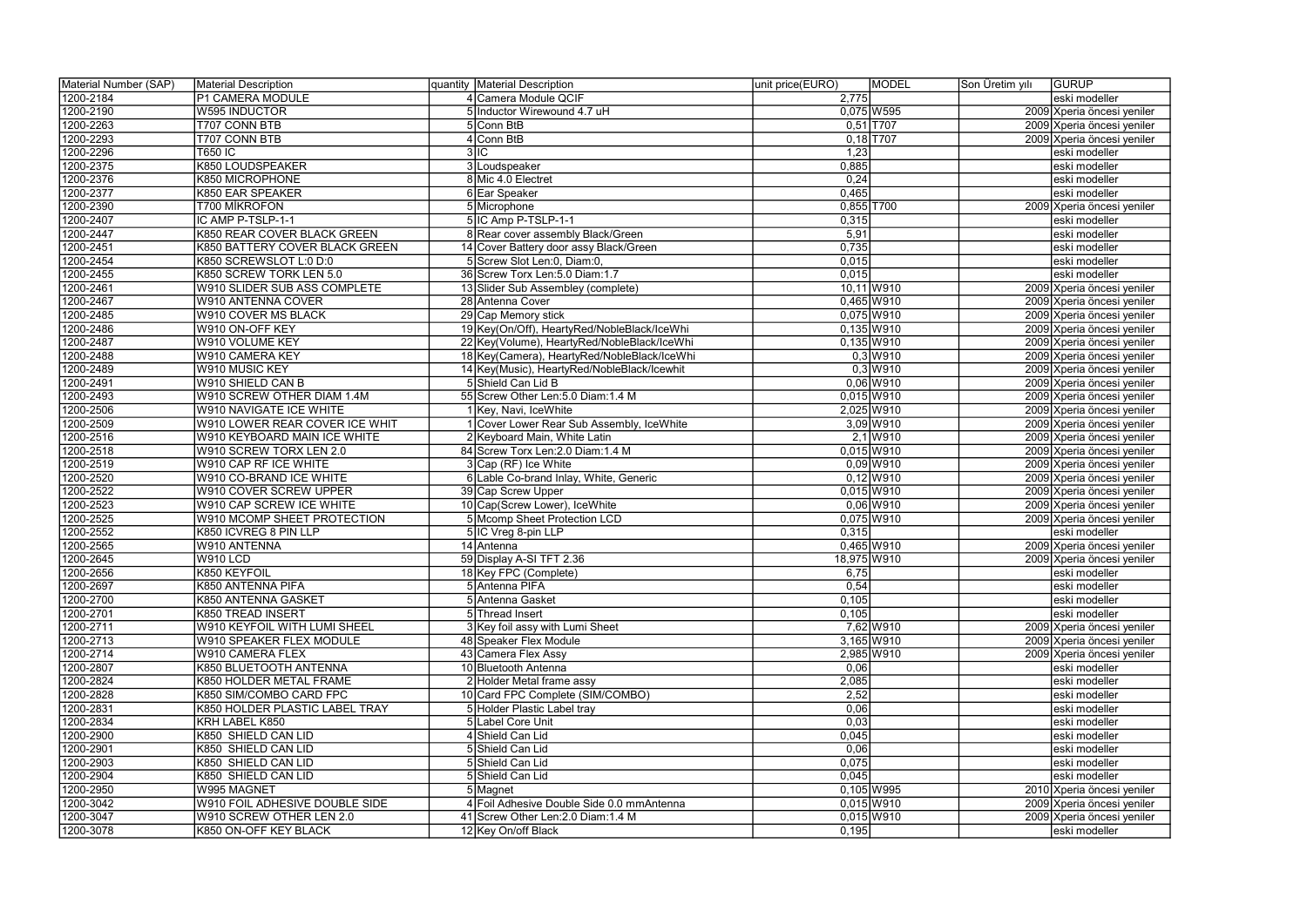| Material Number (SAP) | Material Description           | quantity Material Description               | unit price(EURO)<br>MODEL | <b>GURUP</b><br>Son Üretim yılı |
|-----------------------|--------------------------------|---------------------------------------------|---------------------------|---------------------------------|
| 1200-3079             | K850 VOLUME KEY BLACK          | 8 Key Volume Black                          | 0,255                     | eski modeller                   |
| 1200-3231             | OSC XO 32.768 kHz LC           | 5 Osc XO 32.768 kHz LC                      | 1,11                      | eski modeller                   |
| 1200-3418             | K850 GASKET CIF CAMERA         | 5 Gasket, CIF camera                        | 0,015                     | eski modeller                   |
| 1200-3525             | W910 LGHT GUIDE NAVİ KEY SHEET | 73 Light Guide Navi Key with Sheetkey       | $0,435$ W910              | 2009 Xperia öncesi yeniler      |
| 1200-3683             | K850 FOIL ADHESIVE SIDE(SIM/CO | 4 Foil Adhesive Double Side 0.0 mm (SIM/CO  | 0,015                     | eski modeller                   |
| 1200-3876             | W910 SHEET FPC SLIDE           | 53 Sheet FPC Slide                          | $0,03$ W910               | 2009 Xperia öncesi yeniler      |
| 1200-3903             | W910 BATTERY COVER ICE WHITE   | 2 Battery Cover, IceWhite                   | $0,84$ W910               | 2009 Xperia öncesi yeniler      |
| 1200-3924             | KRH LABEL W910                 | 100 Label KRH                               | $0,105$ W910              | 2009 Xperia öncesi yeniler      |
| 1200-3994             | IC VREG CS-5                   | 5 IC Vreg CS-5                              | 0,225                     | eski modeller                   |
| 1200-4100             | W760 IC FLIF CHIP 9-PIN        | 3 IC FLIP CHIP 9-PIN                        | 0,18                      | eski modeller                   |
| 1200-4674             | K850 RUBBER CONN               | 5 Rubber connector                          | 0,06                      | eski modeller                   |
| 1200-4735             | X10 BTB CONN. 16P              | 5 BtB Connector 16p                         | $0,12$ X10                | Xperia                          |
| 1200-4814             | K850 BATTERY COVER SILVER BLUE | 1 Cover Battery door assy Silver/Blue       | 0,825                     | eski modeller                   |
| 1200-4903             | K850 ON-OFF KEY SILVER         | 7 Key On/off Silver                         | 0,33                      | eski modeller                   |
| 1200-4904             | K850 VOLUME KEY SILVER         | 1 Key Volume Silver                         | 0,255                     | eski modeller                   |
| 1200-5075             | W910 HOLDER ANTENNA SUB        | 4 Holder Antenna Sub Assy                   | $0,12$ W910               | 2009 Xperia öncesi yeniler      |
| 1200-5094             | K850 GASKET SYSTEM CONN        | 5 Dust gasket system connector              | 0,045                     | eski modeller                   |
| 1200-5130             | R300 TVS DIODE                 | 5 TVS Diode 12V 38pF                        | 0,03                      | eski modeller                   |
| 1200-5197             | E10 CONN.BTB 10 PIN            | 10 Conn BtB 10 pin                          | $0,15$ E10I               |                                 |
|                       |                                |                                             | 0,06                      | Xperia                          |
| 1200-5244             | K850 MICROPHONE CONN GROMMET   | 5 Microphone connector grommet              |                           | eski modeller                   |
| 1200-5473             | W910 SLIDER SUB GOLD           | 1 Slider Sub Assembly Gold                  | 10,11 W910                | 2009 Xperia öncesi yeniler      |
| 1200-5483             | W910 COVER MS HAVANA BRONZE    | 10 Cap (Memory stick) HavanaBronze          | $0,075$ W910              | 2009 Xperia öncesi yeniler      |
| 1200-5487             | W910 ON-OFF KEY HAVANA BRONZE  | 7 Key (On/Off) HavanaBronze                 | $0,135$ W910              | 2009 Xperia öncesi yeniler      |
| 1200-5489             | W910 VOLUME KEY HAVANA BRONZE  | 6 Key (volume) HavanaBronze                 | $0,135$ W910              | 2009 Xperia öncesi yeniler      |
| 1200-5577             | W910 GAME KEY NOBLE BALCK      | 20 Key, Game, NobleBlack                    | $0,135$ W910              | 2009 Xperia öncesi yeniler      |
| 1200-5579             | W910 NAVİGATE KEY NOBLE BLACK  | 22 Key, Navi, NobleBlack                    | 2,025 W910                | 2009 Xperia öncesi yeniler      |
| 1200-5581             | W910 LOVER REAR COVER BLACK    | 26 Cover Lower Rear Sub Assembly, NobleBlac | 2,775 W910                | 2009 Xperia öncesi yeniler      |
| 1200-5593             | W910 KEYBOARD MAIN NOBLEBLACK  | 31 Keyboard Main, NobleBlack, Latin         | 1,845 W910                | 2009 Xperia öncesi yeniler      |
| 1200-5599             | W910 CAP RF BLACK              | 24 Cap (RF) Black                           | $0,075$ W910              | 2009 Xperia öncesi yeniler      |
| 1200-5626             | W910 CAP SCREW LOWER NOBLEBLAC | 61 Cap(Screw Lower), NobleBlack             | $0,06$ W910               | 2009 Xperia öncesi yeniler      |
| 1200-6182             | K850 BLUETOOTH MODULE FM STC   | 4 Module Bluetooth + FM STLC2592            | 2,655                     | eski modeller                   |
| 1200-6309             | T650 IC ESD PROT UDFN 6 2*2mm  | 8 IC ESD Prot UDFN 6 2x2 mm                 | 0,27                      | eski modeller                   |
| 1200-6420             | K850 IC VREG MAX8640, 1.8V     | 5 IC Vreg MAX8640, 1.8V                     | 0,465                     | eski modeller                   |
| 1200-6457             | T650 CONN BTB                  | 8 Conn BtB                                  | 0,21                      | eski modeller                   |
| 1200-6744             | W910 CO-BRAND INLAY NOBELBLACK | 24 Lable Co-brand Inlay, NobleBlack, Generi | $0,12$ W910               | 2009 Xperia öncesi yeniler      |
| 1200-6761             | IW380 HINGE FPC                | 16 PBA W380 Hinge PBA FPC Lena              | 3,03                      | leski modeller                  |
| 1200-6773             | W380 SIM M2 FLEX               | 12 SIM/M2 Flex                              | 2,49                      | eski modeller                   |
| 1200-6777             | W380 UPPER PBA                 | 18 Upper PBA                                | 10,56                     | eski modeller                   |
| 1200-6812             | K850 CAMERA COVER PAD          | 16 Camera Cover Pad                         | 0,015                     | eski modeller                   |
| 1200-7033             | Z320 IC LED DRIVER             | 3 IC LED Driver                             | 0,735                     | eski modeller                   |
| 1200-7390             | <b>W595 CONNECTOR FPC</b>      | 5 Connector FPC 25p                         | $0,36$ W595               | 2009 Xperia öncesi yeniler      |
| 1200-7550             | W380 SUB DISPLAY               | 3 Outer Display                             | 2,55                      | eski modeller                   |
| 1200-7601             | <b>G502 BT SHIELDING CAN</b>   | 5 BT shielding can                          | $0,03$ G502               | 2009 Xperia öncesi yeniler      |
| 1200-7643             | K660 SHIELD CAN LID            | 5 Shield Can Lid                            | 0,045                     | eski modeller                   |
| 1200-7756             | W380 FOIL 0,0 MAIN WINDOW      | 5 Foil 0.0 mmTape, Main window              | 0,18                      | eski modeller                   |
| 1200-7757             | W380 WINDOW MAIN DISPLAY MAIN  | 1 Window Main Display Main window Assy      | 1,395                     | eski modeller                   |
| 1200-7763             | W380 LOWER FRONT COVER PURPLE  | 1 Lower Front Cover Assy - Purple           | 2,01                      | eski modeller                   |
| 1200-7772             | W380 SHIELD CAN LID BT         | 5 Shield Can Lid Shield can lid BT          | 0,03                      | eski modeller                   |
| 1200-7787             | W380 VOLUME KEY PINK           | 8 Volume Key - Pink                         | 0,15                      | eski modeller                   |
| 1200-7790             | W380 MAIN WINDOW LABEL SILVER  | 10 Main window Label - Silver               | 0,645                     | eski modeller                   |
| 1200-7792             | KRH LABEL W380                 | 20 KRH Label                                | 0,015                     | eski modeller                   |
| 1200-7793             | W380 BATTERY COVER PURPLE      | 16 Battery Cover - Purple                   | 0,435                     | eski modeller                   |
| 1200-7827             | J110 LED BACKLIGHT DRIVER      | 4 LED backlight driver                      | 0,345                     | eski modeller                   |
| 1200-7831             | J110 LED BLUE                  | 5 LED Blue                                  | 0,015                     | eski modeller                   |
| 1200-7847             | W760 OSC TCXO 27,456 MHZ       | 3 Osc TCXO 27,456 MHz                       | 1,155                     | eski modeller                   |
|                       |                                |                                             |                           |                                 |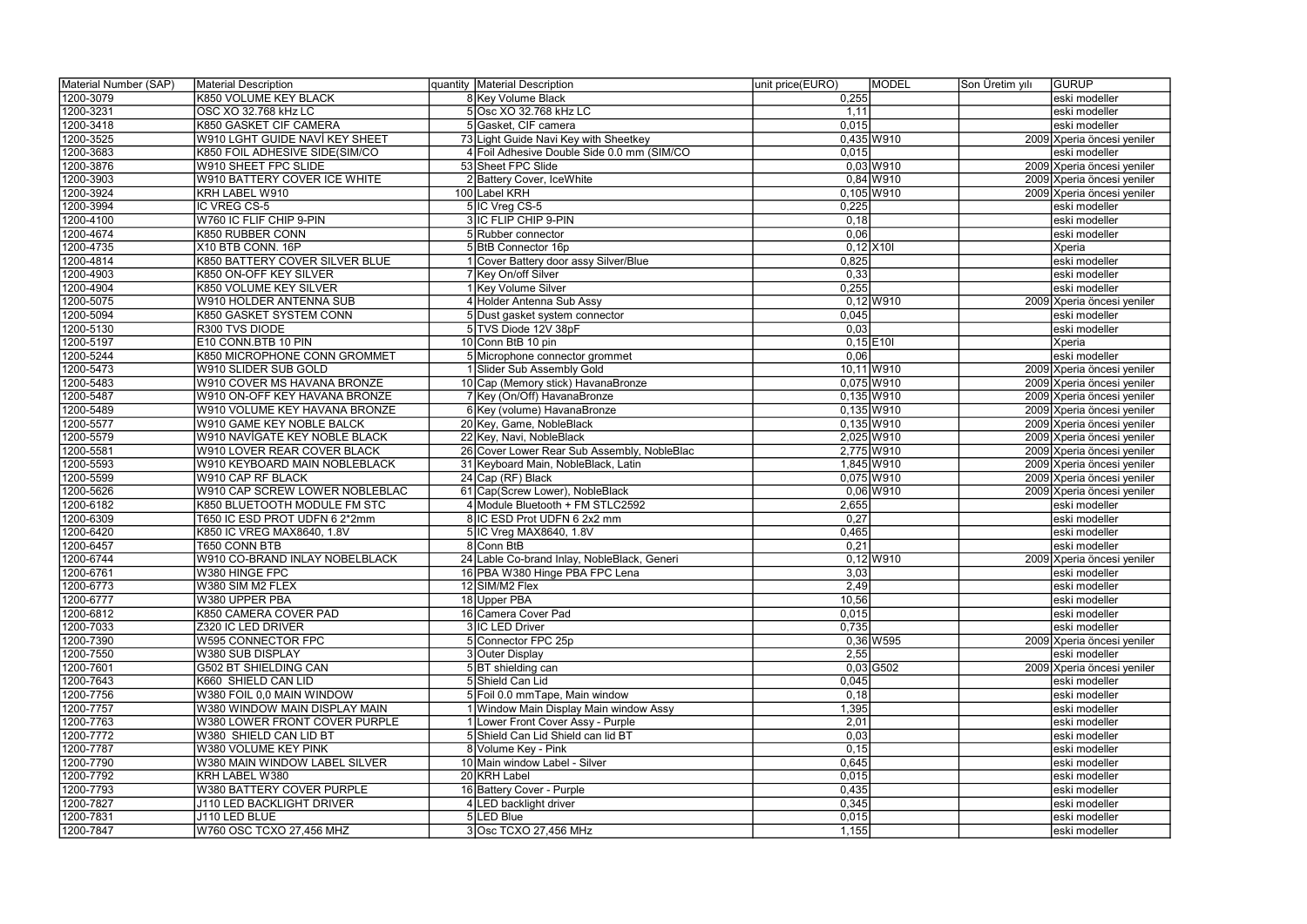| Material Number (SAP) | Material Description            | quantity Material Description               | <b>MODEL</b><br>unit price(EURO) | GURUP<br>Son Üretim yılı   |
|-----------------------|---------------------------------|---------------------------------------------|----------------------------------|----------------------------|
| 1200-8192             | W380 CAMERA 1.3 MPIXEL          | 1 Camera module 1.3 Mpixel                  | 4,32                             | eski modeller              |
| 1200-8239             | <b>W890 CAMERA FLEX</b>         | 6 Camera Flex Module                        | 5,985                            | eski modeller              |
| 1200-8240             | W890 KEY FLEX MODULE            | 13 Key Flex Module                          | 6,09                             | eski modeller              |
| 1200-8241             | W890 SIM-M2 FLEX MODULE         | 12 SIM/M2 Flex Module                       | 2,79                             | eski modeller              |
| 1200-8268             | W380 CONN BTB RECEPTACLE 24P    | 33 Conn BtB Receptacle 24p                  | 0,195                            | eski modeller              |
| 1200-8295             | K850 REAR COVER SILVER BLUE     | 5 Rear cover assembly Silver/Blue           | 5,415                            | eski modeller              |
| 1200-8708             | W350 MOD PA EDGE                | 2 Mod PA EDGE                               | 2,085                            | eski modeller              |
| 1200-8745             | W380 CONN POGOPIN PLUG 5P       | 7 Conn Pogopin Plug 5p                      | 0,78                             | eski modeller              |
| 1200-8787             | K660 GASKET TAPE SIM READER     | 5 Gasket Tape near sim reader               | 0,06                             | eski modeller              |
| 1200-8846             | <b>W910 GAME KEY HEARTYPED</b>  | 27 Key, Game, HeartyRed                     | $0,135$ W910                     | 2009 Xperia öncesi yeniler |
| 1200-8850             | <b>W910 NAVIGATE HEARTYRED</b>  | 25 Key, Navi, HeartyRed                     | 2,025 W910                       | 2009 Xperia öncesi yeniler |
| 1200-8956             | W910 FOIL ADHESIVE DOUBLE SIDE  | 9 Foil Adhesive Double Side 0.0 mm (Panel A | $0,03$ W910                      | 2009 Xperia öncesi yeniler |
| 1200-8971             | <b>W890 LCD</b>                 | 36 Display 2,02 A-SI TFT                    | 14,565                           | eski modeller              |
| 1200-9042             | W910 STOPPER OPEN RIGHT         | 10 Stopper Open(Right)                      | $0,06$ W910                      | 2009 Xperia öncesi yeniler |
| 1200-9044             | W910 SCREW OTHER LEN 6.5        | 100 Screw Other Len:6 Diam:1                | $0,015$ W910                     | 2009 Xperia öncesi yeniler |
| 1200-9176             | R300 SHOTTKY DIODE              | 5 Shottky Diode 2pin                        | 0,045                            | eski modeller              |
| 1200-9179             | <b>W910 PANEL ANTENNA BLACK</b> | 17 Panel Antenna Sub Assy Black             | $0,315$ W910                     | 2009 Xperia öncesi yeniler |
| 1200-9186             | W910 PANEL ANTENNA RED          | 27 Panel Antenna Sub Assy Red               | $0,33$ W910                      | 2009 Xperia öncesi yeniler |
| 1200-9189             | W910 CAP RF RED                 | 9 Cap (RF) Red                              | $0,075$ W910                     | 2009 Xperia öncesi yeniler |
| 1200-9206             | W910 BATTERY COVER RED          | 27 Cover(Battery) Red                       | $0,795$ W910                     | 2009 Xperia öncesi yeniler |
| 1200-9223             | W910 CAP SCREW LOVER RED        | 29 Cap Screw Lower Red                      | $0,045$ W910                     | 2009 Xperia öncesi yeniler |
| 1200-9228             | W910 LOVER REAR COVER RED       | 21 Cover Lower Rear Sub Assembly Red        | 3,075 W910                       | 2009 Xperia öncesi yeniler |
| 1200-9232             | W910 KEYBOARD MAİN HEARTYRED    | 32 Keyboard Main, HeartyRed, Latin          | 1,89 W910                        | 2009 Xperia öncesi yeniler |
| 1200-9239             | W910 CO-BRANDING RED            | 43 Label Co-Branding Red/Generic            | $0,12$ W910                      | 2009 Xperia öncesi yeniler |
| 1200-9356             | <b>W595 IC</b>                  | 1 IC Amplifier                              | 2,055 W595                       | 2009 Xperia öncesi yeniler |
| 1200-9563             | W380 LOUDSPEAKER                | 9 Loudspeaker                               | 0,75                             | eski modeller              |
| 1200-9596             | ST15 SIM CARD CONN.             | 5 Conn SIM Card                             | $0,165$ ST <sub>15I</sub>        | Xperia                     |
| 1200-9599             | W890 ANT MAIN PIFA              | 18 Ant Main PIFA                            | 0,555                            | eski modeller              |
| 1200-9670             | W910 MUSIC KEY HAVANA BRONZE    | 2 Key(Music), HavanaBronze                  | $0,3$ W910                       | 2009 Xperia öncesi yeniler |
| 1200-9840             | <b>C510 BT AND RADIO TUNER</b>  | 3 Bluetooth and RDS FM radio tuner.         | $2,655$ C510                     | 2010 Xperia öncesi yeniler |
| 1200-9861             | MT15 INPUT SWITCH               | 2 Input Switch Side Push                    | $0,105$ MT15I                    | Xperia                     |
| 1200-9864             | W705 BTB CON.                   | 5 Conn BtB                                  | $0,135$ W705 / W715              | 2010 Xperia öncesi yeniler |
| 1200-9865             | W380 HINGE                      | 8 Hinge                                     | 0,21                             | eski modeller              |
| 1200-9961             | W380 SCREW 5IP 1.6*4            | $5$ Screw - 5IP - 1.6X4                     | 0,015                            | eski modeller              |
| 1200-9964             | W380 ADHESIVE SUB DISPLAY       | 10 Sub Display Adhesive                     | $\overline{0,9}$                 | eski modeller              |
| 1200-9978             | W350 IC CS 9                    | 5 IIC CS-9                                  | 0,18                             | leski modeller             |
| 1201-0039             | W380 KEYBOARD FPC               | 12 PBA W380 Keyboard PBA FPC Assy           | 3,15                             | eski modeller              |
| 1201-0304             | DIODE PROTECTION 5.0V SOD-523   | 5 Diode Protection 5.0 V SOD-523            | 0,03                             | eski modeller              |
| 1201-0489             | W890 FRAME ASS PWB              | 1 Frame Sub Assembly PWB                    | 1,17                             | eski modeller              |
| 1201-0502             | W890 CAP GROMMET CAMR           | 4 Cap Grommet CamR                          | 0,105                            | eski modeller              |
| 1201-0508             | W890 GASKET BB                  | 5 Gasket BB                                 | 0,015                            | eski modeller              |
| 1201-0510             | W890 GASKET RF                  | 5 Gasket RF                                 | 0,015                            | eski modeller              |
| 1201-0538             | W890 CAMERA KEY                 | 15 Key Camera                               | 0,39                             | eski modeller              |
| 1201-0541             | W890 MUSIC KEY                  | 20 Key Music                                | 0,36                             | eski modeller              |
| 1201-0637             | KRH LABEL W890                  | 20 Core Unit Label                          | 0,135                            | eski modeller              |
| 1201-0639             | W890 KEYBOARD                   | 7 Keyboard, Latin Sparkling Silver          | 2,61                             | eski modeller              |
| 1201-0706             | C510 IND CHIP                   | 5 Ferrite B 330.0 Ohm 600.0 mA 0603         | $0,015$ C510                     | 2010 Xperia öncesi yeniler |
| 1201-0746             | W380 DIODE PROTECTION 15.0V     | 9 Diode Protection 15, V SOD882             | 0,045                            | eski modeller              |
| 1201-0785             | W380 CO-BRAND INLAY             | 6 Cobrand Inlay Assy                        | 0,33                             | eski modeller              |
| 1201-0898             | W380 CAPACITOR 33 MF 3,3V       | 10 Capacitor 33, mF 3,3 V                   | 0,3                              | eski modeller              |
| 1201-0985             | K850 COVER REAR PLAST LATINCAM  | 5 Cover Rear Plastic Latin Camera Cover As  | 7,59                             | eski modeller              |
| 1201-1051             | W760 GASKET CAMERA              | 5 Gasket Camera                             | 0,03                             | eski modeller              |
| 1201-1117             | W760 COVER M2 LIGHT SILVER      | 2 Cover M2 Light Silver                     | 0,09                             | eski modeller              |
| 1201-1127             | W760 KEYBOARD NUMERIC SILVER    | 3 Keyboard Numeric Light Silver             | 2,79                             | eski modeller              |
| 1201-1196             | W760 FRONT FRAME COMP SILVER    | 1 Front Frame Complete                      | 4,635                            | eski modeller              |
|                       |                                 |                                             |                                  |                            |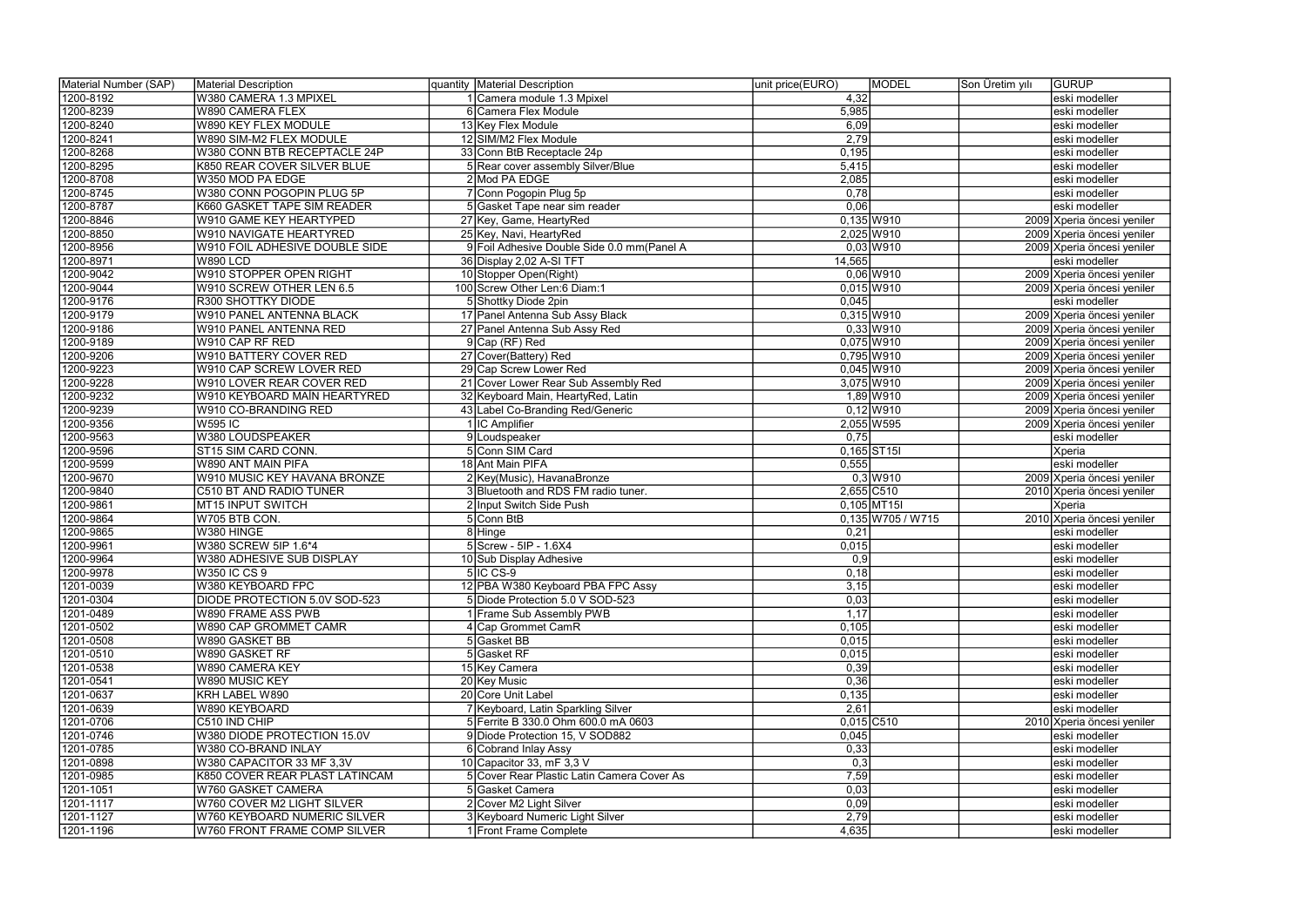| Material Number (SAP) | Material Description               | quantity   Material Description      | unit price(EURO) | MODEL         | Son Üretim yılı | <b>GURUP</b>               |
|-----------------------|------------------------------------|--------------------------------------|------------------|---------------|-----------------|----------------------------|
| 1201-1200             | <b>W760 RECEIVER GROMMET BLACK</b> | 5 Receiver Grommet black             | 0,06             |               |                 | eski modeller              |
| 1201-1210             | W760 LCD CUSHION PAD               | 5 LCD Cushion Pad                    | 0,015            |               |                 | eski modeller              |
| 1201-1220             | W760 SPEAKER BOX SILVER            | 1 Speaker Box - Light Silver         | 1,755            |               |                 | eski modeller              |
| 1201-1221             | W760 SCREW LEN 3, DIAM 1,6         | 11 Screw-Len: 3, Diam: $1,6$         | 0,03             |               |                 | eski modeller              |
| 1201-1243             | W910 SHEET RADIATION               | 10 Sheet radiation                   |                  | $0,015$ W910  |                 | 2009 Xperia öncesi yeniler |
| 1201-1281             | W760 FLEX MAIN KEYPAD COMPLETE     | 4 PBA W760 Main Keypad Flex Complete | 4,11             |               |                 | eski modeller              |
| 1201-1290             | <b>W760 REAR FRAME SILVER</b>      | 2 Rear Frame Light Silver            | 1,2              |               |                 | eski modeller              |
| 1201-1294             | W760 SHIELD CAN CLOSED GPS         | 5 Shield Can Closed GPS              | 0,03             |               |                 | eski modeller              |
| 1201-1302             | W760 MICROPHONE GROMMET            | 5 Microphone Grommet                 | 0,12             |               |                 | eski modeller              |
| 1201-1306             | <b>W760 FLEX ILLUMINATION</b>      | 4 PBA W760 Flex Assembly, Side Key   | 3,84             |               |                 | eski modeller              |
| 1201-1309             | W760 CONN BTB PLUG 16P             | 5 Conn BtB Plug 16p                  | 0,195            |               |                 | eski modeller              |
| 1201-1381             | W760 VOLUME KEY SILVER             | 4 Key Volume - Light Silver          | 0,18             |               |                 | eski modeller              |
| 1201-1382             | W760 ANTENNA ASS                   | 3 Antenna Assembly                   | 3,33             |               |                 | eski modeller              |
| 1201-1484             | W380 GASKET COAX CABLE             | 10 Coax Cable Gasket                 | 0,045            |               |                 | eski modeller              |
| 1201-1916             | <b>W380 PANEL LIGHT SILVER</b>     | 7 Cover Light panel Assy - Silver    | 0,135            |               |                 | eski modeller              |
| 1201-2058             | W890 CAP GROMMET CAMF              | 4 Cap Grommet CamF                   | 0,09             |               |                 | eski modeller              |
| 1201-2069             | W890 RUBBER GND                    | 5 Rubber GND                         | 0,09             |               |                 | eski modeller              |
| 1201-2245             | K850 IND WW 4.7uH+-20%             | 5 Ind WW 4.7 uH +-20% 2,95x2,95x0,9  | 0,165            |               |                 | eski modeller              |
| 1201-2253             | DIODE PROTECTION 0.7 V SOD-882     | 4 Diode Protection 0.7 V SOD-882     | 0,09             |               |                 | eski modeller              |
| 1201-2432             | J105 CONN LEAF SPRING              | 4 Conn Leaf Spring 0p                |                  | $0,045$ J105I |                 | 2009 Xperia öncesi yeniler |
| 1201-2564             | W380 COVER SCREW PURPLE            | 6 Screw Cover - Purple               | 0,075            |               |                 | eski modeller              |
| 1201-3599             | C902 EAR SPEAKER                   | 57 Ear Speaker                       |                  | $0,51$ C902   |                 | 2010 Xperia öncesi yeniler |
| 1201-3866             | Z320 MOSFER SCHOTTKY DIODE         | 5 MOSFET Schottky Diode              | 0, 15            |               |                 | eski modeller              |
| 1201-4047             | <b>W910 WATER INDICATOR</b>        | 10 Water Indicator                   |                  | $0,015$ W910  |                 | 2009 Xperia öncesi yeniler |
| 1201-4052             | W910 SCREW TOR*6 LEN 5.0           | 36 Screw Torx6 Len:5.0 Diam:1.7 M    |                  | $0,015$ W910  |                 | 2009 Xperia öncesi yeniler |
| 1201-4120             | C510 ASIC                          | 5 ASIC Baseband                      |                  | $0,27$ C510   |                 | 2010 Xperia öncesi yeniler |
| 1201-4288             | K330 TVS DIODE                     | 5 TVS Diode 12V 38pF                 | 0,045            |               |                 | eski modeller              |
| 1201-4486             | <b>W760 SIM READER</b>             | 4 Conn SIM Reader                    | 0,27             |               |                 | eski modeller              |
| 1201-4488             | W760 CONN POGOPIN 2-PIN            | 5 Conn Pogopin 2-pin                 | 0,24             |               |                 | eski modeller              |
| 1201-4706             | W380 KEYBOARD RUBBER BASE PINK     | 5 Keyboard Rubber Base - Pink        | 0,72             |               |                 | eski modeller              |
| 1201-4841             | W890 CONN LEAF SPRING              | 5 Conn Leaf Spring                   | 0,045            |               |                 | eski modeller              |
| 1201-4842             | C510 VIBRATOIR GROMMET             | 11 Vibrator Grommet                  |                  | $0,045$ C510  |                 | 2010 Xperia öncesi yeniler |
| 1201-5010             | W760 MUSIC WALKMAN KEY             | 2 Key Music Walkman                  | 0,42             |               |                 | eski modeller              |
| 1201-5197             | W350 CONN BTB 24 PIN               | 5 Conn BtB 24 pin                    | 0,15             |               |                 | eski modeller              |
| 1201-5496             | C510 IND WW 3,3                    | 5 Ind WW 3.3 uH +-20% 3,0x2,8x1,2mm  |                  | $0,135$ C510  |                 | 2010 Xperia öncesi yeniler |
| 1201-5557             | <b>T650 SHIELD CAN</b>             | 5 Shield Can                         | 0,285            |               |                 | eski modeller              |
| 1201-5672             | <b>W380 HINGE PLUG PURPLE</b>      | 3 Hinge plug - Purple                | 0,21             |               |                 | eski modeller              |
| 1201-5769             | W350 CONN POGOPIN PLUG 5P          | 5 Conn Pogopin Plug 5p               | 0,495            |               |                 | eski modeller              |
| 1201-5928             | HPM-70 BULK BLUE                   | 4 PHF Stereo HPM-70 turquoise        | 4,41             |               |                 | eski modeller              |
| 1201-5932             | W910 ADHESIVE FPC SPEAKER          | 10 Adhesive FPC Speaker              |                  | $0,015$ W910  |                 | 2009 Xperia öncesi yeniler |
| 1201-6260             | K770 SHIELD CAN CLOSED             | 10 Shield Can Closed                 | 0,045            |               |                 | eski modeller              |
| 1201-6416             | <b>T707 INDUCTOR</b>               | 5 Ind WW 4.7 uH +-20% 3.6X2.8X1.0    |                  | $0,135$ T707  |                 | 2009 Xperia öncesi yeniler |
| 1201-6465             | <b>W595 IC</b>                     | 5 IC Vreg PLP1010-4                  |                  | 0,075 W595    |                 | 2009 Xperia öncesi yeniler |
| 1201-6555             | LT15 INPUT SW PUSH SKSC ALPS       | 20 Input Switch Side Push SKSC ALPS  |                  | $0,105$ LT15I |                 | Xperia                     |
| 1201-6833             | C510 FILTER                        | 5 Filter 100, MHz K1210              |                  | $0,045$ C510  |                 | 2010 Xperia öncesi yeniler |
| 1201-7111             | <b>W890 CAMERA 3,2</b>             | 3 Camera 3.2 Mpixel                  | 10,02            |               |                 | eski modeller              |
| 1201-7269             | W890 REAR COVER MOCHA BROWN        | 13 Rear Cover Assembly, Mocha Brown  | 2,535            |               |                 | eski modeller              |
| 1201-7310             | K660 KEYBOARD WINE ON BLACK        | 3 Main Keypad, Wine on Black         | 3,015            |               |                 | eski modeller              |
| 1201-7311             | K660 FRAME MAIN BLACK              | 5 Main Frame Assembly, Black         | 1,785            |               |                 | eski modeller              |
| 1201-7313             | W890 ON-OFF KEY BROWN              | 7 Key On/Off, Mocha Brown            | 0,18             |               |                 | eski modeller              |
| 1201-7318             | K660 COVER MS M2 BLACK             | 2 M2 Cover, Black                    | 0,165            |               |                 | eski modeller              |
| 1201-7319             | W890 VOLUME KEY BROWN              | 8 Key Volume, Mocha Brown            | 0,195            |               |                 | eski modeller              |
| 1201-7327             | K660 VOLUME KEY BLACK              | 1 Volume Key, Black                  | 0,3              |               |                 | eski modeller              |
| 1201-7328             | K660 ON-OFF KEY BLACK              | 3 On/Off key, Black                  | 0,27             |               |                 | eski modeller              |
| 1201-7329             | K660 CAMERA KEY                    | 2 Camera Key                         | 0,3              |               |                 | eski modeller              |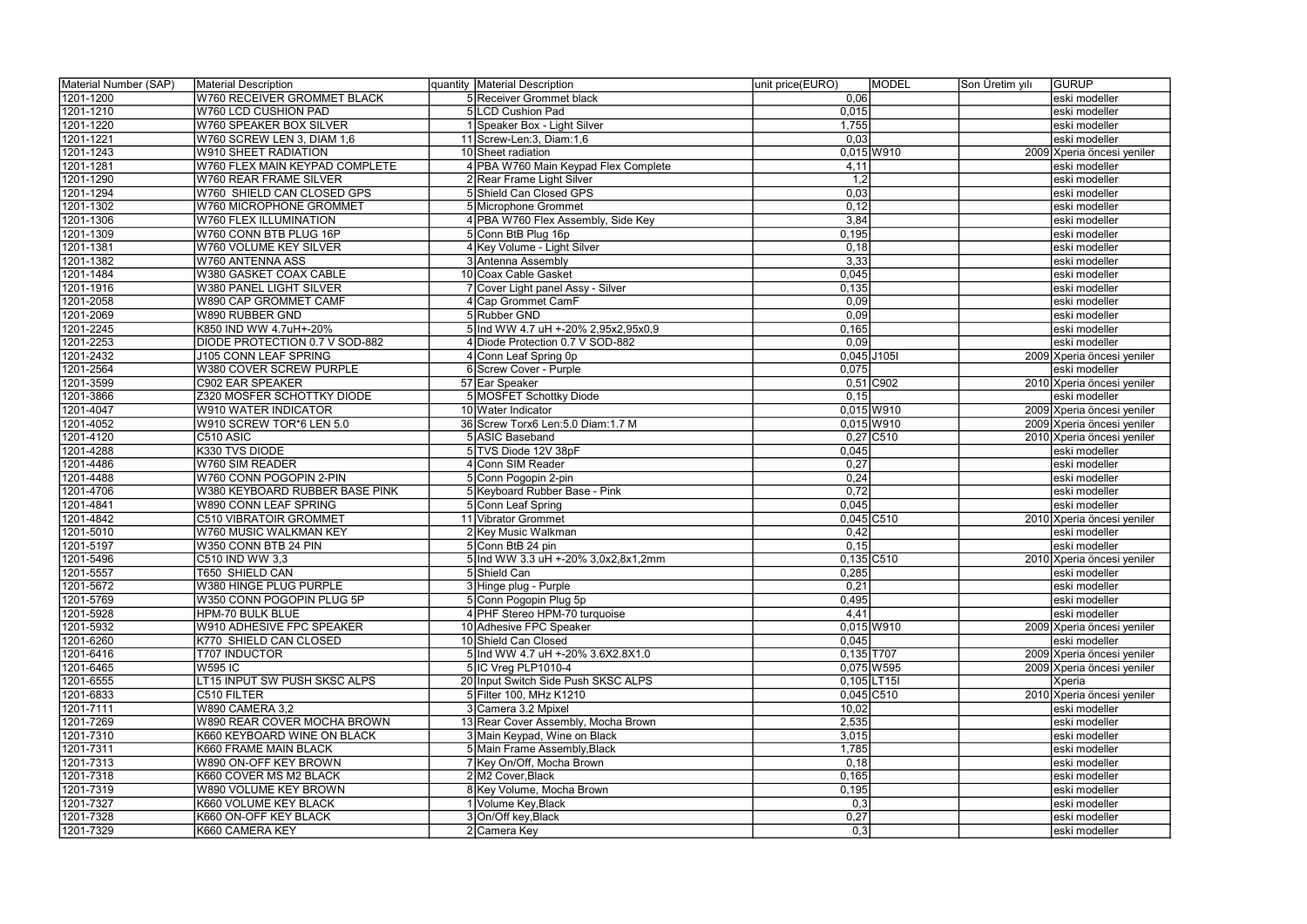| Material Number (SAP)  | Material Description                                         | quantity Material Description                                           | unit price(EURO) | MODEL        | Son Üretim yılı | <b>GURUP</b>                                |
|------------------------|--------------------------------------------------------------|-------------------------------------------------------------------------|------------------|--------------|-----------------|---------------------------------------------|
| 1201-7330              | K660 ANTENNA                                                 | 4 Antenna Assy                                                          | 0,375            |              |                 | eski modeller                               |
| 1201-7340              | W890 KEYBOARD MAIN BROWN                                     | 8 Keyboard Main latin, Mocha Brown                                      | 2,91             |              |                 | eski modeller                               |
| 1201-7345              | W890 CAP RF BROWN                                            | 13 RF Cap, Mocha Brown                                                  | 0,105            |              |                 | eski modeller                               |
| 1201-7347              | K660 BACK COVER WINE ONJ BLACK                               | 1 Back Cover Assembly, Wine on Black                                    | 1,905            |              |                 | eski modeller                               |
| 1201-7348              | K660 ANTENNA COVER BLACK                                     | 2 Antenna cover Assy, Black                                             | 0,375            |              |                 | eski modeller                               |
| 1201-7353              | K660 BATTERY COVER BLACK                                     | 6 Battery Cover, Black                                                  | 0,675            |              |                 | eski modeller                               |
| 1201-7357              | W890 CAP SCREW BROWN                                         | 11 Screw Cap, Mocha Brown                                               | 0,06             |              |                 | eski modeller                               |
| 1201-7362              | K660 LCD FRAME                                               | 5 Lcd frame assy                                                        | 0,645            |              |                 | eski modeller                               |
| 1201-7365              | K660 KEYFOIL DOME                                            | 3 Keyfoil Dome Assy                                                     | 4,32             |              |                 | eski modeller                               |
| 1201-7375              | <b>W890 FRAME ASS CAMERA</b>                                 | 5 Frame Sub Assembly Camera                                             | 0,555            |              |                 | eski modeller                               |
| 1201-7382              | K660 TAPE CAMERA PROTECTIVE                                  | 5 Camera protective tape                                                | 0,03             |              |                 | eski modeller                               |
| 1201-7383              | K660 GASKET CAMERA VGA                                       | 5 VGA Camera Gasket                                                     | 0,015            |              |                 | eski modeller                               |
| 1201-7468              | <b>W890 SHEET ISOLATION</b>                                  | 5 MComp Sheet Isolation                                                 | 0,015            |              |                 | eski modeller                               |
| 1201-7578              | K660 SPEAKER BOX                                             | 7 Speaker Box Assmebly                                                  | 0,72             |              |                 | eski modeller                               |
| 1201-7762              | W380 SCREW PHILIPS 00-1.4*2.5                                | 20 Screw - Philips 00 -1.4X2.5                                          | 0,015            |              |                 | eski modeller                               |
| 1201-7884              | T707 SCREW                                                   | $5$ Screw 3,5 x1,6                                                      | $0,015$ T707     |              |                 | 2009 Xperia öncesi yeniler                  |
| 1201-8051              | W380 VIBRATOR CLIP                                           | 6 Vibrator Clip                                                         | 0,12             |              |                 | eski modeller                               |
| 1201-8077              | C510 IC DRIVER                                               | 5 IC Driver                                                             |                  | $0,75$ C510  |                 | 2010 Xperia öncesi yeniler                  |
| 1201-8100              | C902 CAMERA 5MP                                              | 8 Camera 5 MPixel CMOS Slim                                             |                  | 40,74 C902   |                 | 2010 Xperia öncesi yeniler                  |
| 1201-8367              | W910 UPPER PBA SUB                                           | 66 W910/PBA/Upper Sub Assembly                                          |                  | 5,37 W910    |                 | 2009 Xperia öncesi yeniler                  |
| 1201-8393              | C510 DIODE                                                   | 5 Diode Protection 0.0 V SOD-923                                        |                  | $0,03$ C510  |                 | 2010 Xperia öncesi yeniler                  |
| 1201-8440              | C510 DIODE                                                   | 5Diode                                                                  |                  | $0,09$ C510  |                 | 2010 Xperia öncesi yeniler                  |
| 1201-8563              | W380 ANTENNA 900                                             | 6 Antenna assy - 900                                                    | 1,605            |              |                 | eski modeller                               |
| 1201-8891              | T303 DIODE                                                   | 5 Diode Schottky 30.0 V VMD2                                            | 0,03             |              |                 | eski modeller                               |
| 1201-9009              | W760 COVER CHIN LIGHT SILVER                                 | 3 Chin Cover Assembly - Light Silver                                    | 1,215            |              |                 | eski modeller                               |
| 1201-9133              | W350 ASIC PM LITHIUM2 PMU                                    | <b>5 ASIC Power Management</b>                                          | 1,575            |              |                 | eski modeller                               |
| 1201-9438              | C902 KEYBOARD FPC ASS.HIGH VOL                               | 7 PBA C902 Keyboard FPC Assembly High volu                              |                  | 4,365 C902   |                 | 2010 Xperia öncesi yeniler                  |
| 1201-9440              | C902 FRAME BLACK                                             | 2 Frame Assembly Black                                                  |                  | 4,005 C902   |                 | 2010 Xperia öncesi yeniler                  |
| 1201-9559              | K660 SYSTEM CON                                              | 29 System Connector with BT antenna                                     | 0,255            |              |                 | eski modeller                               |
| 1201-9753              | C902 BATTERY COVER BLACK                                     | 2 Battery Cover Assembly Black                                          |                  | 4,065 C902   |                 | 2010 Xperia öncesi yeniler                  |
| 1201-9869              | <b>C510 CONNECTOR</b>                                        | 5 Connector                                                             |                  | $0,78$ C510  |                 | 2010 Xperia öncesi yeniler                  |
| 1201-9881              | C702 LOUDSPEAKER                                             | 6 Loudspeaker 0.0 Box C702 Water proof gas                              | 0,9              |              |                 | eski modeller                               |
| 1201-9906              | C902 PBA CARD READER                                         | 5 PBA C902 Card Reader Assembly                                         |                  | 4,125 C902   |                 | 2010 Xperia öncesi yeniler                  |
| 1201-9911              | C902 SIDE KEYS                                               | 28 Side Keys                                                            |                  | 0,465 C902   |                 | 2010 Xperia öncesi yeniler                  |
| 1201-9946              | C702 SIM CONNECTOR                                           | 3 Card Conn SIM                                                         | 0,195            |              |                 | eski modeller                               |
| 1201-9998              | C902 BT ANTENNA                                              |                                                                         |                  | $0,255$ C902 |                 |                                             |
| 1202-0003              | C902 SPEAKER BOX                                             | 5 BT Antenna                                                            |                  | $3,66$ C902  |                 | 2010 Xperia öncesi yeniler                  |
| 1202-0012              | C902 PBA TOUCH SENSOR FPC                                    | 37 Speakerbox Assembly<br>52 PBA C902 touch sensor fpc assembly         |                  | 5,205 C902   |                 | 2010 Xperia öncesi yeniler                  |
| 1202-0070              | C702 KEYBOARD FPC                                            | 8 Keyboard FPC                                                          | 4,245            |              |                 | 2010 Xperia öncesi yeniler<br>eski modeller |
| 1202-0090              | K660 GASKET FUNCTION KEY COND                                | 5 Function Key conductive gasket                                        | 0,015            |              |                 | eski modeller                               |
| 1202-0108              | <b>W350 LCD</b>                                              | 9 Display 1.9 TFT                                                       | 11,685           |              |                 | eski modeller                               |
| 1202-0454              | W380 UPPER BACK COVER BLUE                                   | 3 Upper Back Cover Assy - Blue                                          | 1,86             |              |                 | eski modeller                               |
| 1202-0466              | W380 LOWER FRONT DARK GREY                                   | 4 Lower front cover assy - Dark Grey                                    |                  |              |                 |                                             |
| 1202-0479              | W380 HINGE PLUG DARK GREY                                    | 8 Hinge plug - Dark Grey                                                | 2,01<br>0,21     |              |                 | eski modeller<br>eski modeller              |
| 1202-0488              | W380 FLEX PLUG DARK GREY                                     |                                                                         |                  |              |                 |                                             |
|                        |                                                              | 5 Flex plug - Dark Grey                                                 | 0,135            |              |                 | eski modeller                               |
| 1202-0528              | <b>LT15 SIM READER</b>                                       | 4 Card Conn SIM SIM reader                                              |                  | $0,15$ LT15I |                 | Xperia                                      |
| 1202-0549              | K660 CAMERA LENS WINE ON BLACK<br>K660 CAMERA RING ASS       | 2 Camera lens Assembly, Wine on Black<br>2 Camera Ring Assembly         | 0,345<br>0,675   |              |                 | eski modeller                               |
| 1202-0550<br>1202-0657 | W380 LOWER BACK COVER DARK GRE                               |                                                                         | 0,72             |              |                 | eski modeller                               |
| 1202-0680              |                                                              | 5 Lower Back Cover Assy - Dark Grey<br>5 Cover Light Panel Assy - Black | 0,135            |              |                 | eski modeller                               |
|                        | W380 COVER LIGHT PANEL BLACK<br>W380 BATTERY COVER DARK GREY | 13 Battery Cover - Dark Grey                                            |                  |              |                 | eski modeller                               |
| 1202-0683<br>1202-0686 | W380 COVER SCREW DARK GREY                                   | 18 Screw Cover - Dark Grey                                              | 0,435<br>0,075   |              |                 | eski modeller                               |
|                        | C702 CAM HR C702                                             | 3 Camera Socket                                                         | 0,72             |              |                 | eski modeller                               |
| 1202-0835<br>1202-0843 | C702 SHIELD CAN                                              | 5 Shield Can                                                            |                  |              |                 | eski modeller<br>eski modeller              |
|                        |                                                              |                                                                         | 0,03             |              |                 |                                             |
| 1202-0850              | C702 SHIELD CAN                                              | 5 Shield Can                                                            | 0,03             |              |                 | eski modeller                               |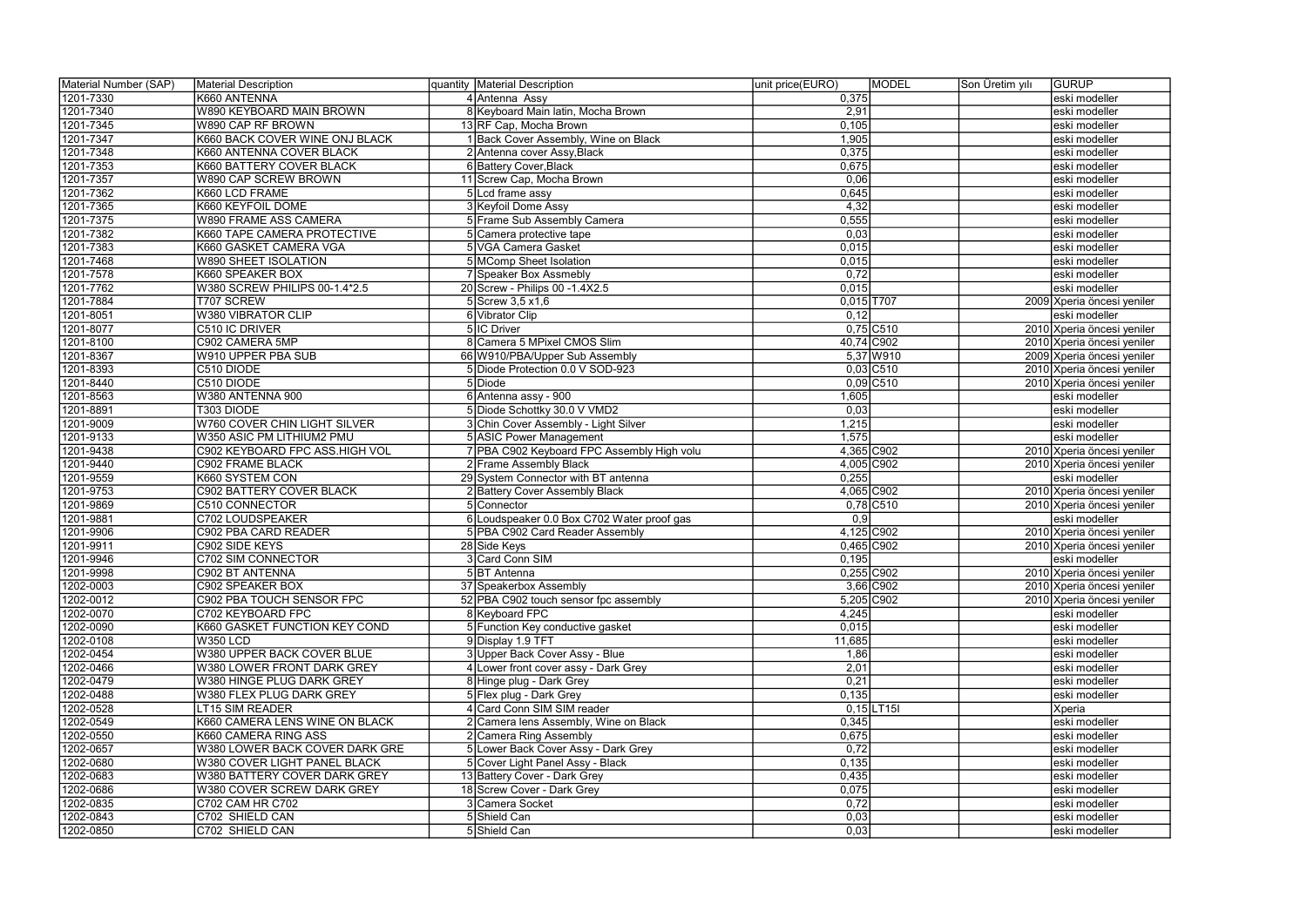| Material Number (SAP) | Material Description           | quantity   Material Description |                                             | unit price(EURO) | MODEL        | Son Üretim yılı | <b>GURUP</b>               |
|-----------------------|--------------------------------|---------------------------------|---------------------------------------------|------------------|--------------|-----------------|----------------------------|
| 1202-0851             | C702 SHIELD CAN                | 5 Shield Can                    |                                             | 0,045            |              |                 | eski modeller              |
| 1202-0852             | W380 VOLUM KEY DARK GREY       | 8 Volume Key - Grey             |                                             | 0, 15            |              |                 | eski modeller              |
| 1202-0855             | C702 SYSTEM CON                | 12 System connector             |                                             | 0,84             |              |                 | eski modeller              |
| 1202-0857             | C702 SHIELD CAN                | 5 Shield Can                    |                                             | 0,045            |              |                 | eski modeller              |
| 1202-0859             | C702 CONNECTOR BTB             | 5 Connector BtB                 |                                             | 0,195            |              |                 | eski modeller              |
| 1202-0861             | W380 LABEL MAIN DARK SILVER    |                                 | 5 Main Window Label - Dark Silver           | 0,645            |              |                 | eski modeller              |
| 1202-0882             | W380 KEYBOARD BLACK            | 2 Keyboard Latin - Black        |                                             | 2,67             |              |                 | eski modeller              |
| 1202-1069             | K660 GASKET RECEIVER CONDUCTIV | 5 receiver conductive gasket    |                                             | 0,015            |              |                 | eski modeller              |
| 1202-1195             | W595 SYSTEM CONN.              | 26 System Connector             |                                             |                  | $0,24$ W595  |                 | 2009 Xperia öncesi yeniler |
| 1202-1364             | C905 PBA KEY FLEX              | 2 PBA Key Flex Flip             |                                             | 24,24            |              |                 | eski modeller              |
| 1202-1672             | W205 ZENER DIODE               | 5 Zener Diode                   |                                             |                  | $0,015$ W205 |                 | 2009 Xperia öncesi yeniler |
| 1202-1676             | <b>W760 ASIC ACCELEROMETER</b> | 3 ASIC Accelerometer            |                                             | 1,275            |              |                 | eski modeller              |
| 1202-1861             | W760 LABEL SIM                 | $4$ Label, SIM                  |                                             | 0,015            |              |                 | eski modeller              |
| 1202-1873             | W302 IC AUDIO AMP.             | 5 IC Audio amp.                 |                                             |                  | $0,27$ W302  |                 | 2009 Xperia öncesi yeniler |
| 1202-1901             | W302 DIODE                     | 3 Diode ESD protection 6.8V     |                                             |                  | $0,045$ W302 |                 | 2009 Xperia öncesi yeniler |
| 1202-2127             | <b>W302 IC</b>                 | $5$  IC reg 2V8                 |                                             |                  | $0,24$ W302  |                 | 2009 Xperia öncesi yeniler |
| 1202-2264             | HBH-IV840 BATTERY              | 3 Battery                       |                                             | 1,365            |              |                 | eski modeller              |
| 1202-2326             | K660 VOLUME KEY LIME ON WHITE  | 3 Volume Key, Lime on White     |                                             | 0,195            |              |                 | eski modeller              |
| 1202-2327             | K660 ON-OFF KEY LIME ON WHITE  | 3 On/Off key, Lime on White     |                                             | 0,195            |              |                 | eski modeller              |
| 1202-2330             | K660 COVER MS M2 LIME ON WHITE | 3 M2 Cover, Lime on White       |                                             | 0,165            |              |                 | eski modeller              |
| 1202-2331             | K660 FRAME MAIN LIME ON WHITE  |                                 | 1 Main Frame Assembly, Lime on White        | 1,77             |              |                 | eski modeller              |
| 1202-2333             | K660 CAMERA LENS LIME ON WIHIT |                                 | 2 Camera lens Assembly, Lime on White       | 0,345            |              |                 | eski modeller              |
| 1202-2334             | K660 BACK COVER LIME ON WHITE  |                                 | 2 Back Cover Assembly, Lime on White        | 1,905            |              |                 | eski modeller              |
| 1202-2891             | W350 SIM M2 ASS                |                                 | 11 PBA W350 SIM M2 PBA complete Updated SIM | 2,685            |              |                 | eski modeller              |
| 1202-2896             | W350 KEYFOIL                   |                                 | 7 PBA W350 Key Foil Flex Complete Cost Dow  | 2,505            |              |                 | eski modeller              |
| 1202-2973             | W350 KEY LOCK BLACK PURP       | 2 Key lock key/Hypnotic Black   |                                             | 0,33             |              |                 | eski modeller              |
| 1202-3245             | C902 CO-BRAND CYBERSHOT        | 74 Co-Brand Label Cybershot     |                                             | 0,435 C902       |              |                 | 2010 Xperia öncesi yeniler |
| 1202-3652             | W760 SCREW LEN 2,6 DIAM 1,6    | $7$ Screw-Len: 2,6 Diam: 1,6    |                                             | 0,03             |              |                 | eski modeller              |
| 1202-3679             | W760 CONDUCTIVE COAX GROUND    | 10 Conductive Coax Ground       |                                             | 0,12             |              |                 | eski modeller              |
| 1202-4187             | C702 FLASH FPC                 | 3 Flash FPC                     |                                             | 3,195            |              |                 | eski modeller              |
| 1202-4196             | <b>W890 REAR COVER BLACK</b>   |                                 | 5 Rear Cover Assembly, Espresso Black       | 2,52             |              |                 | eski modeller              |
| 1202-4202             | C702 LCD 2,2 QVGA              | 7 LCD 2.2" QVGA                 |                                             | 14,925           |              |                 | eski modeller              |
| 1202-4216             | W890 ON-OFF BLACK              | 12 Key On/Off, Espresso Black   |                                             | 0,165            |              |                 | eski modeller              |
| 1202-4218             | W890 VOLUME KEY BLACK          | 13 Key Volume, Espresso Black   |                                             | 0,18             |              |                 | eski modeller              |
| 1202-4251             | W890 KEYBOARD BLACK            |                                 | 6 Keyboard Main Latin, Espresso Black       | 2,73             |              |                 | eski modeller              |
| 1202-4268             | <b>W890 CAP RF BLACK</b>       | 11 RF Cap, Espresso Black       |                                             | 0,105            |              |                 | leski modeller             |
| 1202-4271             | W890 CAP SCREW BLACK           | 1 Screw Cap, Espresso Black     |                                             | 0,06             |              |                 | eski modeller              |
| 1202-4283             | W890 CO-BRAND BLACK            |                                 | 2 Co-Brand Label, Generic, Espresso Black   | 0,09             |              |                 | eski modeller              |
| 1202-4297             | W890 BATTERY COVER BLACK       |                                 | 1 Battery Cover, Espresso Black             | 3,24             |              |                 | eski modeller              |
| 1202-4357             | W350 VOLUME KEY BLACK          | 3 Volume key/Hypnotic Black     |                                             | 0,27             |              |                 | eski modeller              |
| 1202-4362             | W350 HINGE                     | $2$ Hinge                       |                                             | 0,315            |              |                 | eski modeller              |
| 1202-4687             | <b>W595 VIBRATOR</b>           | 5 Vibrator                      |                                             |                  | $0,66$ W595  |                 | 2009 Xperia öncesi yeniler |
| 1202-4703             | W910 ADHESIVE                  | 10 Adhesive                     |                                             |                  | $0,015$ W910 |                 | 2009 Xperia öncesi yeniler |
| 1202-4832             | <b>W350 FRONT PANEL BLACK</b>  | 7 Front Panel/Black             |                                             | 0,15             |              |                 | eski modeller              |
| 1202-4900             | W380 SYSTEM CONN               |                                 | 37 Conn I/O Receptacle 12p System Connector | 0,18             |              |                 | eski modeller              |
| 1202-5123             | W350 BLUETOOTH ANTENNA         | 5 Bluetooth antenna assy        |                                             | 0,945            |              |                 | eski modeller              |
| 1202-5979             | W350 SPEAKER BOX 900           | 6 Speaker Box Assembly 900      |                                             | 1,77             |              |                 | eski modeller              |
| 1202-6041             | W910 SHEET DISPLAY FLEX        | 10 Sheet Display Flex           |                                             |                  | $0,015$ W910 |                 | 2009 Xperia öncesi yeniler |
| 1202-6449             | R300 IC RADIO REC.             | 5 IC AM/FM Radio Receiver       |                                             | 2,1              |              |                 | eski modeller              |
| 1202-6532             | W350 ESD PROTECTION            | 5 ESD Protection                |                                             | 0,015            |              |                 | eski modeller              |
| 1202-7371             | W380 GASKET SYSTEM CONN        | 5 System Connector Gasket       |                                             | 0,015            |              |                 | eski modeller              |
| 1202-7650             | <b>W595 IC</b>                 | 5 IC Vreg                       |                                             |                  | $0,18$ W595  |                 | 2009 Xperia öncesi yeniler |
| 1202-7923             | W380 COAX CABLE CONDUCTIVE     |                                 | 20 Coax cable Conductive Cushion            | 0,06             |              |                 | eski modeller              |
| 1202-8420             | C905 COVER FLIP FRONT BLACK    |                                 | 1 Cover Flip Front Assembly Black           | 1,635            |              |                 | eski modeller              |
| 1202-8590             | C905 LOUDSPEAKER               | 4 Loudspeaker Assembly          |                                             | 2,04             |              |                 | eski modeller              |
|                       |                                |                                 |                                             |                  |              |                 |                            |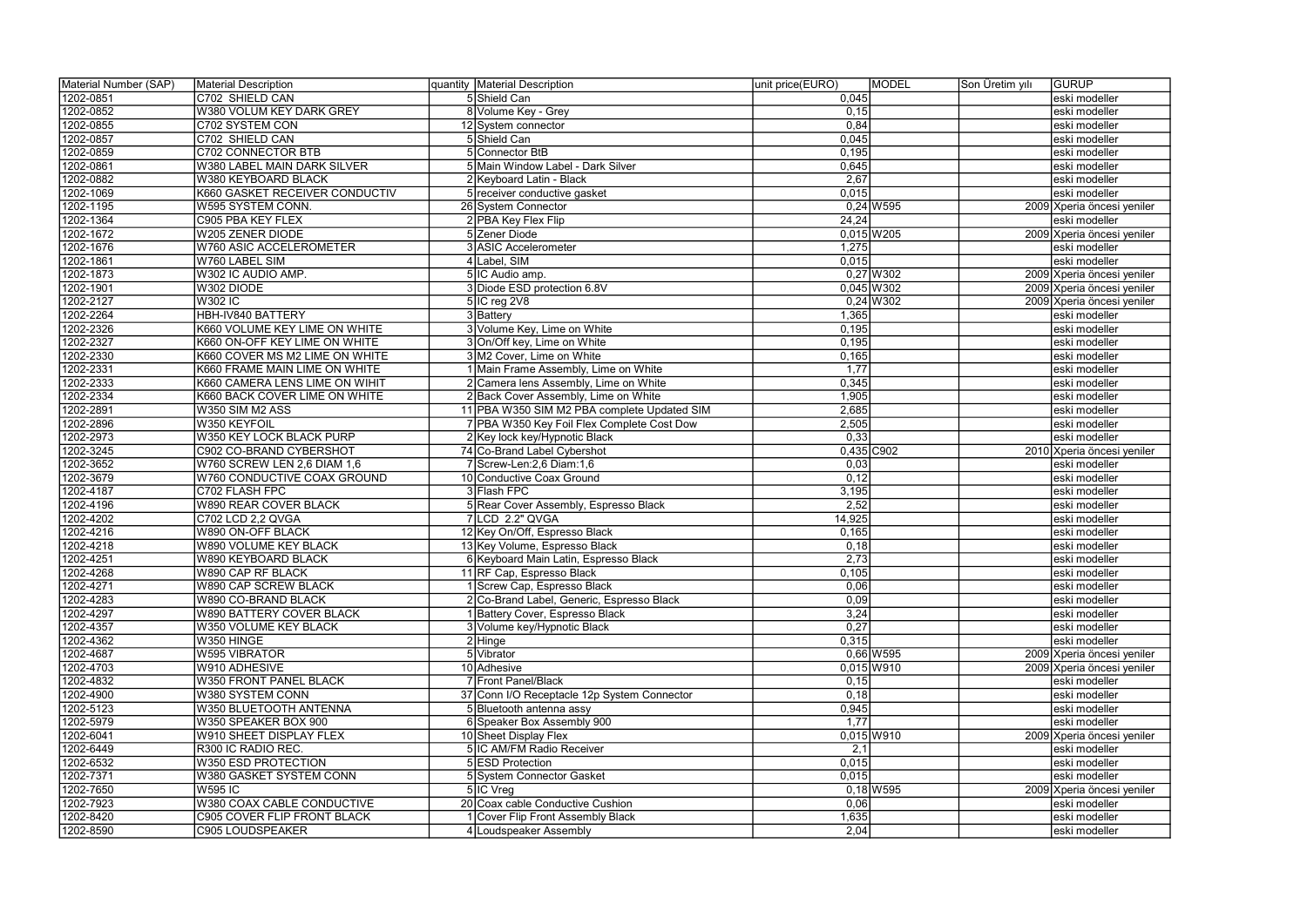| Material Number (SAP)  | Material Description                  | quantity   Material Description                                                  | unit price(EURO) | <b>MODEL</b> | Son Üretim yılı | <b>GURUP</b>                   |
|------------------------|---------------------------------------|----------------------------------------------------------------------------------|------------------|--------------|-----------------|--------------------------------|
| 1202-8671              | C905 COVER REAR BLACK                 | 1 Cover Base Rear Assembly Black                                                 | 11,445           |              |                 | eski modeller                  |
| 1202-8687              | <b>C905 KEYFOIL NUMERIC</b>           | 2 Numeric Key Foil                                                               | 3,075            |              |                 | eski modeller                  |
| 1202-8856              | C905 SLIDER FPC                       | 1 Slider FPC Assy                                                                | 1,23             |              |                 | eski modeller                  |
| 1202-9266              | C702 CONN BTB RECEPTACLE 26P          | 5 Connector                                                                      | 0,21             |              |                 | eski modeller                  |
| 1202-9271              | <b>W595 SMD VIBRATOR</b>              | 5 SMD Vibrator                                                                   |                  | $0,6$ W595   |                 | 2009 Xperia öncesi yeniler     |
| 1202-9428              | <b>W302 IC</b>                        | 5 IC Dri QFN10                                                                   |                  | $0,24$ W302  |                 | 2009 Xperia öncesi yeniler     |
| 1202-9472              | W302 DIODE                            | 5 Diode Schottky 30, V SC79                                                      |                  | $0,015$ W302 |                 | 2009 Xperia öncesi yeniler     |
| 1202-9483              | S312 DIODE                            | 5 Diode Zener 20, V SOD-523                                                      | $0,015$ S312     |              |                 | 2009 Xperia öncesi yeniler     |
| 1202-9828              | <b>W910 BLUETOOT FLEX ANTENNA</b>     | 3 Ant BT Flex CS Unique Assembly                                                 |                  | 3,915 W910   |                 | 2009 Xperia öncesi yeniler     |
| 1203-0011              | W980 HINGE FLEX                       | 1 Hinge Flex                                                                     | 8,595            |              |                 | eski modeller                  |
| 1203-0108              | W380 CONN BTB RECEPTACLE 26P          | 5 Conn BtB Receptacle 26p                                                        | 0,21             |              |                 | eski modeller                  |
| 1203-0201              | J105 DIODE                            | 10 Diode Zener 5, V SOT-723                                                      | $0,045$ J105I    |              |                 | 2009 Xperia öncesi yeniler     |
| 1203-0253              | <b>W910 FRONT COVER PLASTIC BLACK</b> | 7 Cover Front Plastic Assy Complete, CS Un                                       |                  | $6,81$ W910  |                 | 2009 Xperia öncesi yeniler     |
| 1203-0256              | W910 FRONT COVER PLASTIC WHITE        | 1 Cover Front Plastic Assy Complete, CS Un                                       |                  | 7,365 W910   |                 | 2009 Xperia öncesi yeniler     |
| 1203-0322              | C510 INDUCTOR                         | 5 Inductor Wirewound                                                             |                  | $0,09$ C510  |                 | 2010 Xperia öncesi yeniler     |
| 1203-0598              | C902 MİKROFON                         | 6 Microphone                                                                     |                  | $0,3$ C902   |                 | 2010 Xperia öncesi yeniler     |
| 1203-0662              | <b>W910 SHEET BADET</b>               | $10$ Sheet (B)                                                                   |                  | $0,015$ W910 |                 | 2009 Xperia öncesi yeniler     |
| 1203-1139              | G502 LCD                              | 5 Display 1.96 TFT                                                               | 12,165 G502      |              |                 | 2009 Xperia öncesi yeniler     |
| 1203-1286              | <b>G502 RECEIVER</b>                  | 11 Receiver                                                                      |                  | $0,525$ G502 |                 | 2009 Xperia öncesi yeniler     |
| 1203-1287              | K660 RECEIVER                         | 6 Receiver                                                                       | 0,435            |              |                 | eski modeller                  |
| 1203-1288              | G502 LOUDSPEAKER BOX                  | 10 Loudspeaker Speaker box Assy                                                  |                  | $0,69$ G502  |                 | 2009 Xperia öncesi yeniler     |
| 1203-1339              | <b>W910 SHEET R CENTER</b>            | 7 Sheet (R center)                                                               |                  | $0,015$ W910 |                 | 2009 Xperia öncesi yeniler     |
| 1203-1348              | W910 SHEET (R REAR)                   | 10 Sheet (R rear)                                                                |                  | $0,015$ W910 |                 | 2009 Xperia öncesi yeniler     |
| 1203-1510              | <b>G502 KEYFOIL FPC</b>               | 12 Key Dome Foil FPC Assembly                                                    |                  | $3,18$ G502  |                 | 2009 Xperia öncesi yeniler     |
| 1203-1515              | K660 FRONT COVER WINE BLACK           | 2 K660, Front Cover, La, Wine on Black                                           | 9,69             |              |                 | eski modeller                  |
| 1203-1517              | K660 FRONT COVER LIME WHITE           | 2 K660, Front Cover, La, Lime on White                                           | 9,69             |              |                 | eski modeller                  |
| 1203-1606              | C702 SHIELD CAN                       | 5 Shield Can                                                                     | 0,03             |              |                 | eski modeller                  |
| 1203-1853              | C702 LCD FRAME                        | 4 LCD Frame Assy                                                                 | 0,705            |              |                 |                                |
| 1203-1889              | C702 O-RING FOR SYSTEM CON            | 4 O-ring for system conn                                                         | 0, 15            |              |                 | eski modeller<br>eski modeller |
| 1203-1900              | C702 MAIN ANTENNA AGPS                | 5 Main Antenna AGPS                                                              | 0,51             |              |                 | eski modeller                  |
| 1203-1904              | C702 ANTENNA BLUETOOTH                | 4 Bluetooth Antenna                                                              | 0,135            |              |                 | eski modeller                  |
| 1203-2039              | C702 KEYBOARD CYAN SPLASH             | 2 Keyboard Cyan Splash Latin                                                     | 2,505            |              |                 | eski modeller                  |
| 1203-2040              | C702 COVER KEYPAD CYAN SPLASH         | 4 Keypad Cover Cyan Splash                                                       | 0,81             |              |                 | eski modeller                  |
| 1203-2043              | <b>G502 MAIN ANTENNA</b>              | 5 Main Antenna assembly                                                          |                  | $0,42$ G502  |                 | 2009 Xperia öncesi yeniler     |
| 1203-2046              | C702 MS COVER M2                      | 4 M2 Cover                                                                       | 0,39             |              |                 | eski modeller                  |
| 1203-2052              | C702 CO-BRAND CYAN SPLASH             | 5 Co-brand Cyan Splash                                                           | 0,375            |              |                 |                                |
| 1203-2053              | C702 ON-OFF KEY                       | 4 Key On/Off Power Key                                                           | 0,195            |              |                 | eski modeller<br>eski modeller |
| 1203-2065              | C702 VOLUME KEY                       | 4 Key Volume                                                                     | 0,195            |              |                 | eski modeller                  |
| 1203-2067              | C702 CAMERA KEY                       | 3 Key Camera                                                                     | 0,3              |              |                 | eski modeller                  |
| 1203-2069              | C702 BACK COVER                       | 1 Back Cover                                                                     | 3,315            |              |                 | eski modeller                  |
| 1203-2079              | W910 SHEET (R LCD)                    | 10 Sheet (R LCD)                                                                 |                  | $0,015$ W910 |                 |                                |
|                        | C702 SCREW OTHER LEN 0.0 D:1.2        |                                                                                  |                  |              |                 | 2009 Xperia öncesi yeniler     |
| 1203-2133<br>1203-2142 | C702 SCREW OTHER L:0.0 D:1.7          | 8 Screw Other Len: 0.0 Diam: 1.2<br>11 Screw Other Len: 0.0 Diam: 1.7 Screw M1.7 | 0,015<br>0,015   |              |                 | eski modeller<br>eski modeller |
| 1203-2151              | C702 BATTERY COVER CYAN SPLASH        |                                                                                  | 1,95             |              |                 | eski modeller                  |
| 1203-2162              | W350 WALKMAN KEY HYPTONIC BLK         | 12 Battery Cover Cyan Splash<br>2 Walkman key/Hypnotic Black                     | 0,255            |              |                 | eski modeller                  |
| 1203-2575              | KRH LABEL W350                        | 20 Label                                                                         | 0,075            |              |                 | eski modeller                  |
|                        | <b>W350 CARRIER INNER FRAME</b>       | 3 Carrier inner frame                                                            |                  |              |                 |                                |
| 1203-2598              |                                       |                                                                                  | 2,235<br> 0,39   |              |                 | eski modeller                  |
| 1203-2697              | K660 ANTENNA COVER WHITE<br>G705 ASIC | 3 Cover Plastic antenna cover for white co<br>27 ASIC PM WLAN PMU                |                  | $0,51$ G705  |                 | eski modeller                  |
| 1203-2790              |                                       |                                                                                  |                  |              |                 | 2010 Xperia öncesi yeniler     |
| 1203-2842              | MPS-30 PORTABLE SPEAKER BLAC          | 1 MPS-30 Portable Speaker/Black Silver                                           | 6,78             |              |                 | eski modeller                  |
| 1203-2881              | C702 MAIN RUBBER RING                 | 5 Main Rubber Ring                                                               | 0,165            |              |                 | eski modeller                  |
| 1203-3101              | C702 GASKET                           | 5 Gasket                                                                         | 0,015            |              |                 | eski modeller                  |
| 1203-3156              | C702 BATTERY CON                      | 5 Battery connector                                                              | 0,225            |              |                 | eski modeller                  |
| 1203-4183              | C702 ADHESIVE RF HOLE                 | 5 RF Hole Adhesive                                                               | 0,015            |              |                 | eski modeller                  |
| 1203-4594              | $\overline{\text{S}}312\text{IC}$     | 4 IC Amplifier 500mA                                                             |                  | $0,18$ S312  |                 | 2009 Xperia öncesi yeniler     |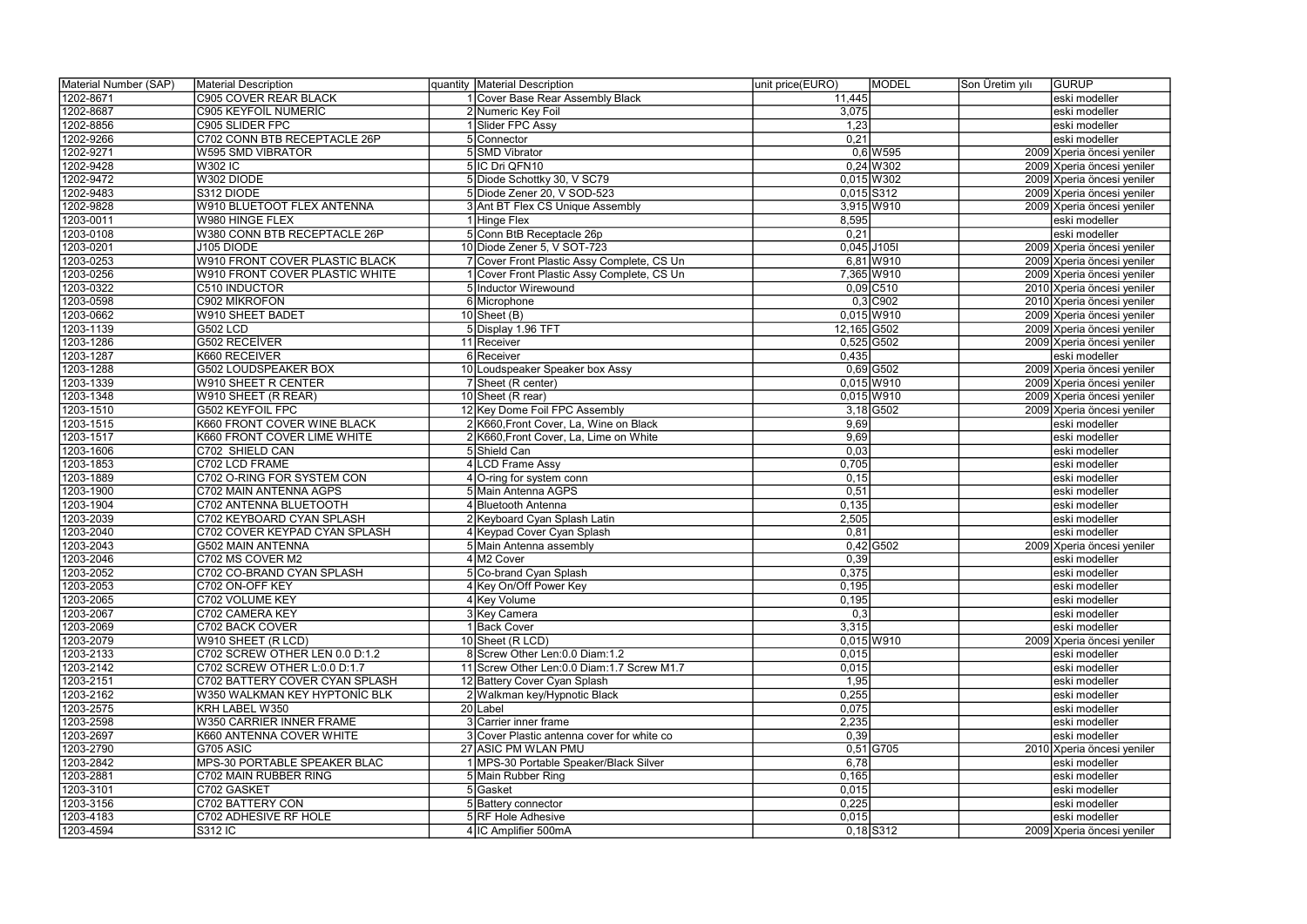| Material Number (SAP) | Material Description             | quantity   Material Description            | unit price(EURO) | <b>MODEL</b> | Son Üretim yılı | <b>GURUP</b>               |
|-----------------------|----------------------------------|--------------------------------------------|------------------|--------------|-----------------|----------------------------|
| 1203-4761             | W350 SHIELD CAN LID BB           | 5 Shield Can Lid bb                        | 0,135            |              |                 | eski modeller              |
| 1203-4820             | W595 MS CONNECTOR                | 4 MS Connector                             |                  | $0,27$ W595  |                 | 2009 Xperia öncesi yeniler |
| 1203-4827             | W350 SHIELD CAN LID BT           | 5 Shield Can Lid BT                        | 0,03             |              |                 | eski modeller              |
| 1203-4926             | C902 FOIL ADH. DOUBLE SİDE       | 2 Foil Adhesive Double Side 0.235 mmLCD ta | $0,225$ C902     |              |                 | 2010 Xperia öncesi yeniler |
| 1203-5167             | HPM-70 WHITE-PINK                | 2 HPM-70 Pink/White                        | 4,41             |              |                 | eski modeller              |
| 1203-5255             | C902 LOUDSPEAKER GASGET          | 360 Loudspeaker gasket                     |                  | $0,03$ C902  |                 | 2010 Xperia öncesi yeniler |
| 1203-5259             | C902 ANTENNA COVER BLACK         | 2 Antenna Cover Assembly Black             |                  | 2,295 C902   |                 | 2010 Xperia öncesi yeniler |
| 1203-5307             | <b>U5 SIM CONNECTOR</b>          | 5 SIM Card Connector                       | $0,18$ U5I       |              |                 | Xperia öncesi yeniler      |
| 1203-5460             | K850 FRONT COVER KEYPAD GREEN    | 8 Cover Front Plastic Latin CS Unique Lumi | 10,005           |              |                 | eski modeller              |
| 1203-5688             | K850 FRONT COVER KEYPAD BLUE     | 9 Front Assy Latin CS Blue/Silver/Black    | 10,005           |              |                 | eski modeller              |
| 1203-5870             | C510 IC LINEAR                   | 5 IC Linear                                | $0,885$ C510     |              |                 | 2010 Xperia öncesi yeniler |
| 1203-6150             | <b>C702 GASKET LCD CONDUTIVE</b> | 5 LCD Condutive gasket                     | 0,015            |              |                 | eski modeller              |
| 1203-6152             | C702 GASKET BATTERY CONDUCTIVE   | 5 Battery Conductive Gasket                | 0,045            |              |                 | eski modeller              |
| 1203-6314             | C902 SCREW 1,6 X 6,1             | 18 Screw 1,6 x 6,1                         | $0,015$ C902     |              |                 | 2010 Xperia öncesi yeniler |
| 1203-6349             | <b>W302 LCD</b>                  | 6 LCD assy                                 |                  | $11,04$ W302 |                 | 2009 Xperia öncesi yeniler |
| 1203-6579             | K850 RF MODULE TOR PRE-BUMPED    | 1 RF-Module Thor Pre-bumped                | 24,75            |              |                 | eski modeller              |
|                       |                                  | 5 Camera Window                            |                  |              |                 |                            |
| 1203-6680             | W350 CAMERA WINDOW               |                                            | 0,225            |              |                 | eski modeller              |
| 1203-7705             | W350 DIODE SCHOTTKY              | 5 Diode Schottky                           | 0,06             |              |                 | eski modeller              |
| 1203-8243             | W890 SHEET (GSM)                 | 5 MComp Sheet (GSM)                        | 0,015            |              |                 | eski modeller              |
| 1203-8246             | W890 SHEET (UMTS)                | 5 MComp Sheet (UMTS)                       | 0,015            |              |                 | eski modeller              |
| 1203-8392             | W350 SCREW PH 6,0*1,4MM BLAC     | 4 Screw PH 6.0x1.4 mm /black               | 0,015            |              |                 | eski modeller              |
| 1203-8687             | T303 CHARGE IC                   | 9 Charge IC                                | 0,285            |              |                 | eski modeller              |
| 1203-8800             | W350 RECEIVER eski               | 2 Net Earspeaker                           | 0,03             |              |                 | eski modeller              |
| 1203-9125             | W302 DIODE                       | 5 Diode ESD protection 12V                 |                  | $0,03$ W 302 |                 | 2009 Xperia öncesi yeniler |
| 1203-9138             | W302 DIODE                       | 5 Diode Protection                         |                  | $0,135$ W302 |                 | 2009 Xperia öncesi yeniler |
| 1203-9142             | W302 EMI FILTER                  | 4 EMI/RFI Filter                           |                  | $0,105$ W302 |                 | 2009 Xperia öncesi yeniler |
| 1203-9688             | <b>C510 CONNECTOR</b>            | 5 Conn Coax Plug 6p RF-probe contact       |                  | $0,12$ C510  |                 | 2010 Xperia öncesi yeniler |
| 1204-0066             | C902 CORE UNIT LABEL             | 70 Core unit Label                         |                  | $0,09$ C902  |                 | 2010 Xperia öncesi yeniler |
| 1204-0763             | <b>W890 REAR COVER SLIVER</b>    | 10 Rear Cover Assembly, Sparkling Silver   | 2,55             |              |                 | eski modeller              |
| 1204-0821             | W890 ON-OFF KEY SILVER           | 16 Key On/Off, Sparkling Silver            | 0,165            |              |                 | eski modeller              |
| 1204-0823             | W890 VOLUME KEY SILVER           | 16 Key Volume, Sparkling Silver            | 0,18             |              |                 | eski modeller              |
| 1204-0841             | W890 CAP RF SILVER               | 25 RF Cap, Sparkling Silver                | 0,105            |              |                 | eski modeller              |
| 1204-0850             | W890 CAP SCREW SILVER            | 24 Screw Cap, Sparkling Silver             | 0,06             |              |                 | eski modeller              |
| 1204-0894             | W890 SPACER (LCD_CON)            | 5 Spacer(LCD_conn)                         | 0,015            |              |                 | eski modeller              |
| 1204-1072             | W760 A-B KEY SILVER              | 4 Key A/B Button Silver                    | 0,225            |              |                 | eski modeller              |
| 1204-1074             | W760 REAR FRAME GRAPHİTE GREY    | 1 Rear Frame - Graphite Grey               | 1,47             |              |                 | eski modeller              |
| 1204-1075             | W760 VOLUME KEY GRAPHITE GREY    | 1 Key Volume - Graphite Grey               | 0,18             |              |                 | eski modeller              |
| 1204-1395             | W760 COVER M2 GRAPHITE GREY      | 1 Cover M2 Graphite Grey                   | 0,09             |              |                 | eski modeller              |
| 1204-1401             | W760 NAVIGATION KEY SILVER       | 2 Keyboard Navigation Silver               | 3,135            |              |                 | eski modeller              |
| 1204-1402             | W760 KEYBOARD NUMERIC GRAPHITE   | 2 Keyboard Numeric Graphite Grey           | 2,79             |              |                 | eski modeller              |
| 1204-1408             | W760 A/B BUTTON RED              | 5 Key A/B Button Red                       | 0,225            |              |                 | eski modeller              |
| 1204-1419             | W760 TOP REAR METAL MINT GREEN   | 1 Top Rear Metal Reflector Mint Green      | 3,27             |              |                 | eski modeller              |
| 1204-1670             | K850 RF MODULE MAMMOTH PRE-BUM   | 1 RF-Module Mammoth Pre-bumped(850,1900,21 | 25,98            |              |                 | eski modeller              |
| 1204-1674             | K660 RF MODULE SqUIDE PRE        | 1 RF-Module Squid Pre-bumped               | 14,685           |              |                 | eski modeller              |
| 1204-1957             | K660 CUSHION 0 MMNON CONDUCTIV   | 5 Cushion 0, mmnon conductive tape         | 0,015            |              |                 | eski modeller              |
| 1204-2807             | W760 TAPE KAPTON                 | 5 Kapton Tape                              | 0,105            |              |                 | eski modeller              |
| 1204-2930             | C905 BATTERY COVER BLACK         | 2 Battery Cover Black                      | 0,975            |              |                 | eski modeller              |
| 1204-3109             | T303 IC AUDIO POWER              | 5 IC Audio Power Amplifier                 | 0,21             |              |                 | eski modeller              |
| 1204-3120             | R300 IC 2 BIT VOL.TRANS.         | 5 IC 2bit Voltage Level Translator         | 0, 24            |              |                 | eski modeller              |
| 1204-3124             | T303 IC CHARGİNG                 | 6 IC Lin 2x2 SON                           | 0,285            |              |                 | eski modeller              |
| 1204-3441             | W380 KEYBOARD RUBBER BASE ORAN   | 4 Keyboard Rubber Base - Orange            | 0,72             |              |                 | eski modeller              |
| 1204-3443             | W380 KEYBOARD RUBBER CHAMPAGNE   | 5 Keyboard Rubber Base - Champagne         | 0,72             |              |                 | eski modeller              |
|                       |                                  |                                            |                  |              |                 |                            |
| 1204-3461             | W380 VOLUME KEY BLACK            | 5 Volume Key - Black                       | 0, 15            |              |                 | eski modeller              |
| 1204-4497             | C902 BATTERY COVER RED           | 5 Battery Cover Assembly Red               |                  | 5,4 C902     |                 | 2010 Xperia öncesi yeniler |
| 1204-4555             | W910 CAMERA                      | 4 2MP Camera Module                        |                  | $6,27$ W910  |                 | 2009 Xperia öncesi yeniler |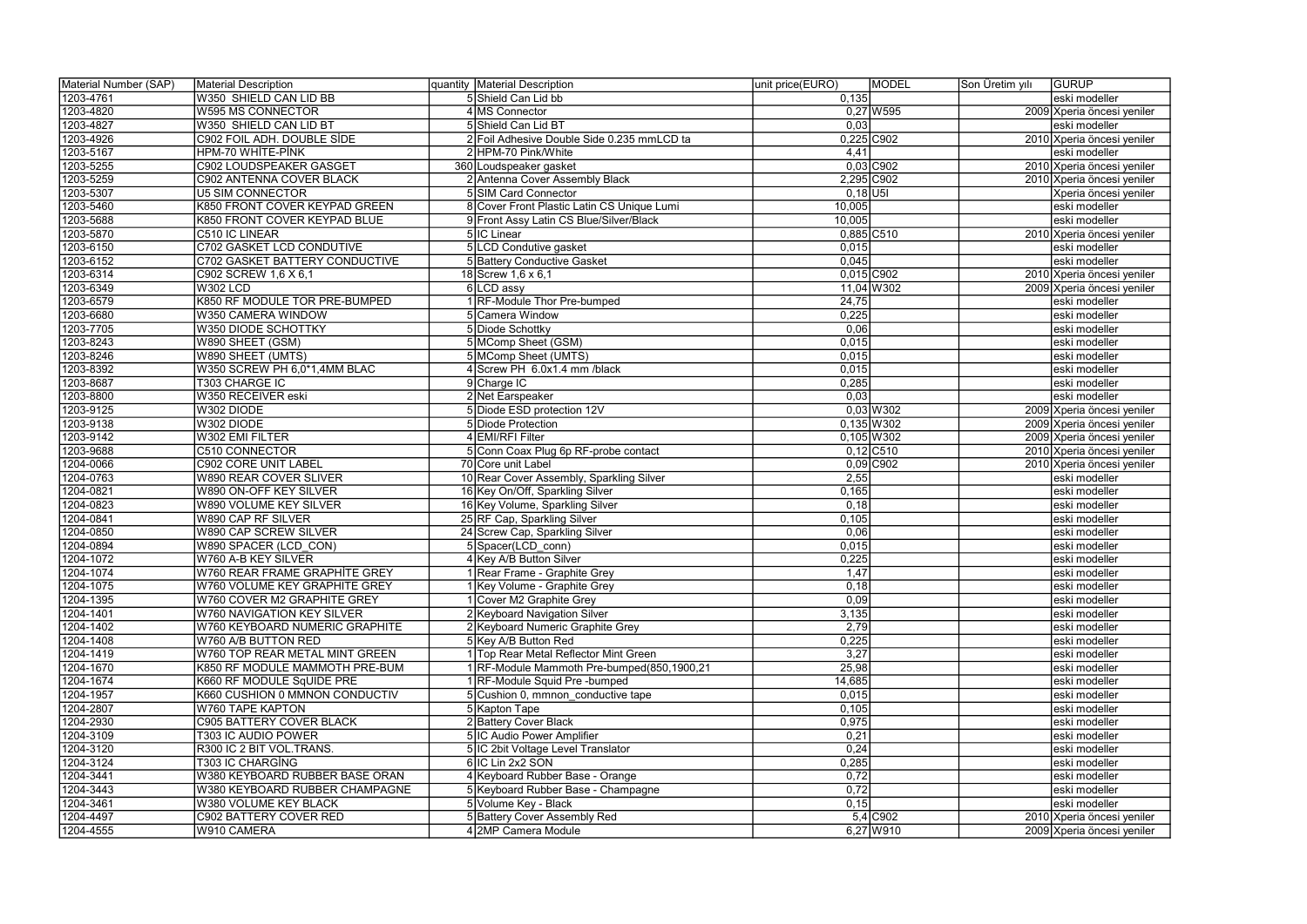| Material Number (SAP) | Material Description            | quantity   Material Description          | unit price(EURO) | <b>MODEL</b>     | Son Üretim yılı | <b>GURUP</b>               |
|-----------------------|---------------------------------|------------------------------------------|------------------|------------------|-----------------|----------------------------|
| 1204-5334             | R300 REAR FRAME BLACK           | 5 Rear Frame Black                       | 1,17             |                  |                 | eski modeller              |
| 1204-5336             | <b>R300 LCD</b>                 | 14 Display TFT 1,77"                     | 8,445            |                  |                 | eski modeller              |
| 1204-5378             | <b>C905 EAR SPEAKER</b>         | 3 Ear Speaker                            | 0,51             |                  |                 | eski modeller              |
| 1204-5398             | W705 CAMERA 3,2 MP              | 3 Camera 3.2 MPixel CMOS                 |                  | 6,66 W705 / W715 |                 | 2010 Xperia öncesi yeniler |
| 1204-5399             | G705 CAMERA 3,2 MP              | 6 Camera 3.2 MPixel CMOS                 |                  | 10,02 G705       |                 | 2010 Xperia öncesi yeniler |
| 1204-5837             | C510 ASIC                       | 5 ASIC                                   | $0,885$ C510     |                  |                 | 2010 Xperia öncesi yeniler |
| 1204-5842             | SPEAKER BOX GRAPHITE GREY       | 3 Speaker Box - Graphite Grey            | 1,755            |                  |                 | eski modeller              |
| 1204-5903             | C510 IC VOL.REG.                | 5 IC Voltage Regulator                   | $0,165$ C510     |                  |                 | 2010 Xperia öncesi yeniler |
| 1204-6487             | W890 CUSHION 0,0mm(SYSTEM CON)  | 5 Cushion 0,0 mm (System conn)           | 0,015            |                  |                 | eski modeller              |
| 1204-4499             | C902 FRAME ASSY RED             | 4 Frame Assembly Red                     | 4,215 C902       |                  |                 | 2010 Xperia öncesi yeniler |
| 1204-6673             | <b>C902 SCREW COVER BLACK</b>   | 54 Screw Cover Coated Black              | $0,015$ C902     |                  |                 | 2010 Xperia öncesi yeniler |
| 1204-6720             | W350 CONN RECEPTACLE 0P HIROSE  | 5 Conn Receptacle 0p Hirose RF connector | 0, 15            |                  |                 | eski modeller              |
| 1204-7255             | K770 SIM CARD WANING STICKER    | 15 SIM card warning sticker              | 0,06             |                  |                 | eski modeller              |
| 1204-7629             | C905 KEYBOARD NAV. BLACK        | 1 Keyboard Navigation Black              | 2,31             |                  |                 | eski modeller              |
| 1204-8066             | C905 KEY AB LEFT BLACK          | 4 Key A/B Left Black                     | 0,435            |                  |                 | eski modeller              |
| 1204-8068             | C905 CO-BRAND                   | 1 Co brand Label, Generic                | 0,09             |                  |                 | eski modeller              |
| 1204-8117             | C905 VOLUME KEY                 | 1 Key Volume                             | 0,15             |                  |                 | eski modeller              |
| 1204-8121             | C905 KEY MODE                   | l Key Mode                               | 0,18             |                  |                 | eski modeller              |
| 1204-8135             | C905 CAMERA KEY                 | 1 Key Camera                             | 0,435            |                  |                 | eski modeller              |
| 1204-8144             | C905 M2 LİD                     | $1/M2$ Lid                               | 0,27             |                  |                 | eski modeller              |
| 1204-8172             | ST17 VIBRATOR                   | 3 Vibr Bar Analog DC                     |                  | $0,6$ ST17I      |                 | Xperia                     |
| 1204-8457             | W100 HINGE                      | 5 Hinge assy                             |                  | $1,41$ W 100     |                 | 2011 Xperia öncesi yeniler |
| 1204-8458             | W395 H-H FPC                    | $2$ H-H FPC                              | 0,435            |                  |                 | eski modeller              |
| 1204-8474             | G502 CARD CONN.                 | 6 SIM Card Conn Micro SD Hight, 2.2 mm   |                  | $0,18$ G502      |                 | 2009 Xperia öncesi yeniler |
| 1204-8948             | C902 CONN. CCR-70               | 4 Connectivity CCR-70 M2 USB Adapter/RED |                  | 3,225 C902       |                 | 2010 Xperia öncesi yeniler |
| 1204-9440             | W595 SIM CONN.                  | 5 SIM Connector                          |                  | $0,15$ W595      |                 | 2009 Xperia öncesi yeniler |
| 1205-0228             | C702 FOIL 0.0 MM                | $5$ Foil 0.0 mm                          | 0,06             |                  |                 | eski modeller              |
| 1205-0232             | G502 MYLAR FOR SIM COMPENENTS   | 5 Mylar for sim components               |                  | $0,03$ G502      |                 | 2009 Xperia öncesi yeniler |
| 1205-0233             | G502 LCD FRAME                  | 6 LCD frame assy                         |                  | 1,125 G502       |                 | 2009 Xperia öncesi yeniler |
| 1205-0250             | G502 FRAME COVER BLACK          | 1 Frame Cover assy Premium Black         |                  | 2,835 G502       |                 | 2009 Xperia öncesi yeniler |
| 1205-0268             | <b>G502 CAMERA KEY BLACK</b>    | 1 Camera Key Champagne Black             |                  | $0,285$ G502     |                 | 2009 Xperia öncesi yeniler |
| 1205-0269             | G502 VOLUME KEY BLACK           | 3 Volume Key Champagne Black             | $0,285$ G502     |                  |                 | 2009 Xperia öncesi yeniler |
| 1205-0271             | G502 CAMERA LENS WINDOW         | 6 Camera Lens window                     |                  | $0,15$ G502      |                 | 2009 Xperia öncesi yeniler |
| 1205-0277             | G502 KEYBOARD BLACK             | 2 Keyboard Champagne Black               |                  | $2,53$ G502      |                 | 2009 Xperia öncesi yeniler |
| 1205-0289             | <b>G502 BACK COVER BLACK</b>    | 4 Back Cover Assy Black                  |                  | 1,455 G502       |                 | 2009 Xperia öncesi yeniler |
| 1205-0298             | <b>G502 BATTERY COVER BLACK</b> | 10 Battery Cover Premium Black           |                  | 1,155 G502       |                 | 2009 Xperia öncesi yeniler |
| 1205-1102             | W350 TAPE KEYPAD ADHESIVE       | 12 Keypad adhesive tape                  | 0,555            |                  |                 | eski modeller              |
| 1205-2016             | C510 CONNECTOR                  | 5 Connector                              | $0,225$ C510     |                  |                 | 2010 Xperia öncesi yeniler |
| 1205-2049             | <b>W302 IC</b>                  | 5 IC Linear                              |                  | $0,945$ W302     |                 | 2009 Xperia öncesi yeniler |
| 1205-2085             | C702 KEYPAD COVER BLACK         | 3 Keypad Cover Metallic Black            | 0,81             |                  |                 | eski modeller              |
| 1205-2087             | C702 CO-BRAND BLACK             | 4 Co-brand Metallic Black                | 0,375            |                  |                 | eski modeller              |
| 1205-2094             | C702 SCREW COVER BLACK          | 2 Screw Cover Metallic Black             | 2,715            |                  |                 | eski modeller              |
| 1205-2095             | C702 BATTERY COVER BLACK        | 4 Battery Cover Metallic Black           | 1,95             |                  |                 | eski modeller              |
| 1205-2393             | C902 DOME FOIL                  | 25 Dome Foil                             | $0,435$ C902     |                  |                 | 2010 Xperia öncesi yeniler |
| 1205-2542             | W760 FRONT COVER RED            | 2 Front Cover Assembly Red               | 5,475            |                  |                 | eski modeller              |
| 1205-2738             | C905 LEFT SİDE PANEL GREY       | 1 Left Sidepanel Dark Grey               | 0,435            |                  |                 | eski modeller              |
| 1205-2747             | C905 RIGHT SIDE PANEL TOP GREY  | 1 Right Sidepanel Top Dark Grey/Silver   | 0,3              |                  |                 | eski modeller              |
| 1205-2752             | C905 LIGHT GUIDE NAV.           | 11 Light Gu Navigation                   | 0,525            |                  |                 | eski modeller              |
| 1205-2835             | C905 FOIL FLİP INNER BLACK      | 1 Foil Flip Inner Black                  | 0,06             |                  |                 | eski modeller              |
| 1205-3241             | C905 KEYBOARD BLACK/SILVER      | 3 Keyboard Latin Black/Silver            | 0,975            |                  |                 | eski modeller              |
| 1205-3372             | C902 FLAT HEAD SCREW            | 6 Flat head screw                        | $0,015$ C902     |                  |                 | 2010 Xperia öncesi yeniler |
| 1205-3382             | C902 CUSHION                    | 9 Cushion                                |                  | $0,03$ C902      |                 | 2010 Xperia öncesi yeniler |
| 1205-3677             | C902 CARRIER TOP FRONT INNER P  | 72 Carrier Top front inner panel assy    |                  | $0,09$ C902      |                 | 2010 Xperia öncesi yeniler |
| 1205-3995             | C902 ADHESİVE DOUBLE SİDE KEYB  | 8 Adhesive Double Side Keyboardflex      | $0,015$ C902     |                  |                 | 2010 Xperia öncesi yeniler |
| 1205-4011             | C905 AB KEY RIGHT BLACK         | 1 Key A/B Right Black                    | 0,435            |                  |                 | eski modeller              |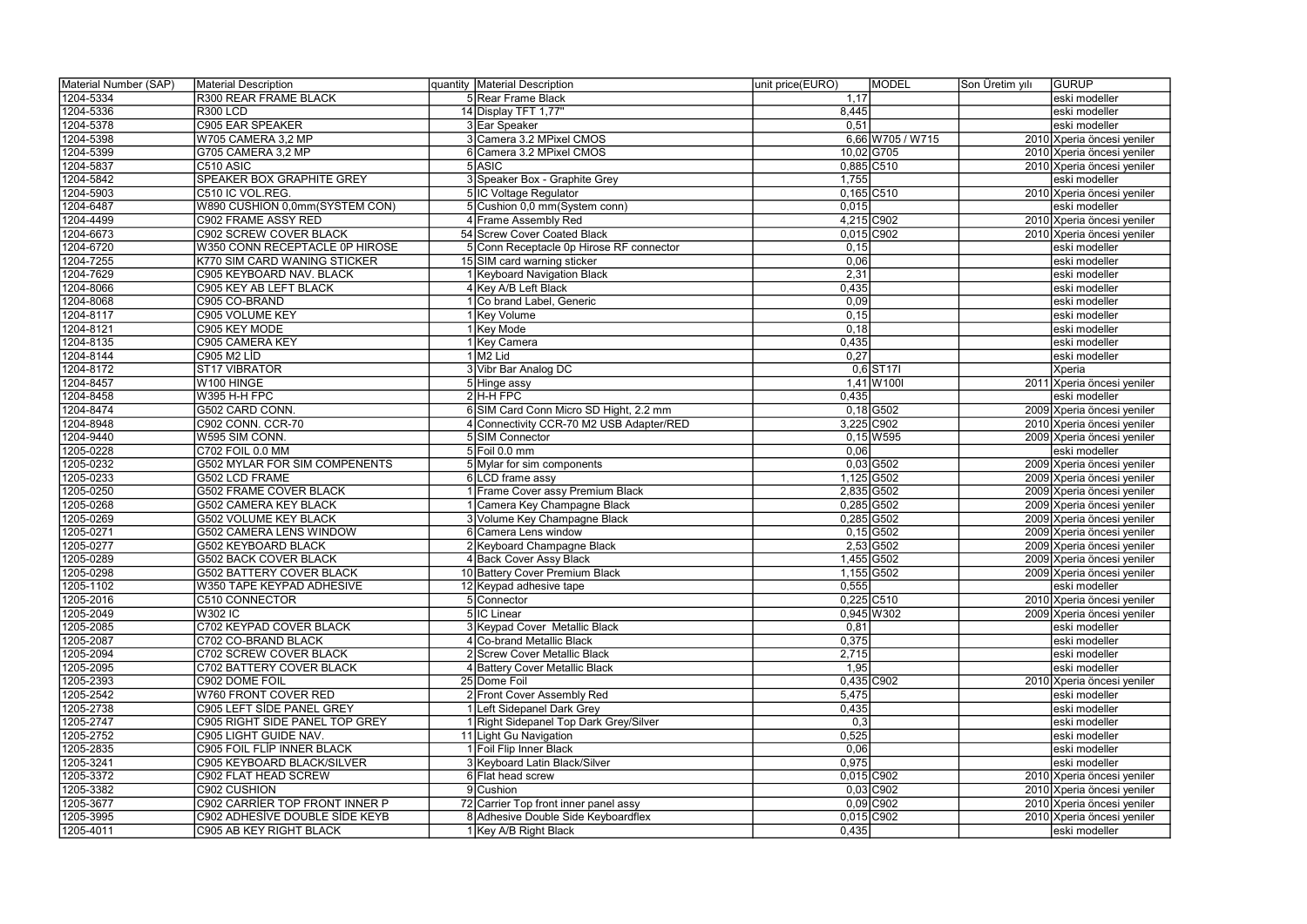| Material Number (SAP) | Material Description                 | quantity Material Description               | unit price(EURO) | MODEL        | Son Üretim yılı | <b>GURUP</b>               |
|-----------------------|--------------------------------------|---------------------------------------------|------------------|--------------|-----------------|----------------------------|
| 1205-4262             | <b>C902 INSULATION TAPE KEYBOARD</b> | 6 Insulationtape keyboardflex               | 0,015 C902       |              |                 | 2010 Xperia öncesi yeniler |
| 1205-4332             | C902 GASGET FOR KEYBOARD BTB         | 8 Gasket for Keyboard BtB                   |                  | $0,015$ C902 |                 | 2010 Xperia öncesi yeniler |
| 1205-4490             | C702 RECEIVER                        | 15 Receiver Ear Speaker                     | 0,495            |              |                 | eski modeller              |
| 1205-5076             | C902 WONDOW PROTECTION TAPE          | 8 Window protection tape                    |                  | $0,06$ C902  |                 | 2010 Xperia öncesi yeniler |
| 1205-5177             | <b>C905 MAGNET METAL</b>             | 1 Magnet Metal                              | 0,12             |              |                 | eski modeller              |
| 1205-5198             | C902 PLASTIC SLIDER SNAP             | 8 Plastic Slider Snap                       |                  | $0,06$ C902  |                 | 2010 Xperia öncesi yeniler |
| 1205-5606             | W595 CONN. FPC                       | 5 Connector FPC 26p                         |                  | $0,57$ W595  |                 | 2009 Xperia öncesi yeniler |
| 1205-5717             | <b>W302 FRONY BLACK</b>              | 7 Front assy black                          |                  | 4,935 W302   |                 | 2009 Xperia öncesi yeniler |
| 1205-5718             | W302 KEYPAD BLACK                    | 7 Keypad black latin                        |                  | 2,055 W302   |                 | 2009 Xperia öncesi yeniler |
| 1205-5720             | W302 LCD WINDOW                      | 7 LCD Window assy                           |                  | 0,675 W302   |                 | 2009 Xperia öncesi yeniler |
| 1205-5722             | W302 BATTERY COVER BLACK             | 11 Batt Cover assy black                    |                  | 1,335 W302   |                 | 2009 Xperia öncesi yeniler |
| 1205-5723             | W302 SCREW CAP BLACK                 | 4 Screw cap black                           |                  | $0,06$ W302  |                 | 2009 Xperia öncesi yeniler |
| 1205-5724             | W302 SCREW                           | 18 Screw                                    |                  | $0,015$ W302 |                 | 2009 Xperia öncesi yeniler |
| 1205-6201             | W760 CHIN COVER GRAPHITE GREY        | 1 Chin Cover Assembly - Graphite Grey       | 1,2              |              |                 | eski modeller              |
| 1205-6232             | W760 FRONT FRAME GRAPHITE GREY       | 1 Front Frame Complete Graphite             | 4,635            |              |                 | eski modeller              |
| 1205-6238             | W760 REAR COVER SILVER               | 2 Rear Cover Assembly Silver                | 2,64             |              |                 | eski modeller              |
| 1205-6242             | W760 REAR COVER RED                  | 1 Rear Cover Assembly Red                   | 2,64             |              |                 | eski modeller              |
| 1205-6247             |                                      |                                             | 1,515            |              |                 |                            |
|                       | W760 BATTERY COVER SILVER            | 2 Battery Door Assembly Silver              |                  |              |                 | eski modeller              |
| 1205-6248             | W760 BATTERY COVER RED               | 2 Battery Door Assembly Red                 | 1,305            |              |                 | eski modeller              |
| 1205-6581             | C905 DOME FOIL FLIP                  | 7 Dome Foil Flip                            | 0,255            |              |                 | eski modeller              |
| 1205-7314             | R300 BTB CONNECTOR                   | 1 BtB Connector Keyboard 20pin              | 0,27             |              |                 | eski modeller              |
| 1205-7316             | R300 BTB CONN. LCD                   | 1 BtB Connector Display 24pin               | 0,24             |              |                 | eski modeller              |
| 1205-7323             | <b>R300 EAR SPEAKER</b>              | 20 Ear Speaker 10x4.8mm                     | 1,125            |              |                 | eski modeller              |
| 1205-7654             | C905 CAP NUMERIC KEYBOARD            | 1 Cap Numeric Keyboard                      | 0,045            |              |                 | eski modeller              |
| 1205-7689             | W350 KEYBOARD ICE BLUE               | 6 Keyboard Latin Ice blue                   | 1,59             |              |                 | eski modeller              |
| 1205-7691             | W350 FRONT COVER ICE BLUE            | 4 Front assembly/Ice blue                   | 3,645            |              |                 | eski modeller              |
| 1205-7717             | W350 GASKET MIKROFON GROMMER         | 5 Gasket Microphone grommet                 | 0,06             |              |                 | eski modeller              |
| 1205-7724             | W350 KEY LOCK BLACK ORANGE           | 5 Key lock key/Electric black               | 0,33             |              |                 | eski modeller              |
| 1205-7725             | W350 KEY LOCK ICE BLUE               | 9 Key lock key/Ice blue                     | 0,315            |              |                 | eski modeller              |
| 1205-7726             | W350 WALKMAN BLACK ORANGE            | 6 Walkman key/Electric black                | 0,255            |              |                 | eski modeller              |
| 1205-7727             | W350 WALKMAN KEY ICE BLUE            | 11 Walkman key/Ice blue                     | 0,255            |              |                 | eski modeller              |
| 1205-7728             | W350 VOLUME KEY BLACK ORANGE         | 6 Volume key/Electric black                 | 0,27             |              |                 | eski modeller              |
| 1205-7729             | W350 VOLUME KEY ICE BLUE             | 3 Volume key/Ice blue                       | 0,27             |              |                 | eski modeller              |
| 1205-7730             | W350 COVER REAR PLASTIC BACK         | 6 Rear cover assy /Blue                     | 1,56             |              |                 | eski modeller              |
| 1205-7732             | W350 FRONT PANEL ICE BLUE            | 7 Front Panel/Ice blue                      | 0,15             |              |                 | eski modeller              |
| 1205-7805             | C902 MCOMP SPRING METAL POGO S       | 10 MComp Spring Metal pogo spring           |                  | $0,15$ C902  |                 | 2010 Xperia öncesi yeniler |
| 1205-7992             | C905 SIDE PANEL RIGHT BOT GREY       | 1 Sidepanel Right Bottom Dark Grey/Silver   | 0,18             |              |                 | eski modeller              |
| 1205-8115             | K660 KEYBOARD CYAN ON BLACK          | 1 Main Keypad, Cyan on Black                | 3,015            |              |                 | eski modeller              |
| 1205-8141             | K660 CAMERA LENS, CYAN ON BLACK      | 1 Camera lens Assembly, Cyan on Black       | 0,345            |              |                 | eski modeller              |
| 1205-8787             | <b>W595 IC</b>                       | 5 IC Vreg 600mA                             |                  | $0,45$ W595  |                 | 2009 Xperia öncesi yeniler |
| 1205-9308             | R300 MICROPHONE                      | 13 Microphone 4mm Rubber Contact            | 0,42             |              |                 | eski modeller              |
| 1205-9362             | W890 FRONT COVER BROWN               | 10 Front Cover Assy Complete, Mocha Brown   | 10,905           |              |                 | eski modeller              |
| 1205-9363             | W890 FRONT COVER BLACK               | 6 Front Cover Assy Complete, Espresso Blac  | 9,915            |              |                 | eski modeller              |
| 1205-9364             | <b>W890 FRONT SILVER</b>             | 10 Front Cover Assy Complete, Sparkling Sil | 10,905           |              |                 | eski modeller              |
| 1205-9614             | W380 KEY LOCKING PINK                | 12 Key Locking Assembly - Pink              | 0,39             |              |                 | eski modeller              |
| 1205-9617             | W380 LEY LOCKING ORANGE              | 3 Key Locking Assembly - Orange             | 0,39             |              |                 | eski modeller              |
| 1205-9618             | W380 KEY LOCKING CHAMPAGNE           | 11 Key Locking Assembly - Champagne         | 0,39             |              |                 | eski modeller              |
| 1205-9723             | C902 SYSTEM CONNECTOR I/O REC.       | 151 System connector I/O Receptacle 12p     |                  | $0,18$ C902  |                 | 2010 Xperia öncesi yeniler |
| 1205-9750             | <b>W595 CAPACITOR</b>                | 5 Capacitor 220.0 uF 4.0 V                  |                  | $0,135$ W595 |                 | 2009 Xperia öncesi yeniler |
| 1205-9955             |                                      | 5 Foil adhesive conductive BT               | 0,165            |              |                 | eski modeller              |
|                       | W350 FOIL ADHESIVE COND BT           | 3 Keypad Silver latin                       |                  |              |                 |                            |
| 1206-0335             | W302 KEYPAD SILVER                   |                                             |                  | 1,77 W 302   |                 | 2009 Xperia öncesi yeniler |
| 1206-0339             | W302 SCREW CAP SILVER WHITE          | 3 Screw cap silver white                    |                  | $0,06$ W 302 |                 | 2009 Xperia öncesi yeniler |
| 1206-0342             | W302 FRONT SILVER                    | 6 Front assy silver                         |                  | 4,68 W 302   |                 | 2009 Xperia öncesi yeniler |
| 1206-0351             | 4 GB M2 MEMORY STICK MIKRO           | 26 Memcard 4 Gbyte 40.0 MHz 1.8 V M2        | 15,075           |              |                 | eski modeller              |
| 1206-0380             | W350 MICROPHONE                      | 12 Microphone                               | 0,3              |              |                 | eski modeller              |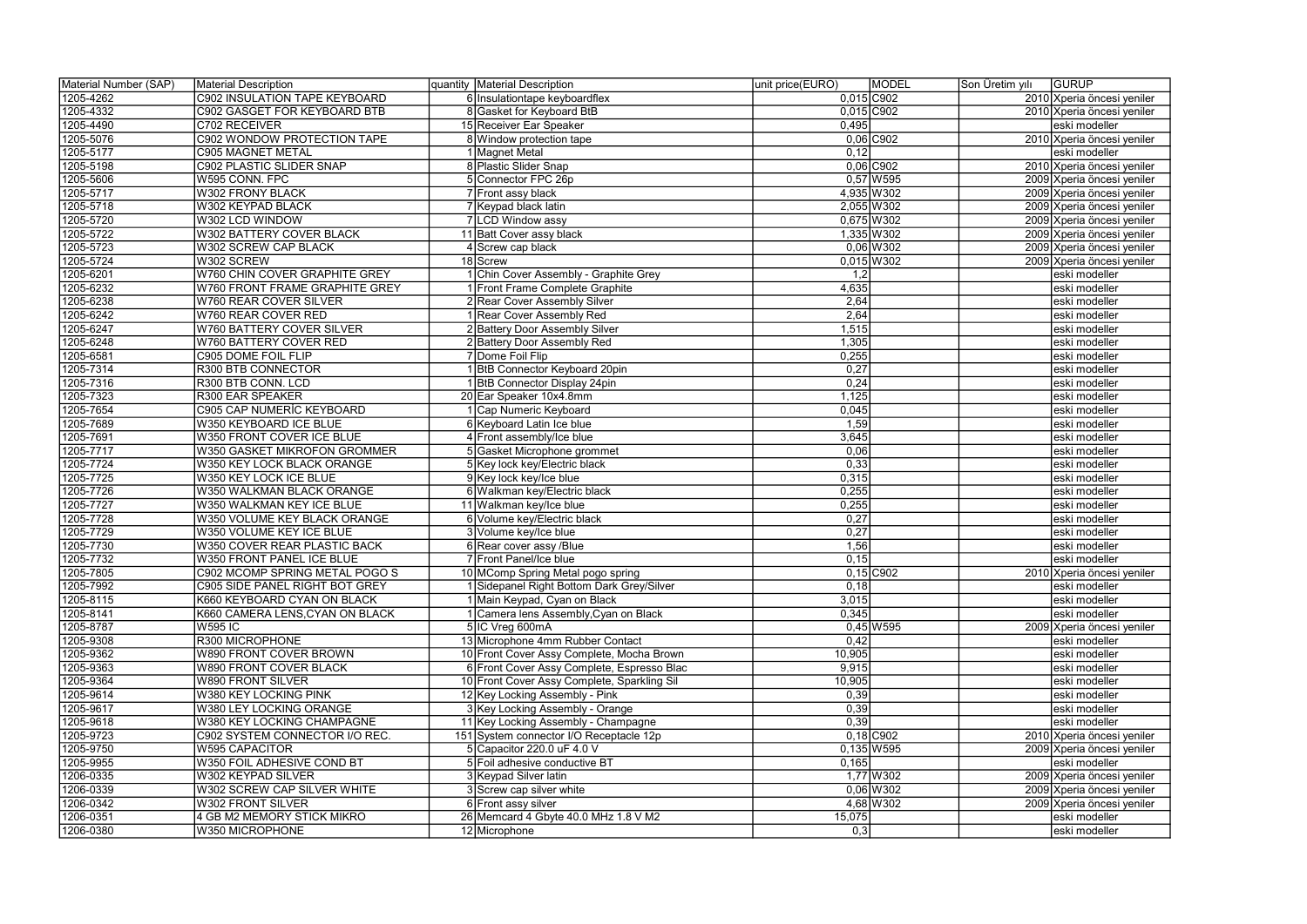| Material Number (SAP) | Material Description              | quantity   Material Description            | unit price(EURO) | MODEL               | Son Üretim yılı | GURUP                                                    |
|-----------------------|-----------------------------------|--------------------------------------------|------------------|---------------------|-----------------|----------------------------------------------------------|
| 1206-1531             | W350 SHIELD CAN LID RF2           | 5 Shield Can Lid RF2                       | 0,045            |                     |                 | eski modeller                                            |
| 1206-2211             | W350 FRONT COVER BLACK ORANGE     | 4 Front assembly/Electric black            | 4,515            |                     |                 | eski modeller                                            |
| 1206-2736             | W302 CAMERA FLEX                  | 8 Camera Flex assy                         | 11,475 W302      |                     |                 | 2009 Xperia öncesi yeniler                               |
| 1206-2746             | W350 GASKET CAMERA                | 5 Camera gasket                            | 0,03             |                     |                 | eski modeller                                            |
| 1206-2770             | W595 FRONT BLUE                   | 8 Front Cover Active Blue                  |                  | $3,63$ W595         |                 | 2009 Xperia öncesi yeniler                               |
| 1206-2890             | W350 GASKET SYSTEM CON            | 5 Gasket system connector                  | 0.015            |                     |                 | eski modeller                                            |
| 1206-2937             | W705 CONN. POGOPIN                | 4 Conn Pogopin 5p                          |                  | 0,765 W705 / W715   |                 | 2010 Xperia öncesi yeniler                               |
| 1206-2940             | W705 BTB CONN                     | 2 Conn BtB Receptacle 70p                  |                  | $0,375$ W705 / W715 |                 | 2010 Xperia öncesi yeniler                               |
| 1206-3316             | W595 CONN. FPC                    | 3 Connector FPC 51p                        |                  | $0,63$ W 595        |                 | 2009 Xperia öncesi yeniler                               |
| 1206-3481             | W595 REAR COVER BLUE              | 5 Rear Cover Assy Active Blue              |                  | $3,81$ W595         |                 | 2009 Xperia öncesi yeniler                               |
| 1206-3517             | W595 GASGET CAM.                  | 5 Gasket Camera                            |                  | $0,015$ W595        |                 | 2009 Xperia öncesi yeniler                               |
| 1206-3522             | W595 CAP TOP BLUE                 | 9 Cap Top Assy Active Blue                 |                  | $0,81$ W595         |                 | 2009 Xperia öncesi yeniler                               |
| 1206-3534             | <b>W595 CAP BOTTOM BLUE</b>       | 5 Cap Bottom Assy Active Blue              |                  | $0,855$ W595        |                 | 2009 Xperia öncesi yeniler                               |
| 1206-3542             | W595 BATTERY COVER BLUE           | 9 Battery Cover Active Blue                |                  | 0,795 W595          |                 | 2009 Xperia öncesi yeniler                               |
| 1206-4070             | W595 MICROPHONE                   | 18 Microphone                              |                  | $0,3$ W595          |                 | 2009 Xperia öncesi yeniler                               |
| 1206-4089             | W350 FLIP BLACK ORANGE            | 22 Flip assembly/ Electric Black           | $\overline{3,3}$ |                     |                 | eski modeller                                            |
| 1206-4188             | W595 PBA MAIN KEYBOARD FPC        | 2 PBA Main Keyboard FPC                    |                  | 3,48 W 595          |                 | 2009 Xperia öncesi yeniler                               |
| 1206-4190             | W595 LIGHT GUIDE MAIN KEYBOARD    | 3 Light Guide Main Keyboard                |                  | $0,24$ W 595        |                 |                                                          |
| 1206-4196             | W595 LIGHT GUIDE NAVI KEYBOARD    | 3 Light Guide Navi Keyboard                |                  | $0,24$ W 595        |                 | 2009 Xperia öncesi yeniler<br>2009 Xperia öncesi yeniler |
|                       | W595 WALKMAN KEY                  |                                            |                  |                     |                 |                                                          |
| 1206-4202             |                                   | 5 Walkman Key                              |                  | $0,39$ W 595        |                 | 2009 Xperia öncesi yeniler                               |
| 1206-4204             | W595 VOLUME KEY BLUE              | 9 Volume Key Active Blue                   |                  | $0,3$ W595          |                 | 2009 Xperia öncesi yeniler                               |
| 1206-4209             | W595 KEYBOARD MAIN BLUE           | 2 Keyboard Main Latin Active Blue          |                  | 2,67 W 595          |                 | 2009 Xperia öncesi yeniler                               |
| 1206-4211             | W595 KEYBOAR NAV. BLUE            | 3 Keyboard Navigation Active Blue          |                  | $2,7$ W595          |                 | 2009 Xperia öncesi yeniler                               |
| 1206-4788             | W595 HALF TO HALF FPC             | 6 Half to Half FPC                         |                  | $0,51$ W595         |                 | 2009 Xperia öncesi yeniler                               |
| 1206-4855             | W705 WTB CONN.                    | 5 Conn WtB Receptacle 2p                   |                  | 0,135 W705 / W715   |                 | 2010 Xperia öncesi yeniler                               |
| 1206-5067             | RF HOLDER C702                    | 1 RF Holder                                | 69,255           |                     |                 | eski modeller                                            |
| 1206-5418             | W705 CAMERA CON. SOKET            | 5 Conn Camera Socket 0p                    |                  | $0,555$ W705 / W715 |                 | 2010 Xperia öncesi yeniler                               |
| 1206-5455             | W595 SHIELD CAN LID CAMERA        | 3 Shield Can Lid Camera                    |                  | $0,09$ W595         |                 | 2009 Xperia öncesi yeniler                               |
| 1206-5529             | C902 TOP FRONT OUTER PANEL        | 41 Top Front Outer Panel Assy              |                  | 0,525 C902          |                 | 2010 Xperia öncesi yeniler                               |
| 1206-5570             | W350 CUSHION BTB                  | 5 Cushion BtB                              | 0,015            |                     |                 | eski modeller                                            |
| 1206-5717             | W350 CUSHION CONDUCTIVE CARRIE    | 5 Cushion Conductive Carrier               | 0,045            |                     |                 | eski modeller                                            |
| 1206-5800             | W595 SHIELD CAN LID MAIN          | 3 Shield Can Lid Main                      |                  | $0,18$ W595         |                 | 2009 Xperia öncesi yeniler                               |
| 1206-5801             | W595 SHEILD CAN LID USB           | 3 Shield Can Lid USB                       |                  | $0,03$ W595         |                 | 2009 Xperia öncesi yeniler                               |
| 1206-5815             | <b>W595 GASGET MICROPHONE</b>     | 3 Gasket Microphone                        |                  | $0,21$ W595         |                 | 2009 Xperia öncesi yeniler                               |
| 1206-6016             | W380 GASKET ESD                   | 5ESD gasket                                | 0,015            |                     |                 | eski modeller                                            |
| 1206-6021             | W380 GASKET ESD HINGE FLEX        | 5 ESD hinge flex gasket                    | 0,015            |                     |                 | eski modeller                                            |
| 1206-6196             | W595 DEC PLATE BLUE               | 9 Decoration Plate Active Blue             |                  | 1,41 W 595          |                 | 2009 Xperia öncesi yeniler                               |
| 1206-6350             | <b>G705 LCD</b>                   | 1 Display 2.41 TFT                         | 15,255 G705      |                     |                 | 2010 Xperia öncesi yeniler                               |
| 1206-6531             | W595 FRAME                        | 5 Frame Assy                               |                  | 1,935 W595          |                 | 2009 Xperia öncesi yeniler                               |
| 1206-6545             | <b>W595 GASGET SPEAKER BOTTOM</b> | 5 Gasket Speaker Bottom                    |                  | $0,03$ W595         |                 | 2009 Xperia öncesi yeniler                               |
| 1206-6546             | W595 ADH.SPEAKER BOTTOM           | 5 Adhesive Speaker Bottom                  |                  | $0,045$ W595        |                 | 2009 Xperia öncesi yeniler                               |
| 1206-6885             | W595 SCREW                        | 5 Screw Ph 1.6x6.5                         |                  | $0,015$ W595        |                 | 2009 Xperia öncesi yeniler                               |
| 1206-6886             | W595 SCREW                        | $1$ Screw Ph 1.2x3.4                       |                  | $0,015$ W595        |                 | 2009 Xperia öncesi yeniler                               |
| 1206-6889             | W595 SCREW                        | 1 Screw Ph 1.6x3.0                         |                  | $0,015$ W595        |                 | 2009 Xperia öncesi yeniler                               |
| 1206-6961             | W595 SCREW                        | 5 Screw Ph 1.4x2.1                         |                  | $0,015$ W595        |                 | 2009 Xperia öncesi yeniler                               |
| 1206-7574             | W595 HINGE                        | $\overline{4}$ Hinge                       |                  | 4,785 W595          |                 | 2009 Xperia öncesi yeniler                               |
| 1206-7696             | W350 DISPLAY GASGET               | 8 Display gasket                           | 0,195            |                     |                 | eski modeller                                            |
| 1206-8712             | W350 FLIP HYPTONIC BLACK          | 4 Flip assembly/Hypnotic Black             | 3,3              |                     |                 | eski modeller                                            |
| 1206-8751             | W350 FLIP ASS ICE BLUE            | 14 Flip assembly/Ice blue                  | 3,3              |                     |                 | eski modeller                                            |
| 1206-9354             | C902 MCOMP SHEET METAL            | 5 MComp Sheet Metal                        |                  | $0,105$ C902        |                 | 2010 Xperia öncesi yeniler                               |
| 1206-9377             | C902 CONDUCTIVE GASGET            | 10 Conductive gasket                       |                  | $0,015$ C902        |                 | 2010 Xperia öncesi yeniler                               |
| 1206-9465             | W380 UPPER FRONT COVER DARK GR    | 3 Cover Upper Front Cover Assy - Dark Grey | 19,725           |                     |                 | eski modeller                                            |
| 1206-9506             | W380 FLEX TOUCH KEY LIGHT         | 3 Touch Keys Light Guide/Flex Assy         | 3,66             |                     |                 | eski modeller                                            |
| 1206-9606             | W705 INPUT SIDE SWITCH            | 19 Input Switch Side Push                  |                  | $0,12$ W705 / W715  |                 | 2010 Xperia öncesi yeniler                               |
| 1207-0091             | W595 LOUDSPEAKER                  | 7 Loudspeaker 9x18                         |                  | $0,495$ W595        |                 | 2009 Xperia öncesi yeniler                               |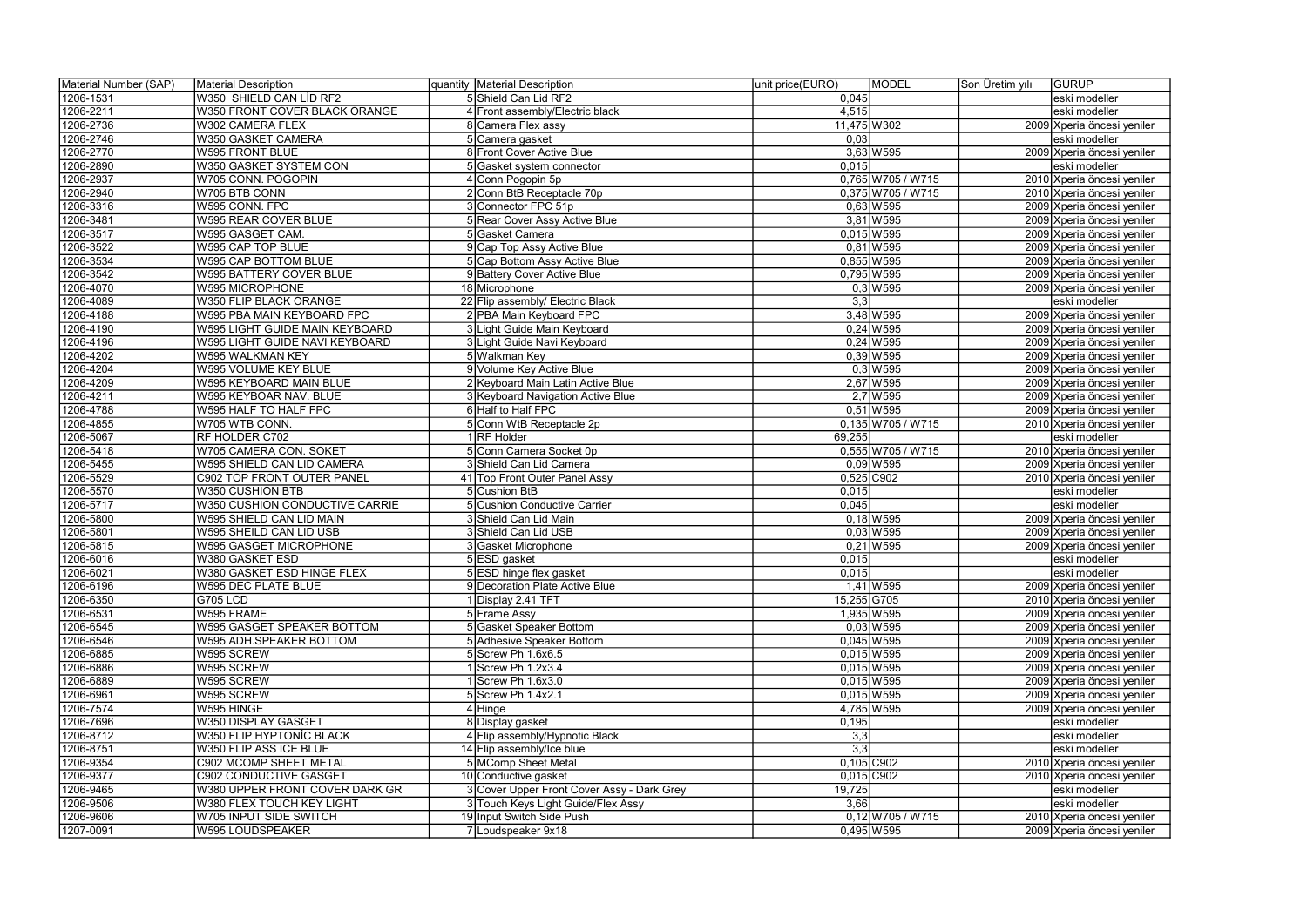| Material Number (SAP) | Material Description                | quantity   Material Description            | unit price(EURO) | MODEL        | Son Üretim yılı | <b>GURUP</b>               |
|-----------------------|-------------------------------------|--------------------------------------------|------------------|--------------|-----------------|----------------------------|
| 1207-0874             | G705 SİM FLEX                       | 30 Sim flex module                         |                  | 3,165 G705   |                 | 2010 Xperia öncesi yeniler |
| 1207-1165             | <b>W595 GASGET HINGE</b>            | 5 Gasket Hinge                             |                  | $0,06$ W595  |                 | 2009 Xperia öncesi yeniler |
| 1207-1167             | W595 DUST GASGET HINGE              | 5 Dust Gasket Hinge                        |                  | $0,015$ W595 |                 | 2009 Xperia öncesi yeniler |
| 1207-1173             | W595 ADH. NAVIGATION PBA            | 5 Adhesive Navigation PBA                  |                  | $0,03$ W595  |                 | 2009 Xperia öncesi yeniler |
| 1207-1694             | <b>C902 CONDUCTIVE GASGET GREY</b>  | 10 Conductive gasket Grey                  |                  | $0,015$ C902 |                 | 2010 Xperia öncesi yeniler |
| 1207-1842             | W595 MAIN WINDOW                    | 16 Main window                             |                  | 1,365 W595   |                 | 2009 Xperia öncesi yeniler |
| 1207-2059             | C902 LIGHT GU LIGHT DIF. FILM       | 34 Light Gu Light diffusion film           |                  | $0,06$ C902  |                 | 2010 Xperia öncesi yeniler |
| 1207-2098             | G705 PBA KEY NAVİ                   | 11 PBA Key Navi                            |                  | 4,26 G705    |                 | 2010 Xperia öncesi yeniler |
| 1207-2220             | W595 ADH. HTH                       | 5 Adhesive HtH                             |                  | $0,015$ W595 |                 | 2009 Xperia öncesi yeniler |
| 1207-2232             | W595 ADH. MAIN KEYBOARD             | 5 Adhesive Main Keyboard                   |                  | $0,015$ W595 |                 | 2009 Xperia öncesi yeniler |
| 1207-2953             | G705 INPUT SWITCH OTHER DOME        | 12 Input Switch Other Dome sheet for upper | $0,135$ G705     |              |                 | 2010 Xperia öncesi yeniler |
| 1207-3059             | HPM-64 WALKMAN ICE BLUE             | 9 PHF Stereo HPM-64 Walkman /Ice blue      | 4,05             |              |                 | eski modeller              |
| 1207-3069             | HPM-64 WALKMAN HYPNOTIC BLACK       | 5 HF Wired Portable PHF Stereo HPM-64 Hypn | 4,05             |              |                 | eski modeller              |
| 1207-3072             | HPM-64 WHITE                        | 1 HF Wired Portable PHF Stereo HPM-64 Grap | 4,095            |              |                 | eski modeller              |
| 1207-3389             | C702 SIM TAPE                       | 10 SIM Tape                                | 0,015            |              |                 | eski modeller              |
| 1207-3407             | <b>G705 LOUDSPEAKER</b>             | 44 Loudspeaker                             |                  | 0,66 G705    |                 | 2010 Xperia öncesi yeniler |
| 1207-3442             | W595 GASGET SPEAKER TOP             | 5 Gasket Speaker Top                       |                  | $0,03$ W595  |                 | 2009 Xperia öncesi yeniler |
| 1207-3776             | HPM-64 HYPTONIC BLUE                | 6 PHF Stereo HPM-64 WALKMAN GREY           | 4,05             |              |                 | eski modeller              |
| 1207-6424             | 8 GB M2 MEMORY STICK MIKRO          | 2 Memorycard M2 8GB                        | 27,93            |              |                 | eski modeller              |
| 1207-6685             | C702 FRONT COVER CYAN SPLASH        | 1 Front Cover Assy Cyan Splash             | 8,34             |              |                 | eski modeller              |
| 1207-6697             | C702 FRONT COVER METALLIC BLAC      | 1 Front Cover Assy Metallic Black          | 8,01             |              |                 | eski modeller              |
| 1207-7270             | <b>G502 FRONT BLACK</b>             | 2 CS Front Assy Premium Black              |                  | 8,295 G502   |                 | 2009 Xperia öncesi yeniler |
| 1207-7397             | <b>T303 LCD</b>                     | 9 Display 128x160 TFT                      | 8,835            |              |                 | eski modeller              |
| 1207-7404             | <b>T303 LOUDSPEAKER BOX</b>         | 24 Loudspeaker Box 38.5x19                 | 1,155            |              |                 | eski modeller              |
| 1207-7627             | W595 ADH. EARSPEAKER FPC BOTTO      | 44 Adhesive Earsp FPC Top                  |                  | $0,015$ W595 |                 | 2009 Xperia öncesi yeniler |
| 1207-7657             | W595 ADH. EARSPEAKER                | 5 Adhesive Earspeaker                      |                  | $0,09$ W595  |                 | 2009 Xperia öncesi yeniler |
| 1207-8072             | G705 SCREW OTHER LEN1,6 DIAM        | 53 Screw Other Len: 1.6 Diam: 1.4 M        |                  | $0,015$ G705 |                 | 2010 Xperia öncesi yeniler |
| 1207-8174             | <b>G705 CARRIER HOLDER SIM</b>      | 4 Carrier Holder SIM                       |                  | $0,165$ G705 |                 | 2010 Xperia öncesi yeniler |
| 1207-8178             | G705 VOLUME KEY                     | 10 Key Volume                              |                  | $0,33$ G705  |                 | 2010 Xperia öncesi yeniler |
| 1207-8182             | <b>G705 CAMERA KEY</b>              | 6 Key Camera                               |                  | $0,33$ G705  |                 | 2010 Xperia öncesi yeniler |
| 1207-8184             | G705 MUSIC KEY                      | 15 Key Music                               |                  | $0,36$ G705  |                 | 2010 Xperia öncesi yeniler |
| 1207-8200             | G705 GASGET SIM                     | 10 Gasket SIM                              |                  | $0,015$ G705 |                 | 2010 Xperia öncesi yeniler |
| 1207-8206             | <b>G705 COVER LOWER REAR</b>        | 3 Cover Lower Rear Sub Assembly            |                  | $2,22$ G705  |                 | 2010 Xperia öncesi yeniler |
| 1207-8216             | <b>G705 BATTERY COVER KNOB LOCK</b> | 1 Knob Lock Battery Cover                  |                  | $0,135$ G705 |                 | 2010 Xperia öncesi yeniler |
| 1207-8592             | <b>G705 UPPER FRONT COVER</b>       | 7 Cover Upper Front Sub Assembly           |                  | $5,4$ G705   |                 | 2010 Xperia öncesi yeniler |
| 1207-8625             | G705 SCREW OTHER LEN 2,3 D 1,4      | 4 Screw Other Len: 2.3 Diam: 1.4 M         | $0,015$ G705     |              |                 | 2010 Xperia öncesi yeniler |
| 1207-8627             | <b>G705 SCREW SHEET</b>             | 49 Sheet Screw                             |                  | $0,015$ G705 |                 | 2010 Xperia öncesi yeniler |
| 1207-8727             | T303 EAR SPEAKER                    | 13 Ear Speaker 11.0x7.0 Rectangular        | 0,42             |              |                 | eski modeller              |
| 1207-8729             | T303 CAMERA 1.3 MP                  | 2 Camera 1.3 MPixel CMOS                   | 7,62             |              |                 | eski modeller              |
| 1207-8839             | HPM-77 PHF                          | 11 HF Wired HPM-77/Phantom Black           | 6,765            |              |                 | eski modeller              |
| 1207-9497             | C905 COVER FLIP INNER METAL SI      | 1 Cover Flip Inner Metal Light Silver      | 1,005            |              |                 | eski modeller              |
| 1207-9792             | HPA-30                              | 48 HPA-30 Headphone Portable Antenna       | 3,93             |              |                 | eski modeller              |
| 1207-9843             | C905 RIGHT SIDE PANEL TOP BLAC      | 1 Right Sidepanel Top Black/Silver         | 0,3              |              |                 | eski modeller              |
| 1207-9844             | C905 RIGHT SIDE PANEL BOTTOM B      | 1 Right Sidepanel Bottom Black/Silver      | 0,18             |              |                 | eski modeller              |
| 1207-9846             | C905 LEFT SIDE PANEL BLACK          | 1 Left Sidepanel Black                     | 0,435            |              |                 | eski modeller              |
| 1207-9934             | W760 FRONT COVER ROCKY SILVER       | 4 FrontCoverAssy/Rogers/RockySilver        | 5,745            |              |                 | eski modeller              |
| 1208-0601             | X10 VIBRATOR                        | 5 Vibrator Bar Sanyo SMD                   | $0,945$ X101     |              |                 | Xperia                     |
| 1208-0743             | W302 KRH LABEL                      | 20 IMEI Label                              |                  | $0,045$ W302 |                 | 2009 Xperia öncesi yeniler |
| 1208-0913             | C905 COVER REAR                     | 2 Cover Rear assembly                      | 1,74             |              |                 | eski modeller              |
| 1208-1001             | W350 ADHESIVE DISPLAY               | 5 Display assy adhesive                    | 0,12             |              |                 | eski modeller              |
| 1208-1341             | W350 INNER FRAME PORON CUSHI        | 5 Inner frame poron cushions               | 0,21             |              |                 | eski modeller              |
| 1208-1603             | K660 KEYBOARD SILVER ON BLACK       | 2 Main Keypad, Silver on Black             | 3,075            |              |                 | eski modeller              |
| 1208-1604             | K660 CAMERA LENS SILVER&BLACK       | 5 Camera lens Assembly, Silver on Black    | 0,345            |              |                 | eski modeller              |
| 1208-1608             | K660 BACK COVER SILVER & BLACK      | 2 Back Cover Assembly, Silver on Black     | 2,43             |              |                 | eski modeller              |
| 1208-2706             | C510 CONNECTOR                      | 5 Connector                                |                  | $0,27$ C510  |                 | 2010 Xperia öncesi yeniler |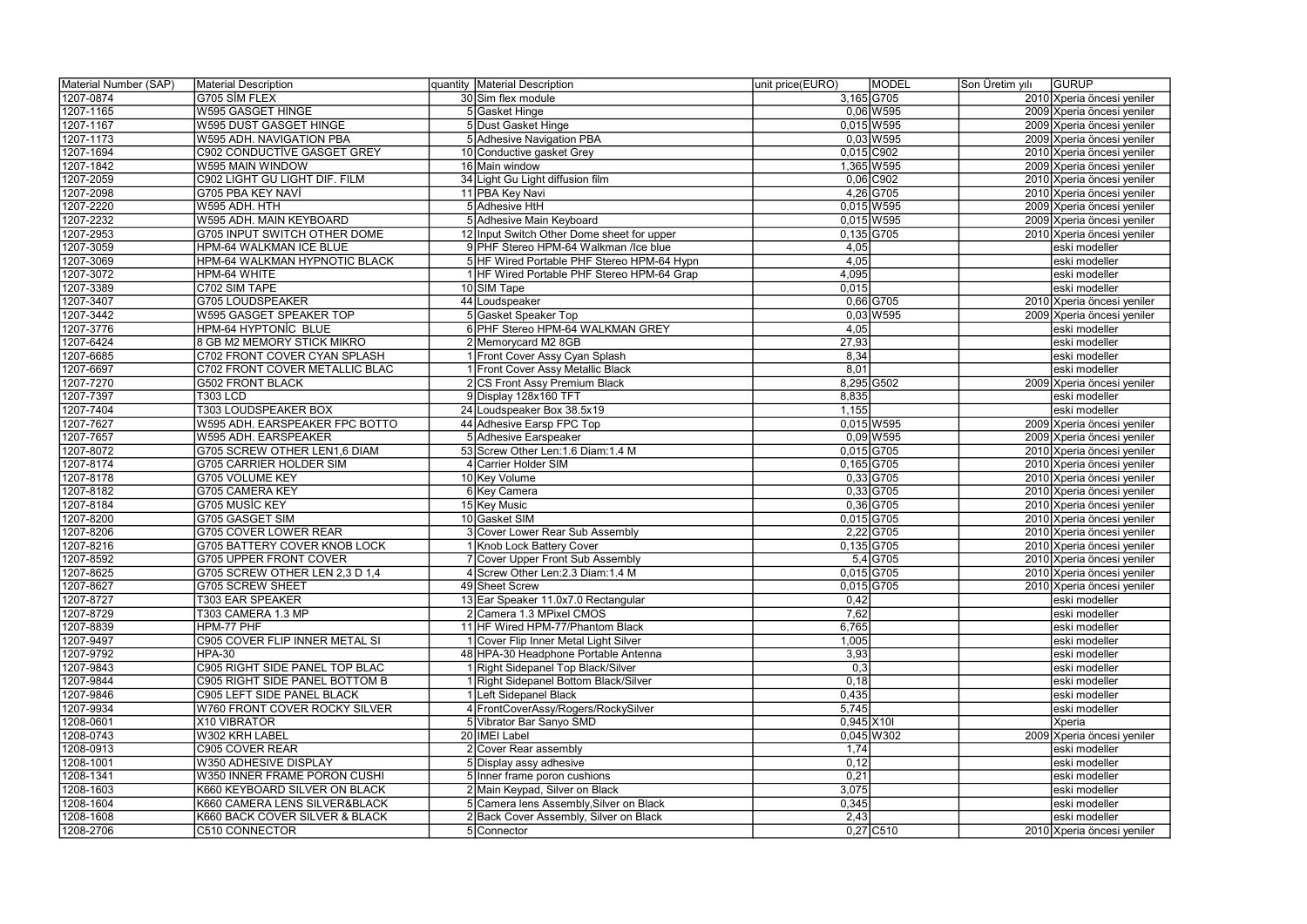| Material Number (SAP) | Material Description            | quantity Material Description              | unit price(EURO) | <b>MODEL</b>  | Son Üretim yılı | <b>GURUP</b>               |
|-----------------------|---------------------------------|--------------------------------------------|------------------|---------------|-----------------|----------------------------|
| 1208-3002             | W302 RECEIVER                   | 4 Receiver                                 |                  | $0,375$ W 302 |                 | 2009 Xperia öncesi yeniler |
| 1208-3003             | W302 VİBRATÖR                   | 5 Vibrator                                 |                  | $0,555$ W302  |                 | 2009 Xperia öncesi yeniler |
| 1208-4111             | R300 KEYBOARD SILVER            | 1 Keyboard Latin Silver                    | 3,645            |               |                 | eski modeller              |
| 1208-4124             | R300 KEYBOARD BLACK             | 12 Keyboard Latin Black                    | 3,645            |               |                 | eski modeller              |
| 1208-4741             | W302 MICROPHONE                 | 14 Microphone                              |                  | 0,675 W302    |                 | 2009 Xperia öncesi yeniler |
| 1208-4895             | W760 SCREW LEN 2.1 DIAM 1.6     | 4 Screw-Len: 2.1 Diam: 1.6                 | 0,03             |               |                 | eski modeller              |
| 1208-5489             | W595 ADHESIVE                   | 55 Adhesive Earsp FPC Bottom               |                  | $0,015$ W595  |                 | 2009 Xperia öncesi yeniler |
| 1208-6790             | W350 ESD SHIELDING LABEL        | 5 ESD shielding label                      | 0,03             |               |                 | eski modeller              |
| 1208-7013             | <b>W595 FRONT WHITE</b>         | 7 Front Cover Cosmo White                  |                  | 4,035 W595    |                 | 2009 Xperia öncesi yeniler |
| 1208-7850             | W595 CAP TOP WHITE              | 8 Cap Top Assy Cosmo White                 |                  | $0,93$ W595   |                 | 2009 Xperia öncesi yeniler |
| 1208-7880             | W595 CAP BOTTOM WHITE           | 8 Cap Bottom Assy Cosmo White              |                  | 0,945 W595    |                 | 2009 Xperia öncesi yeniler |
| 1208-7904             | W595 REAR COVER WHITE           | 9 Rear Cover Assy Cosmo White              |                  | 4,245 W595    |                 | 2009 Xperia öncesi yeniler |
| 1208-7971             | <b>W595 BATTERY COVER WHITE</b> | 1 Battery Cover Cosmo White                |                  | 1,59 W 595    |                 | 2009 Xperia öncesi yeniler |
| 1208-8066             | W595 CO BRAND BLUE              | 10 Co-Brand Active Blue                    |                  | $0,195$ W595  |                 | 2009 Xperia öncesi yeniler |
| 1208-8261             | W595 CO-BRAND WHITE             | 10 Co-Brand Cosmo White                    |                  | $0,21$ W595   |                 | 2009 Xperia öncesi yeniler |
| 1209-0361             | W760 LCD 2.2 TFT                | 3 Display 2.2 TFT Toshiba                  | 15,105           |               |                 | eski modeller              |
| 1209-1901             | C902 SLIDING LENS COVER BLACK   | 4 Sliding Lens Cover Coated Swift Black    |                  | 2,76 C902     |                 | 2010 Xperia öncesi yeniler |
| 1209-2632             | T700 CAMERA FLEX                | 47 Camera flex module                      |                  | $6,18$ T700   |                 | 2009 Xperia öncesi yeniler |
| 1209-2634             | T700 KEYFOIL                    | 30 Key Flex Module                         |                  | $5,85$ T700   |                 | 2009 Xperia öncesi yeniler |
| 1209-2636             | T700 SIM/M2 FLEX MODULE         | 24 PBA T700                                | 2,865 T700       |               |                 | 2009 Xperia öncesi yeniler |
| 1209-3372             | W380 FLEX GASGET                | 10 Flex Gasket                             | 0,015            |               |                 | eski modeller              |
| 1209-3583             | W380 BTB TAPE                   | 10 BTB Tape                                | 0,015            |               |                 | eski modeller              |
| 1209-3891             | HPM-64 GREY                     | 10 HPM-64 WALKMAN SILVER                   | 4,08             |               |                 | eski modeller              |
| 1209-3893             | HPM-64 YELLOW                   | 6 HPM-64 WALKMAN BLACK                     | 4,05             |               |                 | eski modeller              |
| 1209-5423             | <b>R300 REAR FRAME SILVER</b>   | 8 Rear Frame Silver                        | 1,17             |               |                 | eski modeller              |
| 1209-6023             | C510 DIODE                      | 5 Diode Protection 5.0 V SOD-923           |                  | $0,03$ C510   |                 | 2010 Xperia öncesi yeniler |
| 1209-6782             | W350 FLIP SENSOR                | 8 Flip sensor                              | 0,12             |               |                 | eski modeller              |
| 1209-7277             | W350 DISPLAY WINDOW BLACK       | 3 Window Main Display Printed Johanna Blac | 0,72             |               |                 | eski modeller              |
| 1209-7278             | W350 DISPLAY WINDOW ICE BLUE    | 3 Display window/Generic/Ice blue          | 0,795            |               |                 | eski modeller              |
| 1209-7282             | W302 LIQ. INS. INDICATOR        | 10 liquid intrusion indicator#             |                  | $0,015$ W302  |                 | 2009 Xperia öncesi yeniler |
| 1209-8565             | T303 VIBRATOR SMD               | 5 SMD Vibrator                             | 0,615            |               |                 | eski modeller              |
| 1209-8717             | W595 VOLUME KEY WHITE           | 3 Volume Key Cosmo White                   |                  | $0,3$ W595    |                 | 2009 Xperia öncesi yeniler |
| 1209-8718             | W595 KEYBOARD MAIN WHITE        | 10 Keyboard Main Latin Cosmo White         |                  | 2,955 W595    |                 | 2009 Xperia öncesi yeniler |
| 1209-8719             | W595 KEYBOARD NAVI. WHITE       | 11 Keyboard Navigation Cosmo White         |                  | 2,97 W595     |                 | 2009 Xperia öncesi yeniler |
| 1209-9571             | W350 FOIL INNER FRAME EFR       | 4 Foil inner frame EFR                     | 0,195            |               |                 | eski modeller              |
| 1209-9940             | T303 SYSTEM CONN. BT ANTENNA    | 44 System Connector BT Antenna             | 0,33             |               |                 | eski modeller              |
| 120AFH00000           | ST26 SUB BOARD                  | 4 Sub Board Assembly                       |                  | 6,945 ST261   |                 | Xperia                     |
| 120AFH00001           | ST26 FRONT COVERDISPLAY         | 1 Front Cover Display Assembly             |                  | 90 ST26       |                 | Xperia                     |
| 1210-0080             | W350 KEYFOIL CARRIER EFR        | 5 Keyfoil Carrier EFR                      | 0,345            |               |                 | eski modeller              |
| 1210-0318             | G502 MAIN ANTENNA EDGE          | 2 Main Antenna assembly Edge               |                  | $0,36$ G502   |                 | 2009 Xperia öncesi yeniler |
| 1210-0424             | G705 CUSHION SPEAKER CONN.      | 10 Cushion Speaker Connector               |                  | $0,015$ G705  |                 | 2010 Xperia öncesi yeniler |
| 1210-0438             | <b>G705 BATTERY COVER BLACK</b> | 36 Battery Cover Sub Assembly Black        |                  | 1,53 G705     |                 | 2010 Xperia öncesi yeniler |
| 1210-0451             | <b>G705 KEY NAVİ BLACK</b>      | 34 Key Navi Black                          |                  | $2,01$ G705   |                 | 2010 Xperia öncesi yeniler |
| 1210-0455             | G705 KEYBOARD BLACK             | 32 Keyboard Latin Black                    |                  | 1,845 G705    |                 | 2010 Xperia öncesi yeniler |
| 1210-0559             | <b>C510 SYSTEM CONNECTOR</b>    | 170 Connector                              |                  | $0,255$ C510  |                 | 2010 Xperia öncesi yeniler |
| 1210-0708             | W595 TAPE MAIN KEYBOARD LED     | 5 Tape Main Keyboard LED                   |                  | $0,015$ W595  |                 | 2009 Xperia öncesi yeniler |
| 1210-0722             | W595 TAPE NAVI KEY LED MIDDLE   | 5 Tape Navi Key LED middle                 |                  | $0,015$ W595  |                 | 2009 Xperia öncesi yeniler |
| 1210-1397             | W380 TAPE PROTECTIVE PLATE      | 50 Protective Plate Tape                   | 0,015            |               |                 | eski modeller              |
| 1210-1400             | C903 SCREW                      | 50 Screw Other Len: 1.6 Diam: 1.4 M (EG)   |                  | $0,015$ C903  |                 | 2010 Xperia öncesi yeniler |
| 1210-2557             | W595 CO BRAND JUNGLE GREY       | 8 Co-Brand Jungle Grey                     |                  | $0,195$ W595  |                 | 2009 Xperia öncesi yeniler |
| 1210-2569             | W595 DEC.PLATE JUNGLE GREY      | 3 Decoration Plate Jungle Grey             |                  | 1,41 W595     |                 | 2009 Xperia öncesi yeniler |
| 1210-2756             | W595 FRONT JUNGLE GREY          | 1 Front Cover Jungle Grey                  |                  | 3,495 W 595   |                 | 2009 Xperia öncesi yeniler |
| 1210-2870             | K660 FRONT COVER CYAN & BLACK   | 3 K660 Front Cover, La, Cyan on Black      | 10,125           |               |                 | eski modeller              |
| 1210-2942             | W595 BATTERY COVER JUNGLE GREY  | 2 Battery Cover Jungle Grey                |                  | 1,095 W 595   |                 | 2009 Xperia öncesi yeniler |
| 1210-2946             | W595 CAP TOP JUNGLE GREY        | 3 Cap Top Assy Jungle Grey                 |                  | 0,795 W 595   |                 | 2009 Xperia öncesi yeniler |
|                       |                                 |                                            |                  |               |                 |                            |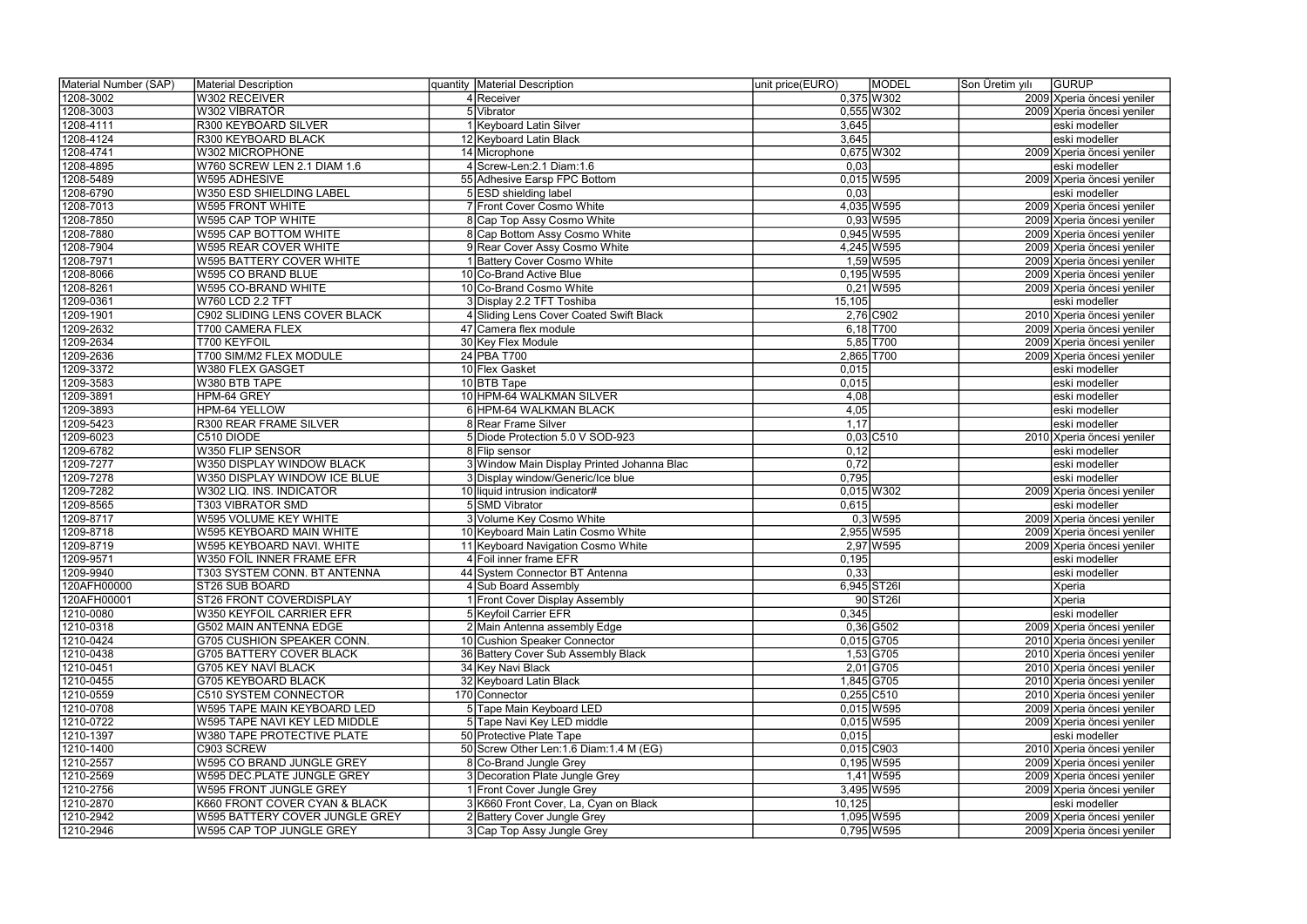| Material Number (SAP) | Material Description            | quantity   Material Description             | unit price(EURO) | MODEL        | Son Üretim yılı | <b>GURUP</b>               |
|-----------------------|---------------------------------|---------------------------------------------|------------------|--------------|-----------------|----------------------------|
| 1210-2961             | W595 CAP BOTTOM JUNGLE GREY     | 3 Cap Bottom Assy Jungle Grey               |                  | $0,795$ W595 |                 | 2009 Xperia öncesi yeniler |
| 1210-2968             | W595 REAR COVER JUNGLE GREY     | 2 Rear Cover Assy Jungle Grey               |                  | 5,43 W595    |                 | 2009 Xperia öncesi yeniler |
| 1210-3726             | <b>W595 LIQUID INDICATOR</b>    | 5 Liquid Indicator                          |                  | $0,015$ W595 |                 | 2009 Xperia öncesi yeniler |
| 1210-3896             | LT15 CONN OTHER REC. 24P        | 30 Conn Other Receptacle 24p                |                  | $0,24$ LT15I |                 | Xperia                     |
| 1210-4353             | W595 VOLUME KEY JUNGLE GREY     | 4 Volume Key Jungle Grey                    |                  | $0,3$ W595   |                 | 2009 Xperia öncesi yeniler |
| 1210-4379             | W595 KEYBOARD MAIN JUNGLE GREY  | 5 Keyboard Main Latin Jungle Grey           |                  | 2,565 W595   |                 | 2009 Xperia öncesi yeniler |
| 1210-4381             | W595 KEYBOARD NAV. JUNGLE GREY  | 5 Keyboard Navigation Jungle Grey           |                  | $2,7$ W595   |                 | 2009 Xperia öncesi yeniler |
| 1210-5319             | W350 CUSHION BTB                | 5 Cushion BtB                               | 0,015            |              |                 | eski modeller              |
| 1210-5696             | W760 SPEAKER BOX PAD            | 10 Speaker box pad                          | 0,03             |              |                 | eski modeller              |
| 1210-5806             | K660 FRONT COVER SILVER&BLACK   | 2 K660 Front Cover, Latin, Silver on Black  | 10,125           |              |                 | eski modeller              |
| 1210-6285             | W595 SCREW                      | 5 Screw Ph 1.4x1.6                          |                  | $0,03$ W595  |                 | 2009 Xperia öncesi yeniler |
| 1210-6458             | T700 ANT MAIN PIFA              | 9 Ant Main PIFA                             |                  | $0,48$ T700  |                 | 2009 Xperia öncesi yeniler |
| 1210-6575             | K330 BATTERY COVER BLACK        | 4 Battery Cover Black                       | 0,33             |              |                 | eski modeller              |
| 1210-6820             | C510 CONNECTOR                  | 5 Connector                                 |                  | $0,33$ C510  |                 | 2010 Xperia öncesi yeniler |
| 1210-6987             | IND WW 10.0UH +/-20%4.0         | 5 Ind WW 10.0 uH +/-20% 4.0#4.0#1.2mm       | 0,09             |              |                 | eski modeller              |
|                       |                                 |                                             |                  |              |                 |                            |
| 1210-7090             | T700 FRAME PWB SUB              | 3 Frame PWB Sub Assembly                    |                  | $1,35$ T700  |                 | 2009 Xperia öncesi yeniler |
| 1210-7097             | T700 MCOMP SHEET BTOB           | 5 MComp Sheet B to B                        | $0,015$ T700     |              |                 | 2009 Xperia öncesi yeniler |
| 1210-7099             | T700 FRAME CAMERA SUB           | 1 Frame Camera Sub Assembly                 |                  | $0,51$ T700  |                 | 2009 Xperia öncesi yeniler |
| 1210-7103             | T700 SCREW OTHER LEN:3.5 DIAM   | 16 Screw Other Len: 3.5 Diam: 1.4 M         | $0,015$ T700     |              |                 | 2009 Xperia öncesi yeniler |
| 1210-7277             | <b>T700 COVER M2 SILVER</b>     | 6 Cover M2 Silver                           | 0,075 T700       |              |                 | 2009 Xperia öncesi yeniler |
| 1210-7398             | T700 WIN.OTHER PIC.LIGHT SILVE  | 3 Window Other Picture Light Silver         | $0,135$ T700     |              |                 | 2009 Xperia öncesi yeniler |
| 1210-7403             | T70 FOIL ADH. DOUBLE SIDE 0.0   | 5 Foil Adhesive Double Side 0.0 mmWindow P  | 0,015            |              |                 | eski modeller              |
| 1210-7410             | <b>G705 MICROPHONE</b>          | 8 Microphone                                |                  | $0,48$ G705  |                 | 2010 Xperia öncesi yeniler |
| 1210-7413             | T700 GRILL SPEAKER SILVER       | 9 Grill Speaker Silver                      |                  | $0,12$ T700  |                 | 2009 Xperia öncesi yeniler |
| 1210-7829             | W760 LCD DRIVER SHIM            | 5 LCD Driver Shim                           | 0,12             |              |                 | eski modeller              |
| 1210-7834             | 4 GB MICRO SD                   | 1 licro SD 4Gb                              | 11,625           |              |                 | eski modeller              |
| 1210-7835             | 8 GB MICRO SD CARD              | 16 Micro SD 8Gb                             | 27,585           |              |                 | eski modeller              |
| 1210-7840             | W760 PORON CUSHION 2.36MM*8.5   | 5 Poron cushion - 2.36MMX8.5MMX5MM          | 0,015            |              |                 | eski modeller              |
| 1210-7880             | <b>T700 VOLUME KEY SILVER</b>   | 18 Key Volume Silver                        | $0,225$ T700     |              |                 | 2009 Xperia öncesi yeniler |
| 1210-7884             | T700 KEY CAMERA                 | 3 Key Camera                                |                  | $0,375$ T700 |                 | 2009 Xperia öncesi yeniler |
| 1210-7918             | T700 KEYBOARD LATIN SILVER      | 3 Keyboard Latin Silver                     |                  | 2,355 T700   |                 | 2009 Xperia öncesi yeniler |
| 1210-7922             | <b>T700 CAP SCREW SILVER</b>    | 7 Cap Screw Silver                          |                  | $0,06$ T700  |                 | 2009 Xperia öncesi yeniler |
| 1210-7935             | T700 CO-BRAND SILVER            | 127 Co-branding Generic Silver              | 0,075 T700       |              |                 | 2009 Xperia öncesi yeniler |
| 1210-7939             | T700 KRH LABEL                  | 50 Label Core Unit 0.0 mm x 0.0 mm (KRH-Lab |                  | $0,09$ T700  |                 | 2009 Xperia öncesi yeniler |
| 1210-7941             | T700 SCREW OTHER LEN:5.0 DIAM   | 110 Screw Other Len: 5.0 Diam: 1.7          | $0,015$ T700     |              |                 | 2009 Xperia öncesi yeniler |
| 1210-7944             | T700 BAT.COVER SILVER           | 4 Cover Battery Sub Assembly Silver         |                  | 3,09 T700    |                 | 2009 Xperia öncesi yeniler |
| 1210-8132             | T700 BAT.COVER BLACK            | 4 Cover Battery Sub Assembly Black          |                  | $3,09$ T700  |                 | 2009 Xperia öncesi yeniler |
| 1210-8137             | T700 REAR COVER RED             | 7 Cover Rear Sub Assembly Red               |                  | 3,555 T700   |                 | 2009 Xperia öncesi yeniler |
| 1210-8139             | T700 COVER M2 RED               | 16 Cover M2 Red                             |                  | 0,075 T700   |                 | 2009 Xperia öncesi yeniler |
| 1210-8142             | <b>T700 GRILL SPEAKER BLACK</b> | 12 Grill Speaker Black                      |                  | $0,12$ T700  |                 | 2009 Xperia öncesi yeniler |
| 1210-8144             | T700 VOLUME KEY RED             | 8 Key Volume Red                            |                  | $0,225$ T700 |                 | 2009 Xperia öncesi yeniler |
| 1210-8154             | T700 KEYBOARD RED               | 3 Keyboard Latin Red                        |                  | 2,355 T700   |                 | 2009 Xperia öncesi yeniler |
| 1210-8155             | T700 CAP SCREW RED              | 23 Cap Screw Red                            |                  | $0,06$ T700  |                 | 2009 Xperia öncesi yeniler |
| 1210-8156             | T700 CO-BRAND RED               | 9 Co-branding Generic Red                   |                  | 0,075 T700   |                 | 2009 Xperia öncesi yeniler |
| 1210-8839             | C902 GASGET                     | 590 Gasket Conductive Shild can grounding   |                  | $0,015$ C902 |                 | 2010 Xperia öncesi yeniler |
| 1210-9667             | W595 CAMERA                     | 2 Camera Assy                               |                  | 7,575 W595   |                 | 2009 Xperia öncesi yeniler |
| 1211-0473             | <b>C510 LCD</b>                 | $25$ LCD                                    |                  | 15,09 C510   |                 | 2010 Xperia öncesi yeniler |
|                       |                                 | 1 Ant BT Flex Assy                          | 0,18             |              |                 | eski modeller              |
| 1211-2095             | C901 ANT. BT FLEX               |                                             |                  |              |                 |                            |
| 1211-2099             | W595 FRONT BLACK                | 13 Front Cover Ruby Black                   |                  | 4,8 W 595    |                 | 2009 Xperia öncesi yeniler |
| 1211-2362             | K330 KEYPAD GREEN               | 4 Keypad Latin Green                        | 1,35             |              |                 | eski modeller              |
| 1211-2434             | W595 DECO PLATE BLACK           | 6 Decoration Plate, Red                     |                  | 1,41 W595    |                 | 2009 Xperia öncesi yeniler |
| 1211-2904             | W595 VOLUME KEY BLACK           | 19 Volume Key Black                         |                  | $0,3$ W595   |                 | 2009 Xperia öncesi yeniler |
| 1211-2947             | W595 KEYBOARD MAIN BLACK        | 10 Keyboard Main Latin Ruby Black           |                  | 2,67 W595    |                 | 2009 Xperia öncesi yeniler |
| 1211-2953             | W595 KEYBOARD NAVI BLACK        | 11 Keyboard Navigation Ruby Black           |                  | 2,835 W 595  |                 | 2009 Xperia öncesi yeniler |
| 1211-3673             | W205 BALANCED FILTER            | 4 Balanced Filter                           |                  | $0,09$ W 205 |                 | 2009 Xperia öncesi yeniler |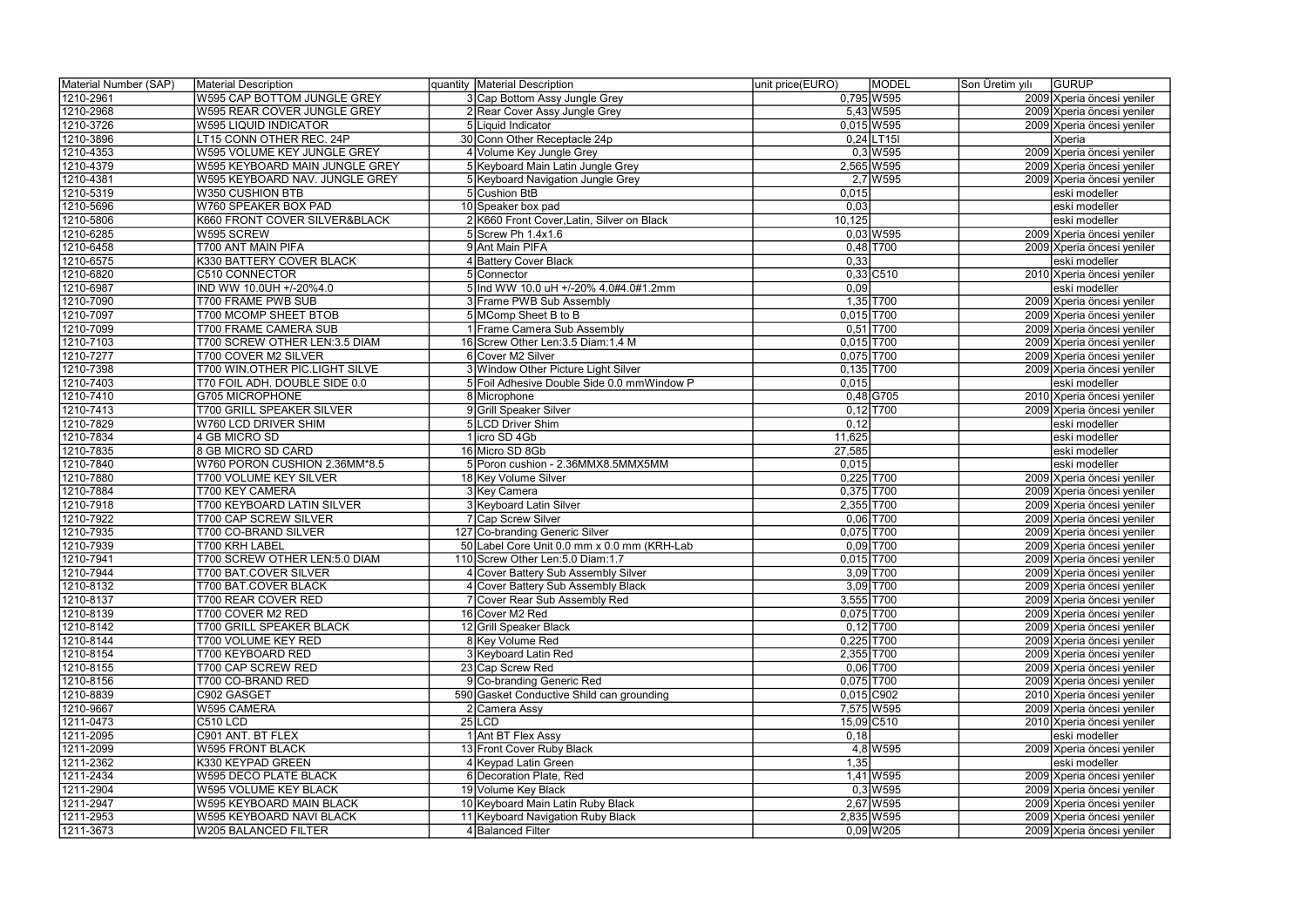| Material Number (SAP) | Material Description             | quantity   Material Description      | unit price(EURO) | <b>MODEL</b>        | Son Üretim yılı | <b>GURUP</b>               |
|-----------------------|----------------------------------|--------------------------------------|------------------|---------------------|-----------------|----------------------------|
| 1211-4173             | W595 BATTERY COVER BLACK         | <b>8 Battery Cover Black</b>         |                  | $0,72$ W 595        |                 | 2009 Xperia öncesi yeniler |
| 1211-4174             | W595 CAP TOP BLACK               | 23 Cap Top Assy Ruby Black           |                  | $0,63$ W595         |                 | 2009 Xperia öncesi yeniler |
| 1211-4180             | <b>W595 REAR COVER BLACK</b>     | 1 Rear Cover Assy Black              |                  | 3,72 W595           |                 | 2009 Xperia öncesi yeniler |
| 1211-4192             | W595 CAP BOTTOM BLACK            | 12 Cap Bottom Assy Ruby Black        |                  | $0,825$ W595        |                 | 2009 Xperia öncesi yeniler |
| 1211-6819             | C901 ANTENNA MAIN FLEX           | 1 Antenna Main Flex                  | 0,39             |                     |                 | eski modeller              |
| 1211-6823             | C901 LIGHT GUIDE FRONT           | 1 Light Guide Front                  | 0,87             |                     |                 | eski modeller              |
| 1211-6915             | <b>T707 UPPER FRONT SCREW</b>    | 10 Upper front screw                 |                  | $0,015$ T707        |                 | 2009 Xperia öncesi yeniler |
| 1211-7995             | R300 VOLUME KEY BLACK            | 13 Volume Key Black                  | 0,375            |                     |                 | eski modeller              |
| 1211-7997             | R300 VOLUME KEY SILVER           | 5 Volume Key Silver                  | 0,375            |                     |                 | eski modeller              |
| 1211-8286             | S312 DIODE                       | 4 Diode Protection 5, V SOD882       |                  | $0,045$ S312        |                 | 2009 Xperia öncesi yeniler |
| 1211-8762             | W705 BATTERY COVER BROWN         | 7 Battery Cover Brown                |                  | 2,16 W705 / W715    |                 | 2010 Xperia öncesi yeniler |
| 1211-8983             | W705 NAVİ KEY SILVER/GOLD        | 1 Key Navi Silver/Gold               |                  | 2,625 W705 / W715   |                 | 2010 Xperia öncesi yeniler |
| 1211-9118             | W705 KEYBOARD BROWN              | 2 Keyboard Latin Brown               |                  | 1,845 W705 / W715   |                 | 2010 Xperia öncesi yeniler |
| 1211-9137             | W705 CO-BRAND SILVER             | 1 Co-Branding Label Generic L-Silver |                  | $0,165$ W705 / W715 |                 | 2010 Xperia öncesi yeniler |
| 1211-9666             | W705 HINGE SLIDER SUB GOLD       | 2 Hinge Slider Sub Assembly Gold     |                  | 12,18 W705 / W715   |                 | 2010 Xperia öncesi yeniler |
| 1211-9674             | W705 KEY WALKMAN                 | 5 Key Walkman                        |                  | $0,375$ W705 / W715 |                 | 2010 Xperia öncesi yeniler |
|                       |                                  | 8 MComp Sheet Screw Brown            |                  |                     |                 |                            |
| 1211-9677             | W705 MCOMP SHEET SCREEW BROWN    |                                      |                  | $0,015$ W705 / W715 |                 | 2010 Xperia öncesi yeniler |
| 1211-9908             | G705 GASGET BB                   | 5Gasket BB                           |                  | $0,03$ G705         |                 | 2010 Xperia öncesi yeniler |
| 1212-0887             | W350 RECEIVER eski               | 5 Ear Speaker                        | 0,57             |                     |                 | eski modeller              |
| 1212-1597             | <b>C902 CARRIER FRAME SILVER</b> | 1 Carrier Frame Assembly Silver      |                  | 4,575 C902          |                 | 2010 Xperia öncesi yeniler |
| 1212-1599             | C902 ANTENNA COVER SILVER        | 13 Antenna Cover Assy Silver         |                  | 2,385 C902          |                 | 2010 Xperia öncesi yeniler |
| 1212-1600             | C902 BATTERY COVER SILVER BOND   | 15 Battery Cover Assy Silver         |                  | 5,265 C902          |                 | 2010 Xperia öncesi yeniler |
| 1212-1601             | C902 SCREW COVER SILVER BOND     | 52 Screw Cover Coated Siver          |                  | $0,015$ C902        |                 | 2010 Xperia öncesi yeniler |
| 1212-1663             | C901 EARSPEAKER                  | 1 Ear Speaker                        | 0,63             |                     |                 | eski modeller              |
| 1212-1725             | K330 KEYPAD GOLD                 | 3 Keypad Latin Gold                  | 1,35             |                     |                 | eski modeller              |
| 1212-1968             | T707 SIM FPC PBA                 | 10 SIM FPC PCBA                      |                  | 1,425 T707          |                 | 2009 Xperia öncesi yeniler |
| 1212-2350             | C903 A-GPS PBA SHORT             | 1   A-GPS PBA short                  |                  | 8,805 C903          |                 | 2010 Xperia öncesi yeniler |
| 1212-4356             | W595 PBA NAVIGATION              | 3 PBA Navigation                     |                  | 5,805 W595          |                 | 2009 Xperia öncesi yeniler |
| 1212-4663             | C510 SHIELD CAN                  | 5 Shield Can                         |                  | $0,03$ C510         |                 | 2010 Xperia öncesi yeniler |
| 1212-4715             | W350 GASKET RECEIVER             | 5 Gasket Earspeaker                  | 0,015            |                     |                 | eski modeller              |
| 1212-4945             | C903 KEYBOARD BLACK              | 10 Keyboard Latin Black              |                  | $1,14$ C903         |                 | 2010 Xperia öncesi yeniler |
| 1212-4950             | C903 NAVİ KEY BLACK              | 11 Keyboard Latin Navigation Black   |                  | 1,875 C903          |                 | 2010 Xperia öncesi yeniler |
| 1212-4961             | C903 VOLUME KEY                  | 12 Key volume                        |                  | $0,3$ C903          |                 | 2010 Xperia öncesi yeniler |
| 1212-5033             | C903 CAMERA KEY                  | 13 Key Camera                        |                  | $0,33$ C903         |                 | 2010 Xperia öncesi yeniler |
| 1212-5177             | C903 SIM FLEX                    | 3 SIM Flex Assy                      |                  | 2,355 C903          |                 | 2010 Xperia öncesi yeniler |
| 1212-5218             | W205 CAMERA                      | 3 Camera 1.3MPixel                   |                  | 4,425 W205          |                 | 2009 Xperia öncesi yeniler |
| 1212-5329             | W205 MICROPHONE                  | 16 Microphone SMD                    |                  | $0,255$ W205        |                 | 2009 Xperia öncesi yeniler |
| 1212-5865             | C510 SHIELD CAN                  | 5 Shield Can, Cajsa                  |                  | $0,06$ C510         |                 | 2010 Xperia öncesi yeniler |
| 1212-5866             | C510 SHIELD CAN                  | 5 Shield Can, Vera                   |                  | $0,03$ C510         |                 | 2010 Xperia öncesi yeniler |
| 1212-5867             | C510 ANTENNA CABLE               | 5 Antenna Cable                      |                  | $0,945$ C510        |                 | 2010 Xperia öncesi yeniler |
| 1212-5870             | C510 DOME FOIL MAIN              | 71 Main dome foil                    |                  | $0,525$ C510        |                 | 2010 Xperia öncesi yeniler |
| 1212-6129             | W595 TAPE NAV.LED                | 5 Tape Navigation LED                |                  | $0,015$ W595        |                 | 2009 Xperia öncesi yeniler |
| 1212-6588             | CK15 CONN. REC.                  | 5 Conn BtB Receptacle 50p AXE550124  |                  | $0,27$ CK15I        |                 | Xperia                     |
| 1212-7792             | T707 M2 CARD READER              | 3 M2 Card reader                     |                  | $0,24$ T707         |                 | 2009 Xperia öncesi yeniler |
| 1212-7855             | <b>W595 LCD</b>                  | 3 Display 2.2 TFT                    |                  | 10,29 W595          |                 | 2009 Xperia öncesi yeniler |
| 1213-0288             | T700 SPACER FRAME                | 5 Spacer Frame                       |                  | $0,03$ T700         |                 | 2009 Xperia öncesi yeniler |
| 1213-0778             | W995 CAMERA                      | 11 Camera W995 8 MPixel CMOS         | 53,265 W995      |                     |                 | 2010 Xperia öncesi yeniler |
| 1213-2063             | C702 GASKET LOUDSPEAKER          | 5 Loudspeaker Gasket with adhesive   | 0,09             |                     |                 | eski modeller              |
| 1213-2135             | <b>C702 GASKET RECEIVER</b>      | 5 Receiver Gasket with adhesive      | 0,045            |                     |                 | eski modeller              |
| 1213-2542             | C903 KEY PLAY MODE               | 5 key play mode                      |                  | $0,3$ C903          |                 | 2010 Xperia öncesi yeniler |
| 1213-4870             | U <sub>10</sub> PBA TOP          | 5 PBA Top                            | 2,775 U10I       |                     |                 | 2010 Xperia öncesi yeniler |
| 1213-5426             | W380 VİBRATÖR                    | 4 Vibrator                           | 0,51             |                     |                 | eski modeller              |
| 1213-6266             | T700 M2 COVER BLACK              | 26 Cover M2 Black                    |                  | $0,075$ T700        |                 |                            |
|                       |                                  |                                      |                  |                     |                 | 2009 Xperia öncesi yeniler |
| 1213-6428             | T700 VOLUME KEY BLACK            | 30 Key Volume Shining Black          |                  | $0,225$ T700        |                 | 2009 Xperia öncesi yeniler |
| 1213-6658             | U10 EARSPEAKER                   | 2 Ear Speaker 15.0 Rectangular       | 0,675 U10I       |                     |                 | 2010 Xperia öncesi yeniler |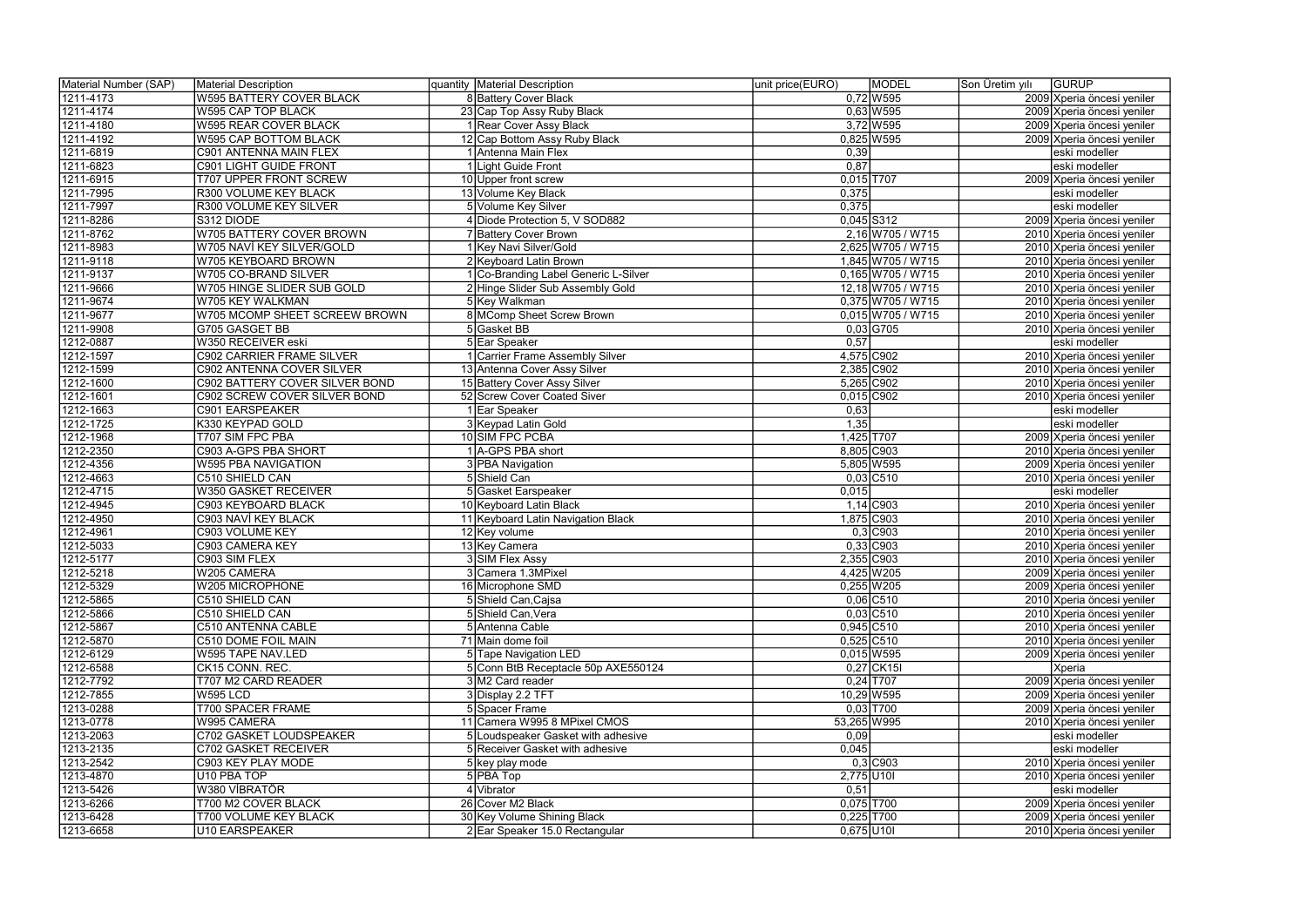| Material Number (SAP) | Material Description            | quantity Material Description              | unit price(EURO) | <b>MODEL</b>        | Son Üretim yılı | <b>GURUP</b>               |
|-----------------------|---------------------------------|--------------------------------------------|------------------|---------------------|-----------------|----------------------------|
| 1213-6873             | T700 SCREW CAP BLACK            | 65 Cap Screw Shining Black                 |                  | $0,06$ T700         |                 | 2009 Xperia öncesi yeniler |
| 1213-6928             | T700 CO-BRAND BLACK             | 16 Co-branding Generic Shining Black       | $0,075$ T700     |                     |                 | 2009 Xperia öncesi yeniler |
| 1213-7719             | U10 HINGE SLIDE                 | 11 Hinge Slide Assembly                    | $5,385$ U10I     |                     |                 | 2010 Xperia öncesi yeniler |
| 1213-7722             | U10 KEYBOARD BLACK              | 4 Keyboard Latin Black                     | 2,835 U10I       |                     |                 | 2010 Xperia öncesi yeniler |
| 1213-7758             | U10 LIGHT GUIDE KEYBOARD        | 3 Light Gu Keyboard                        | $0,63$ U10I      |                     |                 | 2010 Xperia öncesi yeniler |
| 1213-7759             | U10 COVER TOP REAR BLACK        | 7 Cover Top Rear Assembly Black            | $1,32$ U10       |                     |                 | 2010 Xperia öncesi yeniler |
| 1213-7782             | U10 COVER BOTTOM RIGHT BLACK    | 5 Cover Bottom Right Assembly Black        | 1,725 U10        |                     |                 | 2010 Xperia öncesi yeniler |
| 1213-7791             | U10 BATTERY COVER BLACK         | 7 Cover Bottom Rear Assembly Black         | $2,37$ U10I      |                     |                 | 2010 Xperia öncesi yeniler |
| 1213-7846             | <b>BST-41 BATARYA</b>           | 1 BST-41/Std Battery/Blister               | 22,5             |                     |                 | eski modeller              |
| 1213-8214             | T707 SHIELDING CAN              | 5 Vera shielding can lid                   |                  | $0,03$ T707         |                 | 2009 Xperia öncesi yeniler |
| 1213-8279             | T700 FRONT BLACK/SILVER         | 2 Front assembly Black/Silver              | 13,29 T700       |                     |                 | 2009 Xperia öncesi yeniler |
| 1213-8280             | T700 FRONT BLACK/RED            | 12 Front assembly Black/Red                | 13,29 T700       |                     |                 | 2009 Xperia öncesi yeniler |
| 1213-9841             | W595 CO BRAND BLACK             | 3 Co-Brand Lava Black                      |                  | $0,195$ W595        |                 | 2009 Xperia öncesi yeniler |
| 1214-1440             | T715 SUB PBA                    | 2 PBA T715 Sub PBA AP2                     | 5,865 T715       |                     |                 | 2009 Xperia öncesi yeniler |
| 1214-1927             | C510 CONN POGOPIN               | 5 Connector                                | $0,255$ C510     |                     |                 | 2010 Xperia öncesi yeniler |
| 1214-3134             | C510 ANTENNA TIGER 1            | 12 Antenna (tiger 1)                       | 1,545 C510       |                     |                 | 2010 Xperia öncesi yeniler |
| 1214-3162             | C510 CAMERA                     | 2 Camera                                   | 18,915 C510      |                     |                 | 2010 Xperia öncesi yeniler |
| 1214-3220             | C510 MAIN FPC WITH RECEIVER     | 6 Main FPC with receiver, vib and Flash LE |                  | $5,01$ C510         |                 | 2010 Xperia öncesi yeniler |
| 1214-3276             | C510 FPC WITH CAMERA KEY        | <b>8</b> FPC with camera key               | 2,685 C510       |                     |                 | 2010 Xperia öncesi yeniler |
| 1214-5348             | X10 BTB CONN.                   | 5 BtB Connector 16p                        | $0,195$ X101     |                     |                 | Xperia                     |
| 1214-6594             | C903 KEYPAD FLEX                | 7 Keypad Flex Assy                         | 2,295 C903       |                     |                 | 2010 Xperia öncesi yeniler |
| 1214-6829             | G705 SCREW 2,8 DIAM 1,4         | 27 Screw Other Len: 2.8 Diam: 1.4          | $0,015$ G705     |                     |                 | 2010 Xperia öncesi yeniler |
| 1214-7370             | W705 BTB CONN                   | 5 Conn BtB Receptacle 16p                  |                  | 0,195 W705 / W715   |                 | 2010 Xperia öncesi yeniler |
| 1214-7556             | <b>G705 CO-BRANDING GENERIC</b> | 30 Co-Branding Generic                     |                  | $0,18$ G705         |                 | 2010 Xperia öncesi yeniler |
| 1214-7860             | LT26 SCREW                      | 50 Screw Len: 2.0 Diam: 1.4                |                  | $0,015$  LT26I      |                 | Xperia                     |
| 1214-8996             | C510 CAMERA SHIELD CAN          | 5 Camera Shield Can                        |                  | $0,06$ $C510$       |                 | 2010 Xperia öncesi yeniler |
| 1214-9000             | C510 CARRIER                    | 3 Carrier                                  | $0,855$ C510     |                     |                 | 2010 Xperia öncesi yeniler |
| 1214-9013             | C510 GASGET COND. KEYBOARD      | 5 Gasket Conductive Keyboard               |                  | $0,03$ $C510$       |                 | 2010 Xperia öncesi yeniler |
| 1214-9016             | C510 GASGET CON.FRAME METAL     | 5 Gasket Conductive Frame metal            |                  | $0,03$ C510         |                 | 2010 Xperia öncesi yeniler |
| 1214-9027             | C510 GASGET CON.SLIDER 1        | 5 Gasket Conductive Slider 1               |                  | $0,03$ $C510$       |                 | 2010 Xperia öncesi yeniler |
| 1214-9028             | C510 GASGET CON.SLIDER 2        | 5 Gasket Conductive Slider 2               |                  | $0,03$ C510         |                 | 2010 Xperia öncesi yeniler |
| 1214-9032             | C510 FRAME COVER BLACK          | 3 Frame Cover, Future Black                |                  | $2,49$ C510         |                 | 2010 Xperia öncesi yeniler |
| 1214-9042             | C510 BACK COVER BLACK           | 1 Back Cover, Future Black                 | 4,815 C510       |                     |                 | 2010 Xperia öncesi yeniler |
| 1214-9051             | C510 CO-BRANDING BLACK          | 17 Co-branding, Future Black               | $0,315$ C510     |                     |                 | 2010 Xperia öncesi yeniler |
| 1214-9054             | <b>C510 BATTERY COVER BLACK</b> | 10 Battery Cover, Future Black             | $0,825$ C510     |                     |                 | 2010 Xperia öncesi yeniler |
| 1214-9070             | C510 M2 COVER BLACK             | 8 M2 cover, Future Black                   | $0,195$ C510     |                     |                 | 2010 Xperia öncesi yeniler |
| 1214-9072             | <b>C510 SCREW CAP BLACK</b>     | 21 Screw Cap, Future Black                 | $0,345$ C510     |                     |                 | 2010 Xperia öncesi yeniler |
| 1214-9082             | C510 CAMERA WINDOW BLUE         | 13 Camera Window, Blue                     | $0,495$ C510     |                     |                 | 2010 Xperia öncesi yeniler |
| 1214-9088             | C510 CAMERA KEY                 | 6 Camera Key                               | $0,315$ C510     |                     |                 | 2010 Xperia öncesi yeniler |
| 1214-9089             | C510 VOLUME KEY                 | 4 Volume Key                               | $0,315$ C510     |                     |                 | 2010 Xperia öncesi yeniler |
| 1214-9103             | C510 MAIN KEYBOARD BLACK        | 3 Main Keyboard, Latin, Future Black       |                  | $2,43$ C510         |                 | 2010 Xperia öncesi yeniler |
| 1214-9297             | T715 SISTEM CONN.               | 27 Conn I/O Receptacle 12p                 | $0,195$ T715     |                     |                 | 2009 Xperia öncesi yeniler |
| 1215-0116             | T707 CAMERA (YENİ)              | 2 Camera Module 3.2 MPixel                 | 7,245 T707       |                     |                 | 2009 Xperia öncesi yeniler |
| 1215-0241             | C901 KEY LATCH DUAL             | 1 Key Latch Dual Assy                      | 0,225            |                     |                 | eski modeller              |
| 1215-0623             | W705 BATTERY COVER BLACK        | 3 Battery Cover Black                      |                  | 2,16 W705 / W715    |                 | 2010 Xperia öncesi yeniler |
| 1215-0639             | W705 MCOMP SHEET SCREW BLACK    | 3 MComp Sheet Screw Black                  |                  | $0,015$ W705 / W715 |                 | 2010 Xperia öncesi yeniler |
| 1215-0644             | W705 HINGE SLIDER SUB SILVER    | 8 Hinge Slider Sub Assembly Silver         |                  | 11,55 W705 / W715   |                 | 2010 Xperia öncesi yeniler |
| 1215-1195             | C903 BATTERY COVER BLACK        | 7 Battery Cover Assy Black                 |                  | 7,44 C903           |                 | 2010 Xperia öncesi yeniler |
| 1215-1224             | C903 FRONT FRAME COVER          | 3 Cover Front Assy                         | 3,735 C903       |                     |                 | 2010 Xperia öncesi yeniler |
| 1215-1225             | C903 REAR SLIDER                | 4 Rear Assy Slider                         | 2,685 C903       |                     |                 | 2010 Xperia öncesi yeniler |
| 1215-1226             | C903 HINGE SLIDER               | 3 Hinge Slider Assy                        |                  | 3 C903              |                 | 2010 Xperia öncesi yeniler |
| 1215-1227             | C903 REAR COVER                 | 19 Rear Cover Assy                         |                  | $2,94$ C903         |                 | 2010 Xperia öncesi yeniler |
| 1215-2815             | U1 RECEIVER FPC                 | 2 FPC Receiver                             | 6,81             |                     |                 | eski modeller              |
| 1215-3039             | W595 CO BRAND BLACK             | 5 Co-Brand Ruby Black                      |                  | $0,195$ W595        |                 | 2009 Xperia öncesi yeniler |
| 1215-8291             | C902 FRAME SILVER BOND          | 1 Frame Assy Silver                        | 48,945 C902      |                     |                 | 2010 Xperia öncesi yeniler |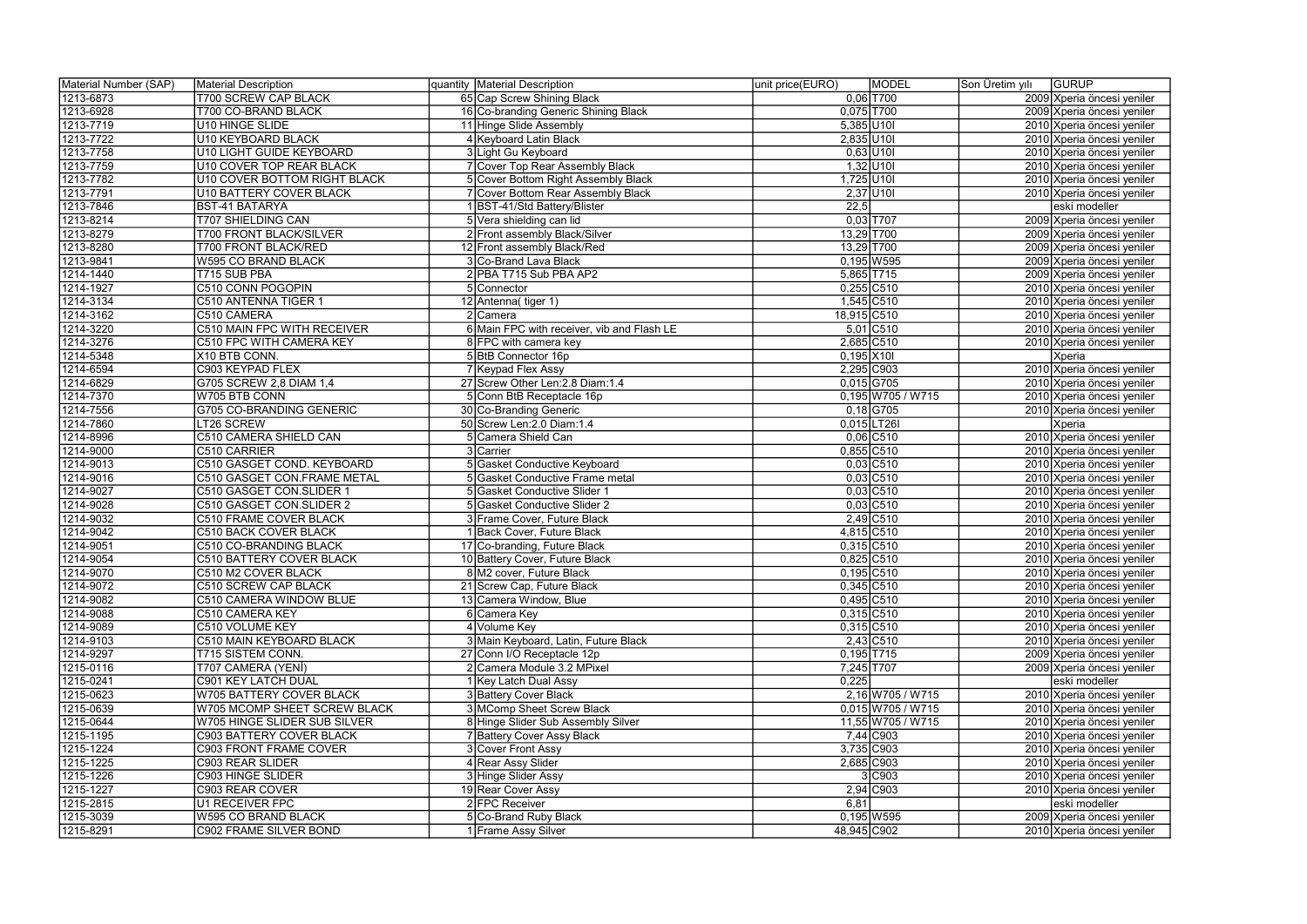| Material Number (SAP) | Material Description                            | quantity Material Description             | unit price(EURO)<br><b>MODEL</b> | Son Üretim yılı | <b>GURUP</b>               |
|-----------------------|-------------------------------------------------|-------------------------------------------|----------------------------------|-----------------|----------------------------|
| 1215-9723             | W705 KEY FLEX                                   | 7 Key flex module                         | 2,34 W705 / W715                 |                 | 2010 Xperia öncesi yeniler |
| 1215-9781             | W995 KEY FLEX                                   | 9 Key Flex Assy                           | 5,31 W995                        |                 | 2010 Xperia öncesi yeniler |
| 1215-9794             | W995 SIM FLEX                                   | 7 SIM Flex Assy                           | 5,355 W995                       |                 | 2010 Xperia öncesi yeniler |
| 1216-0601             | W995 MAIN ANTENNA                               | 2 Main Antenna                            | 2,28 W995                        |                 | 2010 Xperia öncesi yeniler |
| 1216-0602             | W995 BT GPS ANTENNA                             | 5BT GPS Antenna                           | 2,205 W995                       |                 | 2010 Xperia öncesi yeniler |
| 1216-0615             | W995 AUDIO JACK                                 | 8 Audio Jack                              | 0,405 W995                       |                 | 2010 Xperia öncesi yeniler |
| 1216-0971             | U10 CAMERA 8 MP                                 | 2 Camera 8 MPixel CMOS                    | $19,71$ U10I                     |                 | 2010 Xperia öncesi yeniler |
| 1216-1097             | W595 ADH. SIDEKEY FPC                           | 40 Adhesive Sidekey FPC                   | $0,015$ W595                     |                 | 2009 Xperia öncesi yeniler |
| 1216-1263             | W995 PBA NAVI KEY                               | 3 PBA Navi key                            | 4,575 W995                       |                 | 2010 Xperia öncesi yeniler |
| 1216-3320             | W995 SHIELD CAN LID                             | 3 Shield Can Lid AGPS                     | $0,03$ W995                      |                 | 2010 Xperia öncesi yeniler |
| 1216-3322             | W995 SHIELD CAN VERA                            | 3 Shield Can Lid VERA                     | 0,045 W995                       |                 | 2010 Xperia öncesi yeniler |
| 1216-3324             | W995 SHIELD CAN                                 | 3 Shield Can Lid KAJSA                    | $0,15$ W995                      |                 | 2010 Xperia öncesi yeniler |
| 1216-3326             | W995 SHIELD CAN                                 | 3 Shield Can Lid WLAN                     | 0,045 W995                       |                 | 2010 Xperia öncesi yeniler |
| 1216-4337             | <b>W995 LCD</b>                                 | 3 Display 2.55 TFT                        | 19,65 W995                       |                 | 2010 Xperia öncesi yeniler |
| 1216-5398             | K330 CO BRAND BLACK                             | 10 Co-Brand K330 Black                    | 0,12                             |                 | eski modeller              |
| 1216-6309             | C903 A-GPS ANTENNA                              | 3 A-GPS Antenna                           | $0,33$ C903                      |                 | 2010 Xperia öncesi yeniler |
|                       |                                                 |                                           | 4,635 T707                       |                 |                            |
| 1216-7105             | T707 KEYBOARD FPC                               | Keyboard FPC Assy<br>3 SIM Holder         |                                  |                 | 2009 Xperia öncesi yeniler |
| 1216-7478             | C903 SIM HOLDER<br><b>C903 SCREW CAP SILVER</b> |                                           | $0,18$ C903                      |                 | 2010 Xperia öncesi yeniler |
| 1216-7947             |                                                 | 12 Screw Cap Silver                       | 0,015 C903<br>$0,015$ T700       |                 | 2010 Xperia öncesi yeniler |
| 1216-9053             | <b>T700 CUSHION MICROPHONE</b>                  | 12 Cushion microphone                     |                                  |                 | 2009 Xperia öncesi yeniler |
| 1216-9623             | C903 CUSION SLIDER                              | 3 Cusion Slider                           | $0,06$ C903                      |                 | 2010 Xperia öncesi yeniler |
| 1216-9624             | C903 CAMERA WINDOW                              | 2 Camera Window                           | 0,405 C903                       |                 | 2010 Xperia öncesi yeniler |
| 1217-0449             | T707 LIGHT GUIDE                                | Light Guide                               | 2,025 T707                       |                 | 2009 Xperia öncesi yeniler |
| 1217-0473             | T707 UPPER INNER COVER                          | 5 Upper inner Cover                       | $2,13$ T707                      |                 | 2009 Xperia öncesi yeniler |
| 1217-0485             | T707 LOWER INNER COVER                          | 5 Lower inner Cover                       | 1,905 T707                       |                 | 2009 Xperia öncesi yeniler |
| 1217-0493             | T707 VOLUME KEY                                 | 13 Volume key                             | $0,24$ T707                      |                 | 2009 Xperia öncesi yeniler |
| 1217-0498             | <b>T707 GASGET SIM CONN</b>                     | 5 Gasket SIM connector                    | $0,015$ T707                     |                 | 2009 Xperia öncesi yeniler |
| 1217-0499             | T707 UPPER OUTER COVER BLACK                    | 8 Upper outer Cover Black                 | 4,86 T707                        |                 | 2009 Xperia öncesi yeniler |
| 1217-0511             | <b>T707 LOWER OUTER COVER BLACK</b>             | 3 Lower outer Cover Black                 | $0,945$ T707                     |                 | 2009 Xperia öncesi yeniler |
| 1217-0516             | T707 SCREW COVER LEFT                           | 15 Screw Cover Left                       | $0,165$ T707                     |                 | 2009 Xperia öncesi yeniler |
| 1217-0518             | <b>T707 SCREW COVER RIGHT</b>                   | 15 Screw Cover Right                      | $0,165$ T707                     |                 | 2009 Xperia öncesi yeniler |
| 1217-0519             | T707 KEYPAD BLACK                               | 3 Keypad Latin Black                      | 3,195 T707                       |                 | 2009 Xperia öncesi yeniler |
| 1217-0520             | <b>T707 BATTERY COVER BLACK</b>                 | 5 Battery Cover Black                     | 1,155 T707                       |                 | 2009 Xperia öncesi yeniler |
| 1217-0789             | $\overline{1715}$ FPC H-H                       | 6H-H FPC                                  | $0,495$ T715                     |                 | 2009 Xperia öncesi yeniler |
| 1217-0790             | <b>T715 RECEIVER FPC</b>                        | 7Receiver FPC                             | $2,37$ T715                      |                 | 2009 Xperia öncesi yeniler |
| 1217-1425             | U10 COVER BOTTOM LEFT BLACK                     | 2  Cover Bottom Left Assembly Black       | $1,74$ U10I                      |                 | 2010 Xperia öncesi yeniler |
| 1217-1428             | U10 KEY UP-DOWN BLACK                           | 9 Key Up-Down Black                       | $0,24$ U10I                      |                 | 2010 Xperia öncesi yeniler |
| 1217-1433             | U10 CAMERA KEY BLACK                            | 7 Key Camera Black                        | $0,24$ U10I                      |                 | 2010 Xperia öncesi yeniler |
| 1217-1530             | U10 LIGHT GUIDE PROXIMITY                       | 3 Light Gu Proximity Assembly             | $0,06$ U10I                      |                 | 2010 Xperia öncesi yeniler |
| 1217-1653             | C510 GASGET CON.ANTENNA                         | 5 Gasket Conductive antenna               | $0,015$ C510                     |                 | 2010 Xperia öncesi yeniler |
| 1217-1655             | C510 GASGET MAIN FPC                            | 5 main FPC BtoB Gasket                    | $0,015$ C510                     |                 | 2010 Xperia öncesi yeniler |
| 1217-1664             | C510 SIM CARD TAPE                              | 5 SIM card tape                           | $0,015$ C510                     |                 | 2010 Xperia öncesi yeniler |
| 1217-1683             | C510 GASGET MAIN CAMERA                         | 5 Main camera BtoB Gasket                 | $0,015$ C510                     |                 | 2010 Xperia öncesi yeniler |
| 1217-1748             | <b>C510 FRAME SILVER</b>                        | 2 Frame Cover, Radiation Silver           | $3,255$ C510                     |                 | 2010 Xperia öncesi yeniler |
| 1217-1755             | C510 MAIN KEYBOARD SILVER                       | 6 Main Keyboard, Latin, Radiation Silver  | 2,295 C510                       |                 | 2010 Xperia öncesi yeniler |
| 1217-1759             | C510 M2 COVER SILVER                            | 5 M2 cover, Radiation Silver              | $0,03$ C510                      |                 | 2010 Xperia öncesi yeniler |
| 1217-1815             | C510 CAMERA WINDOW GREY                         | 3 Camera Window, Dark grey                | $0,495$ C510                     |                 | 2010 Xperia öncesi yeniler |
| 1217-1823             | C510 BACK COVER SILVER                          | 9 Back Cover, Radiation Silver            | $0,705$ C510                     |                 | 2010 Xperia öncesi yeniler |
| 1217-1844             | C510 CO BRAND SILVER                            | 4 Co-branding, Radiation Silver           | $0,315$ C510                     |                 | 2010 Xperia öncesi yeniler |
| 1217-1856             | C510 SCREW CAP SILVER                           | 8 Screw Cap, Radiation Silver             | $0,06$ C510                      |                 | 2010 Xperia öncesi yeniler |
| 1217-1861             | C510 BATTERY COVER SILVER                       | 5 Battery Cover, Radiation Silver         | $0,12$ C510                      |                 | 2010 Xperia öncesi yeniler |
| 1217-2692             | <b>G502 BATTERY COVER</b>                       | 3 Cover Plastic Emilie Battery cover assy | 1,17 G502                        |                 | 2009 Xperia öncesi yeniler |
| 1217-2760             | T707 MAIN LCD                                   | 18 Main LCD                               | 13,02 T707                       |                 | 2009 Xperia öncesi yeniler |
| 1217-2775             | U1 LCD                                          | 1 Display 3.47 TFT                        | 41,535                           |                 | eski modeller              |
| 1217-3558             | C903 ADH. NAVI PBA                              | 2 Adhesive Navi PBA                       | $0,06$ C903                      |                 | 2010 Xperia öncesi yeniler |
|                       |                                                 |                                           |                                  |                 |                            |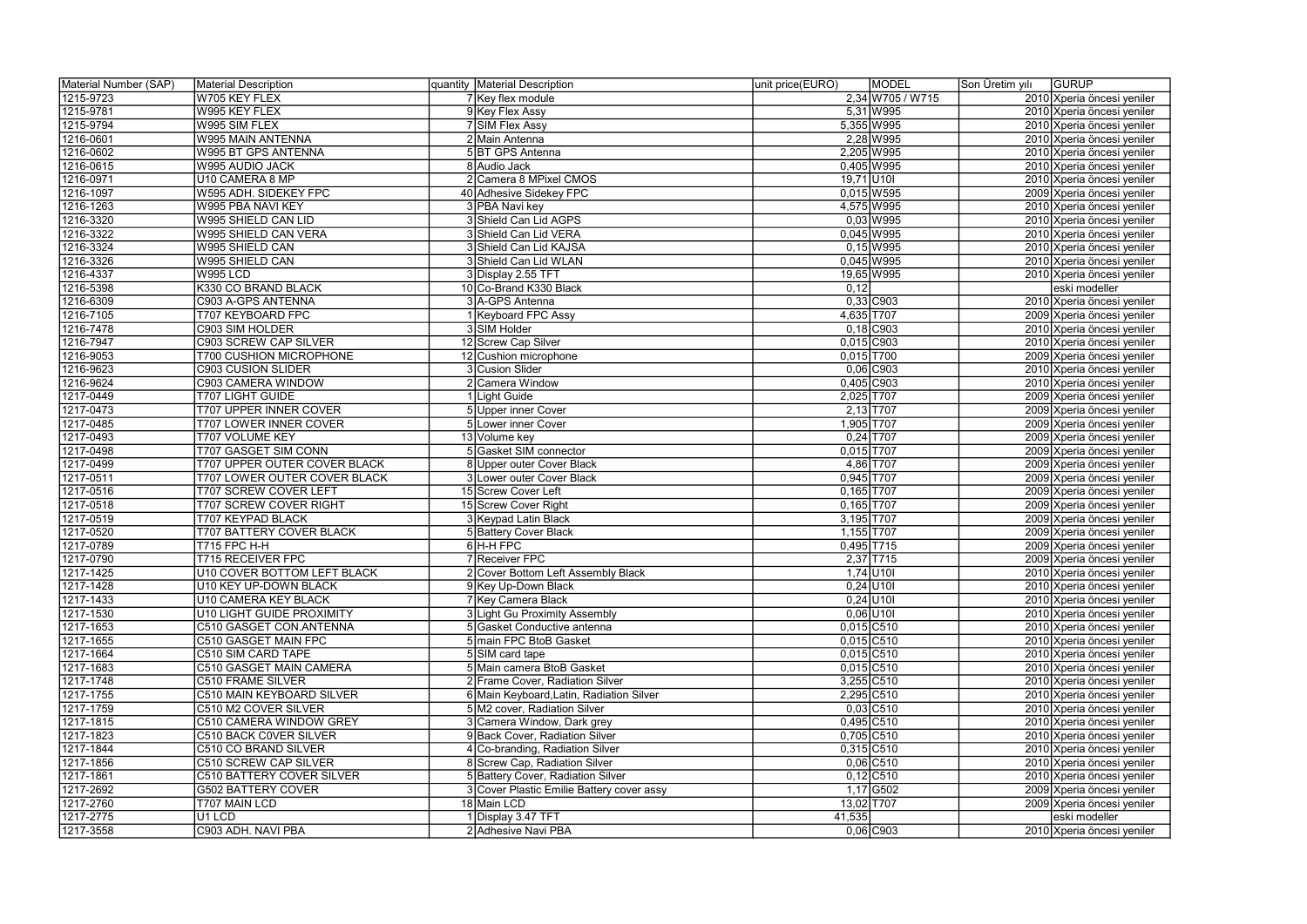| Material Number (SAP) | Material Description           | quantity Material Description                               | unit price(EURO) | <b>MODEL</b>        | Son Üretim yılı | <b>GURUP</b>                                             |
|-----------------------|--------------------------------|-------------------------------------------------------------|------------------|---------------------|-----------------|----------------------------------------------------------|
| 1217-3648             | U10 CAMERA WINDOW              | 2 Window Camera                                             |                  | $0,93$ U10          |                 | 2010 Xperia öncesi yeniler                               |
| 1217-4016             | W350 TAPE PROTECTIVE           | 10 Protective tape                                          | 0,015            |                     |                 | eski modeller                                            |
| 1217-4523             | W995 HINGE SLIDER              | 4 Hinge Silder Assembly                                     |                  | 8,085 W995          |                 | 2010 Xperia öncesi yeniler                               |
| 1217-5398             | T707 MAIN BT ANTENNA SPEAKER   | 2 Main&BT Antenna Box with speaker                          |                  | 1,515 T707          |                 | 2009 Xperia öncesi yeniler                               |
| 1217-5443             | <b>W995 LIGHT GUIDE</b>        | 19 Light Guide                                              |                  | $0,69$ W995         |                 | 2010 Xperia öncesi yeniler                               |
| 1217-5607             | U10 NET EARSPEAKER             | 3 Net Earspeaker                                            | $0,255$ U10I     |                     |                 | 2010 Xperia öncesi yeniler                               |
| 1217-5870             | U10 CAMERA WINDOW FOIL         | 3 Foil Camera Window                                        | $0,135$ U10I     |                     |                 | 2010 Xperia öncesi yeniler                               |
| 1217-6107             | U10 SCREW RECESS BIRIDGE       | 5 Screw recess bridge                                       | $0,045$ U10I     |                     |                 | 2010 Xperia öncesi yeniler                               |
| 1217-9902             | WT13 BTB CONN.                 | 5 BtB Connector                                             |                  | $0,135$ WT13I       |                 | Xperia                                                   |
| 1218-0453             | <b>W995 CARRIER HOLDER</b>     | 5 Carrier Holder VT Cam                                     |                  | $0,03$ W995         |                 | 2010 Xperia öncesi yeniler                               |
| 1218-0491             | W995 CARRIER HOLDER SIM        | 3 Carrier Holder SIM                                        |                  | $0,06$ W995         |                 | 2010 Xperia öncesi yeniler                               |
| 1218-0502             | W995 CUSHION                   | 3 Cushion 0.0 VT Cam                                        |                  | 0,015 W995          |                 | 2010 Xperia öncesi yeniler                               |
| 1218-0519             | W995 GASGET FLASH              | 5 Gasket Flash                                              |                  | $0,03$ W995         |                 | 2010 Xperia öncesi yeniler                               |
| 1218-0522             | W995 ADHESİVE                  | 5 ADHESIVE (HP Jack)                                        |                  | 0,015 W995          |                 | 2010 Xperia öncesi yeniler                               |
| 1218-0672             | W995 PANEL KEY DUMMY BLACK     | 20 Panel Key Dummy Black                                    |                  | $0,06$ W995         |                 | 2010 Xperia öncesi yeniler                               |
| 1218-0675             | W995 NET SPEAKER               | 16 Net Speaker Top Black                                    |                  | 0,285 W995          |                 | 2010 Xperia öncesi yeniler                               |
| 1218-0682             | W995 NET SPEAKER BOTTOM BLACK  | 12 Net Speaker Bottom Black                                 |                  | 0,285 W995          |                 | 2010 Xperia öncesi yeniler                               |
| 1218-0687             | W995 GRILL SPEAKER TOP         | 7 Grill Speaker Top                                         |                  | $0,27$ W995         |                 | 2010 Xperia öncesi yeniler                               |
| 1218-0694             | W995 GRILL SPEAKER BOTTOM      | 17 Grill Speaker Bottom                                     |                  | 0,285 W995          |                 | 2010 Xperia öncesi yeniler                               |
| 1218-0709             | W995 SIDE KEY BLACK            | 23 Key Side Black                                           |                  | 0,615 W995          |                 | 2010 Xperia öncesi yeniler                               |
| 1218-0893             | W995 CAMERA KEY BLACK          | 8 Key Camera Black                                          |                  | 0,465 W995          |                 | 2010 Xperia öncesi yeniler                               |
| 1218-0911             | W995 KEY NAVI BLACK            | 5 Key Navi Black                                            |                  | 3,285 W995          |                 | 2010 Xperia öncesi yeniler                               |
| 1218-0919             | W995 NUM.KEYPAD SILVER         | 105 Keyboard Latin Silver                                   |                  | 3,015 W995          |                 | 2010 Xperia öncesi yeniler                               |
| 1218-0949             | W995 CAP SCREW LOWER BLACK     | 71 Cap Screw Lower Black                                    |                  | $0,03$ W995         |                 | 2010 Xperia öncesi yeniler                               |
| 1218-0965             | W995 CAP SCREW UPPER           | 34 Cap Screw Upper                                          |                  | $0,015$ W995        |                 | 2010 Xperia öncesi yeniler                               |
| 1218-1007             | W995 LABEL CO-BRAND BLACK      | 16 Label Co-Branding Generic Black                          |                  | 0,075 W995          |                 | 2010 Xperia öncesi yeniler                               |
| 1218-3960             | J105 CONN ZIF FPC              | 4 Conn ZIF FPC Receptacle 23p                               |                  | $0,24$ J105I        |                 | 2009 Xperia öncesi yeniler                               |
| 1218-5011             | U10 SLIDER FPC                 | 2 Slider FPC Assy                                           |                  | $4,68$ U10          |                 | 2010 Xperia öncesi yeniler                               |
| 1218-5012             | U10 KEYBOARD FPC               | 11 Keyboard FPC Assy                                        | $6,315$ U10I     |                     |                 | 2010 Xperia öncesi yeniler                               |
| 1218-6182             | <b>C510 FRONT BLACK</b>        | 1 Front Cover Assy, Future Black                            |                  | 4,965 C510          |                 | 2010 Xperia öncesi yeniler                               |
| 1218-6185             | C510 FRONT SILVER              | 9 Front Cover Assy, Radiation Silver                        |                  | 4,965 C510          |                 | 2010 Xperia öncesi yeniler                               |
| 1218-7159             | U10 CAMERA COVER WINDOW        | 11 Cover Camera Window                                      |                  | $0,33$ U10I         |                 | 2010 Xperia öncesi yeniler                               |
| 1218-7946             | U1 WINDOW MAIN DISPLAY         | 1 Window Main Display                                       | 14,415           |                     |                 | eski modeller                                            |
| 1218-8458             | T707 HINGE                     | 10 Hinge                                                    |                  | $0,51$ T707         |                 | 2009 Xperia öncesi yeniler                               |
| 1218-9713             | E15 VIBRATOR                   | 5 Vibrator                                                  |                  | $0,6$  E15I         |                 | Xperia                                                   |
| 1219-0066             | U10 KRH LABEL                  |                                                             | $0,075$ U10I     |                     |                 |                                                          |
| 1219-0455             | U10 SCREW 4,85 - 1,6           | 20 Core unit label<br>17 Screw Torx 5IP Len: 4.85 Diam: 1.6 | $0,015$ U10I     |                     |                 | 2010 Xperia öncesi yeniler<br>2010 Xperia öncesi yeniler |
| 1219-0474             | U10 SCREW 2,5 - 1,6            | 20 Screw Other Len: 2.5 Diam: 1.6                           | $0,015$ U10I     |                     |                 | 2010 Xperia öncesi yeniler                               |
| 1219-0599             | U10 NET MICROPHONE             | 5 Net Microphone                                            | $0,045$ U10      |                     |                 | 2010 Xperia öncesi yeniler                               |
| 1219-0879             | T715 LCD FRAME                 |                                                             |                  | 4,815 T715          |                 |                                                          |
| 1219-0884             | T715 LIGHT GUIDE NAV. DOME     | 2 LCD frame assy<br>5 Light Gu navigation dome assy         |                  | $0,48$ T715         |                 | 2009 Xperia öncesi yeniler<br>2009 Xperia öncesi yeniler |
| 1219-0889             | T715 LIGHT GUIDE NUMERIC DOME  | 5 Light Gu numeric dome assy                                |                  | $0,48$ T715         |                 | 2009 Xperia öncesi yeniler                               |
| 1219-0902             | T715 KEYBOARD BLACK            | 4 Keyboard Latin Black                                      |                  | 1,635 T715          |                 |                                                          |
| 1219-1051             | <b>T715 VOLUME KEY</b>         | 5 Volume Key                                                |                  | $0,345$ T715        |                 | 2009 Xperia öncesi yeniler<br>2009 Xperia öncesi yeniler |
| 1219-1219             | T715 LOWER REAR COVER          | 3 Lower Rear Cover Assy                                     |                  | $2,85$ T715         |                 | 2009 Xperia öncesi yeniler                               |
| 1219-1226             | <b>T715 LOWER FRONT</b>        | 3 Lower Front Assy                                          |                  | $5,145$ T715        |                 | 2009 Xperia öncesi yeniler                               |
| 1219-1251             | T715 CAMERA KEY                | 12 Camera Key                                               |                  | $0,345$ T715        |                 | 2009 Xperia öncesi yeniler                               |
| 1219-1285             | T715 BOTTOM CO-BRAND PLATE SIL | 2 Bottom co-brand plate assy Silver                         |                  | $0,48$ T715         |                 | 2009 Xperia öncesi yeniler                               |
| 1219-1287             | <b>T715 TOP PLASTIC BLACK</b>  | 12 Top Plastic assy Black                                   |                  | $0,3$ T715          |                 | 2009 Xperia öncesi yeniler                               |
| 1219-1313             | T715 BAT. COVER SILVER         | 1 Battery Metal lid assy Silver                             |                  | $3,375$ T715        |                 | 2009 Xperia öncesi yeniler                               |
| 1219-4974             | U10 FOIL ADH. LCD              | 29 Foil Adhesive Display                                    | $0,255$ U10I     |                     |                 | 2010 Xperia öncesi yeniler                               |
| 1219-5232             | W715 CO-BRAND BLACK            | 8 Co-Branding Label Generic Black                           |                  | $0,165$ W705 / W715 |                 | 2010 Xperia öncesi yeniler                               |
| 1219-5595             | W995 CUSHION CAM               | 5 Cushion Cam B to B                                        |                  | 0,015 W995          |                 | 2010 Xperia öncesi yeniler                               |
| 1219-6789             | J105 SYSTEM CONN.              | 64 System Connector                                         |                  | $0,195$ J105I       |                 | 2009 Xperia öncesi yeniler                               |
| 1219-7793             | U10 CONN.BTB 30 PIN            | 5 Conn BtB Receptacle 30p PEW F4S H=1.2 mm                  |                  | $0,48$ U10          |                 | 2010 Xperia öncesi yeniler                               |
|                       |                                |                                                             |                  |                     |                 |                                                          |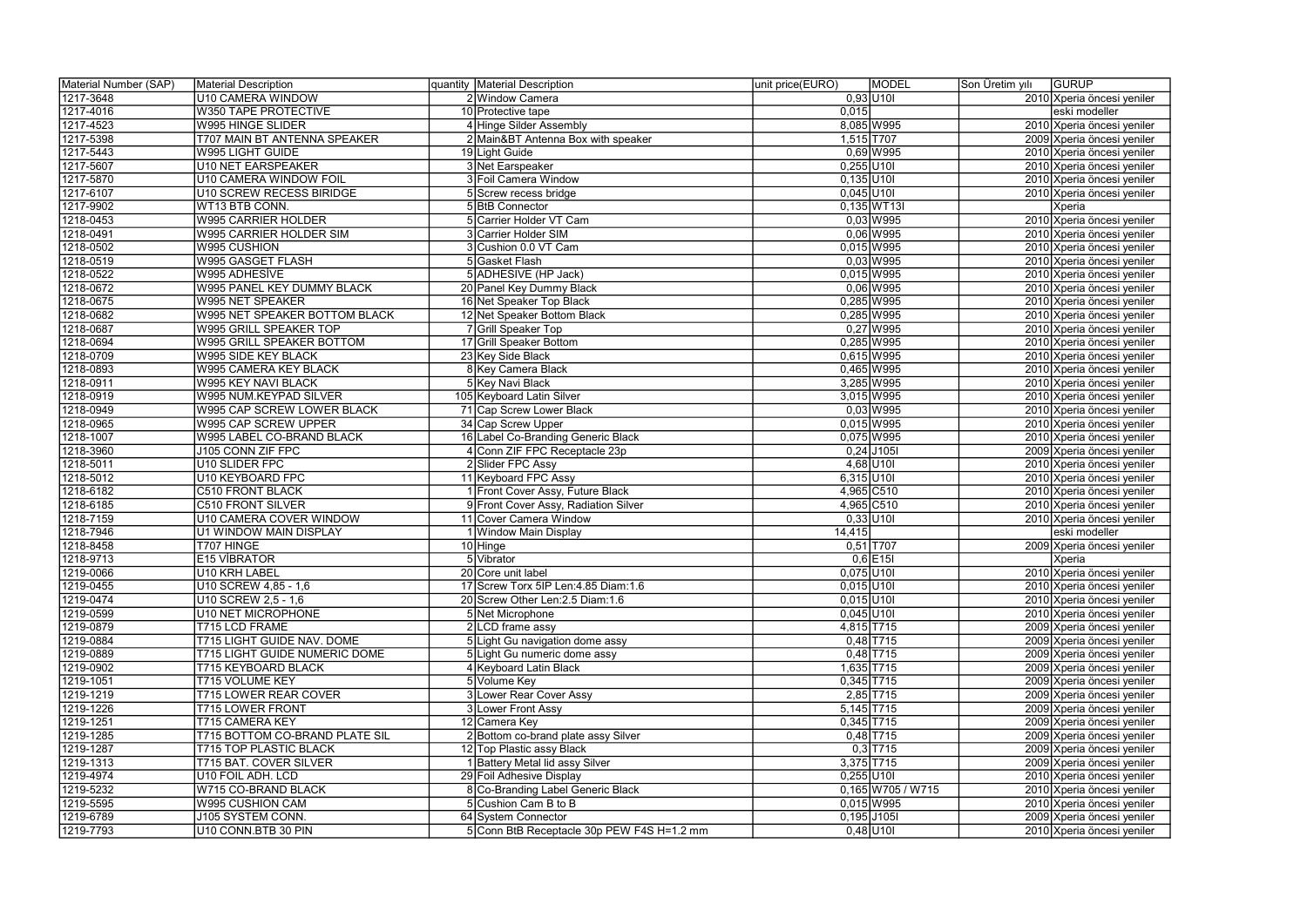| Material Number (SAP)  | Material Description               | quantity Material Description             | unit price(EURO)<br><b>MODEL</b> | GURUP<br>Son Üretim yılı   |
|------------------------|------------------------------------|-------------------------------------------|----------------------------------|----------------------------|
| 1219-8198              | U10 FOIL CAMERA RING               | 5 Foil Camera Ring                        | $0,03$ U10                       | 2010 Xperia öncesi yeniler |
| 1219-8423              | CK13 BATTERY CONN.                 | 4 Battery Connector                       | $0,21$ CK13I                     | Xperia                     |
| 1219-8461              | W705 CO-BARAND SILVER              | 6 Co-Branding Label Generic M-Silver      | $0,165$ W705 / W715              | 2010 Xperia öncesi yeniler |
| 1219-8482              | W705 NAVIKEY SILVER/BLACK          | 7 Key Navi Silver/Black                   | 2,625 W705 / W715                | 2010 Xperia öncesi yeniler |
| 1219-8546              | W705 BATTERY COVER BLACK SILVE     | 1 Battery Cover Black with Silver         | 2,16 W705 / W715                 | 2010 Xperia öncesi yeniler |
| 1219-8607              | E10 EARSPEAKER                     | 123 Ear Speaker                           | $0,525$ E10I                     | Xperia                     |
| 1220-0119              | C903 LCD--- YENİ---                | 5 Display 2.41 A-SI TFT                   | 16,875 C903                      | 2010 Xperia öncesi yeniler |
| 1220-0258              | <b>W302 WALKMAN KEY BLACK</b>      | 5 Walkman key platinecrome (black)        | $0,345$ W302                     | 2009 Xperia öncesi yeniler |
| 1220-0261              | W302 REAR COVER WHITE (YENİ)       | 2 Rear cover assy white                   | 1,335 W302                       | 2009 Xperia öncesi yeniler |
| 1220-0263              | W302 ANTENNA MAIN STAMPED          | 8 Ant Main Stamped with plastic support   | $0,135$ W302                     | 2009 Xperia öncesi yeniler |
| 1220-0574              | J105 CAMERA SOCKET                 | 5 Camera Socket                           | $0,285$ J105I                    | 2009 Xperia öncesi yeniler |
| 1220-0747              | MT15 LED                           | 4 LED Multi-color                         | $0,165$ MT15I                    | Xperia                     |
| 1220-1093              | W995 MCOMP SHEET FPC               | 5 MComp Sheet FPC Main                    | 0,015 W995                       | 2010 Xperia öncesi yeniler |
| 1220-1112              | W995 WM LABEL 10MM                 | 14 WM Label 10mm Holo                     | 0,225 W995                       | 2010 Xperia öncesi yeniler |
| 1220-1114              | W995 BATTERY COVER BLACK           | 2 Cover Battery Black                     | 5,07 W995                        | 2010 Xperia öncesi yeniler |
| 1220-1142              | W995 WM LABEL 12 MM                | 11 WM Label 12mm Holo                     | 0,225 W995                       | 2010 Xperia öncesi yeniler |
| 1220-1161              | W995 COVER LOWER REAR SILVER       | 2 Cover Lower Rear Silver                 | 8,295 W995                       | 2010 Xperia öncesi yeniler |
| 1220-1198              | W995 BAT.COVER RED                 | 2 Cover Battery Red                       | 5,625 W995                       | 2010 Xperia öncesi yeniler |
| 1220-1216              | W995 BATTERY COVER SILVER          | I Cover Battery Silver                    | 5,625 W995                       | 2010 Xperia öncesi yeniler |
| 1220-1246              | W995 PANEL KEY DUMMY SILVER        | 2 Panel Key Dummy Silver                  | 0,075 W995                       | 2010 Xperia öncesi yeniler |
| 1220-1271              | W995 KEY SIDE SILVER               | 3 Key Side Silver                         | 0,615 W995                       | 2010 Xperia öncesi yeniler |
| 1220-1279              | W995 CAMERA KEY SILVER             | 5 Key Camera Silver                       | 0,465 W995                       | 2010 Xperia öncesi yeniler |
| 1220-1282              | W995 KEY NAVİ RED                  | 1 Key Navi Red                            | 3,36 W995                        | 2010 Xperia öncesi yeniler |
| 1220-1283              | W995 NAVI KEY SILVER               | 8 Key Navi Silver                         | 3,36 W995                        | 2010 Xperia öncesi yeniler |
| 1220-1285              | W995 CAP SCREW LOWER SILVER        | 7 Cap Screw Lower Silver                  | $0,03$ W995                      | 2010 Xperia öncesi yeniler |
| 1220-1290              | W995 COBRAND RED                   | 5 Label Co-Branding Generic Red           | 0,075 W995                       | 2010 Xperia öncesi yeniler |
| 1220-1291              | W995 LABEL CO-BRANDING SILVER      | 10 Label Co-Branding Generic Silver       | 0,075 W995                       | 2010 Xperia öncesi yeniler |
| 1220-1925              | W995 SYSTEM CONN. COVER BLACK      | 12 Cover System Connector Black           | $0,12$ W995                      | 2010 Xperia öncesi yeniler |
| 1220-1928              | W995 COVER SISTEM CON. SILVER      | 6 Cover System Connector Silver           | $0,135$ W995                     | 2010 Xperia öncesi yeniler |
| 1220-3227              | W995 LIQUID INS.IND.               | 5 Liquid intrusion indicator              | 0,015 W995                       | 2010 Xperia öncesi yeniler |
| 1220-3717              | LT15 MICRO SD CONN.                | 3 Micro SD connector                      | $0,615$ LT15I                    | Xperia                     |
| 1220-4434              | T715 ANTENNA SPEAKER BOX           | 3 Antenna& Speaker box assembly           | $1,515$ T715                     | 2009 Xperia öncesi yeniler |
| 1220-7778              | T715 LCD                           | 2 Display 2.2 TFT                         | $10,71$ T715                     | 2009 Xperia öncesi yeniler |
|                        |                                    |                                           | $0,03$ T707                      |                            |
| 1220-8799<br>1220-9600 | T707 HINGE CLIP<br>W302 SIM/M2 PBA | 5 Hinge clip                              | 3,015 W302                       | 2009 Xperia öncesi yeniler |
| 1220-9816              |                                    | 2 SIM/M2 pba assy<br>3 Micro SD Connector | $0,51$ W150I                     | 2009 Xperia öncesi yeniler |
|                        | W150 MICRO SD CONN.                |                                           |                                  | 2011 Xperia öncesi yeniler |
| 1221-0131              | W350 BATTERY COVER ICE BLUE        | 3 Battery cover assy/Ice blue             | 1,365                            | eski modeller              |
| 1221-0139              | W350 BAT.COVER ELK.BLACK           | 19 Battery cover assy/Electric black      | 1,38                             | eski modeller              |
| 1221-0462<br>1221-1017 | F100 SİSTEM KONN.                  | 3 System Connector                        | 0,195<br>$0,06$ T707             | eski modeller              |
|                        | T707 ESD FABRIC FOR CAMERA         | 3 ESD Fabric for camera                   |                                  | 2009 Xperia öncesi yeniler |
| 1221-1018              | C510 SHAIDING TAPE FOR MAIN KE     | 5 Shading Tape for Main Keypad LED        | $0,015$ C510                     | 2010 Xperia öncesi yeniler |
| 1221-2068              | E10 CONN. ZIF 19P                  | 5 Connector ZIF 19p                       | $0,21$ E10I                      | Xperia                     |
| 1221-2326              | T707 KEYPAD BLUE                   | 1 Keypad Latin Blue                       | 3,195 T707                       | 2009 Xperia öncesi yeniler |
| 1221-2371              | T707 UPPER OUTER COVER BLUE        | 18 Upper outer Cover Blue                 | $5,28$ T707                      | 2009 Xperia öncesi yeniler |
| 1221-2395              | <b>T707 LOWER OUTER COVER BLUE</b> | 14 Lower outer Cover Blue                 | $0,99$ T707                      | 2009 Xperia öncesi yeniler |
| 1221-2411              | T707 BATTERY COVER BLUE            | 4 Battery cover Blue                      | 1,185 T707                       | 2009 Xperia öncesi yeniler |
| 1221-3351              | T707 NET FABRIC RECEIVER BLUE      | 2 Net Fabric receiver Blue                | $0,015$ T707                     | 2009 Xperia öncesi yeniler |
| 1221-3567              | T715 BATTERY CONN.                 | 5 Battery connector                       | $0,21$ T715                      | 2009 Xperia öncesi yeniler |
| 1221-6477              | U10 CONN. COAX                     | 4 Conn Coax Receptacle 0p test switch     | $0,105$ U10I                     | 2010 Xperia öncesi yeniler |
| 1221-6481              | ST15 CONN. ZIF 25P                 | 5 Conn ZIF 25p                            | $0,21$ ST <sub>15I</sub>         | Xperia                     |
| 1221-6627              | W580 ESD CLEANING BRUSH            | 3 ESD Cleaning Brush                      | 4,92                             | eski modeller              |
| 1221-8480              | C903 MAGNET                        | 3 Magnet                                  | $0,15$ C903                      | 2010 Xperia öncesi yeniler |
| 1221-8502              | C903 KEY BAT.COVER                 | 2 Key Battery Cover Latch                 | 0,165 C903                       | 2010 Xperia öncesi yeniler |
| 1221-8503              | C903 FLASH WINDOW                  | 2 Flash Window                            | $0,54$ C903                      | 2010 Xperia öncesi yeniler |
| 1221-8506              | C903 ANT BT                        | 3 Ant BT                                  | $0,075$ C903                     | 2010 Xperia öncesi yeniler |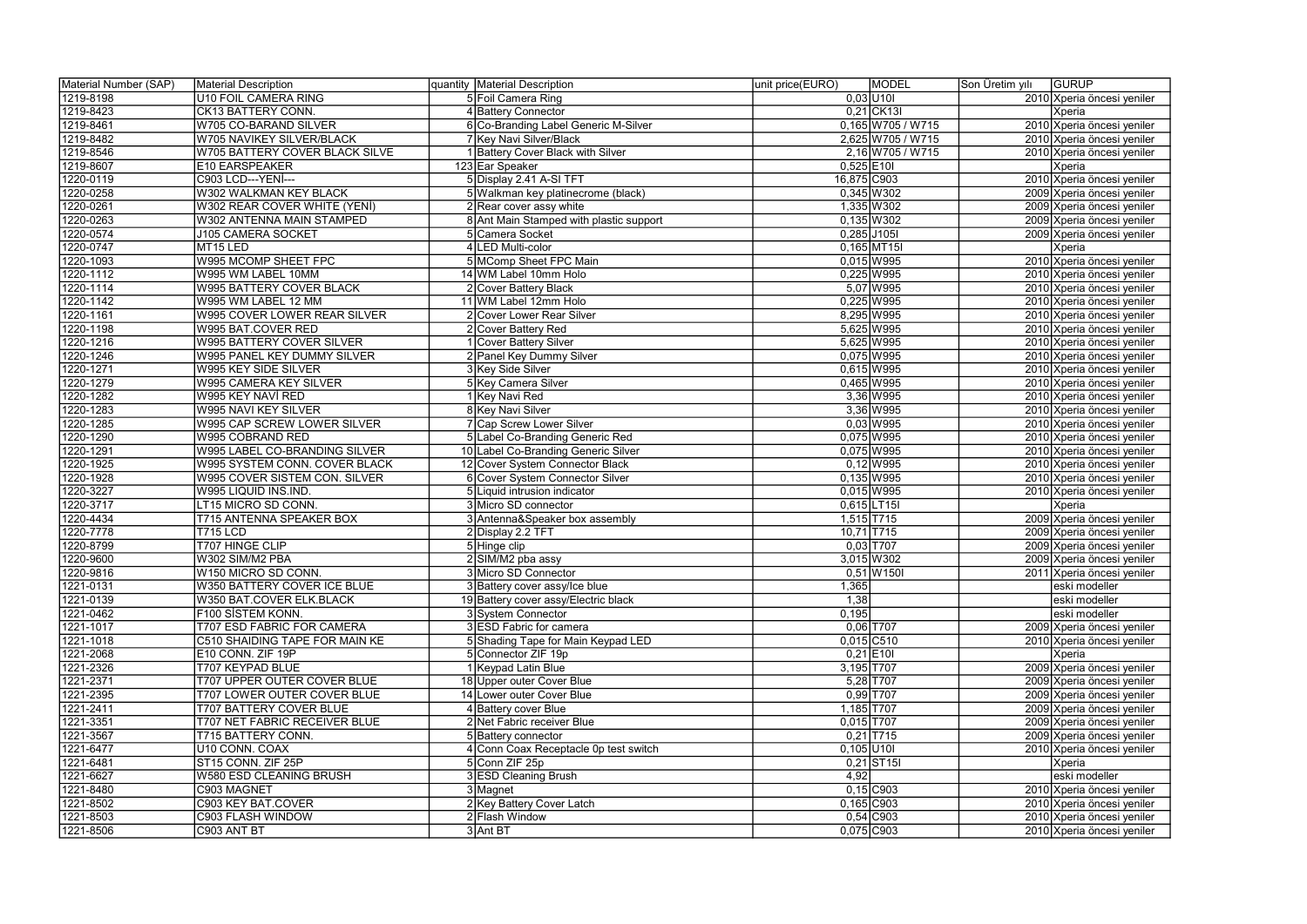| Material Number (SAP) | Material Description                  | quantity Material Description             | unit price(EURO)<br><b>MODEL</b> | Son Üretim yılı<br>GURUP   |
|-----------------------|---------------------------------------|-------------------------------------------|----------------------------------|----------------------------|
| 1221-8621             | C903 RF PLUG                          | 3RF-plug                                  | $0,045$ C903                     | 2010 Xperia öncesi yeniler |
| 1221-8627             | C903 ADH. CAMERA                      | 3 Adhesive Camera                         | $0,015$ C903                     | 2010 Xperia öncesi yeniler |
| 1222-0016             | W705 FRONT COVER SILVER/SILVER        | 2 Cover Front Silver/Silver               | 11,16 W705 / W715                | 2010 Xperia öncesi yeniler |
| 1222-0020             | W715 FRONT COVER BLACK/BLACK          | 12 Cover Front Black/Black                | 11,16 W705 / W715                | 2010 Xperia öncesi yeniler |
| 1222-1396             | T715 CARD CONN. MICRO SD              | 3 Card Conn Micro SD push-push            | $0,435$ T715                     | 2009 Xperia öncesi yeniler |
| 1222-1475             | C903 CAPTON TAPE                      | 5 Capton tape                             | $0,015$ C903                     | 2010 Xperia öncesi yeniler |
| 1222-1575             | W995 MCOMP SHEET                      | 5 MComp Sheet MP202                       | 0,015 W995                       | 2010 Xperia öncesi yeniler |
| 1222-1769             | C903 AGPS HEAT TRANSFER TAPE          | <b>5 AGPS Heat Transfer Tape</b>          | $0,09$ C903                      | 2010 Xperia öncesi yeniler |
| 1222-2187             | <b>U10 COVER BOTTOM RIGHT WHITE</b>   | 2 Cover Bottom Right Assembly White       | $1,8$ U10I                       | 2010 Xperia öncesi yeniler |
| 1222-2189             | U10 COVER BOTTOM LEFT WHITE           | 2 Cover Bottom Left Assembly White        | 1,815 U10I                       | 2010 Xperia öncesi yeniler |
| 1222-2192             | U10 COVER TOP FRONT WHITE             | 1 Cover Top Front Assembly White          | $4,155$ U10I                     | 2010 Xperia öncesi yeniler |
| 1222-2195             | <b>U10 BATTERY COVER WHITE</b>        | 4 Cover Bottom Rear Assembly White        | $2,565$ U10I                     | 2010 Xperia öncesi yeniler |
| 1222-2399             | W595 WALKMAN STICKER BLUE             | 9 Walkman Sticker, Active Blue            | $0,225$ W595                     | 2009 Xperia öncesi yeniler |
| 1222-2414             | W595 WALKMAN STICKER WHITE            | 8 Walkman Sticker, Cosmo White            | 0,225 W595                       | 2009 Xperia öncesi yeniler |
| 1222-3223             | C510 SHADING TAPE                     | 5 Shading Tape                            | $0,015$ C510                     | 2010 Xperia öncesi yeniler |
| 1222-3464             | J105 SHIELD CAN LID                   | 5 Shield Can Lid                          | 0,075 J105I                      | 2009 Xperia öncesi yeniler |
| 1222-3534             | WT19 ZIF CONN.17P                     | 5 ZIF Connector 17p                       | $0,255$ W19I                     | Xperia                     |
| 1222-5289             | W20 BTB CONN. 20P                     | 5 Conn BtB Receptacle 20p AXE520124       | $0,165$ W 20                     | 2011 Xperia öncesi yeniler |
| 1222-5301             | <b>U20 EARSPEAKER</b>                 | 10 Ear Speaker                            | $0,645$ U201                     | 2011 Xperia öncesi yeniler |
| 1222-5320             | J105 LED WHITE                        | 5 LED White Side 3.8x1.05x0.6 mm          | $0,105$ J105I                    | 2009 Xperia öncesi yeniler |
| 1222-6125             | W595 TAPE FOR DECO PLATE BLUE         | 10 Tape for Deco plate, Active Blue       | $0,015$ W595                     | 2009 Xperia öncesi yeniler |
| 1222-7088             | W705 KEYBOARD BLACK                   | 2 Keyboard Latin Black                    | 2,04 W705 / W715                 | 2010 Xperia öncesi yeniler |
| 1222-7501             | <b>J105 IND</b>                       | 5 Ind WW 4.7 uH +-20%                     | $0,06$ J105I                     | 2009 Xperia öncesi yeniler |
| 1222-7950             | S312 SYSTEM CONN.                     | 23 System Connector                       | $0,15$ S312                      | 2009 Xperia öncesi yeniler |
| 1222-7987             | <b>GB MICRO SD</b>                    | 1 Micro SD 1Gb                            | 5,61                             | eski modeller              |
| 1222-8916             | <b>T707 SUB PCBAWITHOUT SUB CAMER</b> | 2 SUB PCBA without sub camera             | 4,335 T707                       | 2009 Xperia öncesi yeniler |
| 1222-9819             | T707 GPS PCBA DUMMY BRACKET           | 4 GPS PCBA dummy Bracket                  | $0,18$ T707                      | 2009 Xperia öncesi yeniler |
| 1223-0254             | <b>W302 CARRIER METAL</b>             | 11 Carrier metal                          | 8,73 W 302                       | 2009 Xperia öncesi yeniler |
| 1223-3084             | <b>ST25 LOUDSPEAKER</b>               | 5 Loudspeaker 13.6 Rectangular            | 0,975 ST25                       | Xperia                     |
| 1223-4612             | U10 DESK ST.DUAL CHARG.WHITE          | 1 Desk Stand Dual Charging Luminous White | $3,075$ U10I                     | 2010 Xperia öncesi yeniler |
| 1223-5020             | W995 SCREW                            | 52 Screw Other Len: 2.7 Diam: 1.4         | 0,015 W995                       | 2010 Xperia öncesi yeniler |
| 1223-5057             | W995 SCREW                            | 46 Screw Other Len: 1.6 Diam: 1.4         | $0,015$ W995                     | 2010 Xperia öncesi yeniler |
| 1223-5090             | W995 KEYBOARD RED                     | 2 Keyboard Latin Red                      | 3,075 W995                       | 2010 Xperia öncesi yeniler |
| 1223-6035             | <b>T707 MAIN WINDOW GLOBAL</b>        | 5 Main window assy(no qcif hole) Global   | 3,165 T707                       | 2009 Xperia öncesi yeniler |
| 1223-6140             | <b>T707 BATTERY COVER ROSE</b>        | 3 Battery cover Rose                      | $1,215$ T707                     | 2009 Xperia öncesi yeniler |
| 1223-6144             | X10 SCREW 4,5 - 1,7                   | 47 Screw Other Len: 4.5 Diam: 1.7         | $0,015$ X10                      | Xperia                     |
| 1223-6186             | T707 UPPER OUTER COVER ROSE           | 12 Upper outer Cover Rose                 | $5,28$ T707                      | 2009 Xperia öncesi yeniler |
| 1223-6195             | T707 NET FABRIC RECEIVER ROSE         | 8 Net Fabric receiver Rose                | $0,015$ T707                     | 2009 Xperia öncesi yeniler |
| 1223-6198             | T707 KEYPAD ROSE                      | 1 Keypad Latin Rose                       | $3,195$ T707                     | 2009 Xperia öncesi yeniler |
| 1223-6264             | X10 LCD                               | 6 Display 4.0 TFT                         | 50,625 X10I                      | Xperia                     |
| 1223-6977             | <b>J105 KEYBOARD SILVER</b>           | 3 Keyboard Latin Vapour Silver            | $2,25$ J105I                     | 2009 Xperia öncesi yeniler |
| 1223-6982             | J105 VOLUME KEY                       | 12 Volume Key                             | $0,18$ J105I                     | 2009 Xperia öncesi yeniler |
| 1223-7000             | J105 CAMERA WINDOW                    | 4 Camera Window                           | $0,21$ J105I                     | 2009 Xperia öncesi yeniler |
| 1223-7712             | X10 BTB CONN. 26 P                    | 4 BtB Connector 26p                       | $0,24$ X10                       | Xperia                     |
| 1223-8345             | J105 DOME SHEET                       | 12 Domesheet                              | $0,225$ J105I                    | 2009 Xperia öncesi yeniler |
| 1223-8346             | <b>J105 RECEIVER BOX</b>              | 27 Receiver Box Assy                      | $0,675$ J105I                    | 2009 Xperia öncesi yeniler |
| 1223-8454             | <b>U20 RF ANTENNA</b>                 | 5 RF Antenna QUAD 850/900/1800/1900/UMTS  | $1,53$ U201                      | 2011 Xperia öncesi yeniler |
| 1223-9123             | J105 QCIF CAMERA GASGET               | 5 QCIF Camera Gasket                      | $0,015$ J105I                    | 2009 Xperia öncesi yeniler |
| 1223-9969             | X10 CAMERA 8 MP                       | 5 Camera 8 MPixel CMOS                    | 18,27 X10                        | Xperia                     |
| 1224-0228             | <b>U1 BATTERY COVER RED</b>           | 1 Battery Cover Sub Assy Red              | 1,365                            | eski modeller              |
| 1224-0652             | X10 CONN. USB MIKRO                   | 6 Conn USB micro B 0p front dip           | $0,195$ X10                      | Xperia                     |
| 1224-0804             | J105 MIC.                             | 150 Mic 4.0 Electret                      | $0,27$ J105I                     | 2009 Xperia öncesi yeniler |
| 1224-1548             | X10 SIM AND MICRO SD FPC              | 5 SIM and MicroSD FPC                     | $2,835$ X101                     | Xperia                     |
| 1224-1571             | X10 MAIN KEY FPC                      | 9 Main Key FPC                            | $1,62$ X10                       | Xperia                     |
| 1224-1749             | C903 BATTERY COV.BLACK CO BRAN        | 7 Batt Cover assy Black Co-brand          | 9,585 C903                       | 2010 Xperia öncesi yeniler |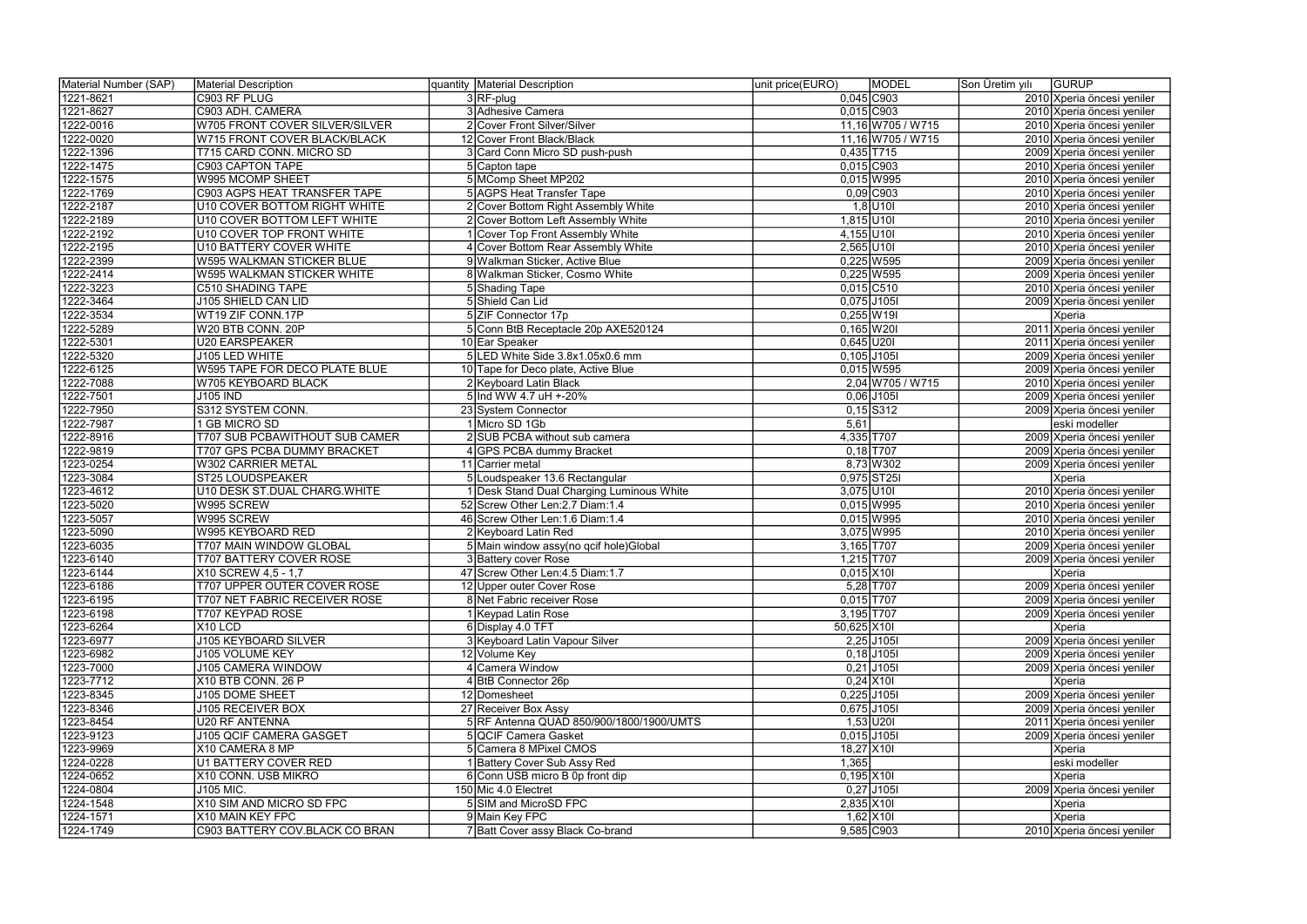| Material Number (SAP)  | Material Description                                        | quantity   Material Description                                         | MODEL<br>unit price(EURO)      | Son Üretim yılı | GURUP                      |
|------------------------|-------------------------------------------------------------|-------------------------------------------------------------------------|--------------------------------|-----------------|----------------------------|
| 1224-3413              | U10 DESK ST.DUAL CHARG.BLACK                                | 2 Desk Stand Dual Charging Obsidian Black                               | $3,075$ U10I                   |                 | 2010 Xperia öncesi yeniler |
| 1224-5383              | <b>J105 IC IF</b>                                           | $5$ IC IF                                                               | $0,495$ J105I                  |                 | 2009 Xperia öncesi yeniler |
| 1224-7778              | <b>J1012 LCD</b>                                            | 13 2.2 TFT LCD                                                          | 7,335 J10I2                    |                 | 2011 Xperia öncesi yeniler |
| 1224-8749              | J105 IC VOLTAGE                                             | 3 IC Voltage Regulator                                                  | $0,3$ J105I                    |                 | 2009 Xperia öncesi yeniler |
| 1224-9062              | X10 AUDIO JACK CONN.                                        | 8 Audio Jack Connector                                                  | $0,405$ X10                    |                 | Xperia                     |
| 1224-9106              | W995 CUSHION UPPER PBA                                      | 5 Cushion Upper PBA                                                     | $0,075$ W995                   |                 | 2010 Xperia öncesi yeniler |
| 1224-9467              | W995 SCREW                                                  | 50 Screw M1.4 $\times$ 1.6 silver                                       | $0,015$ W995                   |                 | 2010 Xperia öncesi yeniler |
| 1224-9689              | ST18 CONN.BTB 34 P                                          | 3 Conn BtB Receptacle 34p Panasonic A4S                                 | $0,315$ ST18I                  |                 | Xperia                     |
| 1225-0025              | E15 FPC CONN. 23P                                           | 5 Conn FPC 23p                                                          | $0,24$ E15I                    |                 | Xperia                     |
| 1225-0982              | C903 AGPS PBA LONG                                          | 3 A-GPS PBA long                                                        | 9,885 C903                     |                 | 2010 Xperia öncesi yeniler |
| 1225-1055              | LT15 CONN. OTHER REC.12P                                    | 10 Conn Other Receptacle 12p                                            | 0,405 LT15                     |                 | Xperia                     |
| 1225-1653              | U10 CARD CONN. MICRO SD                                     | 2 Card Conn Micro SD height 2.85 mm                                     | $0,27$ U10                     |                 | 2010 Xperia öncesi yeniler |
| 1225-2035              | W995 MCOMP SHEET                                            | 5 MComp Sheet shade camera led                                          | 0,015 W995                     |                 | 2010 Xperia öncesi yeniler |
| 1225-2078              | <b>W995 FRONT SILVER</b>                                    | 4 Front Cover Assy Silver                                               | 13,32 W995                     |                 | 2010 Xperia öncesi yeniler |
| 1225-2083              | <b>W995 FRONT BLACK</b>                                     | 7 Front Cover Assy Black                                                | 13,41 W995                     |                 | 2010 Xperia öncesi yeniler |
| 1225-2087              | W995 FRONT RED                                              | 1 Front Cover Assy Red                                                  | 13,605 W995                    |                 | 2010 Xperia öncesi yeniler |
| 1225-5033              | U5 USB MICRO CONN.                                          | 6 Conn USB micro B Receptacle 5p                                        | $0,24$ U5I                     |                 | Xperia öncesi yeniler      |
| 1225-5299              | W20 CONN.BTB REC.30P                                        | 5 Conn BtB Receptacle 30p P4S, h=1.5mm                                  | $0,195$ W201                   |                 | 2011 Xperia öncesi yeniler |
| 1225-5461              | X10 MAIN ANTENNA                                            | 11 Main Antenna                                                         | $0,39$ X10                     |                 | Xperia                     |
| 1225-5463              | X10 ANTENNA SPEAKER BOX NON CE                              | 15 Non-Celler Antenna Speaker Box                                       | $1,125$ $X101$                 |                 | Xperia                     |
| 1225-5520              | W20 CARD CONN. MICRO SD                                     | 5 Card Conn Micro SD                                                    | $0,345$ W20I                   |                 | 2011 Xperia öncesi yeniler |
| 1225-6043              | <b>T707 WATERPROF TAPE</b>                                  | 10 Waterproof tape                                                      | $0,015$ T707                   |                 | 2009 Xperia öncesi yeniler |
| 1225-6047              | <b>T707 GASGET LCD</b>                                      | 10 Gasket LCD connector for no sub camera                               | $0,015$ T707                   |                 | 2009 Xperia öncesi yeniler |
| 1225-6731              | MH300 PHF                                                   | 2 HF Wired Portable PHF Stereo MH300 Black                              | 3,525                          |                 | eski modeller              |
| 1225-7407              | J10İ2 CAMRA 5 MP                                            | 3 Camera 5 MPixel                                                       | 11,79 J10I2                    |                 | 2011 Xperia öncesi yeniler |
| 1225-7424              | E10 CAMERA 5MP                                              | 2 Camera 5 MPixel                                                       | $13,62$ E10I                   |                 | Xperia                     |
| 1225-8165              | E <sub>10</sub> LCD                                         | 6 Display 2.55 TFT                                                      | 12,615 E10I                    |                 | Xperia                     |
| 1225-9041              | W995 WINDOW MAIN CAMERA                                     | 23 Window Main Camera                                                   | 0,285 W995                     |                 | 2010 Xperia öncesi yeniler |
| 1225-9043              | W995 WINDOW FLASH                                           | 3 window flash                                                          | 0,255 W995                     |                 | 2010 Xperia öncesi yeniler |
| 1225-9982              | X10 COVER MICRO USB BLACK                                   | 6 Cover Micro USB Black                                                 | $0,495$ X101                   |                 | Xperia                     |
| 1226-0053              | X10 KEY ONOF BLACK                                          | 6 Key On/Off Metallic-Black                                             | $0,18$ X10                     |                 | Xperia                     |
| 1226-0066              | X10 KEY MAIN BLACK                                          | 7 Key Main Metallic-Black                                               | $0,495$ X10                    |                 | Xperia                     |
|                        | X10 MAIN KEY FRAME                                          |                                                                         | $2,97$ X10                     |                 |                            |
| 1226-0419              |                                                             | 4 Main Key Frame<br>3 Frame Sub Assembly                                | 2,085 X10                      |                 | Xperia                     |
| 1226-0424<br>1226-0436 | X10 FRAME SUB<br><b>X10 ADHESİVE FRAME SUB</b>              | 32 Adhesive Frame Sub Assembly                                          | $0,42$ X10                     |                 | Xperia                     |
| 1226-0523              |                                                             |                                                                         |                                |                 | Xperia                     |
|                        | X10 REAR COVER BLACK                                        | 8 Rear Cover Assembly Metallic-Black<br>3 MH100 HPM-78 PHF Stereo Black | $5,79$ $X101$                  |                 | Xperia                     |
| 1226-1046              | HPM-78 BLACK                                                | 8 Cover Bottom Rear Recessed Assy Black                                 | 3,255<br>$2,37$ U10I           |                 | eski modeller              |
| 1226-2115              | U10 BATTERY COVER BLACK                                     |                                                                         |                                |                 | 2010 Xperia öncesi yeniler |
| 1226-2118              | <b>U10 BATTERY COVER WHITE</b><br><b>J1012 INPUT SWITCH</b> | 2 Cover Bottom Rear Recessed Assy White<br>5 Input Switch Side Push     | $2,565$ U10I                   |                 | 2010 Xperia öncesi yeniler |
| 1226-2133<br>1226-2606 |                                                             | 10 Key Volume Metallic-Black                                            | $0,225$ J10I2<br>$0,345$ X101  |                 | 2011 Xperia öncesi yeniler |
| 1226-2614              | X10 VOLUME KEY BLACK<br>X10 CAMERA KEY BLACK                |                                                                         |                                |                 | Xperia                     |
|                        |                                                             | 12 Key Camera Metallic-Black                                            | $0,285$ X10I                   |                 | Xperia                     |
| 1226-2616              | X10 KRH LABEL                                               | 220 Core Unit Label                                                     | $0,075$ X10I                   |                 | Xperia                     |
| 1226-2624              | X10 BATTERY COVER BLACK                                     | 14 Battery Cover Co-brand Pocket Black                                  | $2,1$ X10I                     |                 | Xperia                     |
| 1226-2653              | X10 COVER SENSOR                                            | 3 Cover Sensor<br>7 Audio Jack Holder                                   | $1,44$ X10                     |                 | Xperia                     |
| 1226-2691              | X10 AUDIO JACK HOLDER                                       |                                                                         | $0,165$ X10                    |                 | Xperia                     |
| 1226-2702              | X10 CONDUCTIVE GASGET                                       | 5 Conductive Gasket                                                     | $0,03$ X10                     |                 | Xperia                     |
| 1226-3301              | J105 KEYBOARD RED                                           | 8 Keyboard Latin Ginger Red                                             | $2,25$ J105I                   |                 | 2009 Xperia öncesi yeniler |
| 1226-3534              | MH500 PHF                                                   | 11 HF Wired MH500 Entry PHF Light Silver 3                              | 4,26                           |                 | eski modeller              |
| 1226-3971              | X10 BATTERY COVER BLACK *GEÇER                              | 15 Battery Cover Black                                                  | $2,13$ $X101$<br>$0,465$ MT15I |                 | Xperia                     |
| 1226-4176<br>1226-4760 | MT15 CONN. POGO PIN 5P<br><b>U5 MAIN ANTENNA</b>            | 2 Conn Pogopin 5p<br>$2$ Main antenna                                   | $0,75$ U5I                     |                 | Xperia                     |
|                        | J1012 SISTEM KONN.                                          |                                                                         | $0,36$ J10I2                   |                 | Xperia öncesi yeniler      |
| 1226-5144              |                                                             | 15 System Connector                                                     |                                |                 | 2011 Xperia öncesi yeniler |
| 1226-5359              | J105 CARRIER FRAME                                          | 5 Carrier Frame Assy                                                    | $1,395$ J105I                  |                 | 2009 Xperia öncesi yeniler |
| 1226-5364              | J105 BAT. COVER RED                                         | 13 Battery Cover Ginger Red, Generic                                    | $1,02$ J105I                   |                 | 2009 Xperia öncesi yeniler |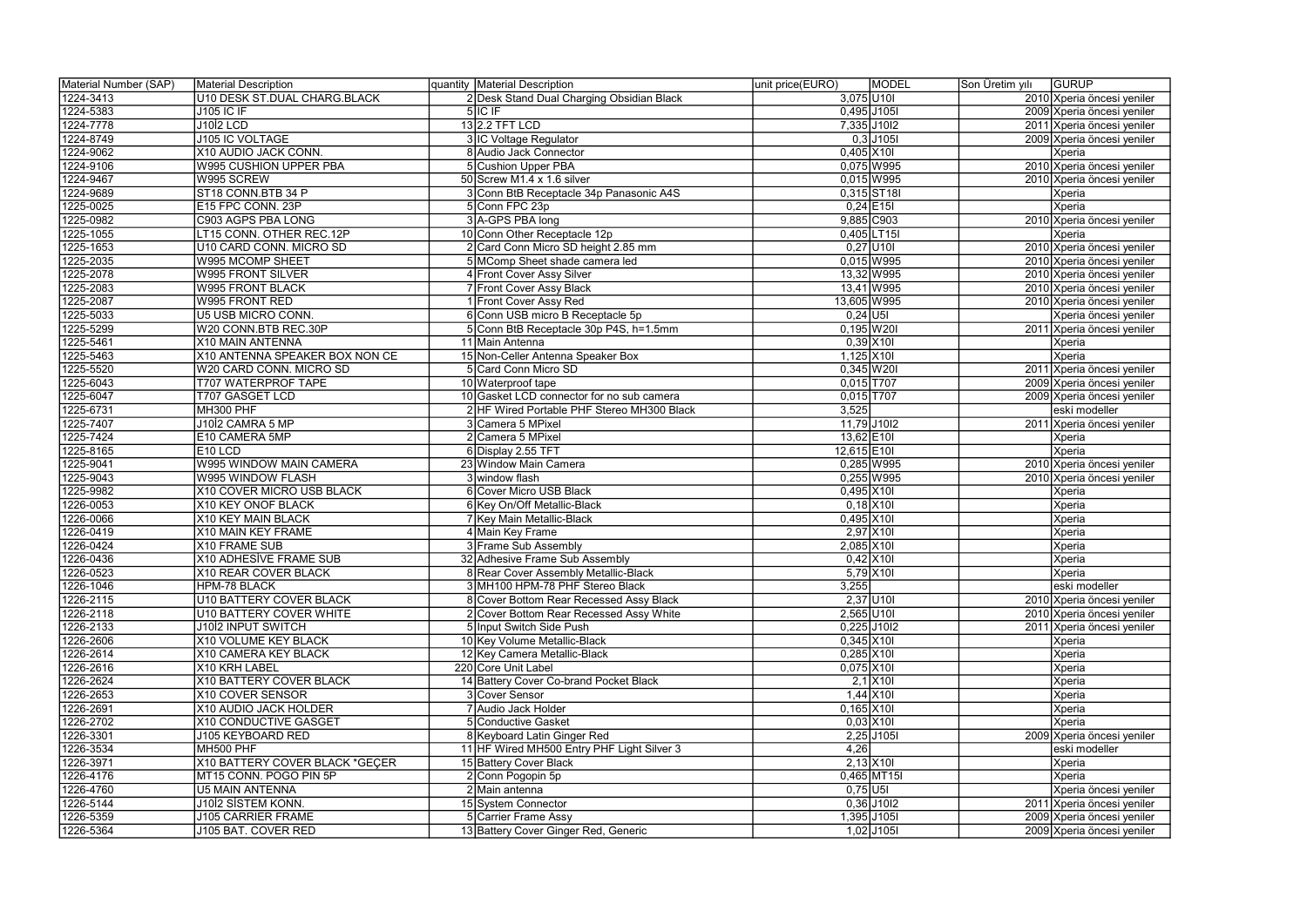| Material Number (SAP) | Material Description                  | quantity   Material Description          | MODEL<br>unit price(EURO) | Son Üretim yılı | <b>GURUP</b>               |
|-----------------------|---------------------------------------|------------------------------------------|---------------------------|-----------------|----------------------------|
| 1226-5365             | J105 BAT. COVER BLACK                 | 7 Battery Cover Black, Generic           | $0,99$ J 105              |                 | 2009 Xperia öncesi yeniler |
| 1226-6377             | J105 RECEIVER BOX GASGET              | 20 Receiver Box Gasket                   | $0,03$ J105I              |                 | 2009 Xperia öncesi yeniler |
| 1226-7037             | <b>U5 KEY FPC</b>                     | 3 Key FPC Assembly                       | $7,68$ U5I                |                 | Xperia öncesi yeniler      |
| 1226-7065             | <b>J105 SPEAKER MESH</b>              | 5 Speaker Mesh                           | $0,045$ J105I             |                 | 2009 Xperia öncesi yeniler |
| 1226-7255             | LT15 EARSPEAKER                       | 64 Ear Speaker                           | 1,005 LT15                |                 | Xperia                     |
| 1226-7653             | <b>U5 RECEIVER FPC</b>                | 3 Receiver FPC Assembly                  | $2,715$ U5I               |                 | Xperia öncesi yeniler      |
| 1226-9295             | <b>CCR-80 MICRO SD MEMORY ADAPTER</b> | 1 CCR-80 micro SD memory adapter, black  | 3,51                      |                 | eski modeller              |
| 1226-9432             | <b>CCR-80 MICRO SD ADAPTER</b>        | 1 CCR-80 micro SD memory adapter, silver | 3,915                     |                 | eski modeller              |
| 1227-0024             | <b>U5 RF CABLE</b>                    | 14 RF Cable                              | $0,765$ U5I               |                 | Xperia öncesi yeniler      |
| 1227-0046             | <b>U10 CARRIER INNER</b>              | 3 Carrier Inner Assembly                 | 4,065 U10I                |                 | 2010 Xperia öncesi yeniler |
| 1227-0048             | <b>U10 LIGHT GU FLASH</b>             | 6 Light Gu Flash                         | $0,18$ U10                |                 | 2010 Xperia öncesi yeniler |
| 1227-0117             | <b>U5 ANTENNA FPC</b>                 | 6 Antenna FPC Assembly                   | $0,645$ U5I               |                 | Xperia öncesi yeniler      |
| 1227-0125             | W995 MCOMP SHHET CAM.KEY              | 5 MComp Sheet Camera Key                 | $0,015$ W995              |                 | 2010 Xperia öncesi yeniler |
| 1227-0424             | <b>J10İ2 RECEİVER FPC</b>             | 1 Receiver FPC                           | $0,87$ J10I2              |                 | 2011 Xperia öncesi yeniler |
| 1227-0853             | U10 CAP ANTENNA BLACK                 | 5 Cap Antenna Connector Black            | $0,075$ U10I              |                 | 2010 Xperia öncesi yeniler |
| 1227-1092             | <b>U5 TOUCH PANEL</b>                 | 2 Touch Panel                            | $14,25$ U5I               |                 | Xperia öncesi yeniler      |
| 1227-2461             | U5 PANEL ADH. LEFT                    | 1 Foil Adhesive Double Side Panel Left   | $0,075$ U5I               |                 | Xperia öncesi yeniler      |
| 1227-2470             | U5 PANEL ADH. RIGHT                   | 1 Foil Adhesive Double Side Panel Right  | $0,09$ U5I                |                 | Xperia öncesi yeniler      |
| 1227-2476             | <b>U5 ONOF KEY</b>                    | 1 Key On/Off                             | $0,285$ U5I               |                 | Xperia öncesi yeniler      |
| 1227-2716             | ST25 SCREW                            | 25 Screw Other Len: 4.0 Diam: 1.4        | $0,015$ ST25I             |                 | Xperia                     |
| 1227-3532             | R800 CARD CONN.SIM                    | 1 Card Conn SIM push-pull w/switch       | 0,255                     |                 | eski modeller              |
| 1227-3739             | EP300 CHARGER                         | 5 Charger EP300 EU-version               | 1,98                      |                 | eski modeller              |
| 1227-4003             | <b>J20 CAMERA SOCKET</b>              | 3 Cam Socket                             | $0,39$ J201               |                 | 2011 Xperia öncesi yeniler |
| 1227-5113             | <b>E10 FRONT BLACK</b>                | 1 Cover Front Black                      | 24,39 E10I                |                 | Xperia                     |
| 1227-5395             | E10 INNER FRAME                       | 16 Inner Frame                           | $2,64$ E10                |                 | Xperia                     |
| 1227-5443             | E10 CO BRAND BLACK                    | 10 Co-Brand Black                        | $0,06$ E10                |                 | Xperia                     |
| 1227-5446             | <b>E10 BACK COVER BLACK</b>           | 5 Cover Back Black                       | $1,44$ E10I               |                 | Xperia                     |
| 1227-5973             | C903 FOIL CAMERA FPC TAPE             | 5 Foil 0.0 mmCamera FPC Tape             | $0,015$ C903              |                 | 2010 Xperia öncesi yeniler |
| 1227-6382             | E10 USB CAP                           | 5 Cap USB                                | $0,075$ E10I              |                 | Xperia                     |
| 1227-6706             | E10 CAMERA WINDOW                     | 5 Window Camera                          | $0,405$  E10I             |                 | Xperia                     |
| 1227-6707             | E10 CAMERA GASGET                     | 3 Gasket Camera                          | $2,64$ E10I               |                 | Xperia                     |
| 1227-6754             | E10 LCD SUPPORT                       | 3 Support LCD                            | $0,87$ E10I               |                 | Xperia                     |
| 1227-6756             | E10 CLIP EARSPEAKER CONTACT           | 5 Clip Earspekaer conctact               | $0,075$ E10I              |                 | Xperia                     |
| 1227-6777             | E10 KRH LABEL                         | 20 Label MobilePhone                     | $0,075$ E10I              |                 | Xperia                     |
| 1227-6784             | E10 SCREW 3,5 X 3,0 M1,4              | 41 Screw Torx 3.55x3.0 M1.4              | $0,015$ E10I              |                 | Xperia                     |
| 1227-6788             | E10 SCREW 3,5 X 3,0                   | 36 Screw Torx 3.5x3.0                    | $0,015$ E10I              |                 | Xperia                     |
| 1227-7106             | E10 MİC. GASGET                       | 10 Gasket Mic                            | $0,09$ $E101$             |                 | Xperia                     |
| 1227-7928             | U5 PANEL SIDE RIGHT BLUE              | 1 Panel Side Right Sub Assembly Blue     | $2,37$ U5I                |                 | Xperia öncesi yeniler      |
| 1227-8211             | U <sub>20</sub> LCD                   | 11 Display 2.55 TFT QVGA                 | 11,49 U20I                |                 | 2011 Xperia öncesi yeniler |
| 1227-8348             | E10 MIC. CHANNEL GASGET               | 10 Gasket Mic Channel                    | $0,105$ $E10I$            |                 | Xperia                     |
| 1227-8469             | <b>T715 UPPER FRONT SILVER</b>        | 3 Upper Front Cover Assy Silver          | 10,95 T715                |                 | 2009 Xperia öncesi yeniler |
| 1227-8701             | E10 LOUDSPEAKER GASGET                | 10 Gasket Loudspeaker                    | $0,015$ E10I              |                 | Xperia                     |
| 1227-8702             | E10 EARSPEAKER GASGET                 | 10 Gasket Earspeaker                     | $0,015$ E10I              |                 | Xperia                     |
| 1227-9587             | <b>J105 LCD</b>                       | 16 Main Display                          | 9,975 J105I               |                 | 2009 Xperia öncesi yeniler |
| 1228-1759             | ST23 VIBRATOR                         | 4 Vibrator                               | $0,69$ ST23I              |                 | Xperia                     |
| 1228-1893             | J1012 LOUDSPEAKER                     | 8 Loudspeaker                            | $1,245$ J10I2             |                 | 2011 Xperia öncesi yeniler |
| 1228-1938             | J1012 DOME SHEET                      | 5 Keypad dome sheet                      | $0,015$ J10I2             |                 | 2011 Xperia öncesi yeniler |
| 1228-1955             | J1012 CAMERA KEY FPC                  | 5 Camera Key FPC Assembly                | $0,42$ J10I2              |                 | 2011 Xperia öncesi yeniler |
| 1228-2364             | U20 HALT TO HALF PBA FLEX             | 1 PBA H2H Flex                           | $6,675$ U20I              |                 | 2011 Xperia öncesi yeniler |
| 1228-2783             | J20 CONN FPC 4P                       | 5 Conn FPC 4p                            | $0,18$ J201               |                 | 2011 Xperia öncesi yeniler |
| 1228-2940             | J20 SUB KEYBOARD PBA                  | 10 Sub Keyboard                          | $3,84$ J201               |                 | 2011 Xperia öncesi yeniler |
| 1228-2974             | E10 CONN I/O 7P                       | $3$ Conn I/O 7p 3.5mm AVP                | $0,375$ E10I              |                 | Xperia                     |
| 1228-2979             | J20 MAIN FPC                          | 16 Main FPC                              | $1,89$ J201               |                 | 2011 Xperia öncesi yeniler |
| 1228-3107             | J20 MAIN CAMERA KEY FPC               | 1 Main Camera Key FPC                    | $0,585$ $J201$            |                 | 2011 Xperia öncesi yeniler |
| 1228-3136             | E10 PROXI GASGET                      | 10 Gasket Proxi                          | $0,06$ E10                |                 | Xperia                     |
|                       |                                       |                                          |                           |                 |                            |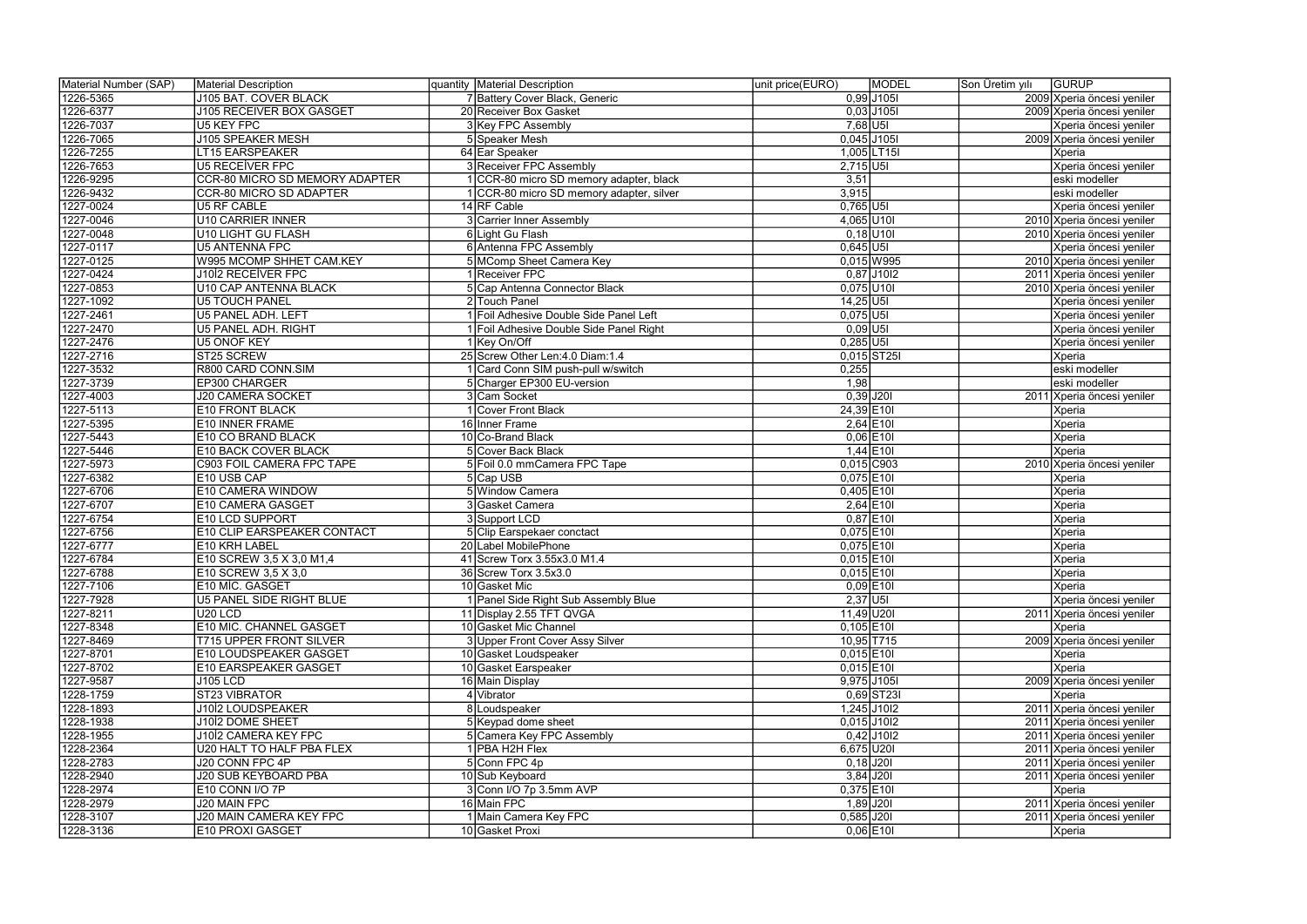| 1228-3234<br>J20 CONN.FPC 67P<br>5 Conn FPC 67p<br>$0,795$ J201<br>2011 Xperia öncesi yeniler<br>1228-3659<br>$4,14$ J105I<br><b>J105 FRONT SILVER</b><br>4 Front Cover Assy Vapour Silver Generic<br>2009 Xperia öncesi yeniler<br>$4,14$ J105I<br>1228-3674<br>8 Front Cover Assy Ginger Red Generic<br>2009 Xperia öncesi yeniler<br>J105 FRONT RED<br>$0,18$ J105I<br>1228-3692<br>J105 KEYPAD ADH. FOIL<br>3 Keypad Foil Adhesive<br>2009 Xperia öncesi yeniler<br>1228-3758<br>3 Conn FPC 33p<br>$0,435$ E10I<br>E10 CONN FPC 33 P<br>Xperia<br>1228-3791<br>2010 Xperia öncesi yeniler<br><b>U10 GASGET MICROPHONE</b><br>5 Gasket Microphone<br>$0,075$ U10I<br>1228-3973<br>5 Input Switch side push dual<br>$0,195$ E10I<br>E10 INPUT SWITCH<br>Xperia<br>1228-4744<br>U5 LCD<br>$22,14$ U5I<br>3 Display 3.2 TFT<br>Xperia öncesi yeniler<br>1228-4766<br><b>J20 RECEIVER</b><br>$0,615$ J201<br>14 Receiver<br>2011 Xperia öncesi yeniler<br><b>J10İ2 KEYBOARD BLACK</b><br>1 Keyboard Latin Black<br>1,905 J10I2<br>1228-5530<br>2011 Xperia öncesi yeniler<br>$0,225$ J10l2<br>1228-5601<br><b>J10İ2 CAMERA KEY SİLVER</b><br>2 Camera Key Silver<br>2011 Xperia öncesi yeniler<br>1,86 J10 12<br>1228-5621<br>J1012 CARRIER<br>5 Carrier Assy<br>2011 Xperia öncesi yeniler<br>1228-5624<br><b>J10İ2 VOLUME KEY SILVER</b><br>$0,15$ J10I2<br>5 Volume Key Silver<br>2011 Xperia öncesi yeniler<br>$0,03$ J10l2<br>1228-5645<br><b>J10İ2 SPEAKER MESH BLACK</b><br>6 Speaker Mesh Black<br>2011 Xperia öncesi yeniler<br>$0,225$ J10I2<br>1228-5652<br>J10İ2 ANTENNA COVER BLACK<br>1 Anatenna cover Black<br>2011 Xperia öncesi yeniler<br>$0,195$ J10I2<br>1228-5707<br>J10İ2 CO-BRAND BLACK<br>3 Co-brand Assy Black<br>2011 Xperia öncesi yeniler<br>$4,17$ J10I2<br>1228-5723<br><b>J10İ2 BATTERY COVER SİLVER</b><br>2 Battery Cover assy Silver<br>2011 Xperia öncesi yeniler<br>1228-5864<br><b>J10İ2 RECEİVER CARRIER FRAME</b><br>$0,045$ J10I2<br>2011 Xperia öncesi yeniler<br>4 Receiver Carrier Frame<br>$0,015$ J10I2<br>1228-5929<br>J10İ2 SCREW 4,5 X 1,4<br>2011 Xperia öncesi yeniler<br>20 Screw Len: 4.5 Diam: 1.4<br>$0,015$ J10I2<br>1228-8301<br>J1012 SCREW 3,25 X 1,24<br>2011 Xperia öncesi yeniler<br>20 Screw Len: 3.25 Diam: 1.4<br>1228-9120<br>U10 GASGET CAMERA TOP<br>$0,015$ U10I<br>2010 Xperia öncesi yeniler<br>5 Gasket Camera top |  |
|------------------------------------------------------------------------------------------------------------------------------------------------------------------------------------------------------------------------------------------------------------------------------------------------------------------------------------------------------------------------------------------------------------------------------------------------------------------------------------------------------------------------------------------------------------------------------------------------------------------------------------------------------------------------------------------------------------------------------------------------------------------------------------------------------------------------------------------------------------------------------------------------------------------------------------------------------------------------------------------------------------------------------------------------------------------------------------------------------------------------------------------------------------------------------------------------------------------------------------------------------------------------------------------------------------------------------------------------------------------------------------------------------------------------------------------------------------------------------------------------------------------------------------------------------------------------------------------------------------------------------------------------------------------------------------------------------------------------------------------------------------------------------------------------------------------------------------------------------------------------------------------------------------------------------------------------------------------------------------------------------------------------------------------------------------------------------------------------------------------------------------------------------------------------------------------------------------------------------------------------------------------------------------------------------------------------------------------------------------------------------------------|--|
|                                                                                                                                                                                                                                                                                                                                                                                                                                                                                                                                                                                                                                                                                                                                                                                                                                                                                                                                                                                                                                                                                                                                                                                                                                                                                                                                                                                                                                                                                                                                                                                                                                                                                                                                                                                                                                                                                                                                                                                                                                                                                                                                                                                                                                                                                                                                                                                          |  |
|                                                                                                                                                                                                                                                                                                                                                                                                                                                                                                                                                                                                                                                                                                                                                                                                                                                                                                                                                                                                                                                                                                                                                                                                                                                                                                                                                                                                                                                                                                                                                                                                                                                                                                                                                                                                                                                                                                                                                                                                                                                                                                                                                                                                                                                                                                                                                                                          |  |
|                                                                                                                                                                                                                                                                                                                                                                                                                                                                                                                                                                                                                                                                                                                                                                                                                                                                                                                                                                                                                                                                                                                                                                                                                                                                                                                                                                                                                                                                                                                                                                                                                                                                                                                                                                                                                                                                                                                                                                                                                                                                                                                                                                                                                                                                                                                                                                                          |  |
|                                                                                                                                                                                                                                                                                                                                                                                                                                                                                                                                                                                                                                                                                                                                                                                                                                                                                                                                                                                                                                                                                                                                                                                                                                                                                                                                                                                                                                                                                                                                                                                                                                                                                                                                                                                                                                                                                                                                                                                                                                                                                                                                                                                                                                                                                                                                                                                          |  |
|                                                                                                                                                                                                                                                                                                                                                                                                                                                                                                                                                                                                                                                                                                                                                                                                                                                                                                                                                                                                                                                                                                                                                                                                                                                                                                                                                                                                                                                                                                                                                                                                                                                                                                                                                                                                                                                                                                                                                                                                                                                                                                                                                                                                                                                                                                                                                                                          |  |
|                                                                                                                                                                                                                                                                                                                                                                                                                                                                                                                                                                                                                                                                                                                                                                                                                                                                                                                                                                                                                                                                                                                                                                                                                                                                                                                                                                                                                                                                                                                                                                                                                                                                                                                                                                                                                                                                                                                                                                                                                                                                                                                                                                                                                                                                                                                                                                                          |  |
|                                                                                                                                                                                                                                                                                                                                                                                                                                                                                                                                                                                                                                                                                                                                                                                                                                                                                                                                                                                                                                                                                                                                                                                                                                                                                                                                                                                                                                                                                                                                                                                                                                                                                                                                                                                                                                                                                                                                                                                                                                                                                                                                                                                                                                                                                                                                                                                          |  |
|                                                                                                                                                                                                                                                                                                                                                                                                                                                                                                                                                                                                                                                                                                                                                                                                                                                                                                                                                                                                                                                                                                                                                                                                                                                                                                                                                                                                                                                                                                                                                                                                                                                                                                                                                                                                                                                                                                                                                                                                                                                                                                                                                                                                                                                                                                                                                                                          |  |
|                                                                                                                                                                                                                                                                                                                                                                                                                                                                                                                                                                                                                                                                                                                                                                                                                                                                                                                                                                                                                                                                                                                                                                                                                                                                                                                                                                                                                                                                                                                                                                                                                                                                                                                                                                                                                                                                                                                                                                                                                                                                                                                                                                                                                                                                                                                                                                                          |  |
|                                                                                                                                                                                                                                                                                                                                                                                                                                                                                                                                                                                                                                                                                                                                                                                                                                                                                                                                                                                                                                                                                                                                                                                                                                                                                                                                                                                                                                                                                                                                                                                                                                                                                                                                                                                                                                                                                                                                                                                                                                                                                                                                                                                                                                                                                                                                                                                          |  |
|                                                                                                                                                                                                                                                                                                                                                                                                                                                                                                                                                                                                                                                                                                                                                                                                                                                                                                                                                                                                                                                                                                                                                                                                                                                                                                                                                                                                                                                                                                                                                                                                                                                                                                                                                                                                                                                                                                                                                                                                                                                                                                                                                                                                                                                                                                                                                                                          |  |
|                                                                                                                                                                                                                                                                                                                                                                                                                                                                                                                                                                                                                                                                                                                                                                                                                                                                                                                                                                                                                                                                                                                                                                                                                                                                                                                                                                                                                                                                                                                                                                                                                                                                                                                                                                                                                                                                                                                                                                                                                                                                                                                                                                                                                                                                                                                                                                                          |  |
|                                                                                                                                                                                                                                                                                                                                                                                                                                                                                                                                                                                                                                                                                                                                                                                                                                                                                                                                                                                                                                                                                                                                                                                                                                                                                                                                                                                                                                                                                                                                                                                                                                                                                                                                                                                                                                                                                                                                                                                                                                                                                                                                                                                                                                                                                                                                                                                          |  |
|                                                                                                                                                                                                                                                                                                                                                                                                                                                                                                                                                                                                                                                                                                                                                                                                                                                                                                                                                                                                                                                                                                                                                                                                                                                                                                                                                                                                                                                                                                                                                                                                                                                                                                                                                                                                                                                                                                                                                                                                                                                                                                                                                                                                                                                                                                                                                                                          |  |
|                                                                                                                                                                                                                                                                                                                                                                                                                                                                                                                                                                                                                                                                                                                                                                                                                                                                                                                                                                                                                                                                                                                                                                                                                                                                                                                                                                                                                                                                                                                                                                                                                                                                                                                                                                                                                                                                                                                                                                                                                                                                                                                                                                                                                                                                                                                                                                                          |  |
|                                                                                                                                                                                                                                                                                                                                                                                                                                                                                                                                                                                                                                                                                                                                                                                                                                                                                                                                                                                                                                                                                                                                                                                                                                                                                                                                                                                                                                                                                                                                                                                                                                                                                                                                                                                                                                                                                                                                                                                                                                                                                                                                                                                                                                                                                                                                                                                          |  |
|                                                                                                                                                                                                                                                                                                                                                                                                                                                                                                                                                                                                                                                                                                                                                                                                                                                                                                                                                                                                                                                                                                                                                                                                                                                                                                                                                                                                                                                                                                                                                                                                                                                                                                                                                                                                                                                                                                                                                                                                                                                                                                                                                                                                                                                                                                                                                                                          |  |
|                                                                                                                                                                                                                                                                                                                                                                                                                                                                                                                                                                                                                                                                                                                                                                                                                                                                                                                                                                                                                                                                                                                                                                                                                                                                                                                                                                                                                                                                                                                                                                                                                                                                                                                                                                                                                                                                                                                                                                                                                                                                                                                                                                                                                                                                                                                                                                                          |  |
|                                                                                                                                                                                                                                                                                                                                                                                                                                                                                                                                                                                                                                                                                                                                                                                                                                                                                                                                                                                                                                                                                                                                                                                                                                                                                                                                                                                                                                                                                                                                                                                                                                                                                                                                                                                                                                                                                                                                                                                                                                                                                                                                                                                                                                                                                                                                                                                          |  |
|                                                                                                                                                                                                                                                                                                                                                                                                                                                                                                                                                                                                                                                                                                                                                                                                                                                                                                                                                                                                                                                                                                                                                                                                                                                                                                                                                                                                                                                                                                                                                                                                                                                                                                                                                                                                                                                                                                                                                                                                                                                                                                                                                                                                                                                                                                                                                                                          |  |
|                                                                                                                                                                                                                                                                                                                                                                                                                                                                                                                                                                                                                                                                                                                                                                                                                                                                                                                                                                                                                                                                                                                                                                                                                                                                                                                                                                                                                                                                                                                                                                                                                                                                                                                                                                                                                                                                                                                                                                                                                                                                                                                                                                                                                                                                                                                                                                                          |  |
|                                                                                                                                                                                                                                                                                                                                                                                                                                                                                                                                                                                                                                                                                                                                                                                                                                                                                                                                                                                                                                                                                                                                                                                                                                                                                                                                                                                                                                                                                                                                                                                                                                                                                                                                                                                                                                                                                                                                                                                                                                                                                                                                                                                                                                                                                                                                                                                          |  |
| $0,18$ E10<br>1228-9700<br>E10 BATTERY CONN. WTB<br>5 Conn WtB 3p Battery<br>Xperia                                                                                                                                                                                                                                                                                                                                                                                                                                                                                                                                                                                                                                                                                                                                                                                                                                                                                                                                                                                                                                                                                                                                                                                                                                                                                                                                                                                                                                                                                                                                                                                                                                                                                                                                                                                                                                                                                                                                                                                                                                                                                                                                                                                                                                                                                                      |  |
| 1229-0066<br>X10 COVER MICRO USB WHITE<br>10 Cover Micro USB White<br>$0,54$ $\times$ 10<br>Xperia                                                                                                                                                                                                                                                                                                                                                                                                                                                                                                                                                                                                                                                                                                                                                                                                                                                                                                                                                                                                                                                                                                                                                                                                                                                                                                                                                                                                                                                                                                                                                                                                                                                                                                                                                                                                                                                                                                                                                                                                                                                                                                                                                                                                                                                                                       |  |
| 1229-0071<br>$0,21$ X10<br>X10 ON-OF KEY WHITE<br>2 Key On/Off Metallic-White<br>Xperia                                                                                                                                                                                                                                                                                                                                                                                                                                                                                                                                                                                                                                                                                                                                                                                                                                                                                                                                                                                                                                                                                                                                                                                                                                                                                                                                                                                                                                                                                                                                                                                                                                                                                                                                                                                                                                                                                                                                                                                                                                                                                                                                                                                                                                                                                                  |  |
| 1229-0072<br>X10 KEY MAIN WHITE<br>2 Key Main Metallic-White<br>$0,375$ $X101$<br>Xperia                                                                                                                                                                                                                                                                                                                                                                                                                                                                                                                                                                                                                                                                                                                                                                                                                                                                                                                                                                                                                                                                                                                                                                                                                                                                                                                                                                                                                                                                                                                                                                                                                                                                                                                                                                                                                                                                                                                                                                                                                                                                                                                                                                                                                                                                                                 |  |
| $0,255$ X10I<br>1229-0086<br>X10 VOLUME KEY WHITE<br>3 Key Volume Metallic-White<br>Xperia                                                                                                                                                                                                                                                                                                                                                                                                                                                                                                                                                                                                                                                                                                                                                                                                                                                                                                                                                                                                                                                                                                                                                                                                                                                                                                                                                                                                                                                                                                                                                                                                                                                                                                                                                                                                                                                                                                                                                                                                                                                                                                                                                                                                                                                                                               |  |
| $0,21$ X10<br>1229-0119<br>X10 CAMERA KEY WHITE<br>6 Key Camera Metallic-White<br>Xperia                                                                                                                                                                                                                                                                                                                                                                                                                                                                                                                                                                                                                                                                                                                                                                                                                                                                                                                                                                                                                                                                                                                                                                                                                                                                                                                                                                                                                                                                                                                                                                                                                                                                                                                                                                                                                                                                                                                                                                                                                                                                                                                                                                                                                                                                                                 |  |
| $2,235$ $X101$<br>1229-0132<br>X10 BATTERY COVER WHITE ** GEÇ*<br>8 Battery Cover White<br>Xperia                                                                                                                                                                                                                                                                                                                                                                                                                                                                                                                                                                                                                                                                                                                                                                                                                                                                                                                                                                                                                                                                                                                                                                                                                                                                                                                                                                                                                                                                                                                                                                                                                                                                                                                                                                                                                                                                                                                                                                                                                                                                                                                                                                                                                                                                                        |  |
| 1229-0366<br>$0,015$ J105I<br>J105 FRAME MESH<br>2 Frame Mesh<br>2009 Xperia öncesi yeniler                                                                                                                                                                                                                                                                                                                                                                                                                                                                                                                                                                                                                                                                                                                                                                                                                                                                                                                                                                                                                                                                                                                                                                                                                                                                                                                                                                                                                                                                                                                                                                                                                                                                                                                                                                                                                                                                                                                                                                                                                                                                                                                                                                                                                                                                                              |  |
| 3 SIM FPC<br>$2,7$ E10I<br>1229-1390<br>E10 SIM FPC<br>Xperia                                                                                                                                                                                                                                                                                                                                                                                                                                                                                                                                                                                                                                                                                                                                                                                                                                                                                                                                                                                                                                                                                                                                                                                                                                                                                                                                                                                                                                                                                                                                                                                                                                                                                                                                                                                                                                                                                                                                                                                                                                                                                                                                                                                                                                                                                                                            |  |
| 1229-1842<br><b>E10 FLASH GASGET</b><br>$0,03$ E10<br>Xperia<br>10 Gasket Camera Flash                                                                                                                                                                                                                                                                                                                                                                                                                                                                                                                                                                                                                                                                                                                                                                                                                                                                                                                                                                                                                                                                                                                                                                                                                                                                                                                                                                                                                                                                                                                                                                                                                                                                                                                                                                                                                                                                                                                                                                                                                                                                                                                                                                                                                                                                                                   |  |
| $0,36$ U201<br>1229-2161<br><b>U20 CARRIER PLASTIC QWERTY SUP</b><br>5 Carrier Plastic Qwerty Support Assembly<br>2011 Xperia öncesi yeniler                                                                                                                                                                                                                                                                                                                                                                                                                                                                                                                                                                                                                                                                                                                                                                                                                                                                                                                                                                                                                                                                                                                                                                                                                                                                                                                                                                                                                                                                                                                                                                                                                                                                                                                                                                                                                                                                                                                                                                                                                                                                                                                                                                                                                                             |  |
| 1229-2860<br>R800 RECEIVER PBA FLEX<br>2 PBA Receiver Flex<br>6,945<br>eski modeller                                                                                                                                                                                                                                                                                                                                                                                                                                                                                                                                                                                                                                                                                                                                                                                                                                                                                                                                                                                                                                                                                                                                                                                                                                                                                                                                                                                                                                                                                                                                                                                                                                                                                                                                                                                                                                                                                                                                                                                                                                                                                                                                                                                                                                                                                                     |  |
| 1229-3192<br>$0,015$ U10I<br>U10 LIQUID IND.<br>5 Liquid Intrusion Indicator<br>2010 Xperia öncesi yeniler                                                                                                                                                                                                                                                                                                                                                                                                                                                                                                                                                                                                                                                                                                                                                                                                                                                                                                                                                                                                                                                                                                                                                                                                                                                                                                                                                                                                                                                                                                                                                                                                                                                                                                                                                                                                                                                                                                                                                                                                                                                                                                                                                                                                                                                                               |  |
| 1229-3233<br>R800 PBA TOP KEYPAD FLEX<br>1,515<br>1 PBA Top Keypad Flex<br>eski modeller                                                                                                                                                                                                                                                                                                                                                                                                                                                                                                                                                                                                                                                                                                                                                                                                                                                                                                                                                                                                                                                                                                                                                                                                                                                                                                                                                                                                                                                                                                                                                                                                                                                                                                                                                                                                                                                                                                                                                                                                                                                                                                                                                                                                                                                                                                 |  |
| 1229-3662<br>$12,21$ U201<br>U20 CAMERA 5 MP<br>2011 Xperia öncesi yeniler<br>5 Camera 5 MPixel                                                                                                                                                                                                                                                                                                                                                                                                                                                                                                                                                                                                                                                                                                                                                                                                                                                                                                                                                                                                                                                                                                                                                                                                                                                                                                                                                                                                                                                                                                                                                                                                                                                                                                                                                                                                                                                                                                                                                                                                                                                                                                                                                                                                                                                                                          |  |
| C903 NAVI KEY PBA<br>8,625 C903<br>1229-3918<br>8 Navi Key PBA assy<br>2010 Xperia öncesi yeniler                                                                                                                                                                                                                                                                                                                                                                                                                                                                                                                                                                                                                                                                                                                                                                                                                                                                                                                                                                                                                                                                                                                                                                                                                                                                                                                                                                                                                                                                                                                                                                                                                                                                                                                                                                                                                                                                                                                                                                                                                                                                                                                                                                                                                                                                                        |  |
| 1229-4387<br>$0,03$ U20I<br><b>U20 EAR SPEAKER GASGET</b><br>9 Gasket Ear Speaker<br>2011 Xperia öncesi yeniler                                                                                                                                                                                                                                                                                                                                                                                                                                                                                                                                                                                                                                                                                                                                                                                                                                                                                                                                                                                                                                                                                                                                                                                                                                                                                                                                                                                                                                                                                                                                                                                                                                                                                                                                                                                                                                                                                                                                                                                                                                                                                                                                                                                                                                                                          |  |
| 1229-5900<br>$5,085$ J105I<br><b>J105 CAMERA FIVTIVE</b><br>4 Camera 2 MPixel CMOS MP revers<br>2009 Xperia öncesi yeniler                                                                                                                                                                                                                                                                                                                                                                                                                                                                                                                                                                                                                                                                                                                                                                                                                                                                                                                                                                                                                                                                                                                                                                                                                                                                                                                                                                                                                                                                                                                                                                                                                                                                                                                                                                                                                                                                                                                                                                                                                                                                                                                                                                                                                                                               |  |
| 1229-6802<br>$9$ $Cap$ RF<br>$0,06$ E10I<br>E10 RF CAP<br>Xperia                                                                                                                                                                                                                                                                                                                                                                                                                                                                                                                                                                                                                                                                                                                                                                                                                                                                                                                                                                                                                                                                                                                                                                                                                                                                                                                                                                                                                                                                                                                                                                                                                                                                                                                                                                                                                                                                                                                                                                                                                                                                                                                                                                                                                                                                                                                         |  |
| 1229-7119<br>U10 COPPERTAPE SINGLE SIDE CON<br>5 Copper tape Single Side Conductive<br>$0,075$ U10I<br>2010 Xperia öncesi yeniler                                                                                                                                                                                                                                                                                                                                                                                                                                                                                                                                                                                                                                                                                                                                                                                                                                                                                                                                                                                                                                                                                                                                                                                                                                                                                                                                                                                                                                                                                                                                                                                                                                                                                                                                                                                                                                                                                                                                                                                                                                                                                                                                                                                                                                                        |  |
| 1229-7650<br>6 Cap Battery<br>$0,06$ E10<br>E10 BATTERY CAP<br>Xperia                                                                                                                                                                                                                                                                                                                                                                                                                                                                                                                                                                                                                                                                                                                                                                                                                                                                                                                                                                                                                                                                                                                                                                                                                                                                                                                                                                                                                                                                                                                                                                                                                                                                                                                                                                                                                                                                                                                                                                                                                                                                                                                                                                                                                                                                                                                    |  |
| 1229-7662<br>E10 CONDUCTIVE GASGET 5,6X1,9<br>10 Gasket Conductive 5,6x1,9<br>$0,51$ E10I<br>Xperia                                                                                                                                                                                                                                                                                                                                                                                                                                                                                                                                                                                                                                                                                                                                                                                                                                                                                                                                                                                                                                                                                                                                                                                                                                                                                                                                                                                                                                                                                                                                                                                                                                                                                                                                                                                                                                                                                                                                                                                                                                                                                                                                                                                                                                                                                      |  |
| $0,3$ E10<br>1229-7667<br>E10 CONDUCTIVE GASGET 3,1X2,0<br>10 Gasket Conductive 3,1x2,0<br>Xperia                                                                                                                                                                                                                                                                                                                                                                                                                                                                                                                                                                                                                                                                                                                                                                                                                                                                                                                                                                                                                                                                                                                                                                                                                                                                                                                                                                                                                                                                                                                                                                                                                                                                                                                                                                                                                                                                                                                                                                                                                                                                                                                                                                                                                                                                                        |  |
| $2,595$ U201<br>1229-8389<br>86 Keyboard Latin QWERTY<br>U20 KEYBOARD<br>2011 Xperia öncesi yeniler                                                                                                                                                                                                                                                                                                                                                                                                                                                                                                                                                                                                                                                                                                                                                                                                                                                                                                                                                                                                                                                                                                                                                                                                                                                                                                                                                                                                                                                                                                                                                                                                                                                                                                                                                                                                                                                                                                                                                                                                                                                                                                                                                                                                                                                                                      |  |
| $0,27$ U201<br>1229-8394<br>U20 KOYLOCK ON/OF<br>5 Key lock/onoff<br>2011 Xperia öncesi yeniler                                                                                                                                                                                                                                                                                                                                                                                                                                                                                                                                                                                                                                                                                                                                                                                                                                                                                                                                                                                                                                                                                                                                                                                                                                                                                                                                                                                                                                                                                                                                                                                                                                                                                                                                                                                                                                                                                                                                                                                                                                                                                                                                                                                                                                                                                          |  |
| 1229-8398<br>4 Camera Key Black<br>$0,225$ U20I<br>U20 CAMERA KEY BLACK<br>2011 Xperia öncesi yeniler                                                                                                                                                                                                                                                                                                                                                                                                                                                                                                                                                                                                                                                                                                                                                                                                                                                                                                                                                                                                                                                                                                                                                                                                                                                                                                                                                                                                                                                                                                                                                                                                                                                                                                                                                                                                                                                                                                                                                                                                                                                                                                                                                                                                                                                                                    |  |
| 1229-8400<br><b>U20 VOLUME KEY BLACK</b><br>5 Volume Key Black<br>$0,195$ U20I<br>2011 Xperia öncesi yeniler                                                                                                                                                                                                                                                                                                                                                                                                                                                                                                                                                                                                                                                                                                                                                                                                                                                                                                                                                                                                                                                                                                                                                                                                                                                                                                                                                                                                                                                                                                                                                                                                                                                                                                                                                                                                                                                                                                                                                                                                                                                                                                                                                                                                                                                                             |  |
| $0,015$ J105I<br>1229-8650<br>J105 LCD CONN. FOIL<br>5 LCD Connector Foil<br>2009 Xperia öncesi yeniler                                                                                                                                                                                                                                                                                                                                                                                                                                                                                                                                                                                                                                                                                                                                                                                                                                                                                                                                                                                                                                                                                                                                                                                                                                                                                                                                                                                                                                                                                                                                                                                                                                                                                                                                                                                                                                                                                                                                                                                                                                                                                                                                                                                                                                                                                  |  |
| $1,365$ U20I<br>2011 Xperia öncesi yeniler<br>1229-9358<br><b>U20 BATTERY COVER BLACK</b><br>11 Battery Cover Assembly Black                                                                                                                                                                                                                                                                                                                                                                                                                                                                                                                                                                                                                                                                                                                                                                                                                                                                                                                                                                                                                                                                                                                                                                                                                                                                                                                                                                                                                                                                                                                                                                                                                                                                                                                                                                                                                                                                                                                                                                                                                                                                                                                                                                                                                                                             |  |
| $0,015$ E10I<br>Xperia<br>1229-9391<br>E10 SCREW 5,2X3,0 M1,4<br>32 Screw Torx 5.2x3.0 M1.4                                                                                                                                                                                                                                                                                                                                                                                                                                                                                                                                                                                                                                                                                                                                                                                                                                                                                                                                                                                                                                                                                                                                                                                                                                                                                                                                                                                                                                                                                                                                                                                                                                                                                                                                                                                                                                                                                                                                                                                                                                                                                                                                                                                                                                                                                              |  |
| 1229-9805<br>5 PBA Dome, Complete<br>3,795 U201<br>U20 PBA DOME COMPLETE<br>2011 Xperia öncesi yeniler                                                                                                                                                                                                                                                                                                                                                                                                                                                                                                                                                                                                                                                                                                                                                                                                                                                                                                                                                                                                                                                                                                                                                                                                                                                                                                                                                                                                                                                                                                                                                                                                                                                                                                                                                                                                                                                                                                                                                                                                                                                                                                                                                                                                                                                                                   |  |
| $0,09$ U201<br>1229-9998<br>2011 Xperia öncesi yeniler<br><b>U20 PLASTIC COVER PROXIMITY</b><br>10 Plastic Cover Proximity                                                                                                                                                                                                                                                                                                                                                                                                                                                                                                                                                                                                                                                                                                                                                                                                                                                                                                                                                                                                                                                                                                                                                                                                                                                                                                                                                                                                                                                                                                                                                                                                                                                                                                                                                                                                                                                                                                                                                                                                                                                                                                                                                                                                                                                               |  |
| 10 Gasket SIM FPC<br>$0,015$  E10I<br>1230-0894<br>E10 SIM FPC GASGET<br>Xperia                                                                                                                                                                                                                                                                                                                                                                                                                                                                                                                                                                                                                                                                                                                                                                                                                                                                                                                                                                                                                                                                                                                                                                                                                                                                                                                                                                                                                                                                                                                                                                                                                                                                                                                                                                                                                                                                                                                                                                                                                                                                                                                                                                                                                                                                                                          |  |
| 10 Gasket Touch FPC<br>$0,015$  E10I<br>1230-0897<br>E10 TOUCH FPC GASGET<br>Xperia                                                                                                                                                                                                                                                                                                                                                                                                                                                                                                                                                                                                                                                                                                                                                                                                                                                                                                                                                                                                                                                                                                                                                                                                                                                                                                                                                                                                                                                                                                                                                                                                                                                                                                                                                                                                                                                                                                                                                                                                                                                                                                                                                                                                                                                                                                      |  |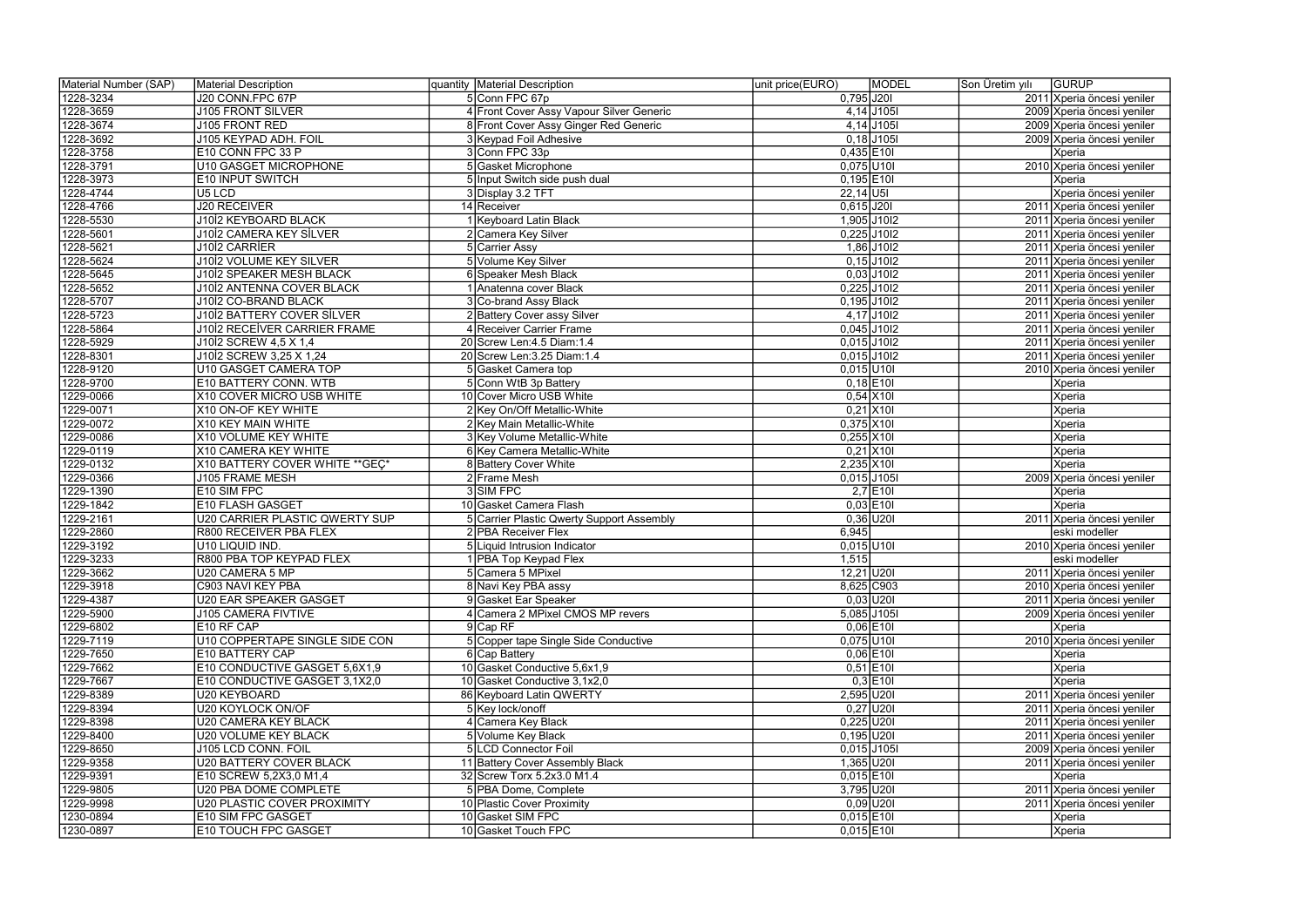| Material Number (SAP) | Material Description               | quantity   Material Description             | MODEL<br>unit price(EURO)      | Son Üretim yılı<br>GURUP   |
|-----------------------|------------------------------------|---------------------------------------------|--------------------------------|----------------------------|
| 1230-1020             | U20 HINGE                          | 71Hinge assembly                            | 4,725 U201                     | 2011 Xperia öncesi yeniler |
| 1230-1227             | <b>U20 LOUDSPEAKER MESH</b>        | 8 Loudspeaker Mesh                          | $0,06$ U201                    | 2011 Xperia öncesi yeniler |
| 1230-1278             | U20 PBA AVP                        | 21 PBA AVP Assy                             | $1,11$ U201                    | 2011 Xperia öncesi yeniler |
| 1230-1308             | J1012 SIM CARD CONN.               | 3 Card Conn SIM                             | $0,195$ J10I2                  | 2011 Xperia öncesi yeniler |
| 1230-1533             | <b>U20 FLASH LENS WINDOW</b>       | 32 Flash Lens Window                        | $0,105$ U20I                   | 2011 Xperia öncesi yeniler |
| 1230-1685             | U5 PANEL SIDE LEFT RUBY BLACK      | 2 Panel Side Left Sub Assembly Ruby         | $1,845$ U5I                    | Xperia öncesi yeniler      |
| 1230-1871             | U20 CONN. USB MIC. B REC. 5 P      | 28 Conn USB micro B Receptacle 5p Splash Pr | $0,315$ U20I                   | 2011 Xperia öncesi yeniler |
| 1230-2194             | E10 LED RED/GREEN/BLUE             | 5 LED Red/Green/Blue                        | $0,105$ E10I                   | Xperia                     |
| 1230-2269             | E10 EARSPEAKER ADHESIVE            | 10 Adhesive Earspeaker                      | $0,06$ E10                     | Xperia                     |
| 1230-2848             | W100 SIM CONN.                     | 3 SIM Card Connector                        | 0,285 W100I                    | 2011 Xperia öncesi yeniler |
| 1230-2857             | W150 MICRO USB CONN.               | 2 Micro USB Connector                       | $0,135$ W150I                  | 2011 Xperia öncesi yeniler |
| 1230-3760             | U20 MICRO SD CARD CONN.            | 4 Card Conn Micro SD                        | $0,42$ U201                    | 2011 Xperia öncesi yeniler |
| 1230-3985             | <b>E10 FOIL INSULATION</b>         | 10 Foil Insulation                          | $0,015$ E10I                   | Xperia                     |
| 1230-4120             | WT13 FPC CONN.                     | 5 Connector FPC                             | $0,21$ WT13I                   | Xperia                     |
| 1230-4736             | E10 FOIL GROUNDING CAMERA          | 10 Foil Grounding Camera                    | $0,015$ $E101$                 | Xperia                     |
| 1230-5083             | <b>J20 UPPER FRONT BLACK</b>       | 6 Upper Front Cover Black                   | 4,425 J20I                     | 2011 Xperia öncesi yeniler |
| 1230-5139             | <b>J20 SUB KEYPAD BLACK</b>        | 8 Sub Keypad Black                          | $1,23$ J201                    |                            |
|                       |                                    |                                             |                                | 2011 Xperia öncesi yeniler |
| 1230-5192             | J20 SUB KEYPAD ADHESIVE            | 170 Sub keypad adhesive                     | $0,195$ J201                   | 2011 Xperia öncesi yeniler |
| 1230-5537             | J20 LOWER REAR COVER FRAME ANT     | 2 Lower Rear Cover Frame with ANT           | 1,995 J201                     | 2011 Xperia öncesi yeniler |
| 1230-5539             | J20 BAT.COVER SILVER               | 8 Battery Cover Silver                      | $1,305$ $J201$<br>$0,165$ J201 | 2011 Xperia öncesi yeniler |
| 1230-5577             | <b>J20 SUB KEYBOARD DOME SHEET</b> | 52 Sub Keyboard Domesheet                   |                                | 2011 Xperia öncesi yeniler |
| 1230-5720             | <b>J20 HINGE METAL SLIDE</b>       | 8 Hinge Metal Slide                         | $1,95$ J201                    | 2011 Xperia öncesi yeniler |
| 1230-5757             | <b>J20 UPPER REAR COVER</b>        | 4 Upper Rear Cover                          | $1,26$ J $20$                  | 2011 Xperia öncesi yeniler |
| 1230-5762             | <b>J20 LOWER FRONT COVER</b>       | 5 Lower Front Cover                         | $2,37$ J201                    | 2011 Xperia öncesi yeniler |
| 1230-5800             | <b>J20 KEYBOARD MAIN BLACK</b>     | 6 Main Keypad Latin Black                   | $1,11$ J201                    | 2011 Xperia öncesi yeniler |
| 1230-5803             | J20 MAIN KEYPAD ADHESIVE           | 32 Main Keypad Adhesive                     | $0,195$ J201                   | 2011 Xperia öncesi yeniler |
| 1230-5809             | J20 VOLUME KEY                     | 1 Volume Key                                | $0,165$ J201                   | 2011 Xperia öncesi yeniler |
| 1230-5811             | <b>J20 CAMERA KEY MAIN</b>         | 1 Main Camera Key                           | $0,165$ J201                   | 2011 Xperia öncesi yeniler |
| 1230-5814             | J20 CO-BRAND BLACK                 | 5 Co Branding Black                         | $0,465$ J201                   | 2011 Xperia öncesi yeniler |
| 1230-5819             | J20 SCREW M1.6 X 2.5               | 46 Screw M1.6#2.5                           | $0,015$ J201                   | 2011 Xperia öncesi yeniler |
| 1230-5821             | J20 SCREW M1.7 X 4.0               | 89 Screw M1.7##4.0                          | $0,015$ J201                   | 2011 Xperia öncesi yeniler |
| 1230-6138             | <b>J20 SPEAKER GASGET</b>          | 10 Speaker Gasket                           | $0,015$ J201                   | 2011 Xperia öncesi yeniler |
| 1230-6148             | <b>U20 CAMERA WINDOW</b>           | 5 Camera Window                             | $0,33$ U201                    | 2011 Xperia öncesi yeniler |
| 1230-6279             | <b>J20 SUB KEYBOARD FRAME</b>      | 6 Sub Keyboard Frame                        | $0,165$ J201                   | 2011 Xperia öncesi yeniler |
| 1230-6345             | <b>J20 SUB CAMERA FRAME</b>        | 9 Sub Camera Frame                          | $0,075$ J20I                   | 2011 Xperia öncesi yeniler |
| 1230-6456             | J105 CARD CONN. MICRI SD           | 6 Card Conn Micro SD                        | $0,285$ J105I                  | 2009 Xperia öncesi yeniler |
| 1230-6587             | SK17 CAMERA 5.1 MP                 | 6 Camera 5.1 MPixel CMOS                    | 13,035 SK17I                   | Xperia                     |
| 1230-6621             | J20 DECO SHHET BLACK               | 10 Deco Sheet Black                         | $0,54$ J201                    | 2011 Xperia öncesi yeniler |
| 1230-6681             | J20 SCREW M1.4 X 2.0               | 66 Screw M1.4X2.0                           | $0,015$ J201                   | 2011 Xperia öncesi yeniler |
| 1230-6816             | W20 CAMERA 3MP                     | 4 Camera 3 MPixel                           | $5,94$ W201                    | 2011 Xperia öncesi yeniler |
| 1230-6823             | WT13 CAMERA 3 MP                   | 4 Camera 3 MPixel                           | $6,21$ WT13I                   | Xperia                     |
| 1230-7005             | U20 CARRIER METAL QWERTY SUPPO     | 7 Carrier Metal Qwerty Support Assy         | 7,89 U201                      | 2011 Xperia öncesi yeniler |
| 1230-7899             | J105 SPEAKER BOX                   | 12 Speaker Box Antenna Assy J105i           | 1,305 J105I                    | 2009 Xperia öncesi yeniler |
| 1230-8279             | <b>J20 RECEIVER GASGET</b>         | 9 Receiver Gasket                           | $0,015$ $J201$                 | 2011 Xperia öncesi yeniler |
| 1230-8287             | J20 FOIL SIM CONN.                 | 10 SIM Connector Foil                       | $0,015$ J201                   | 2011 Xperia öncesi yeniler |
| 1230-8434             | J20 GSGET LCD                      | 10 Display Gasket                           | $0,15$ J201                    | 2011 Xperia öncesi yeniler |
| 1230-8891             | E15 CAVER REAR WHITE/SILVER        | 5 Cover Rear White/Silver                   | $3,84$ E15I                    | Xperia                     |
| 1230-8897             | <b>U20 CAMERA GASGET</b>           | 5 Camera Gasket                             | $0,015$ U20I                   | 2011 Xperia öncesi yeniler |
| 1230-8898             | E15 SIDE KEYS                      | 10 Keys Side                                | $0,48$ E15I                    | Xperia                     |
| 1230-8927             | E15 USB CAP WHITE                  | 3 Cap USB White                             | $0,705$ E15I                   | Xperia                     |
| 1230-8928             | E15 KEYS FRONT                     | 9 Keys Front                                | $0,525$ E15I                   | Xperia                     |
| 1230-8938             | E15 CARRIER LCM                    | 4 Carrier LCM                               | $3,57$ E15I                    | Xperia                     |
| 1230-8952             | E15 WINDOW CAMERA                  | 5 Window Camera                             | $0,3$ E15I                     | Xperia                     |
| 1230-8955             | E15 GROMMET MİK.                   | 5 Grommet Mic                               | $0,225$ E15I                   | Xperia                     |
| 1230-9135             | MT15 CONNECTOR                     | $1$ Conn 0p                                 | $0,45$ MT15I                   | Xperia                     |
|                       |                                    |                                             |                                |                            |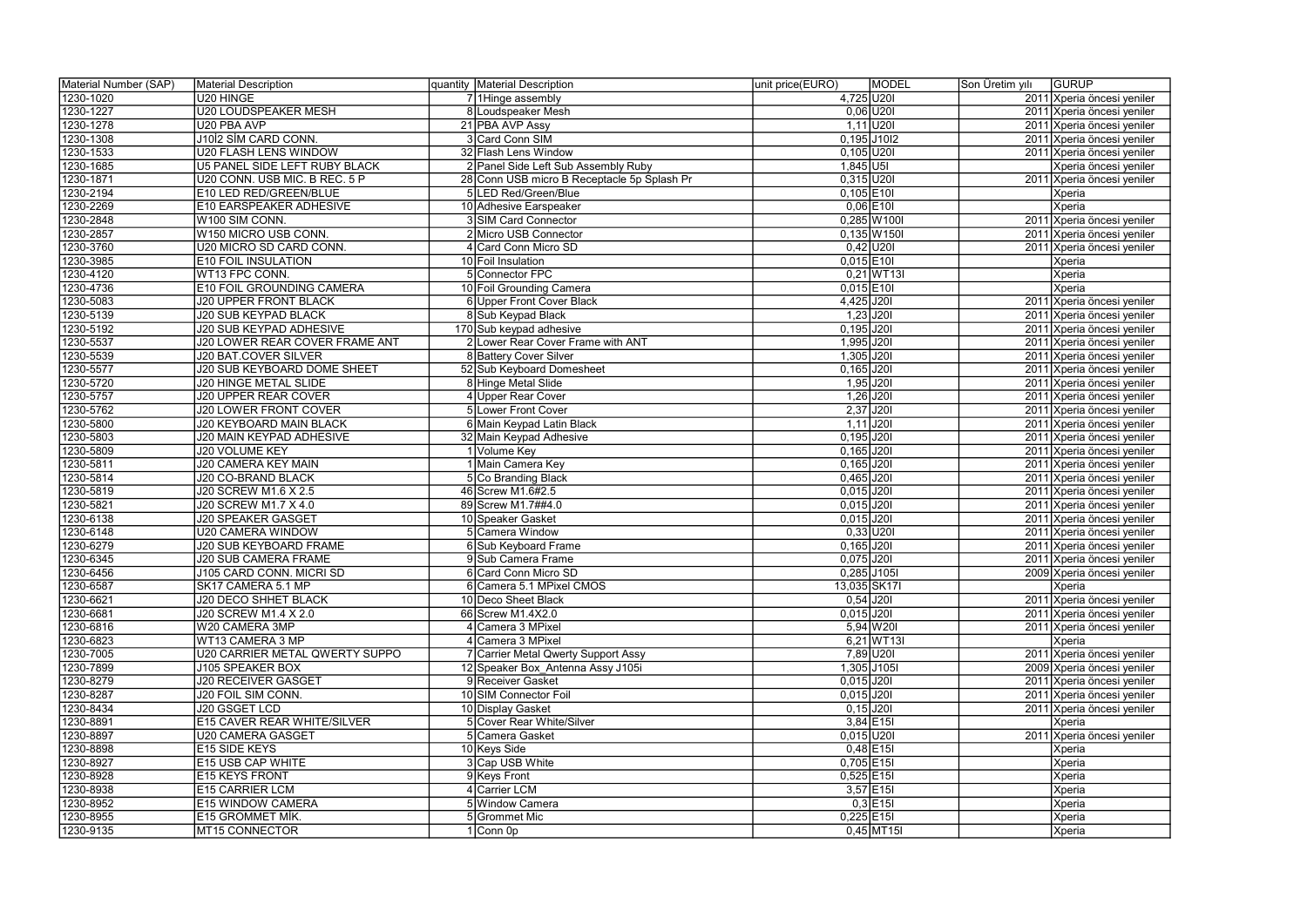| Material Number (SAP) | Material Description                  | quantity Material Description                           | MODEL<br>unit price(EURO)  | Son Üretim yılı | <b>GURUP</b>               |
|-----------------------|---------------------------------------|---------------------------------------------------------|----------------------------|-----------------|----------------------------|
| 1230-9478             | W100 LCD                              | 12 Main Display                                         | $9,9$ W 100                |                 | 2011 Xperia öncesi yeniler |
| 1231-0078             | R800 PBA ZEUS USB BOARD               | 1 PBA Zeus uSD Board                                    | 3,315                      |                 | eski modeller              |
| 1231-0572             | U8 LCD                                | 1 Display 3.2 TFT                                       | 21,57                      |                 | eski modeller              |
| 1232-1232             | U20 KRH LABEL                         | 50 Core unit label                                      | $0,0195$ U201              |                 | 2011 Xperia öncesi yeniler |
| 1231-2006             | W20 LCD                               | 12 Display 2.55 TFT                                     | 13,77 W20I                 |                 | 2011 Xperia öncesi yeniler |
| 1231-4253             | <b>E15 DOME SHEET</b>                 | 9Dome Sheet                                             | $0,12$ E15I                |                 | Xperia                     |
| 1231-4565             | <b>SK17 EAR SPEAKER</b>               | 69 Ear Speaker 15.0 Rectangular                         | 0,45 SK17                  |                 | Xperia                     |
| 1231-4933             | <b>U8 TOUCH PANEL</b>                 | 5 Touch panel                                           | 11,85                      |                 | eski modeller              |
| 1231-6484             | MH810 HEADSET                         | 2 MH810 Remote control headset Black                    | 8,46                       |                 | eski modeller              |
| 1231-6756             | W20 HINGE FPC                         | 63 Hinge FPC                                            | $1,62$ W20I                |                 | 2011 Xperia öncesi yeniler |
| 1231-6758             | W20 FPC MAIN CAM/SIDE KEY/VIB.        | 13 Main camera/side key/vib FPC                         | $1,68$ W20I                |                 | 2011 Xperia öncesi yeniler |
| 1231-6761             | W20 MAIN KEYBOARD FPC                 | 8 Main Keyboard FPC                                     | $1,62$ W20I                |                 | 2011 Xperia öncesi yeniler |
| 1231-6763             | <b>W20 RECEIVER FPC</b>               | 10 Receiver FPC                                         | $0,51$ W201                |                 | 2011 Xperia öncesi yeniler |
| 1231-7293             | W20 SUB KEYBOARD PBA                  | 17 Sub keyboard                                         | 2,535 W20I                 |                 | 2011 Xperia öncesi yeniler |
| 1231-7464             | <b>E15 FRONT KEY ACTIVATOR</b>        |                                                         | $0,27$ E15I                |                 | Xperia                     |
|                       |                                       | 10 Front Key Activator                                  | $0,075$ E15I               |                 |                            |
| 1231-7483             | <b>E15 CLIP EAR SPEAKER</b>           | 10 Clip Ear Speaker<br>18 BST-43/Acc//Blister/          |                            |                 | Xperia                     |
| 1231-9529             | <b>BST-43 BATARYA</b>                 |                                                         | 22,5                       |                 | eski modeller              |
| 1231-9755             | E15 ADH. CAMERA WINDOW                | 10 Adhesive Camera Window                               | $0,015$ E15I               |                 | Xperia                     |
| 1232-0434             | W20 LOWER FRONT COVER                 | 2 Lower Front Cover                                     | $0,825$ W201               |                 | 2011 Xperia öncesi yeniler |
| 1232-1333             | W20 MAIN ANTENNA/SPEAKER BOX          | 40 Main antenna/Speaker box                             | 1,365 W20I                 |                 | 2011 Xperia öncesi yeniler |
| 1232-1334             | W20 SIDE KEY BLACK                    | 5 Side key Black                                        | $0,225$ W201               |                 | 2011 Xperia öncesi yeniler |
| 1232-1340             | W20 LOWER REAR COVER BLACK            | 2 Lower Rear cover Black                                | 1,635 W20I                 |                 | 2011 Xperia öncesi yeniler |
| 1232-1342             | W20 BATTERY COVER BLACK               | 1 Battery Cover Black                                   | $0,885$ W20                |                 | 2011 Xperia öncesi yeniler |
| 1232-1344             | W20 SUB KEYPAD BLACK                  | 6 Sub keypad Black                                      | $1,245$ W20I               |                 | 2011 Xperia öncesi yeniler |
| 1232-1350             | W20 MAIN KEYPAD BLACK                 | 7 Main keypad Latin Black                               | 1,245 W 20                 |                 | 2011 Xperia öncesi yeniler |
| 1232-1355             | W20 HINGE METAL SLIDER                | 5 Hinge Metal Slider                                    | 2,955 W20I                 |                 | 2011 Xperia öncesi yeniler |
| 1232-1377             | W20 UPPER FRONT BLACK                 | 1 Upper Front cover Black                               | 1,305 W20I                 |                 | 2011 Xperia öncesi yeniler |
| 1232-1401             | W20 DECORATION SHEET BLACK            | 20 Decoration sheet Black                               | $0,24$ W201                |                 | 2011 Xperia öncesi yeniler |
| 1232-1405             | W20 SUB KEYBOARD DOME                 | 10 Sub keyboard Dome                                    | $0,39$ W201                |                 | 2011 Xperia öncesi yeniler |
| 1232-1412             | W20 SIDE KEY FPC FILM                 | 7 Side Key FPC Film                                     | $0,015$ W20I               |                 | 2011 Xperia öncesi yeniler |
| 1232-1443             | W20 KRH LABEL                         | 50 Core Unit label                                      | $0,015$ W20I               |                 | 2011 Xperia öncesi yeniler |
| 1232-1490             | E15 SIM CONN.                         | 10 Conn SIM                                             | $0,18$ E15I                |                 | Xperia                     |
| 1232-1629             | <b>E15 BATTERY CONN.</b>              | 9 Connector Battery 5p                                  | $0,195$ E15                |                 | Xperia                     |
| 1232-2092             | U10 COPPER TAPE                       | 25 Copper tape                                          | $0,06$ U10                 |                 | 2010 Xperia öncesi yeniler |
| 1232-2804             | U20 SCREW 5,5 X 1,4                   | 26 Screw Philips Len: 5.5 Diam: 1.4                     | $0,015$ U201               |                 | 2011 Xperia öncesi yeniler |
| 1232-2921             | U20 SCREW 3,0 X 1,4                   | 20 Screw Phillips Len: 3.0 Diam: 1.4                    | $0,015$ U201               |                 | 2011 Xperia öncesi yeniler |
| 1232-3427             | E15 SCREW 5,5 X 1,6                   | 20 Screw Torx $5.5 \times 1.6$                          | $0,015$ E15I               |                 | Xperia                     |
| 1232-5130             | U20 FOIL ADH. DOUBLE SIDE             | 35 Foil Adhesive Double Side Conductive 0.0             | $0,015$ $U20I$             |                 | 2011 Xperia öncesi yeniler |
| 1232-8155             | U20 SCREW 1,6 X 1,4                   | 15 Screw Philips Len: 1.6 Diam: 1.4 Screw M1,           | $0,015$ U201               |                 | 2011 Xperia öncesi yeniler |
| 1232-8169             | U20 SCREW 5.0 X 1.6                   | 20 Screw Torx T5 Len: 5.0 Diam: 1.6 No color            | $0,015$ U20I               |                 | 2011 Xperia öncesi yeniler |
| 1232-8744             | U20 FLASH LENS FOIL ADH.              | 42 Flash Lens Foil Adhesive                             | $0,015$ U20I               |                 | 2011 Xperia öncesi yeniler |
| 1233-0135             | <b>J20 INPUT SWITCH PUSH MAIN KEY</b> | 7 Input Switch Push Main key dome and ligh              | $0,405$ J201               |                 | 2011 Xperia öncesi yeniler |
| 1233-0163             | U20 CO-BRAND BLACK                    | 7 Cobrand label XPERIA/Black                            | $0,06$ U201                |                 | 2011 Xperia öncesi yeniler |
| 1233-0248             | E15 LOUDSPEAKER GASGET                | 65 Gasket Loudspeaker                                   | $0,015$ E15                |                 | Xperia                     |
| 1233-0455             | W20 MAIN KEYBOARD FPC BRACKET         | 5 Main Keyboard FPC Bracket                             | $0,105$ W20I               |                 | 2011 Xperia öncesi yeniler |
| 1233-1232             | J20 DECO SHEET RED                    | 14 Deco Sheet Red                                       | $0,54$ J201                |                 | 2011 Xperia öncesi yeniler |
| 1233-1838             | <b>J20 UPPER FRONT RED</b>            |                                                         |                            |                 | 2011 Xperia öncesi yeniler |
| 1233-2177             | E10 CONDUCTIVE GASGET 3,8X2,3         | 1 Upper Front Cover Red<br>10 Gasket Conductive 3,8x2,3 | 4,485 J20I<br>$0,015$ E10I |                 | Xperia                     |
| 1233-2431             | W20 GASGET SUB KEYBOARD COND.         | 10 Sub keyboard conductive Gasket                       | $0,015$ W20I               |                 |                            |
|                       |                                       |                                                         |                            |                 | 2011 Xperia öncesi yeniler |
| 1233-3259             | $W$ 150 LCD                           | 2 CPL LCD TFT Transmissive 240x320 Pixels               | $13,2$ W150I               |                 | 2011 Xperia öncesi yeniler |
| 1233-3562             | U10 LCD FPC SPACER                    | 5LCD FPC spacer                                         | $0,075$ U10I               |                 | 2010 Xperia öncesi yeniler |
| 1233-3738             | W20 SCREW 1.5 X 1.4                   | 49 Screw Other Len:1,5 Diam:1,4 (EG)                    | $0,015$ W20I               |                 | 2011 Xperia öncesi yeniler |
| 1233-3820             | X10 SCREEN PROTECTION ET902           | 1 User Tool ET902 Screen protector                      | $0,225$ X101               |                 | Xperia                     |
| 1233-3960             | <b>E15 EARSPEAKER</b>                 | 42 Earspeaker                                           | $0,825$ E15I               |                 | Xperia                     |
| 1233-4628             | R800 VOLUME KEY BLACK                 | 3 Key Volume - Black                                    | 0,27                       |                 | eski modeller              |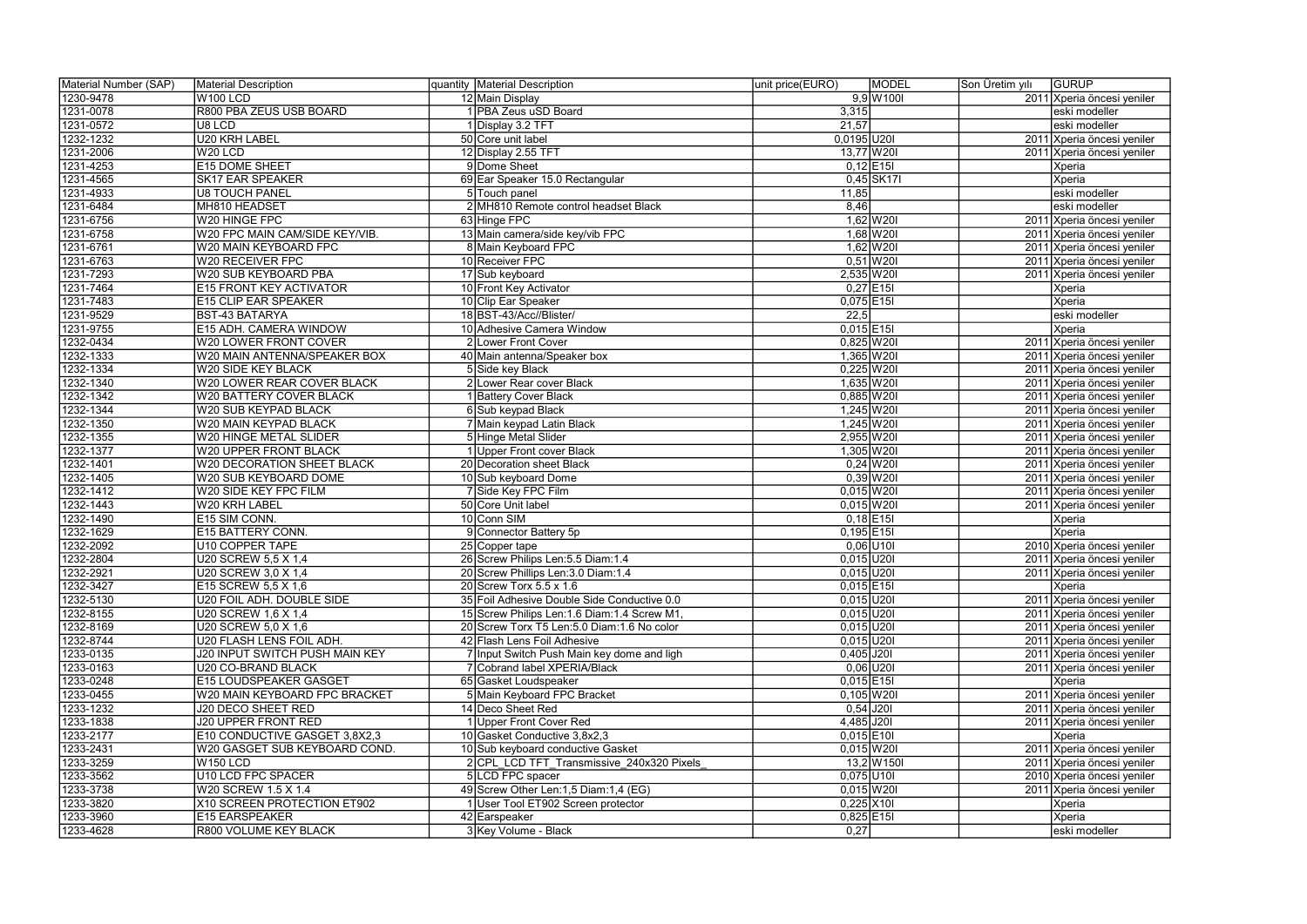| Material Number (SAP) | Material Description             | quantity   Material Description            | MODEL<br>unit price(EURO)  | Son Üretim yılı | GURUP                      |
|-----------------------|----------------------------------|--------------------------------------------|----------------------------|-----------------|----------------------------|
| 1233-5757             | W20 GASGET SIDE KEY FPC CON.     | 10 Side key FPC connector Gasket           | $0,015$ W20I               |                 | 2011 Xperia öncesi yeniler |
| 1233-6330             | <b>J108 SIM CARD CONN.</b>       | 5 Card Conn SIM                            | $0,165$ J108I              |                 | 2010 Xperia öncesi yeniler |
| 1234-0201             | ST25 SCREW                       | 50 Screw Torx Len: 3.4 Diam: 3.0           | $0,015$ ST25I              |                 | Xperia                     |
| 1234-0202             | ST25 SCREW                       | 25 Screw Torx Len: 5.4 Diam: 2.5           | $0,015$ ST25I              |                 | Xperia                     |
| 1234-0447             | MW600 NLUETOOTH HEADSET          | 2 MW600/Exchange Unit/Black                | 26,4                       |                 | eski modeller              |
| 1234-1552             | J108 CONN FPC REC.23P            | 10 Conn FPC Receptacle 23p                 | 0,255 J108I                |                 | 2010 Xperia öncesi yeniler |
| 1234-3324             | U10 TOP PBA ADHESIVE             | 5 Top PBA adhesive                         | $0,015$ U10I               |                 | 2010 Xperia öncesi yeniler |
| 1234-3340             | J108 CONN. AUDIO JACK REC.6P     | 9 Conn Audio Jack Receptacle 6p            | $0,165$ J108I              |                 | 2010 Xperia öncesi yeniler |
| 1234-5088             | LT15 CAMERA 8,1 MP               | Camera 8.1 MPixel CMOS Module              | 19,005 LT15                |                 | Xperia                     |
| 1234-5247             | J108 MICRO SD CARD CONN.         | 9 Card Conn Micro SD                       | 0,495 J108I                |                 | 2010 Xperia öncesi yeniler |
| 1234-5250             | LT15 FUSE                        | 5 Fuse                                     | $0,03$ LT15I               |                 | Xperia                     |
| 1234-6192             | W20 BATTERY CONN.                | 10 Battery Connector                       | $0,24$ W201                |                 | 2011 Xperia öncesi yeniler |
| 1234-6589             | <b>J108 LCD</b>                  | 4 FICTIVE. Display 2.22 A-SI TFT           | 6,915 J108I                |                 | 2010 Xperia öncesi yeniler |
| 1234-7421             | W150 SIM CARD CONN.              | 5 SIM Card Connector                       | $0,18$ W 150               |                 | 2011 Xperia öncesi yeniler |
| 1234-7424             | W150 FPC CONN.13 P ZIFF          | 5 Conn FPC 13p ZIFF                        | $0,21$ W150I               |                 | 2011 Xperia öncesi yeniler |
| 1234-7425             | W150 SPEAKER CONN.               | 5 Speaker Connector                        | $0,045$ W 150              |                 | 2011 Xperia öncesi yeniler |
| 1234-8905             | J10İ2 FRONT COVER BLACK          | 4 Front Cover Assy Black J10i              | $9,63$ J10I2               |                 | 2011 Xperia öncesi yeniler |
|                       | $E15$ LCD                        |                                            |                            |                 |                            |
| 1235-2727             |                                  | 6 Display 3.0 TFT                          | $23,355$ E15I              |                 | Xperia                     |
| 1235-3821             | E10 MESH BACK COVER              | 3 Mesh Back Cover                          | $0,195$ E10I<br>0,555 LT15 |                 | Xperia                     |
| 1235-4648             | LT15 CONN. HDMI REC. 19P         | 10 Conn HDMI Receptacle 19p D-type, 2 DIP  |                            |                 | Xperia                     |
| 1235-4804             | W20 GASGET LCD                   | 8 Display Gasket                           | $0,165$ W20I               |                 | 2011 Xperia öncesi yeniler |
| 1235-4806             | W20 RECEIVER FILM                | 10 Receiver Film                           | $0,015$ W20I               |                 | 2011 Xperia öncesi yeniler |
| 1235-4807             | W20 CO-BRAND BLACK               | 5 Co-Branding Generic Black                | $0,105$ W20I               |                 | 2011 Xperia öncesi yeniler |
| 1235-4808             | W20 CO-BRAND PINK                | 3 Co-Branding Generic Pink                 | $0,12$ W20I                |                 | 2011 Xperia öncesi yeniler |
| 1235-4809             | W20 CO-BRAND SILVER              | 5 Co-Branding Generic Sliver               | $0,12$ W201                |                 | 2011 Xperia öncesi yeniler |
| 1235-4813             | W20 MAIN KEYPAD PINK             | 2 Main keypad Latin Pink                   | $2,49$ W201                |                 | 2011 Xperia öncesi yeniler |
| 1235-4818             | W20 MAIN KEYPAD SILVER           | 4 Main keypad Latin Sliver                 | $2,49$ W <sub>20</sub>     |                 | 2011 Xperia öncesi yeniler |
| 1235-4832             | W20 SUB KEYPAD PINK              | 3 Sub keypad Pink                          | $1,65$ W20I                |                 | 2011 Xperia öncesi yeniler |
| 1235-4833             | W20 SUB KEYPAD SILVER            | 3 Sub keypad Silver                        | $1,65$ W20I                |                 | 2011 Xperia öncesi yeniler |
| 1235-4838             | W20 SIDE KEY PINK                | 1 Side key Pink                            | $0,3$ W201                 |                 | 2011 Xperia öncesi yeniler |
| 1235-4839             | W20 SIDE KEY SILVER              | 3 Side key Silver                          | $0,3$ W201                 |                 | 2011 Xperia öncesi yeniler |
| 1235-4843             | W20 UPPER FRONT PINK             | 1 Upper Front cover Pink                   | 1,395 W20I                 |                 | 2011 Xperia öncesi yeniler |
| 1235-4845             | W20 UPPER FRONT SILVER           | 4 Upper Front cover Silver                 | 1,455 W20I                 |                 | 2011 Xperia öncesi yeniler |
| 1235-4864             | W20 BATTERY COVER PINK           | 1 Battery Cover Pink                       | $0,99$ W20I                |                 | 2011 Xperia öncesi yeniler |
| 1235-4865             | <b>W20 BATTERY COVER SILVER</b>  | 2 Battery Cover Silver                     | $0,945$ W201               |                 | 2011 Xperia öncesi yeniler |
| 1235-5044             | E10 CONDUCTIVE GASGET 2,0X2,0    | 10 Gasket Conductive 2.0x2.0               | $0,015$ E10I               |                 | Xperia                     |
| 1235-5781             | E15 MICRO SD CONN.               | 10 Conn Micro SD                           | $0,225$ E15I               |                 | Xperia                     |
| 1235-5983             | ST18 MICROPHONE                  | 10 Microphone                              | $0,495$ ST18I              |                 | Xperia                     |
| 1235-6043             | X10 FRONT COVER BLACK            | 1 Front Cover Assy Black                   | $55,5$ X10I                |                 | Xperia                     |
| 1235-8092             | <b>E10 SIM FPC ADHESIVE</b>      | 9 Adhesive SIM FPC                         | $0,045$ E10I               |                 | Xperia                     |
| 1235-8103             | U10 FOIL ADH. TAPE ESD           | 3 Foil Adhesive tape ESD                   | $0,075$ U10I               |                 | 2010 Xperia öncesi yeniler |
| 1235-8400             | W20 DEC. SHEET PINK              | 18 Decoration sheet Pink                   | $0,24$ W <sub>20</sub>     |                 | 2011 Xperia öncesi yeniler |
| 1235-8402             | W20 DEC. SHEET SILVER            | 24 Decoration sheet Silver                 | $0,24$ W201                |                 | 2011 Xperia öncesi yeniler |
| 1235-9293             | EP-500 BATARYA                   | 5 EP500/Std Battery//Blister/              | $\overline{22,5}$          |                 | eski modeller              |
| 1235-9486             | X10 CUSHION FOR FRAME KEY        | 5 Cushion for Frame Key                    | $0,015$ X10                |                 | Xperia                     |
| 1235-9700             | EP310 MICRO USB CHARGER          | 10 EP310/Micro USB charger EU/Box/         | 8,25                       |                 | eski modeller              |
| 1236-0069             | E15 SCREW 2,2 X 1,4              | 20 Screw Phillips 2.2 x 1.4                | $0,015$ E15I               |                 | Xperia                     |
| 1236-0829             | U20 BOTTOM CARRIER FRAME 1,8 B   | 6 Bottom Carrier Frame Assy (1.8 Band)     | $3,33$ U20I                |                 | 2011 Xperia öncesi yeniler |
| 1236-1296             | W150 BATTERY CONN.               | 8 Battery Connector                        | $0,135$ W150I              |                 | 2011 Xperia öncesi yeniler |
| 1236-1423             | MH610 HEADSET                    | 17 PHF Stereo MH610, Black                 | 3,585                      |                 | eski modeller              |
| 1236-2887             | E15 ADH. FPC LCD                 | 10 Adhesive FPC Display                    | $0,015$ E15I               |                 | Xperia                     |
| 1236-4208             | MT15 CONN. HDMI                  | 6 Conn HDMI Receptacle 19p D-type, midmoun | $0,555$ MT15I              |                 | Xperia                     |
| 1236-4967             | <b>E15 MESH EAR SPEAKER</b>      | 9 Mesh Earspeaker                          | $0,06$ E15I                |                 | Xperia                     |
| 1236-8726             | U20 FRONT COVER                  | 2 Front Cover Assembly                     | 20,445 U20I                |                 | 2011 Xperia öncesi yeniler |
| 1237-0350             | <b>E15 COVER REAR WHITE/PINK</b> | 3 Cover Rear White/Pink                    | $3,84$ E15I                |                 | Xperia                     |
|                       |                                  |                                            |                            |                 |                            |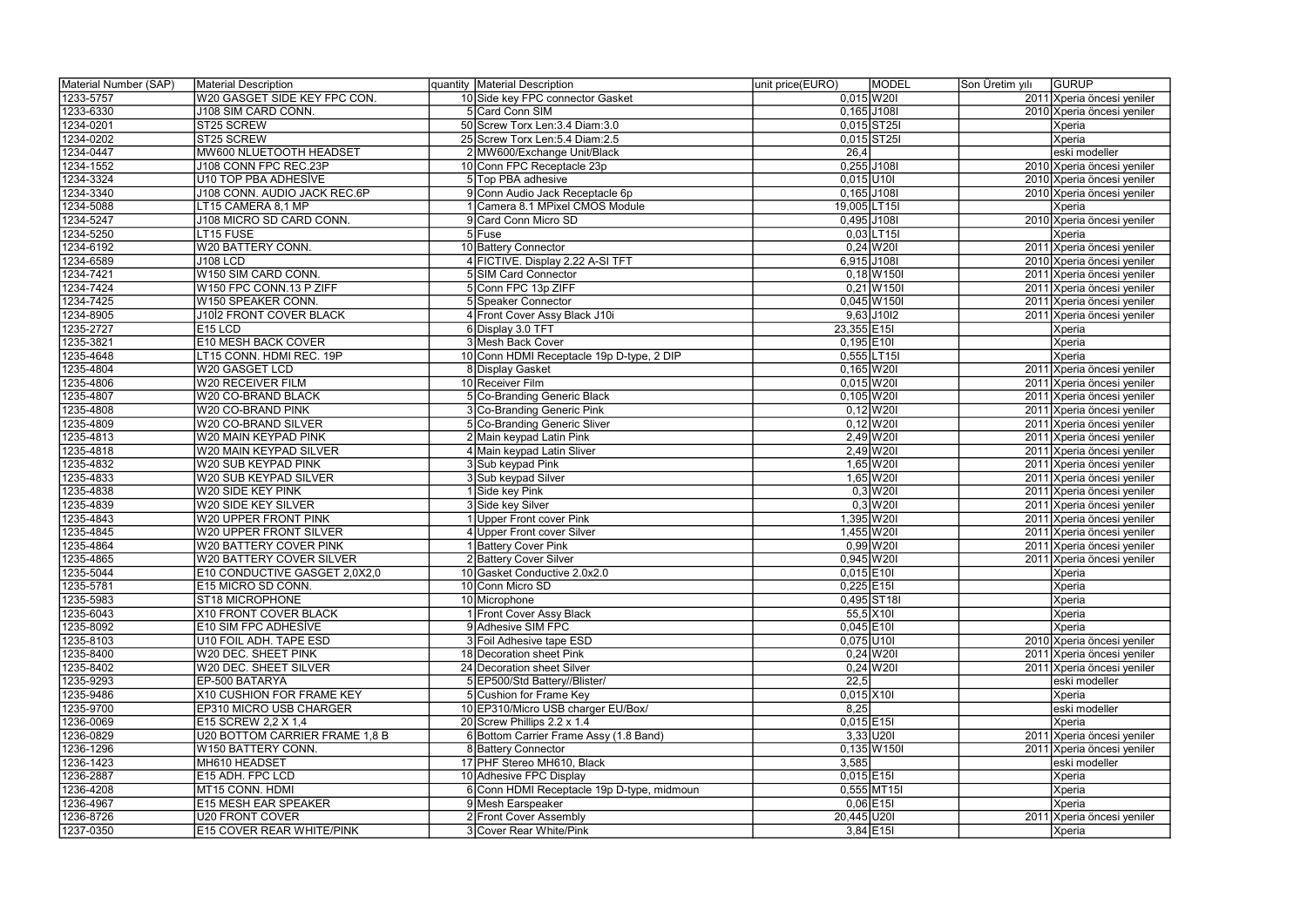| 1237-1932<br>LT15 MICRO USB CONN.AB REC.5P<br>14 Conn USB micro AB Receptacle 5p Splash P<br>$0,27$ LT15<br>Xperia<br>1237-2133<br>$0,06$ J201<br><b>J20 SUB KEYBOARD FILM</b><br>77 Sub keyboard Film<br>1,305 MT15I<br>1237-2994<br>MT15 RF ANTENNA SWITCH<br>5 RF Antenna Switch GSM and UMTS/CDMA Dual<br>Xperia<br>1237-3826<br>$0,255$ J108I<br>5 Dome Sheet<br>J108 DOME SHEET<br>$0,3$ ST26I<br>5 Antenna BT WIFI<br>1237-5889<br>ST26 ANTEN BT WIFI<br>Xperia<br>1237-5890<br>$0,33$ ST26I<br>5 Antenna GPS<br>Xperia<br>ST26 ANTEN GPS<br>1237-8631<br>W20 VIBRATOR<br>3 Vibrator<br>$0,555$ W20I<br>2011 Xperia öncesi yeniler<br>$3,39$ J108I<br>1238-1450<br>J108 FRAME<br>4 Frame Assy Band 1<br>2010 Xperia öncesi yeniler<br><b>J108 CAMERA GASGET</b><br>$0,015$ J108I<br>1238-1460<br>10 Camera Gasket<br>2010 Xperia öncesi yeniler<br>$0,135$ J108I<br>1238-1474<br><b>J108 CAMERA LENS</b><br>10 Camera Lens<br>2010 Xperia öncesi yeniler<br>0,015 J108I<br>1238-1478<br><b>J108 PROTECTIVE FOIL</b><br>1 Protective Foil<br>2010 Xperia öncesi yeniler<br>$0,03$ J108I<br>1238-1484<br><b>J108 RECEIVER GASGET</b><br>10 Rreceiver Gasket<br>2010 Xperia öncesi yeniler<br>1238-1488<br>0,045 J108I<br>J108 SPEAKER MESH<br>2010 Xperia öncesi yeniler<br>10 Speaker Mesh<br>$0,135$ J108I<br>1238-1490<br><b>J108 BATTERY COVER SILVER</b><br>4 Battery Cover Assy Silver<br>2010 Xperia öncesi yeniler<br>$0,03$ J108I<br>1238-1576<br><b>J108 RECEIVER GASGET</b><br>10 Receiver Gasket Mesh<br>2010 Xperia öncesi yeniler<br>$2,34$ J108I<br>1238-1585<br><b>J108 KEYBOARD BLACK</b><br>2 Keyboard Latin Black<br>2010 Xperia öncesi yeniler<br>1,185 J108I<br>1238-1591<br><b>J108 VOLUME KEY BLACK</b><br>2010 Xperia öncesi yeniler<br>4 Volume Key Black<br>$0,285$ W19I<br>WT19 CARD CONN. MICRO SD<br>5 Card Conn Micro SD<br>Xperia<br>1238-3821<br>0,195 J108I<br>1238-5499<br><b>J108 KEYPAD ADHESIVE</b><br>10 Keypad Adhesive<br>2010 Xperia öncesi yeniler<br>1238-5522<br>4,635 LT15<br>3 Sub PBA<br>LT15 SUB PBA<br><b>Xperia</b><br>8 RCV Flex PBA<br>1238-5906<br>LT15 RCV FLEX PBA<br>3,345 LT15<br>Xperia<br>$2,43$ LT15I<br>1238-5915<br>LT15 KEY FLEX<br>Xperia<br>9 Key Flex PBA<br>1238-6785<br>LT15 CONN. 0P<br>5 Conn 0p<br>$0,075$ LT15I<br>Xperia<br>1238-8027<br>LT15 AUDIO JACK REC. 5P<br>12 Audio Jack Receptacle 5p<br>$0,42$  LT15I<br>Xperia<br>1238-8761<br>MT15 KEYFLEX<br>9Keyflex<br>$3,84$ MT15I<br>Xperia<br>89 EP800/Std Charger/EU/Box<br>1238-9181<br>EP-800 CHARGER<br>13,5<br>eski modeller<br>1238-9846<br>7 Sub keyboard Foil<br>$0,015$ W20I<br>W20 SUB KEYBOARD FOIL<br>2011 Xperia öncesi yeniler<br>$1,05$ W201<br>1239-0342<br>W20 MAIN WINDOW<br>3 Main Window Assembly<br>2011 Xperia öncesi yeniler | Material Number (SAP) | Material Description           | quantity Material Description | unit price(EURO)<br><b>MODEL</b> | <b>GURUP</b><br>Son Üretim yılı |
|--------------------------------------------------------------------------------------------------------------------------------------------------------------------------------------------------------------------------------------------------------------------------------------------------------------------------------------------------------------------------------------------------------------------------------------------------------------------------------------------------------------------------------------------------------------------------------------------------------------------------------------------------------------------------------------------------------------------------------------------------------------------------------------------------------------------------------------------------------------------------------------------------------------------------------------------------------------------------------------------------------------------------------------------------------------------------------------------------------------------------------------------------------------------------------------------------------------------------------------------------------------------------------------------------------------------------------------------------------------------------------------------------------------------------------------------------------------------------------------------------------------------------------------------------------------------------------------------------------------------------------------------------------------------------------------------------------------------------------------------------------------------------------------------------------------------------------------------------------------------------------------------------------------------------------------------------------------------------------------------------------------------------------------------------------------------------------------------------------------------------------------------------------------------------------------------------------------------------------------------------------------------------------------------------------------------------------------------------------------------------------------------------------------------------------------------------------------------------------------------------------------------------------------------------------------------------------------------------------------------------------------------------------------------------------------------------------------------------------------------------------------------------------------|-----------------------|--------------------------------|-------------------------------|----------------------------------|---------------------------------|
|                                                                                                                                                                                                                                                                                                                                                                                                                                                                                                                                                                                                                                                                                                                                                                                                                                                                                                                                                                                                                                                                                                                                                                                                                                                                                                                                                                                                                                                                                                                                                                                                                                                                                                                                                                                                                                                                                                                                                                                                                                                                                                                                                                                                                                                                                                                                                                                                                                                                                                                                                                                                                                                                                                                                                                                      |                       |                                |                               |                                  |                                 |
|                                                                                                                                                                                                                                                                                                                                                                                                                                                                                                                                                                                                                                                                                                                                                                                                                                                                                                                                                                                                                                                                                                                                                                                                                                                                                                                                                                                                                                                                                                                                                                                                                                                                                                                                                                                                                                                                                                                                                                                                                                                                                                                                                                                                                                                                                                                                                                                                                                                                                                                                                                                                                                                                                                                                                                                      |                       |                                |                               |                                  | 2011 Xperia öncesi yeniler      |
|                                                                                                                                                                                                                                                                                                                                                                                                                                                                                                                                                                                                                                                                                                                                                                                                                                                                                                                                                                                                                                                                                                                                                                                                                                                                                                                                                                                                                                                                                                                                                                                                                                                                                                                                                                                                                                                                                                                                                                                                                                                                                                                                                                                                                                                                                                                                                                                                                                                                                                                                                                                                                                                                                                                                                                                      |                       |                                |                               |                                  |                                 |
|                                                                                                                                                                                                                                                                                                                                                                                                                                                                                                                                                                                                                                                                                                                                                                                                                                                                                                                                                                                                                                                                                                                                                                                                                                                                                                                                                                                                                                                                                                                                                                                                                                                                                                                                                                                                                                                                                                                                                                                                                                                                                                                                                                                                                                                                                                                                                                                                                                                                                                                                                                                                                                                                                                                                                                                      |                       |                                |                               |                                  | 2010 Xperia öncesi yeniler      |
|                                                                                                                                                                                                                                                                                                                                                                                                                                                                                                                                                                                                                                                                                                                                                                                                                                                                                                                                                                                                                                                                                                                                                                                                                                                                                                                                                                                                                                                                                                                                                                                                                                                                                                                                                                                                                                                                                                                                                                                                                                                                                                                                                                                                                                                                                                                                                                                                                                                                                                                                                                                                                                                                                                                                                                                      |                       |                                |                               |                                  |                                 |
|                                                                                                                                                                                                                                                                                                                                                                                                                                                                                                                                                                                                                                                                                                                                                                                                                                                                                                                                                                                                                                                                                                                                                                                                                                                                                                                                                                                                                                                                                                                                                                                                                                                                                                                                                                                                                                                                                                                                                                                                                                                                                                                                                                                                                                                                                                                                                                                                                                                                                                                                                                                                                                                                                                                                                                                      |                       |                                |                               |                                  |                                 |
|                                                                                                                                                                                                                                                                                                                                                                                                                                                                                                                                                                                                                                                                                                                                                                                                                                                                                                                                                                                                                                                                                                                                                                                                                                                                                                                                                                                                                                                                                                                                                                                                                                                                                                                                                                                                                                                                                                                                                                                                                                                                                                                                                                                                                                                                                                                                                                                                                                                                                                                                                                                                                                                                                                                                                                                      |                       |                                |                               |                                  |                                 |
|                                                                                                                                                                                                                                                                                                                                                                                                                                                                                                                                                                                                                                                                                                                                                                                                                                                                                                                                                                                                                                                                                                                                                                                                                                                                                                                                                                                                                                                                                                                                                                                                                                                                                                                                                                                                                                                                                                                                                                                                                                                                                                                                                                                                                                                                                                                                                                                                                                                                                                                                                                                                                                                                                                                                                                                      |                       |                                |                               |                                  |                                 |
|                                                                                                                                                                                                                                                                                                                                                                                                                                                                                                                                                                                                                                                                                                                                                                                                                                                                                                                                                                                                                                                                                                                                                                                                                                                                                                                                                                                                                                                                                                                                                                                                                                                                                                                                                                                                                                                                                                                                                                                                                                                                                                                                                                                                                                                                                                                                                                                                                                                                                                                                                                                                                                                                                                                                                                                      |                       |                                |                               |                                  |                                 |
|                                                                                                                                                                                                                                                                                                                                                                                                                                                                                                                                                                                                                                                                                                                                                                                                                                                                                                                                                                                                                                                                                                                                                                                                                                                                                                                                                                                                                                                                                                                                                                                                                                                                                                                                                                                                                                                                                                                                                                                                                                                                                                                                                                                                                                                                                                                                                                                                                                                                                                                                                                                                                                                                                                                                                                                      |                       |                                |                               |                                  |                                 |
|                                                                                                                                                                                                                                                                                                                                                                                                                                                                                                                                                                                                                                                                                                                                                                                                                                                                                                                                                                                                                                                                                                                                                                                                                                                                                                                                                                                                                                                                                                                                                                                                                                                                                                                                                                                                                                                                                                                                                                                                                                                                                                                                                                                                                                                                                                                                                                                                                                                                                                                                                                                                                                                                                                                                                                                      |                       |                                |                               |                                  |                                 |
|                                                                                                                                                                                                                                                                                                                                                                                                                                                                                                                                                                                                                                                                                                                                                                                                                                                                                                                                                                                                                                                                                                                                                                                                                                                                                                                                                                                                                                                                                                                                                                                                                                                                                                                                                                                                                                                                                                                                                                                                                                                                                                                                                                                                                                                                                                                                                                                                                                                                                                                                                                                                                                                                                                                                                                                      |                       |                                |                               |                                  |                                 |
|                                                                                                                                                                                                                                                                                                                                                                                                                                                                                                                                                                                                                                                                                                                                                                                                                                                                                                                                                                                                                                                                                                                                                                                                                                                                                                                                                                                                                                                                                                                                                                                                                                                                                                                                                                                                                                                                                                                                                                                                                                                                                                                                                                                                                                                                                                                                                                                                                                                                                                                                                                                                                                                                                                                                                                                      |                       |                                |                               |                                  |                                 |
|                                                                                                                                                                                                                                                                                                                                                                                                                                                                                                                                                                                                                                                                                                                                                                                                                                                                                                                                                                                                                                                                                                                                                                                                                                                                                                                                                                                                                                                                                                                                                                                                                                                                                                                                                                                                                                                                                                                                                                                                                                                                                                                                                                                                                                                                                                                                                                                                                                                                                                                                                                                                                                                                                                                                                                                      |                       |                                |                               |                                  |                                 |
|                                                                                                                                                                                                                                                                                                                                                                                                                                                                                                                                                                                                                                                                                                                                                                                                                                                                                                                                                                                                                                                                                                                                                                                                                                                                                                                                                                                                                                                                                                                                                                                                                                                                                                                                                                                                                                                                                                                                                                                                                                                                                                                                                                                                                                                                                                                                                                                                                                                                                                                                                                                                                                                                                                                                                                                      |                       |                                |                               |                                  |                                 |
|                                                                                                                                                                                                                                                                                                                                                                                                                                                                                                                                                                                                                                                                                                                                                                                                                                                                                                                                                                                                                                                                                                                                                                                                                                                                                                                                                                                                                                                                                                                                                                                                                                                                                                                                                                                                                                                                                                                                                                                                                                                                                                                                                                                                                                                                                                                                                                                                                                                                                                                                                                                                                                                                                                                                                                                      |                       |                                |                               |                                  |                                 |
|                                                                                                                                                                                                                                                                                                                                                                                                                                                                                                                                                                                                                                                                                                                                                                                                                                                                                                                                                                                                                                                                                                                                                                                                                                                                                                                                                                                                                                                                                                                                                                                                                                                                                                                                                                                                                                                                                                                                                                                                                                                                                                                                                                                                                                                                                                                                                                                                                                                                                                                                                                                                                                                                                                                                                                                      |                       |                                |                               |                                  |                                 |
|                                                                                                                                                                                                                                                                                                                                                                                                                                                                                                                                                                                                                                                                                                                                                                                                                                                                                                                                                                                                                                                                                                                                                                                                                                                                                                                                                                                                                                                                                                                                                                                                                                                                                                                                                                                                                                                                                                                                                                                                                                                                                                                                                                                                                                                                                                                                                                                                                                                                                                                                                                                                                                                                                                                                                                                      |                       |                                |                               |                                  |                                 |
|                                                                                                                                                                                                                                                                                                                                                                                                                                                                                                                                                                                                                                                                                                                                                                                                                                                                                                                                                                                                                                                                                                                                                                                                                                                                                                                                                                                                                                                                                                                                                                                                                                                                                                                                                                                                                                                                                                                                                                                                                                                                                                                                                                                                                                                                                                                                                                                                                                                                                                                                                                                                                                                                                                                                                                                      |                       |                                |                               |                                  |                                 |
|                                                                                                                                                                                                                                                                                                                                                                                                                                                                                                                                                                                                                                                                                                                                                                                                                                                                                                                                                                                                                                                                                                                                                                                                                                                                                                                                                                                                                                                                                                                                                                                                                                                                                                                                                                                                                                                                                                                                                                                                                                                                                                                                                                                                                                                                                                                                                                                                                                                                                                                                                                                                                                                                                                                                                                                      |                       |                                |                               |                                  |                                 |
|                                                                                                                                                                                                                                                                                                                                                                                                                                                                                                                                                                                                                                                                                                                                                                                                                                                                                                                                                                                                                                                                                                                                                                                                                                                                                                                                                                                                                                                                                                                                                                                                                                                                                                                                                                                                                                                                                                                                                                                                                                                                                                                                                                                                                                                                                                                                                                                                                                                                                                                                                                                                                                                                                                                                                                                      |                       |                                |                               |                                  |                                 |
|                                                                                                                                                                                                                                                                                                                                                                                                                                                                                                                                                                                                                                                                                                                                                                                                                                                                                                                                                                                                                                                                                                                                                                                                                                                                                                                                                                                                                                                                                                                                                                                                                                                                                                                                                                                                                                                                                                                                                                                                                                                                                                                                                                                                                                                                                                                                                                                                                                                                                                                                                                                                                                                                                                                                                                                      |                       |                                |                               |                                  |                                 |
|                                                                                                                                                                                                                                                                                                                                                                                                                                                                                                                                                                                                                                                                                                                                                                                                                                                                                                                                                                                                                                                                                                                                                                                                                                                                                                                                                                                                                                                                                                                                                                                                                                                                                                                                                                                                                                                                                                                                                                                                                                                                                                                                                                                                                                                                                                                                                                                                                                                                                                                                                                                                                                                                                                                                                                                      |                       |                                |                               |                                  |                                 |
|                                                                                                                                                                                                                                                                                                                                                                                                                                                                                                                                                                                                                                                                                                                                                                                                                                                                                                                                                                                                                                                                                                                                                                                                                                                                                                                                                                                                                                                                                                                                                                                                                                                                                                                                                                                                                                                                                                                                                                                                                                                                                                                                                                                                                                                                                                                                                                                                                                                                                                                                                                                                                                                                                                                                                                                      |                       |                                |                               |                                  |                                 |
|                                                                                                                                                                                                                                                                                                                                                                                                                                                                                                                                                                                                                                                                                                                                                                                                                                                                                                                                                                                                                                                                                                                                                                                                                                                                                                                                                                                                                                                                                                                                                                                                                                                                                                                                                                                                                                                                                                                                                                                                                                                                                                                                                                                                                                                                                                                                                                                                                                                                                                                                                                                                                                                                                                                                                                                      |                       |                                |                               |                                  |                                 |
|                                                                                                                                                                                                                                                                                                                                                                                                                                                                                                                                                                                                                                                                                                                                                                                                                                                                                                                                                                                                                                                                                                                                                                                                                                                                                                                                                                                                                                                                                                                                                                                                                                                                                                                                                                                                                                                                                                                                                                                                                                                                                                                                                                                                                                                                                                                                                                                                                                                                                                                                                                                                                                                                                                                                                                                      |                       |                                |                               |                                  |                                 |
|                                                                                                                                                                                                                                                                                                                                                                                                                                                                                                                                                                                                                                                                                                                                                                                                                                                                                                                                                                                                                                                                                                                                                                                                                                                                                                                                                                                                                                                                                                                                                                                                                                                                                                                                                                                                                                                                                                                                                                                                                                                                                                                                                                                                                                                                                                                                                                                                                                                                                                                                                                                                                                                                                                                                                                                      |                       |                                |                               |                                  |                                 |
|                                                                                                                                                                                                                                                                                                                                                                                                                                                                                                                                                                                                                                                                                                                                                                                                                                                                                                                                                                                                                                                                                                                                                                                                                                                                                                                                                                                                                                                                                                                                                                                                                                                                                                                                                                                                                                                                                                                                                                                                                                                                                                                                                                                                                                                                                                                                                                                                                                                                                                                                                                                                                                                                                                                                                                                      |                       |                                |                               |                                  |                                 |
|                                                                                                                                                                                                                                                                                                                                                                                                                                                                                                                                                                                                                                                                                                                                                                                                                                                                                                                                                                                                                                                                                                                                                                                                                                                                                                                                                                                                                                                                                                                                                                                                                                                                                                                                                                                                                                                                                                                                                                                                                                                                                                                                                                                                                                                                                                                                                                                                                                                                                                                                                                                                                                                                                                                                                                                      |                       |                                |                               |                                  |                                 |
|                                                                                                                                                                                                                                                                                                                                                                                                                                                                                                                                                                                                                                                                                                                                                                                                                                                                                                                                                                                                                                                                                                                                                                                                                                                                                                                                                                                                                                                                                                                                                                                                                                                                                                                                                                                                                                                                                                                                                                                                                                                                                                                                                                                                                                                                                                                                                                                                                                                                                                                                                                                                                                                                                                                                                                                      | 1239-7581             | <b>J108I BATTERY COVER RED</b> | 1 Battery Cover Assy Red      | $1,02$ J108I                     | 2010 Xperia öncesi yeniler      |
| $0,105$ J108I<br>1239-0427<br>J108 KRH LABEL<br>20 Core Unit Label                                                                                                                                                                                                                                                                                                                                                                                                                                                                                                                                                                                                                                                                                                                                                                                                                                                                                                                                                                                                                                                                                                                                                                                                                                                                                                                                                                                                                                                                                                                                                                                                                                                                                                                                                                                                                                                                                                                                                                                                                                                                                                                                                                                                                                                                                                                                                                                                                                                                                                                                                                                                                                                                                                                   |                       |                                |                               |                                  | 2010 Xperia öncesi yeniler      |
| $0,225$ J10I2<br>1239-1944<br>J1012 MICROPHONE<br>10 Mic 0.0 Electret                                                                                                                                                                                                                                                                                                                                                                                                                                                                                                                                                                                                                                                                                                                                                                                                                                                                                                                                                                                                                                                                                                                                                                                                                                                                                                                                                                                                                                                                                                                                                                                                                                                                                                                                                                                                                                                                                                                                                                                                                                                                                                                                                                                                                                                                                                                                                                                                                                                                                                                                                                                                                                                                                                                |                       |                                |                               |                                  | 2011 Xperia öncesi yeniler      |
| 29,265 E15<br>Xperia<br>1239-3969<br><b>E15 FRONT COVER WHITE</b><br>3 Cover Front assy White                                                                                                                                                                                                                                                                                                                                                                                                                                                                                                                                                                                                                                                                                                                                                                                                                                                                                                                                                                                                                                                                                                                                                                                                                                                                                                                                                                                                                                                                                                                                                                                                                                                                                                                                                                                                                                                                                                                                                                                                                                                                                                                                                                                                                                                                                                                                                                                                                                                                                                                                                                                                                                                                                        |                       |                                |                               |                                  |                                 |
| $3,84$ E15I<br>1239-4362<br>E15 REAR COVER WHITE/DARK BLUE<br>2 Cover Rear White/DarkBlue<br>Xperia                                                                                                                                                                                                                                                                                                                                                                                                                                                                                                                                                                                                                                                                                                                                                                                                                                                                                                                                                                                                                                                                                                                                                                                                                                                                                                                                                                                                                                                                                                                                                                                                                                                                                                                                                                                                                                                                                                                                                                                                                                                                                                                                                                                                                                                                                                                                                                                                                                                                                                                                                                                                                                                                                  |                       |                                |                               |                                  |                                 |
| $0,72$ E10<br>1239-6699<br>E10 ANTENNA MAIN 1/8<br>11 Antenna Main 1/8<br>Xperia                                                                                                                                                                                                                                                                                                                                                                                                                                                                                                                                                                                                                                                                                                                                                                                                                                                                                                                                                                                                                                                                                                                                                                                                                                                                                                                                                                                                                                                                                                                                                                                                                                                                                                                                                                                                                                                                                                                                                                                                                                                                                                                                                                                                                                                                                                                                                                                                                                                                                                                                                                                                                                                                                                     |                       |                                |                               |                                  |                                 |
| 1239-6700<br>$0,72$ E10I<br>E10A ANTENNA MAIN 1/2/5<br>1 Antenna Main 1/2/5<br>Xperia                                                                                                                                                                                                                                                                                                                                                                                                                                                                                                                                                                                                                                                                                                                                                                                                                                                                                                                                                                                                                                                                                                                                                                                                                                                                                                                                                                                                                                                                                                                                                                                                                                                                                                                                                                                                                                                                                                                                                                                                                                                                                                                                                                                                                                                                                                                                                                                                                                                                                                                                                                                                                                                                                                |                       |                                |                               |                                  |                                 |
| $0,87$ LT15I<br>1239-6765<br>5 Cable RF<br>LT15 RF CABLE<br> Xperia                                                                                                                                                                                                                                                                                                                                                                                                                                                                                                                                                                                                                                                                                                                                                                                                                                                                                                                                                                                                                                                                                                                                                                                                                                                                                                                                                                                                                                                                                                                                                                                                                                                                                                                                                                                                                                                                                                                                                                                                                                                                                                                                                                                                                                                                                                                                                                                                                                                                                                                                                                                                                                                                                                                  |                       |                                |                               |                                  |                                 |
| 1239-6934<br>4 Cable Coax<br>$0,9$ MT15I<br>MT15 COAX CABLE<br><b>Xperia</b>                                                                                                                                                                                                                                                                                                                                                                                                                                                                                                                                                                                                                                                                                                                                                                                                                                                                                                                                                                                                                                                                                                                                                                                                                                                                                                                                                                                                                                                                                                                                                                                                                                                                                                                                                                                                                                                                                                                                                                                                                                                                                                                                                                                                                                                                                                                                                                                                                                                                                                                                                                                                                                                                                                         |                       |                                |                               |                                  |                                 |
| $3$ E <sub>15</sub><br>1239-7033<br>E15 INNER FRAME 1/8<br>7 Inner Frame 1/8<br>Xperia                                                                                                                                                                                                                                                                                                                                                                                                                                                                                                                                                                                                                                                                                                                                                                                                                                                                                                                                                                                                                                                                                                                                                                                                                                                                                                                                                                                                                                                                                                                                                                                                                                                                                                                                                                                                                                                                                                                                                                                                                                                                                                                                                                                                                                                                                                                                                                                                                                                                                                                                                                                                                                                                                               |                       |                                |                               |                                  |                                 |
| 1239-7133<br>$0,645$ MT15I<br>MT15 COVER LEFT SIDE PANEL<br>5 Cover Left Side Panel<br>Xperia                                                                                                                                                                                                                                                                                                                                                                                                                                                                                                                                                                                                                                                                                                                                                                                                                                                                                                                                                                                                                                                                                                                                                                                                                                                                                                                                                                                                                                                                                                                                                                                                                                                                                                                                                                                                                                                                                                                                                                                                                                                                                                                                                                                                                                                                                                                                                                                                                                                                                                                                                                                                                                                                                        |                       |                                |                               |                                  |                                 |
| 1239-7135<br>$3,54$ MT15I<br>MT15 FRONT COVER BLACK-BLUE<br>11 Cover Front Assy Black-Blue<br>Xperia                                                                                                                                                                                                                                                                                                                                                                                                                                                                                                                                                                                                                                                                                                                                                                                                                                                                                                                                                                                                                                                                                                                                                                                                                                                                                                                                                                                                                                                                                                                                                                                                                                                                                                                                                                                                                                                                                                                                                                                                                                                                                                                                                                                                                                                                                                                                                                                                                                                                                                                                                                                                                                                                                 |                       |                                |                               |                                  |                                 |
| $0,57$ MT15I<br>1239-7150<br>MT15 MULTIFUNC.FRONT KEYS<br>9 Multifunc Front keys<br>Xperia                                                                                                                                                                                                                                                                                                                                                                                                                                                                                                                                                                                                                                                                                                                                                                                                                                                                                                                                                                                                                                                                                                                                                                                                                                                                                                                                                                                                                                                                                                                                                                                                                                                                                                                                                                                                                                                                                                                                                                                                                                                                                                                                                                                                                                                                                                                                                                                                                                                                                                                                                                                                                                                                                           |                       |                                |                               |                                  |                                 |
| $0,195$ MT15I<br>1239-7153<br>MT15 CAMERA KEY<br>23 Camera key<br>Xperia                                                                                                                                                                                                                                                                                                                                                                                                                                                                                                                                                                                                                                                                                                                                                                                                                                                                                                                                                                                                                                                                                                                                                                                                                                                                                                                                                                                                                                                                                                                                                                                                                                                                                                                                                                                                                                                                                                                                                                                                                                                                                                                                                                                                                                                                                                                                                                                                                                                                                                                                                                                                                                                                                                             |                       |                                |                               |                                  |                                 |
| 1239-7154<br>15 Volume key<br>$0,405$ MT15I<br>MT15 VOLUME KEY<br>Xperia                                                                                                                                                                                                                                                                                                                                                                                                                                                                                                                                                                                                                                                                                                                                                                                                                                                                                                                                                                                                                                                                                                                                                                                                                                                                                                                                                                                                                                                                                                                                                                                                                                                                                                                                                                                                                                                                                                                                                                                                                                                                                                                                                                                                                                                                                                                                                                                                                                                                                                                                                                                                                                                                                                             |                       |                                |                               |                                  |                                 |
| 1239-7156<br>$0,195$ MT15I<br>39 On/Off key<br>MT15 ON-OF KEY<br>Xperia                                                                                                                                                                                                                                                                                                                                                                                                                                                                                                                                                                                                                                                                                                                                                                                                                                                                                                                                                                                                                                                                                                                                                                                                                                                                                                                                                                                                                                                                                                                                                                                                                                                                                                                                                                                                                                                                                                                                                                                                                                                                                                                                                                                                                                                                                                                                                                                                                                                                                                                                                                                                                                                                                                              |                       |                                |                               |                                  |                                 |
| 1239-7428<br>MT15 CAMERA 8MP<br>11 Camera 8.1 MPixel<br>19,245 MT15I<br>Xperia                                                                                                                                                                                                                                                                                                                                                                                                                                                                                                                                                                                                                                                                                                                                                                                                                                                                                                                                                                                                                                                                                                                                                                                                                                                                                                                                                                                                                                                                                                                                                                                                                                                                                                                                                                                                                                                                                                                                                                                                                                                                                                                                                                                                                                                                                                                                                                                                                                                                                                                                                                                                                                                                                                       |                       |                                |                               |                                  |                                 |
| 1239-7525<br>$2,76$ E15I<br><b>E15 COVER REAR BLACK/SILVER</b><br>8 Cover Rear Black/Silver<br>Xperia                                                                                                                                                                                                                                                                                                                                                                                                                                                                                                                                                                                                                                                                                                                                                                                                                                                                                                                                                                                                                                                                                                                                                                                                                                                                                                                                                                                                                                                                                                                                                                                                                                                                                                                                                                                                                                                                                                                                                                                                                                                                                                                                                                                                                                                                                                                                                                                                                                                                                                                                                                                                                                                                                |                       |                                |                               |                                  |                                 |
| $2,76$ E15I<br>1239-7527<br><b>E15 COVER REAR BLACK</b><br>6 Cover Rear Black<br>Xperia                                                                                                                                                                                                                                                                                                                                                                                                                                                                                                                                                                                                                                                                                                                                                                                                                                                                                                                                                                                                                                                                                                                                                                                                                                                                                                                                                                                                                                                                                                                                                                                                                                                                                                                                                                                                                                                                                                                                                                                                                                                                                                                                                                                                                                                                                                                                                                                                                                                                                                                                                                                                                                                                                              |                       |                                |                               |                                  |                                 |
| 19,425 ST15<br>1239-7569<br>ST <sub>15</sub> LCD<br>4 Display 3.0 TFT<br>Xperia                                                                                                                                                                                                                                                                                                                                                                                                                                                                                                                                                                                                                                                                                                                                                                                                                                                                                                                                                                                                                                                                                                                                                                                                                                                                                                                                                                                                                                                                                                                                                                                                                                                                                                                                                                                                                                                                                                                                                                                                                                                                                                                                                                                                                                                                                                                                                                                                                                                                                                                                                                                                                                                                                                      |                       |                                |                               |                                  |                                 |
| $0,015$ J108I<br>1239-7579<br>J108 SCREW<br>50 Screw Len: 4.0 Diam: 1.4                                                                                                                                                                                                                                                                                                                                                                                                                                                                                                                                                                                                                                                                                                                                                                                                                                                                                                                                                                                                                                                                                                                                                                                                                                                                                                                                                                                                                                                                                                                                                                                                                                                                                                                                                                                                                                                                                                                                                                                                                                                                                                                                                                                                                                                                                                                                                                                                                                                                                                                                                                                                                                                                                                              |                       |                                |                               |                                  | 2010 Xperia öncesi yeniler      |
| 6 Ant GPS Flex<br>$0,39$  LT15 <br>1239-8325<br>LT15 ANT. GPS FLEX<br>Xperia                                                                                                                                                                                                                                                                                                                                                                                                                                                                                                                                                                                                                                                                                                                                                                                                                                                                                                                                                                                                                                                                                                                                                                                                                                                                                                                                                                                                                                                                                                                                                                                                                                                                                                                                                                                                                                                                                                                                                                                                                                                                                                                                                                                                                                                                                                                                                                                                                                                                                                                                                                                                                                                                                                         |                       |                                |                               |                                  |                                 |
| $2,925$ MT15I<br>1239-8569<br>MT15 BAT.COVER BLACK-BLUE(GEÇ)<br>15 Battery Cover Assembly Black-Blue<br>Xperia                                                                                                                                                                                                                                                                                                                                                                                                                                                                                                                                                                                                                                                                                                                                                                                                                                                                                                                                                                                                                                                                                                                                                                                                                                                                                                                                                                                                                                                                                                                                                                                                                                                                                                                                                                                                                                                                                                                                                                                                                                                                                                                                                                                                                                                                                                                                                                                                                                                                                                                                                                                                                                                                       |                       |                                |                               |                                  |                                 |
| $0,12$ MT15I<br>1239-9424<br>MT15 CARRIER CONN.SUPPORT<br>5 Carrier Connector support assembly<br>Xperia                                                                                                                                                                                                                                                                                                                                                                                                                                                                                                                                                                                                                                                                                                                                                                                                                                                                                                                                                                                                                                                                                                                                                                                                                                                                                                                                                                                                                                                                                                                                                                                                                                                                                                                                                                                                                                                                                                                                                                                                                                                                                                                                                                                                                                                                                                                                                                                                                                                                                                                                                                                                                                                                             |                       |                                |                               |                                  |                                 |
| $3,84$ E15I<br>1240-0429<br><b>E15 REAR COVER WHITE</b><br>4 Cover Rear White<br>Xperia                                                                                                                                                                                                                                                                                                                                                                                                                                                                                                                                                                                                                                                                                                                                                                                                                                                                                                                                                                                                                                                                                                                                                                                                                                                                                                                                                                                                                                                                                                                                                                                                                                                                                                                                                                                                                                                                                                                                                                                                                                                                                                                                                                                                                                                                                                                                                                                                                                                                                                                                                                                                                                                                                              |                       |                                |                               |                                  |                                 |
| 8 Cover Front Sub Assembly Black<br>3,495 LT15<br>1240-0604<br><b>LT15 FRONT COVER BLACK</b><br>Xperia                                                                                                                                                                                                                                                                                                                                                                                                                                                                                                                                                                                                                                                                                                                                                                                                                                                                                                                                                                                                                                                                                                                                                                                                                                                                                                                                                                                                                                                                                                                                                                                                                                                                                                                                                                                                                                                                                                                                                                                                                                                                                                                                                                                                                                                                                                                                                                                                                                                                                                                                                                                                                                                                               |                       |                                |                               |                                  |                                 |
| 4 Cover Rear Sub Assembly<br>2,955 LT15<br>1240-0656<br>LT15 REAR COVER<br>Xperia                                                                                                                                                                                                                                                                                                                                                                                                                                                                                                                                                                                                                                                                                                                                                                                                                                                                                                                                                                                                                                                                                                                                                                                                                                                                                                                                                                                                                                                                                                                                                                                                                                                                                                                                                                                                                                                                                                                                                                                                                                                                                                                                                                                                                                                                                                                                                                                                                                                                                                                                                                                                                                                                                                    |                       |                                |                               |                                  |                                 |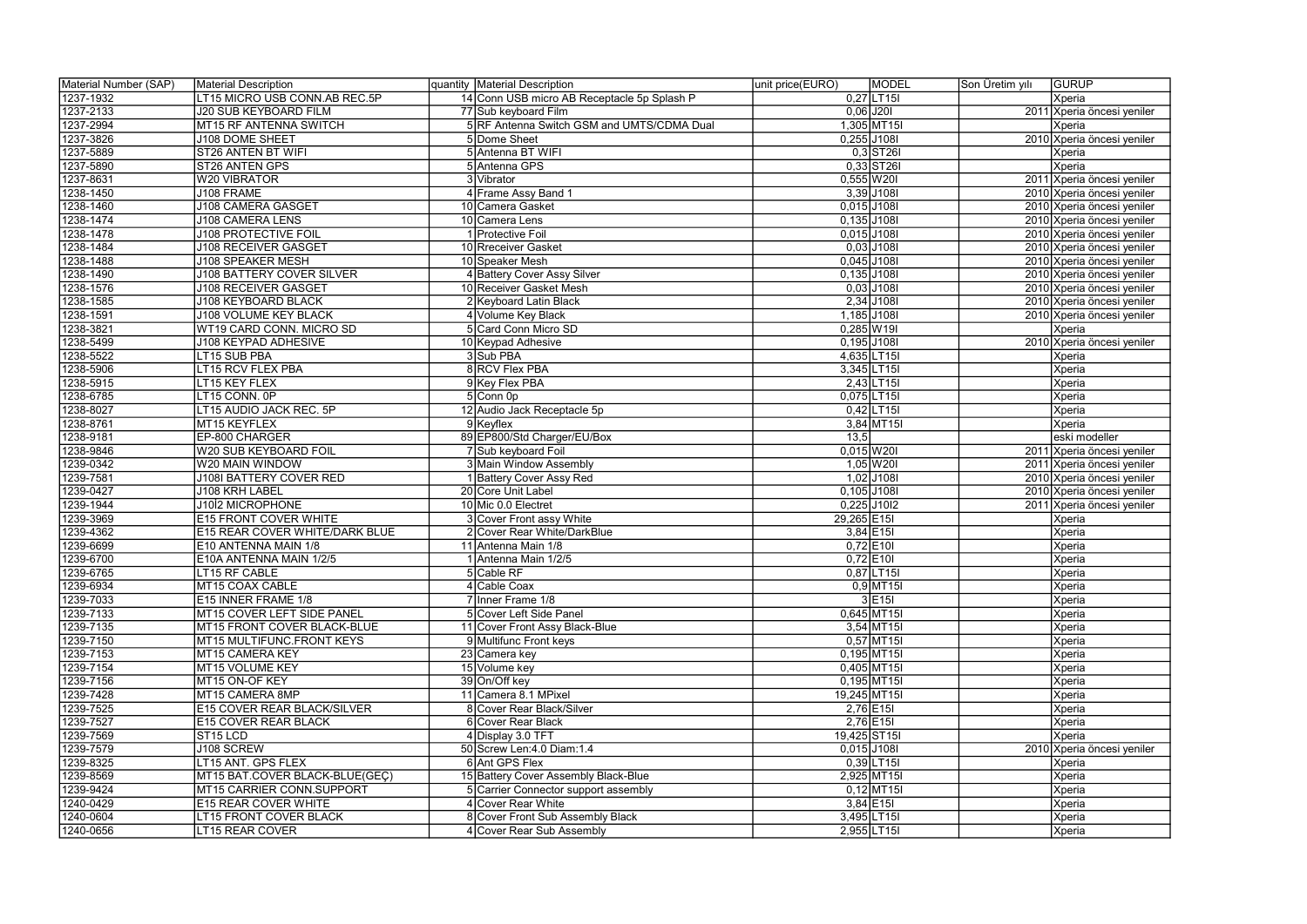| Material Number (SAP) | Material Description           | quantity   Material Description               | unit price(EURO)<br><b>MODEL</b> | <b>GURUP</b><br>Son Üretim yılı |
|-----------------------|--------------------------------|-----------------------------------------------|----------------------------------|---------------------------------|
| 1240-0768             | <b>E15 USB CAP BLACK</b>       | 2 Cap USB Black                               | $0,225$  E15                     | Xperia                          |
| 1240-1078             | <b>LT15 MAIN KEY</b>           | 5 Key Main                                    | 0,645 LT15                       | Xperia                          |
| 1240-1116             | LT15 ONOF KEY                  | 3 Key On/Off                                  | $0,18$   LT $15$                 | Xperia                          |
| 1240-1156             | LT15 SCREW                     | 3 Screw Len: 3.0 Diam: 1.4 M                  | $0,015$ LT15I                    | Xperia                          |
| 1240-1166             | <b>LT15 BATTERY COVER BLUE</b> | 7 Cover Battery Sub Assembly Blue             | 4,785 LT15                       | Xperia                          |
| 1240-1175             | <b>LT15 KRH LABEL</b>          | 20 Label Core Unit                            | 0,075 LT15                       | Xperia                          |
| 1240-1178             | <b>LT15 SCREEN PROTECTION</b>  | 4 MComp Sheet Protection LCD                  | $0,135$ LT15I                    | Xperia                          |
| 1240-2652             | <b>LT15 INPUT SWITCH PUSH</b>  | 16 Input Switch Push                          | $0,045$ LT15I                    | Xperia                          |
| 1240-4122             | <b>J108 FRONT BLACK</b>        | 3 Front Cover Assy Black                      | 0,885 J108I                      | 2010 Xperia öncesi yeniler      |
| 1240-5071             | <b>ST15 SUPPORT LCD</b>        | 5 Support LCD                                 | 2,175 ST15                       | Xperia                          |
| 1240-5110             | ST15 GASGET MIC.               | 10 Gasket Mic                                 | $0,015$ ST <sub>15</sub>         | Xperia                          |
| 1240-5113             | ST15 ADHESİVE                  | 10 Adhesive $3 \times 6$                      | $0,015$ ST15                     | Xperia                          |
| 1240-5169             | ST15 INNER FRAME               | 8 Inner Frame 1/8                             | 3,255 ST15                       | Xperia                          |
| 1240-5186             | ST15 GASGET LOUDSPEAKER        | 10 Gasket Loudspeaker                         | $0,03$ ST <sub>15I</sub>         | Xperia                          |
| 1240-5197             | <b>ST15 WINDOW CAMERA</b>      | 5 Window Camera                               | 0,255 ST15                       | Xperia                          |
| 1240-5198             | ST15 GASGET CAMERA             | 10 Gasket Camera                              | $0,015$ ST <sub>15</sub>         | Xperia                          |
| 1240-5205             | ST15 GASGET SEMICICULAR        | 10 Gasket $8 \times 3$ semicircular           | $0,015$ ST <sub>15</sub>         | Xperia                          |
| 1240-5208             | ST15 GASGET NET MİC.           | 10 Gasket Net Mic                             | $0,015$ ST <sub>15</sub>         | Xperia                          |
| 1240-5247             | ST15 ONOFF KEY BLACK           | 3 Key On/Off Black                            | $0,225$ ST15I                    | Xperia                          |
| 1240-5383             | ST15 GASGET PROXY              | 10 Gasket Proxy                               | $0,105$ ST <sub>15</sub>         | Xperia                          |
| 1240-5763             | ST15 DOME SHEET                | 8 Dome Sheet                                  | $0,06$ ST <sub>15I</sub>         | Xperia                          |
| 1240-5768             | ST15 USB CAP BLACK             | 13 Cap USB Black                              | $0,105$ ST <sub>15I</sub>        | Xperia                          |
| 1240-7934             | U5 MECH PART PANEL SIDE LEFT   | 1 Mech Part Vivaz Panel Side Left Sub Asse    | $1,755$ U5I                      | Xperia öncesi yeniler           |
| 1240-7944             | U5 MECH PART PANEL SIDE RIGHT  | 1 Mech Part Vivaz Panel Side Right Sub Ass    | $2,25$ U5I                       | Xperia öncesi yeniler           |
| 1240-9985             | MT15 SCREW 1.4                 | 42 Screw Phillips Diam: 1.4                   | $0,045$ MT15I                    | Xperia                          |
| 1241-0695             | <b>E15 CO BRAND WHITE</b>      | 11 Co Brand White                             | $0,105$ E15I                     | Xperia                          |
| 1241-0704             | <b>E15 CO BRAND BLACK</b>      | 2 Co Brand Black                              | $0,105$ E15I                     | Xperia                          |
| 1241-0919             | ST15 GASGET                    | 10 Gasket 15 x 7                              | $0,015$ ST <sub>15</sub>         | Xperia                          |
| 1241-0932             | ST <sub>15</sub> SCREW         | 50 Screw Torx Len: 5.7 Diam: 1.7              | $0,015$ ST <sub>15</sub>         | Xperia                          |
| 1241-0946             | ST15 CONN. MICRO SD READER     | 5 Conn MicroSD reader                         | $0,27$ ST <sub>15I</sub>         | Xperia                          |
| 1241-1870             | HPM-60JS 3.5 MM STEREO PHF     | 22 HPM-60JS 3.5mm Stereo PHF                  | 1,89                             | eski modeller                   |
| 1241-3082             | ST15 SHIELD CAN LID CAMERA     | 5 Shield Can Lid Camera                       | $0,09$ ST <sub>15I</sub>         | Xperia                          |
| 1241-3332             | ST15 GASGET CAMERA FLASH       | 10 Gasket Camera/Flash                        | $0,03$ ST <sub>15I</sub>         | Xperia                          |
| 1241-3463             | MT15 FOIL 0.0 MM PROT.TAPE     | 20 Foil 0.0 mmProtective Tape Touch FPC       | $0,015$ MT15I                    | Xperia                          |
| 1241-3501             | ST15 SHIELD CAN LID RF         | 10 Shield Can Lid RF                          | $0,03$ ST <sub>15</sub>          | Xperia                          |
| 1241-3758             | MT15 GASGET                    | 10 Gasket                                     | $0,015$ MT15I                    | Xperia                          |
| 1241-4115             | MT15 COVER RIGHT SIDE PANEL    | 1 Cover Right Side panel right assembly       | $0,84$ MT15I                     | Xperia                          |
| 1241-4623             | MT15 CARRIER METAL LCM CARRIER | 7 Carrier Metal LCM Carrier Assembly          | $3,27$ MT15I                     | Xperia                          |
| 1241-5650             | MT15 SCREW 5.7 X 1.4           | 25 Screw Other Len: 5.7 Diam: 1.4             | $0,015$ MT15I                    | Xperia                          |
| 1241-5668             | ST15 CAMERA 5 MP               | 7 Camera 5 MPixel                             | $11,7$ ST <sub>15I</sub>         | Xperia                          |
| 1241-5781             | MT15 PROTECTIVE TAPE LEFT      | 9 Protective Tape Left                        | $0,015$ MT15I                    | Xperia                          |
| 1241-5782             | MT15 PROTECTIVE TAPE RIGHT     | 9 Protective Tape Right                       | $0,015$ MT15I                    | Xperia                          |
| 1241-6091             | MT15 CAP TOUCH FLEX            | 8 Cap Touch flex assy                         | $0,075$ MT15I                    | Xperia                          |
| 1241-6361             | CK15 MAIN ANT FPC              | 2 Ant Main Flex Module 900                    | 0,465 CK15                       | Xperia                          |
| 1241-6364             | <b>CK15 HINGE FPC</b>          | 19 Hinge FPC Assembly                         | 1,575 CK15                       | Xperia                          |
| 1241-6489             | <b>ST15 GASGET AUDIO JACK</b>  | 10 Gasket Audio Jack                          | $0,015$ ST <sub>15</sub>         | Xperia                          |
| 1241-6722             | ST15 CUSHION                   | 10 Cushion 7x7                                | $0,015$ ST <sub>15</sub>         | Xperia                          |
| 1241-7214             | MT15 SCREW 4.5 X 1.4           | 45 Screw Torx 4IP Len: 4.5 Diam: 1.4 Screw 1. | $0,015$ MT15I                    | Xperia                          |
| 1241-7544             | SK17 HINGE FPC                 | 12 Hinge FPC                                  | 10,17 SK17                       | Xperia                          |
| 1241-8093             | J108 FRAME 1.2.5               | 3 Frame Assy Band 1.2.5                       | $2,16$ J108I                     | 2010 Xperia öncesi yeniler      |
| 1241-8112             | MT15 RF TAPE                   | 10 Foil 0.0 mmRF tape                         | $0,015$ MT15                     | Xperia                          |
| 1241-8123             | MT15 FOIL 0.0 MMAV TAPE        | 10 Foil 0.0 mmAV tape                         | $0,015$ MT15I                    | Xperia                          |
| 1241-8420             | ST15 GASGET CONDUCTIVE         | 10 Gasket Conductive 19 x 11                  | $0,24$ ST <sub>15I</sub>         | Xperia                          |
| 1241-8767             | MT15 GASGET RGB LED            | 10 Gasket - RGB LED Assembly                  | $0,06$ MT15I                     | Xperia                          |
| 1241-9008             | ST15 SHIELD CAN LID            | 10 Shield Can Lid BT/WLAN                     | $0,03$ ST <sub>15I</sub>         | Xperia                          |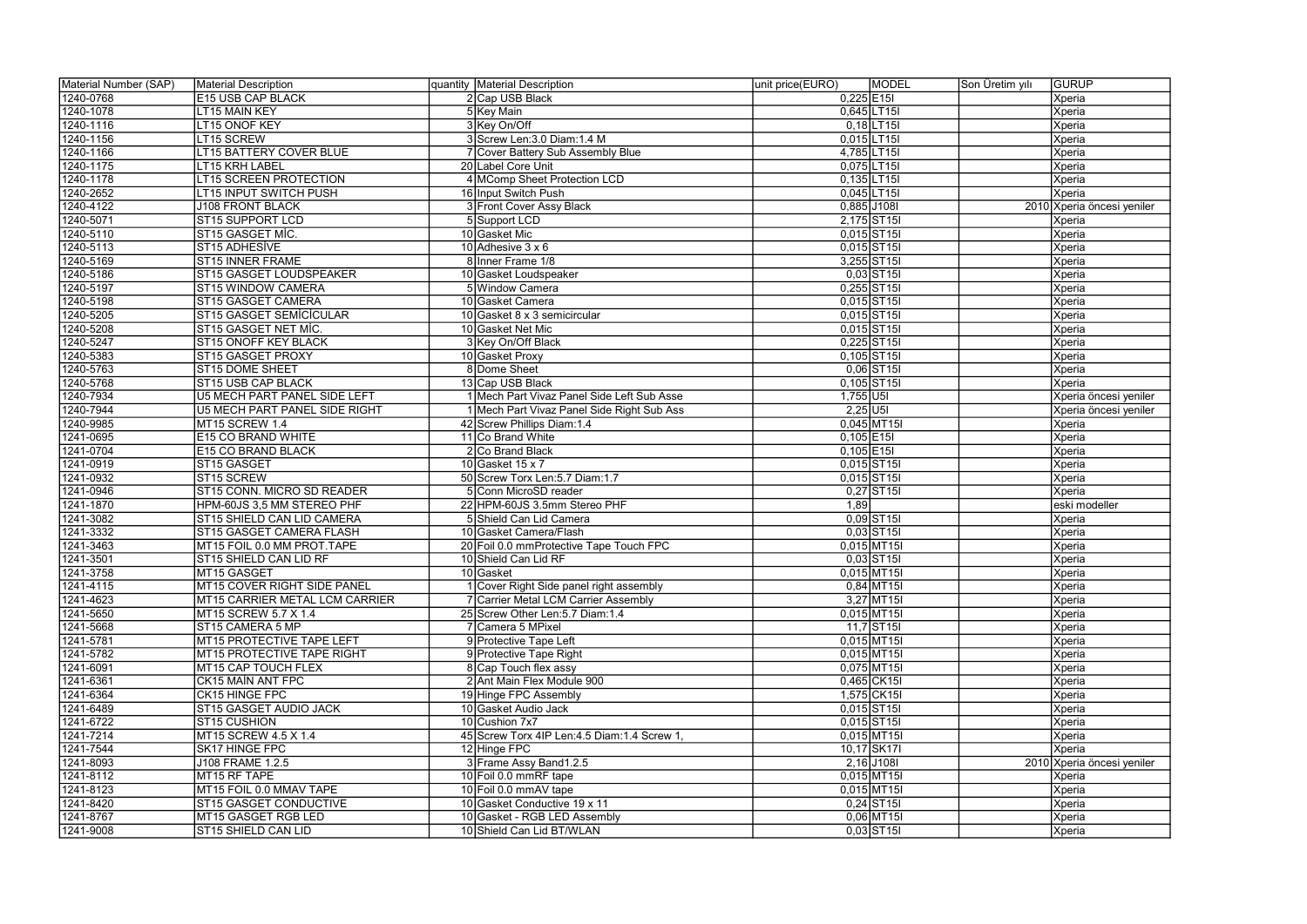| Material Number (SAP) | Material Description              | quantity   Material Description             | <b>MODEL</b><br>unit price(EURO) | <b>GURUP</b><br>Son Üretim yılı |
|-----------------------|-----------------------------------|---------------------------------------------|----------------------------------|---------------------------------|
| 1241-9044             | ST15 SHIELD CAN LID ABB           | 10 Shield Can Lid ABB                       | $0,135$ ST <sub>15</sub>         | Xperia                          |
| 1241-9399             | <b>E15 FRONT BLACK</b>            | 7 Cover Front assy Black                    | 29,325 E15                       | Xperia                          |
| 1241-9511             | MT15 SIM OPEN LABEL               | 10 SIM open label                           | $0,015$ MT15I                    | Xperia                          |
| 1242-0184             | MT15 FOIL ADH.SINGLE SIDE 0.1     | 10 Foil Adhesive Single Side 0.1 mmmicro SD | $0,015$ MT15I                    | Xperia                          |
| 1242-0913             | ST15 SWITCH                       | 5 Switch                                    | $0,3$ ST <sub>15</sub>           | Xperia                          |
| 1242-1349             | <b>SK17 VIBRATOR</b>              | 3 Vibrator                                  | 0,525 SK171                      | Xperia                          |
| 1242-1878             | SK17 FLASH LED FPC                | 2 Flash LED FPC                             | 2,745 SK171                      | Xperia                          |
| 1242-1879             | SK17 CAMERA KEY FPC               | 5 Camera Key FPC                            | $0,51$ SK17I                     | Xperia                          |
| 1242-2007             | <b>SK17 VOLUME KEY BLACK</b>      | 10 Volume Key Black                         | $0,3$ SK17I                      | Xperia                          |
| 1242-2021             | <b>SK17 CAMERA KEY BLACK</b>      | 9 Camera Key Black                          | $0,21$ SK17I                     | Xperia                          |
| 1242-2022             | <b>SK17 MAIN KEYPAD BLACK</b>     | 6 Main Keypad QWERTY Latin Black            | 3,03 SK17                        | Xperia                          |
| 1242-2023             | SK17 ONOFF KEY BLACK              | 4 Power Key Black                           | $0,15$ SK17I                     | Xperia                          |
| 1242-2025             | SK17 HINGE SLIDE TOP BLACK        | 6 Hinge Slide Top Assy Black                | 5,685 SK171                      | Xperia                          |
| 1242-2274             | <b>SK17 LOWER FRONT BLACK</b>     | 5 Lower Front Cover Assy Black              | 2,775 SK171                      | Xperia                          |
| 1242-2305             | SK17 LOWER REAR COVER             | 3 Lower Rear Cover Assy Band 18             | 2,88 SK17                        | Xperia                          |
| 1242-2308             | <b>SK17 RECEIVER MESH BLACK</b>   | 5 Receiver Mesh Black                       | 0,045 SK171                      | Xperia                          |
| 1242-2319             | <b>SK17 MICRO USB COVER BLACK</b> | 6 Micro USB Cover Black                     | 0,045 SK17                       | Xperia                          |
| 1242-2326             | ST25 SCREW                        | 50 Screw Torx Len: 3.1 Diam: 1.4            | $0,015$ ST25I                    | Xperia                          |
| 1242-2349             | <b>SK17 LOUDSPEAKER GASGET</b>    | 10 Loud Speaker Gasket                      | 0,015 SK171                      | Xperia                          |
| 1242-2363             | SK17 LOUDSPEAKER MESH BLACK       | 10 Loud Speaker Mesh Black                  | 0,06 SK17                        | Xperia                          |
| 1242-2364             | SK17 FIST MIC. MESH               | 10 First Mic Mesh                           | 0,015 SK17                       | Xperia                          |
| 1242-2365             | SK17 SECOND MIC MESH BLACK        | 10 Second Mic Mesh Black                    | 0,015 SK17                       | Xperia                          |
| 1242-2377             | <b>SK17 COND.CUSHION</b>          | 10 Conductive Cushion                       | $0,15$ SK17I                     | Xperia                          |
| 1242-2400             | <b>SK17 BATTERY COVER BLACK</b>   | 4 Battery Cover Assy Black                  | 0,93 SK17                        | Xperia                          |
| 1242-2475             | SK17 RECEIVER DECO BLACK          | 5 Receiver Deco Black                       | $0,21$ SK17I                     | Xperia                          |
| 1242-2492             | <b>SK17 SCREW CAP BLACK</b>       | 12 Screw Cap Black                          | 0,015 SK17                       | Xperia                          |
| 1242-2766             | ST15 BATTERY COVER WHITE          | 2 Cover Battery White                       | $1,47$ ST <sub>15I</sub>         | Xperia                          |
| 1242-3994             | ST18 AUDIO JACK                   | 6 Audio Jack                                | 0,405 ST18I                      | <b>Xperia</b>                   |
| 1242-4054             | W20 DEC.SHEET RED                 | 8 Decoration sheet Red                      | $0,255$ W20I                     | 2011 Xperia öncesi yeniler      |
| 1242-6000             | J108 LCD METAL                    | 5 LCD Metal Assy                            | $0,48$ J108I                     | 2010 Xperia öncesi yeniler      |
| 1242-6502             | ST15 CUSHION 5 X 2                | $5$ Cushion 5 x 2                           | $0,015$ ST <sub>15</sub>         | Xperia                          |
| 1242-6545             | ST18 MICRO USB CONN.              | 28 Connector Micro USB                      | $0,285$ ST <sub>181</sub>        | Xperia                          |
| 1242-6758             | MICRO USB CABLE                   | 75 EC450/1m microUSB cable/Bulk             | $6 \mid$                         | eski modeller                   |
| 1242-7651             | ST15 GASGET                       | 5 Gasket 7,3 x 1,5                          | $0,015$ ST <sub>15</sub>         | Xperia                          |
| 1242-7996             | J108 MIC.GASGET                   | 10 Microphone Gasket                        | 0,015 J108I                      | 2010 Xperia öncesi yeniler      |
| 1242-8313             | SK17 MICRO USB CONN.              | 4 Micro USB Connector                       | 0,165 SK171                      | Xperia                          |
| 1242-8458             | CK13 LOUDSPEAKER                  | 10 Loudspeaker                              | 0,405 CK13I                      | Xperia                          |
| 1242-8504             | ST15 ADHESIVE IRREGULAR           | 5 Adhesive Irregular                        | $0,015$ ST <sub>15</sub>         | Xperia                          |
| 1242-8622             | ST15 NET LOUDSPEAKER MESH         | 5 Net Loudspeaker mesh                      | $0,015$ ST <sub>15</sub>         | Xperia                          |
| 1242-8650             | <b>SK17 SIM CARD CONN.</b>        | 5 SIM Card Connector                        | 0,165 SK171                      | Xperia                          |
| 1242-8777             | EC600 MICRO USB MEDIA CABLE       | 3 Media Cable Micro USB Cable EC600 Ogawa/  | 1,44                             | eski modeller                   |
| 1242-9009             | CK <sub>15</sub> LCD              | 6 Display 3.0 inch TFT                      | 13,32 CK15                       | Xperia                          |
| 1242-9140             | W100 SCREEN PROTECTIVE FILM       | 5 Screen Protective Film                    | $1,14$ W 100                     | 2011 Xperia öncesi yeniler      |
| 1242-9223             | SK17 HINGE FPC CLIP               | 5 Hinge FPC Clip                            | $0,15$ SK17I                     | Xperia                          |
| 1242-9472             | SK17 AUDIO JACK ADHESIVE FOIL     | 5 Audio Jack Adhesive Foil                  | 0,015 SK17                       | Xperia                          |
| 1242-9839             | LT15 LCD                          | 2 Display 4.2 TFT                           | 87,105 LT15                      | Xperia                          |
| 1243-0332             | ST15 USB CAP WHITE                | 7 Cap USB White                             | $0,105$ ST <sub>15</sub>         | Xperia                          |
| 1243-0384             | LT15 FRONT COVER SILVER           | 13 Cover Front Sub Assembly Silver          | 4,095 LT15                       | Xperia                          |
| 1243-0394             | <b>LT15 BATTERY COVER SILVER</b>  | 7 Cover Battery Sub Assembly Silver         | $5,43$ LT15                      | Xperia                          |
| 1243-0427             | SK17 GPS SHIELDING COND.GASGET    | 5 GPS Shielding Conductive Gasket           | 0,015 SK17                       | Xperia                          |
| 1243-0431             | SK17 WLAN SHIELDING ADHESIVE F    | 5 WLAN Shielding Adhesive Foil              | 0,015 SK171                      | Xperia                          |
| 1243-0605             | SK17 SHIELDING CAN LID ABB        | 5 Shielding Can Lid ABB                     | 0,045 SK171                      | Xperia                          |
| 1243-0607             | SK17 SHIELDING CAN WLAN           | 5 Shielding Can WLAN                        | $0,03$ SK17I                     | Xperia                          |
| 1243-0608             | SK17 SHIELDING CAN GPS            | 5 Shielding Can GPS                         | 0,015 SK17                       | Xperia                          |
| 1243-0671             | J108 LCD CONN. PROTECTIVE FOIL    | 10 LCD Connector Protective Foil            | $0,015$ J108I                    | 2010 Xperia öncesi yeniler      |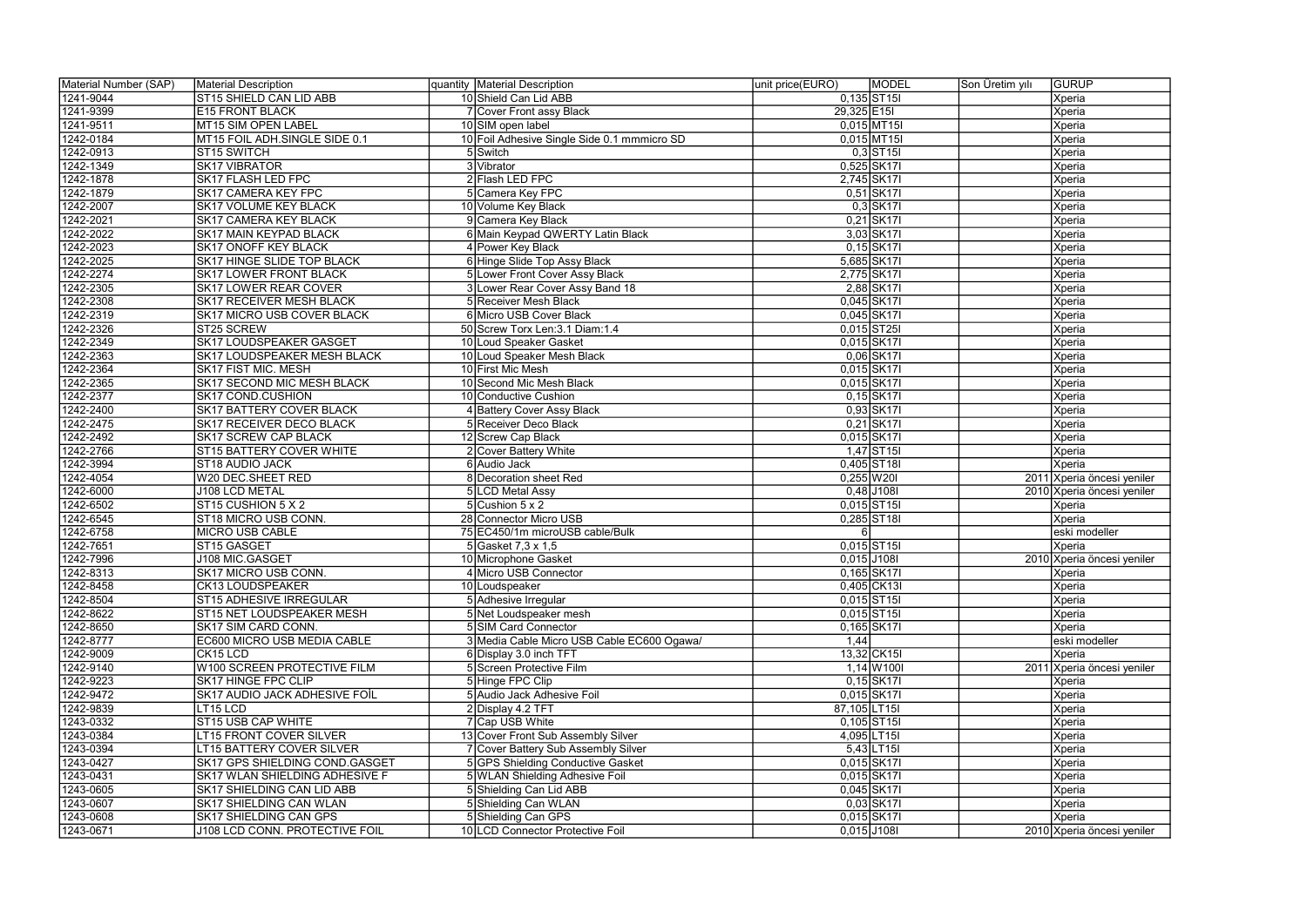| 1243-1161<br>MK16 SLIDER FLEX<br>1 Slider Flex FPC Assy<br>9,915<br> eski modeller<br>1243-1322<br>MK16 KEYFLEX<br>4,815<br>3 Qwerty Key Flex PBA<br>eski modeller<br>1243-1626<br>$2,445$ CK15I<br><b>CK15 REAR COVER SILVER</b><br>3 Rear Cover Assy Silver<br>Xperia<br>1243-1632<br>$0,315$ CK15I<br>5 Key Volume<br><b>CK15 VOLUME KEY</b><br>Xperia<br>1243-1633<br>5 Key Power<br>$0,45$ CK15I<br>CK15 ONOF KEY<br>Xperia<br>1243-1634<br>$0,33$ CK15I<br>Xperia<br>4 Key Camera<br><b>CK15 CAMERA KEY</b><br>1243-1635<br>$0,21$ CK15I<br><b>CK15 REAR CABINET BLACK INNER</b><br>4 Rear Cabinet 2325 BLACK PC N/A Inner Rea<br>Xperia<br>0,045 CK15<br>1243-1636<br><b>CK15 METAL DOME HOME KEY</b><br>11 Metal Dome Home Key<br>Xperia<br>$0,54$ CK15I<br>1243-1637<br><b>CK15 METAL DOME KEYPAD</b><br>Xperia<br>10 Metal Dome keypad<br>$0,03$ CK15I<br>1243-1697<br><b>CK15 SPONGE PROX.SENSOR</b><br>7 Sponge Proximity Sensor<br>Xperia<br>$0,06$ CK15I<br>1243-1700<br><b>CK15 SPONGE SPEAKER</b><br>10 Sponge Speaker<br>Xperia<br>1243-1730<br>6,015 CK15<br>CK15 HINGE MODULE SILVER<br>4 Hinge module Silver<br><b>Xperia</b><br>1243-1734<br><b>CK15 LCD SHEILDING</b><br>0,885 CK15<br>5 Display Shielding<br>Xperia<br>$0,33$ CK15I<br>1243-1738<br><b>CK15 CAMERA LENS</b><br>Xperia<br>3 Camera Lens<br>$0,03$ CK15I<br>1243-1747<br>CK15 SCREW<br>43 Screw Cross(JCIS) 1.6mm*3.5mm Silver<br>Xperia<br>0,015 CK15<br>1243-1756<br>25 Screw FPH (T5) M1.4*L3mm<br>Xperia<br>CK15I SCREW<br>0,075 CK15<br>1243-1760<br>CK15 SCREW<br>Xperia<br>25 Screw Cross(JCIS) 1.6mm*4mm Silver<br>0,045 CK15<br>1243-1762<br>Xperia<br>CK15 COND. GASGET<br>25 Conductive Gasket 3x4x0.5mm<br>1,155 CK15<br>1243-1783<br><b>CK15 BATTERY COVER BLACK</b><br>4 Battery Cover Assy Black<br>Xperia<br>1243-1785<br>2,775 CK151<br><b>CK15 KEYBOARD SILVER</b><br>3 Keyboard Qwerty English Silver<br>Xperia<br>1243-1786<br>2,775 CK15<br>5 Keyboard Qwerty English White<br>Xperia<br>CK15 KEYBOARD QWERTY ENG WHITE<br>1243-2292<br>WT13 LCD<br>2 Display 3.0 inch TFT<br>12,69 WT13<br>Xperia<br>1243-2484<br>SK17 MICRO SD CARD CONN.<br>$0,255$ SK17I<br>5 Micro SD Card Connector<br>Xperia<br>1243-2862<br>E15 REAR COVER BLACK/BLUE<br>$2,76$ E15I<br>2 Cover Rear Black/Blue<br>Xperia<br>1243-2863<br>$2,76$ E15I<br>E15 REAR COVER BLACK/RED<br>3 Cover Rear Black/Red<br>Xperia<br>$0,24$ CK13I<br>1243-3068<br>CK13 CONN. AUDIO JACK REC. 6 P<br>8 Conn Audio Jack Receptacle 6p<br>Xperia<br>1243-5213<br>0,825 J108I<br>J108 BAT.COVER WHITE<br>9 Cover battery cover assemly<br>2010 Xperia öncesi yeniler<br>$3,27$ MT15I<br>1243-5396<br>MT15 BATTERY COVER RED<br>2 Battery Cover Assembly Red<br>Xperia<br>1243-5616<br>2,775 MT15<br>MT15 BATTERY COVER SILVER<br>7 Battery Cover Assembly Silver<br>Xperia<br>$0,225$ J108I<br>1243-5779<br><b>J108 VOLUME KEY SILVER</b><br>5 Key Volume Volume key Silver<br>2010 Xperia öncesi yeniler<br>$2,61$ J108I<br>1243-5780<br><b>J108 KEYBOARD SILVER</b><br>3 Keyboard Latin silver<br>2010 Xperia öncesi yeniler<br>0,015 SK171<br>1243-6006<br>5 Flash LED FPC Adhesive Foil<br>SK17 FLASH LED FPC ADH.FOIL<br>Xperia<br>$3,84$ MT15I<br>1243-6063<br>MT15 FRONT RED<br>Xperia<br>Cover Front Assy - Red<br>3,435 MT15I<br>1243-6066<br><b>MT15 FRONT SILVER</b><br>Xperia<br>Cover Front Assy - Silver<br>1243-6342<br>W20 DEC.SHEET WHITE<br>10 Decoration sheet White<br>$0,255$ W20I<br>2011 Xperia öncesi yeniler<br>1243-6345<br><b>W200 BATTERY COVER WHITE</b><br>2 Battery Cover White<br>1,35<br> eski modeller<br>1243-6349<br>1,665 W20I<br>W20 UPPER FRONT WHITE<br>Upper front cover White<br>2011 Xperia öncesi yeniler<br>1243-7302<br>5 Card Conn Micro SD<br>0,195 CK15<br>CK15 CARD CONN. MICRO SD<br>Xperia<br>1243-8928<br>0,015 SK171<br><b>SK17 ADHESIVE FOIL HINGE</b><br>5 Hinge Assy Adhesive Foil<br>Xperia<br>1243-9968<br>0,015 SK171<br>SK17 PROTECTIVE FILM MAIN ANT.<br>5 Main Antenna Switch Protective Film<br>Xperia<br>1244-5174<br>2 Conn USB micro 5p<br>0,285 ST15<br>ST15 MICRO USB CONN.5P<br>Xperia<br>1244-5343<br>1,155 MT271<br>MT27 EARSPEAKER<br>75 Ear Speaker 12.0 Rectangular<br>Xperia<br>1244-6259<br>2,025 WT13I<br><b>WT13 REAR COVER BLACK</b><br>3 Rear Cover Assy Black mesh<br>Xperia<br>2,595 WT13I<br>1244-6265<br><b>WT13 BATTERY COVER BLACK</b><br>3 Battery Cover Assy Black<br>Xperia<br>$0,09$ LT15I<br>1244-8400<br>LT15 RF CAP<br>8 Cap RF<br>Xperia<br>5 Shield Can Lid DBB<br>$0,03$ ST <sub>15I</sub><br>1244-9425<br>ST15 SHIELD CAN LID DBB<br>Xperia<br>1244-9755<br>$1,53$ ST <sub>15</sub><br>ST15 BATTERY COVER DARK PINK<br>9 Cover Battery Dark Pink<br>Xperia<br>$1,545$ ST <sub>15I</sub><br>1244-9757<br>ST15 BATTERY COVER BLACK<br>Cover Battery Black<br>Xperia<br>1245-0490<br>W20 INS.PROTECTION FILM<br>$0,015$ W20I<br>85 Insulation protection film<br>2011 Xperia öncesi yeniler<br>$1,17$ LT28I<br>1245-2711<br>9 Vibrator<br>LT28 VIBRATOR<br>Xperia<br>1245-7275<br>49 Water Indicator<br>$0,03$ LT26I<br>LT26 WATER INDICATOR<br>Xperia<br>6,225 ST18I<br>1245-9262<br>10 Sub PBA Band125&18<br>ST18 SUB PBA BAND 125&18<br>Xperia<br>1,425 ST18I<br>1245-9291<br>8 Relay FPC<br>Xperia<br>ST18 RELAY FPC<br>4,17 ST18<br>1245-9312<br>ST18 SIM FPC<br>3 SIM FPC Module<br>Xperia | Material Number (SAP) | Material Description           | quantity Material Description | unit price(EURO)<br><b>MODEL</b> | <b>GURUP</b><br>Son Üretim yılı |
|-------------------------------------------------------------------------------------------------------------------------------------------------------------------------------------------------------------------------------------------------------------------------------------------------------------------------------------------------------------------------------------------------------------------------------------------------------------------------------------------------------------------------------------------------------------------------------------------------------------------------------------------------------------------------------------------------------------------------------------------------------------------------------------------------------------------------------------------------------------------------------------------------------------------------------------------------------------------------------------------------------------------------------------------------------------------------------------------------------------------------------------------------------------------------------------------------------------------------------------------------------------------------------------------------------------------------------------------------------------------------------------------------------------------------------------------------------------------------------------------------------------------------------------------------------------------------------------------------------------------------------------------------------------------------------------------------------------------------------------------------------------------------------------------------------------------------------------------------------------------------------------------------------------------------------------------------------------------------------------------------------------------------------------------------------------------------------------------------------------------------------------------------------------------------------------------------------------------------------------------------------------------------------------------------------------------------------------------------------------------------------------------------------------------------------------------------------------------------------------------------------------------------------------------------------------------------------------------------------------------------------------------------------------------------------------------------------------------------------------------------------------------------------------------------------------------------------------------------------------------------------------------------------------------------------------------------------------------------------------------------------------------------------------------------------------------------------------------------------------------------------------------------------------------------------------------------------------------------------------------------------------------------------------------------------------------------------------------------------------------------------------------------------------------------------------------------------------------------------------------------------------------------------------------------------------------------------------------------------------------------------------------------------------------------------------------------------------------------------------------------------------------------------------------------------------------------------------------------------------------------------------------------------------------------------------------------------------------------------------------------------------------------------------------------------------------------------------------------------------------------------------------------------------------------------------------------------------------------------------------------------------------------------------------------------------------------------------------------------------------------------------------------------------------------------------------------------------------------------------------------------------------------------------------------------------------------------------------------------------------------------------------------------------------------------------------------------------------------------------------------------------------------------------------------------------------------------------------------------------------------------------------------------------------------------------------------------------------------------------------------------------------------------------------------------------------------------------------------------------------------------------------------------------------------------------------------------------------------------------------------------------------------------------------------------------------------------------------------------------------|-----------------------|--------------------------------|-------------------------------|----------------------------------|---------------------------------|
|                                                                                                                                                                                                                                                                                                                                                                                                                                                                                                                                                                                                                                                                                                                                                                                                                                                                                                                                                                                                                                                                                                                                                                                                                                                                                                                                                                                                                                                                                                                                                                                                                                                                                                                                                                                                                                                                                                                                                                                                                                                                                                                                                                                                                                                                                                                                                                                                                                                                                                                                                                                                                                                                                                                                                                                                                                                                                                                                                                                                                                                                                                                                                                                                                                                                                                                                                                                                                                                                                                                                                                                                                                                                                                                                                                                                                                                                                                                                                                                                                                                                                                                                                                                                                                                                                                                                                                                                                                                                                                                                                                                                                                                                                                                                                                                                                                                                                                                                                                                                                                                                                                                                                                                                                                                                                                                                                                   |                       |                                |                               |                                  |                                 |
|                                                                                                                                                                                                                                                                                                                                                                                                                                                                                                                                                                                                                                                                                                                                                                                                                                                                                                                                                                                                                                                                                                                                                                                                                                                                                                                                                                                                                                                                                                                                                                                                                                                                                                                                                                                                                                                                                                                                                                                                                                                                                                                                                                                                                                                                                                                                                                                                                                                                                                                                                                                                                                                                                                                                                                                                                                                                                                                                                                                                                                                                                                                                                                                                                                                                                                                                                                                                                                                                                                                                                                                                                                                                                                                                                                                                                                                                                                                                                                                                                                                                                                                                                                                                                                                                                                                                                                                                                                                                                                                                                                                                                                                                                                                                                                                                                                                                                                                                                                                                                                                                                                                                                                                                                                                                                                                                                                   |                       |                                |                               |                                  |                                 |
|                                                                                                                                                                                                                                                                                                                                                                                                                                                                                                                                                                                                                                                                                                                                                                                                                                                                                                                                                                                                                                                                                                                                                                                                                                                                                                                                                                                                                                                                                                                                                                                                                                                                                                                                                                                                                                                                                                                                                                                                                                                                                                                                                                                                                                                                                                                                                                                                                                                                                                                                                                                                                                                                                                                                                                                                                                                                                                                                                                                                                                                                                                                                                                                                                                                                                                                                                                                                                                                                                                                                                                                                                                                                                                                                                                                                                                                                                                                                                                                                                                                                                                                                                                                                                                                                                                                                                                                                                                                                                                                                                                                                                                                                                                                                                                                                                                                                                                                                                                                                                                                                                                                                                                                                                                                                                                                                                                   |                       |                                |                               |                                  |                                 |
|                                                                                                                                                                                                                                                                                                                                                                                                                                                                                                                                                                                                                                                                                                                                                                                                                                                                                                                                                                                                                                                                                                                                                                                                                                                                                                                                                                                                                                                                                                                                                                                                                                                                                                                                                                                                                                                                                                                                                                                                                                                                                                                                                                                                                                                                                                                                                                                                                                                                                                                                                                                                                                                                                                                                                                                                                                                                                                                                                                                                                                                                                                                                                                                                                                                                                                                                                                                                                                                                                                                                                                                                                                                                                                                                                                                                                                                                                                                                                                                                                                                                                                                                                                                                                                                                                                                                                                                                                                                                                                                                                                                                                                                                                                                                                                                                                                                                                                                                                                                                                                                                                                                                                                                                                                                                                                                                                                   |                       |                                |                               |                                  |                                 |
|                                                                                                                                                                                                                                                                                                                                                                                                                                                                                                                                                                                                                                                                                                                                                                                                                                                                                                                                                                                                                                                                                                                                                                                                                                                                                                                                                                                                                                                                                                                                                                                                                                                                                                                                                                                                                                                                                                                                                                                                                                                                                                                                                                                                                                                                                                                                                                                                                                                                                                                                                                                                                                                                                                                                                                                                                                                                                                                                                                                                                                                                                                                                                                                                                                                                                                                                                                                                                                                                                                                                                                                                                                                                                                                                                                                                                                                                                                                                                                                                                                                                                                                                                                                                                                                                                                                                                                                                                                                                                                                                                                                                                                                                                                                                                                                                                                                                                                                                                                                                                                                                                                                                                                                                                                                                                                                                                                   |                       |                                |                               |                                  |                                 |
|                                                                                                                                                                                                                                                                                                                                                                                                                                                                                                                                                                                                                                                                                                                                                                                                                                                                                                                                                                                                                                                                                                                                                                                                                                                                                                                                                                                                                                                                                                                                                                                                                                                                                                                                                                                                                                                                                                                                                                                                                                                                                                                                                                                                                                                                                                                                                                                                                                                                                                                                                                                                                                                                                                                                                                                                                                                                                                                                                                                                                                                                                                                                                                                                                                                                                                                                                                                                                                                                                                                                                                                                                                                                                                                                                                                                                                                                                                                                                                                                                                                                                                                                                                                                                                                                                                                                                                                                                                                                                                                                                                                                                                                                                                                                                                                                                                                                                                                                                                                                                                                                                                                                                                                                                                                                                                                                                                   |                       |                                |                               |                                  |                                 |
|                                                                                                                                                                                                                                                                                                                                                                                                                                                                                                                                                                                                                                                                                                                                                                                                                                                                                                                                                                                                                                                                                                                                                                                                                                                                                                                                                                                                                                                                                                                                                                                                                                                                                                                                                                                                                                                                                                                                                                                                                                                                                                                                                                                                                                                                                                                                                                                                                                                                                                                                                                                                                                                                                                                                                                                                                                                                                                                                                                                                                                                                                                                                                                                                                                                                                                                                                                                                                                                                                                                                                                                                                                                                                                                                                                                                                                                                                                                                                                                                                                                                                                                                                                                                                                                                                                                                                                                                                                                                                                                                                                                                                                                                                                                                                                                                                                                                                                                                                                                                                                                                                                                                                                                                                                                                                                                                                                   |                       |                                |                               |                                  |                                 |
|                                                                                                                                                                                                                                                                                                                                                                                                                                                                                                                                                                                                                                                                                                                                                                                                                                                                                                                                                                                                                                                                                                                                                                                                                                                                                                                                                                                                                                                                                                                                                                                                                                                                                                                                                                                                                                                                                                                                                                                                                                                                                                                                                                                                                                                                                                                                                                                                                                                                                                                                                                                                                                                                                                                                                                                                                                                                                                                                                                                                                                                                                                                                                                                                                                                                                                                                                                                                                                                                                                                                                                                                                                                                                                                                                                                                                                                                                                                                                                                                                                                                                                                                                                                                                                                                                                                                                                                                                                                                                                                                                                                                                                                                                                                                                                                                                                                                                                                                                                                                                                                                                                                                                                                                                                                                                                                                                                   |                       |                                |                               |                                  |                                 |
|                                                                                                                                                                                                                                                                                                                                                                                                                                                                                                                                                                                                                                                                                                                                                                                                                                                                                                                                                                                                                                                                                                                                                                                                                                                                                                                                                                                                                                                                                                                                                                                                                                                                                                                                                                                                                                                                                                                                                                                                                                                                                                                                                                                                                                                                                                                                                                                                                                                                                                                                                                                                                                                                                                                                                                                                                                                                                                                                                                                                                                                                                                                                                                                                                                                                                                                                                                                                                                                                                                                                                                                                                                                                                                                                                                                                                                                                                                                                                                                                                                                                                                                                                                                                                                                                                                                                                                                                                                                                                                                                                                                                                                                                                                                                                                                                                                                                                                                                                                                                                                                                                                                                                                                                                                                                                                                                                                   |                       |                                |                               |                                  |                                 |
|                                                                                                                                                                                                                                                                                                                                                                                                                                                                                                                                                                                                                                                                                                                                                                                                                                                                                                                                                                                                                                                                                                                                                                                                                                                                                                                                                                                                                                                                                                                                                                                                                                                                                                                                                                                                                                                                                                                                                                                                                                                                                                                                                                                                                                                                                                                                                                                                                                                                                                                                                                                                                                                                                                                                                                                                                                                                                                                                                                                                                                                                                                                                                                                                                                                                                                                                                                                                                                                                                                                                                                                                                                                                                                                                                                                                                                                                                                                                                                                                                                                                                                                                                                                                                                                                                                                                                                                                                                                                                                                                                                                                                                                                                                                                                                                                                                                                                                                                                                                                                                                                                                                                                                                                                                                                                                                                                                   |                       |                                |                               |                                  |                                 |
|                                                                                                                                                                                                                                                                                                                                                                                                                                                                                                                                                                                                                                                                                                                                                                                                                                                                                                                                                                                                                                                                                                                                                                                                                                                                                                                                                                                                                                                                                                                                                                                                                                                                                                                                                                                                                                                                                                                                                                                                                                                                                                                                                                                                                                                                                                                                                                                                                                                                                                                                                                                                                                                                                                                                                                                                                                                                                                                                                                                                                                                                                                                                                                                                                                                                                                                                                                                                                                                                                                                                                                                                                                                                                                                                                                                                                                                                                                                                                                                                                                                                                                                                                                                                                                                                                                                                                                                                                                                                                                                                                                                                                                                                                                                                                                                                                                                                                                                                                                                                                                                                                                                                                                                                                                                                                                                                                                   |                       |                                |                               |                                  |                                 |
|                                                                                                                                                                                                                                                                                                                                                                                                                                                                                                                                                                                                                                                                                                                                                                                                                                                                                                                                                                                                                                                                                                                                                                                                                                                                                                                                                                                                                                                                                                                                                                                                                                                                                                                                                                                                                                                                                                                                                                                                                                                                                                                                                                                                                                                                                                                                                                                                                                                                                                                                                                                                                                                                                                                                                                                                                                                                                                                                                                                                                                                                                                                                                                                                                                                                                                                                                                                                                                                                                                                                                                                                                                                                                                                                                                                                                                                                                                                                                                                                                                                                                                                                                                                                                                                                                                                                                                                                                                                                                                                                                                                                                                                                                                                                                                                                                                                                                                                                                                                                                                                                                                                                                                                                                                                                                                                                                                   |                       |                                |                               |                                  |                                 |
|                                                                                                                                                                                                                                                                                                                                                                                                                                                                                                                                                                                                                                                                                                                                                                                                                                                                                                                                                                                                                                                                                                                                                                                                                                                                                                                                                                                                                                                                                                                                                                                                                                                                                                                                                                                                                                                                                                                                                                                                                                                                                                                                                                                                                                                                                                                                                                                                                                                                                                                                                                                                                                                                                                                                                                                                                                                                                                                                                                                                                                                                                                                                                                                                                                                                                                                                                                                                                                                                                                                                                                                                                                                                                                                                                                                                                                                                                                                                                                                                                                                                                                                                                                                                                                                                                                                                                                                                                                                                                                                                                                                                                                                                                                                                                                                                                                                                                                                                                                                                                                                                                                                                                                                                                                                                                                                                                                   |                       |                                |                               |                                  |                                 |
|                                                                                                                                                                                                                                                                                                                                                                                                                                                                                                                                                                                                                                                                                                                                                                                                                                                                                                                                                                                                                                                                                                                                                                                                                                                                                                                                                                                                                                                                                                                                                                                                                                                                                                                                                                                                                                                                                                                                                                                                                                                                                                                                                                                                                                                                                                                                                                                                                                                                                                                                                                                                                                                                                                                                                                                                                                                                                                                                                                                                                                                                                                                                                                                                                                                                                                                                                                                                                                                                                                                                                                                                                                                                                                                                                                                                                                                                                                                                                                                                                                                                                                                                                                                                                                                                                                                                                                                                                                                                                                                                                                                                                                                                                                                                                                                                                                                                                                                                                                                                                                                                                                                                                                                                                                                                                                                                                                   |                       |                                |                               |                                  |                                 |
|                                                                                                                                                                                                                                                                                                                                                                                                                                                                                                                                                                                                                                                                                                                                                                                                                                                                                                                                                                                                                                                                                                                                                                                                                                                                                                                                                                                                                                                                                                                                                                                                                                                                                                                                                                                                                                                                                                                                                                                                                                                                                                                                                                                                                                                                                                                                                                                                                                                                                                                                                                                                                                                                                                                                                                                                                                                                                                                                                                                                                                                                                                                                                                                                                                                                                                                                                                                                                                                                                                                                                                                                                                                                                                                                                                                                                                                                                                                                                                                                                                                                                                                                                                                                                                                                                                                                                                                                                                                                                                                                                                                                                                                                                                                                                                                                                                                                                                                                                                                                                                                                                                                                                                                                                                                                                                                                                                   |                       |                                |                               |                                  |                                 |
|                                                                                                                                                                                                                                                                                                                                                                                                                                                                                                                                                                                                                                                                                                                                                                                                                                                                                                                                                                                                                                                                                                                                                                                                                                                                                                                                                                                                                                                                                                                                                                                                                                                                                                                                                                                                                                                                                                                                                                                                                                                                                                                                                                                                                                                                                                                                                                                                                                                                                                                                                                                                                                                                                                                                                                                                                                                                                                                                                                                                                                                                                                                                                                                                                                                                                                                                                                                                                                                                                                                                                                                                                                                                                                                                                                                                                                                                                                                                                                                                                                                                                                                                                                                                                                                                                                                                                                                                                                                                                                                                                                                                                                                                                                                                                                                                                                                                                                                                                                                                                                                                                                                                                                                                                                                                                                                                                                   |                       |                                |                               |                                  |                                 |
|                                                                                                                                                                                                                                                                                                                                                                                                                                                                                                                                                                                                                                                                                                                                                                                                                                                                                                                                                                                                                                                                                                                                                                                                                                                                                                                                                                                                                                                                                                                                                                                                                                                                                                                                                                                                                                                                                                                                                                                                                                                                                                                                                                                                                                                                                                                                                                                                                                                                                                                                                                                                                                                                                                                                                                                                                                                                                                                                                                                                                                                                                                                                                                                                                                                                                                                                                                                                                                                                                                                                                                                                                                                                                                                                                                                                                                                                                                                                                                                                                                                                                                                                                                                                                                                                                                                                                                                                                                                                                                                                                                                                                                                                                                                                                                                                                                                                                                                                                                                                                                                                                                                                                                                                                                                                                                                                                                   |                       |                                |                               |                                  |                                 |
|                                                                                                                                                                                                                                                                                                                                                                                                                                                                                                                                                                                                                                                                                                                                                                                                                                                                                                                                                                                                                                                                                                                                                                                                                                                                                                                                                                                                                                                                                                                                                                                                                                                                                                                                                                                                                                                                                                                                                                                                                                                                                                                                                                                                                                                                                                                                                                                                                                                                                                                                                                                                                                                                                                                                                                                                                                                                                                                                                                                                                                                                                                                                                                                                                                                                                                                                                                                                                                                                                                                                                                                                                                                                                                                                                                                                                                                                                                                                                                                                                                                                                                                                                                                                                                                                                                                                                                                                                                                                                                                                                                                                                                                                                                                                                                                                                                                                                                                                                                                                                                                                                                                                                                                                                                                                                                                                                                   |                       |                                |                               |                                  |                                 |
|                                                                                                                                                                                                                                                                                                                                                                                                                                                                                                                                                                                                                                                                                                                                                                                                                                                                                                                                                                                                                                                                                                                                                                                                                                                                                                                                                                                                                                                                                                                                                                                                                                                                                                                                                                                                                                                                                                                                                                                                                                                                                                                                                                                                                                                                                                                                                                                                                                                                                                                                                                                                                                                                                                                                                                                                                                                                                                                                                                                                                                                                                                                                                                                                                                                                                                                                                                                                                                                                                                                                                                                                                                                                                                                                                                                                                                                                                                                                                                                                                                                                                                                                                                                                                                                                                                                                                                                                                                                                                                                                                                                                                                                                                                                                                                                                                                                                                                                                                                                                                                                                                                                                                                                                                                                                                                                                                                   |                       |                                |                               |                                  |                                 |
|                                                                                                                                                                                                                                                                                                                                                                                                                                                                                                                                                                                                                                                                                                                                                                                                                                                                                                                                                                                                                                                                                                                                                                                                                                                                                                                                                                                                                                                                                                                                                                                                                                                                                                                                                                                                                                                                                                                                                                                                                                                                                                                                                                                                                                                                                                                                                                                                                                                                                                                                                                                                                                                                                                                                                                                                                                                                                                                                                                                                                                                                                                                                                                                                                                                                                                                                                                                                                                                                                                                                                                                                                                                                                                                                                                                                                                                                                                                                                                                                                                                                                                                                                                                                                                                                                                                                                                                                                                                                                                                                                                                                                                                                                                                                                                                                                                                                                                                                                                                                                                                                                                                                                                                                                                                                                                                                                                   |                       |                                |                               |                                  |                                 |
|                                                                                                                                                                                                                                                                                                                                                                                                                                                                                                                                                                                                                                                                                                                                                                                                                                                                                                                                                                                                                                                                                                                                                                                                                                                                                                                                                                                                                                                                                                                                                                                                                                                                                                                                                                                                                                                                                                                                                                                                                                                                                                                                                                                                                                                                                                                                                                                                                                                                                                                                                                                                                                                                                                                                                                                                                                                                                                                                                                                                                                                                                                                                                                                                                                                                                                                                                                                                                                                                                                                                                                                                                                                                                                                                                                                                                                                                                                                                                                                                                                                                                                                                                                                                                                                                                                                                                                                                                                                                                                                                                                                                                                                                                                                                                                                                                                                                                                                                                                                                                                                                                                                                                                                                                                                                                                                                                                   |                       |                                |                               |                                  |                                 |
|                                                                                                                                                                                                                                                                                                                                                                                                                                                                                                                                                                                                                                                                                                                                                                                                                                                                                                                                                                                                                                                                                                                                                                                                                                                                                                                                                                                                                                                                                                                                                                                                                                                                                                                                                                                                                                                                                                                                                                                                                                                                                                                                                                                                                                                                                                                                                                                                                                                                                                                                                                                                                                                                                                                                                                                                                                                                                                                                                                                                                                                                                                                                                                                                                                                                                                                                                                                                                                                                                                                                                                                                                                                                                                                                                                                                                                                                                                                                                                                                                                                                                                                                                                                                                                                                                                                                                                                                                                                                                                                                                                                                                                                                                                                                                                                                                                                                                                                                                                                                                                                                                                                                                                                                                                                                                                                                                                   |                       |                                |                               |                                  |                                 |
|                                                                                                                                                                                                                                                                                                                                                                                                                                                                                                                                                                                                                                                                                                                                                                                                                                                                                                                                                                                                                                                                                                                                                                                                                                                                                                                                                                                                                                                                                                                                                                                                                                                                                                                                                                                                                                                                                                                                                                                                                                                                                                                                                                                                                                                                                                                                                                                                                                                                                                                                                                                                                                                                                                                                                                                                                                                                                                                                                                                                                                                                                                                                                                                                                                                                                                                                                                                                                                                                                                                                                                                                                                                                                                                                                                                                                                                                                                                                                                                                                                                                                                                                                                                                                                                                                                                                                                                                                                                                                                                                                                                                                                                                                                                                                                                                                                                                                                                                                                                                                                                                                                                                                                                                                                                                                                                                                                   |                       |                                |                               |                                  |                                 |
|                                                                                                                                                                                                                                                                                                                                                                                                                                                                                                                                                                                                                                                                                                                                                                                                                                                                                                                                                                                                                                                                                                                                                                                                                                                                                                                                                                                                                                                                                                                                                                                                                                                                                                                                                                                                                                                                                                                                                                                                                                                                                                                                                                                                                                                                                                                                                                                                                                                                                                                                                                                                                                                                                                                                                                                                                                                                                                                                                                                                                                                                                                                                                                                                                                                                                                                                                                                                                                                                                                                                                                                                                                                                                                                                                                                                                                                                                                                                                                                                                                                                                                                                                                                                                                                                                                                                                                                                                                                                                                                                                                                                                                                                                                                                                                                                                                                                                                                                                                                                                                                                                                                                                                                                                                                                                                                                                                   |                       |                                |                               |                                  |                                 |
|                                                                                                                                                                                                                                                                                                                                                                                                                                                                                                                                                                                                                                                                                                                                                                                                                                                                                                                                                                                                                                                                                                                                                                                                                                                                                                                                                                                                                                                                                                                                                                                                                                                                                                                                                                                                                                                                                                                                                                                                                                                                                                                                                                                                                                                                                                                                                                                                                                                                                                                                                                                                                                                                                                                                                                                                                                                                                                                                                                                                                                                                                                                                                                                                                                                                                                                                                                                                                                                                                                                                                                                                                                                                                                                                                                                                                                                                                                                                                                                                                                                                                                                                                                                                                                                                                                                                                                                                                                                                                                                                                                                                                                                                                                                                                                                                                                                                                                                                                                                                                                                                                                                                                                                                                                                                                                                                                                   |                       |                                |                               |                                  |                                 |
|                                                                                                                                                                                                                                                                                                                                                                                                                                                                                                                                                                                                                                                                                                                                                                                                                                                                                                                                                                                                                                                                                                                                                                                                                                                                                                                                                                                                                                                                                                                                                                                                                                                                                                                                                                                                                                                                                                                                                                                                                                                                                                                                                                                                                                                                                                                                                                                                                                                                                                                                                                                                                                                                                                                                                                                                                                                                                                                                                                                                                                                                                                                                                                                                                                                                                                                                                                                                                                                                                                                                                                                                                                                                                                                                                                                                                                                                                                                                                                                                                                                                                                                                                                                                                                                                                                                                                                                                                                                                                                                                                                                                                                                                                                                                                                                                                                                                                                                                                                                                                                                                                                                                                                                                                                                                                                                                                                   |                       |                                |                               |                                  |                                 |
|                                                                                                                                                                                                                                                                                                                                                                                                                                                                                                                                                                                                                                                                                                                                                                                                                                                                                                                                                                                                                                                                                                                                                                                                                                                                                                                                                                                                                                                                                                                                                                                                                                                                                                                                                                                                                                                                                                                                                                                                                                                                                                                                                                                                                                                                                                                                                                                                                                                                                                                                                                                                                                                                                                                                                                                                                                                                                                                                                                                                                                                                                                                                                                                                                                                                                                                                                                                                                                                                                                                                                                                                                                                                                                                                                                                                                                                                                                                                                                                                                                                                                                                                                                                                                                                                                                                                                                                                                                                                                                                                                                                                                                                                                                                                                                                                                                                                                                                                                                                                                                                                                                                                                                                                                                                                                                                                                                   |                       |                                |                               |                                  |                                 |
|                                                                                                                                                                                                                                                                                                                                                                                                                                                                                                                                                                                                                                                                                                                                                                                                                                                                                                                                                                                                                                                                                                                                                                                                                                                                                                                                                                                                                                                                                                                                                                                                                                                                                                                                                                                                                                                                                                                                                                                                                                                                                                                                                                                                                                                                                                                                                                                                                                                                                                                                                                                                                                                                                                                                                                                                                                                                                                                                                                                                                                                                                                                                                                                                                                                                                                                                                                                                                                                                                                                                                                                                                                                                                                                                                                                                                                                                                                                                                                                                                                                                                                                                                                                                                                                                                                                                                                                                                                                                                                                                                                                                                                                                                                                                                                                                                                                                                                                                                                                                                                                                                                                                                                                                                                                                                                                                                                   |                       |                                |                               |                                  |                                 |
|                                                                                                                                                                                                                                                                                                                                                                                                                                                                                                                                                                                                                                                                                                                                                                                                                                                                                                                                                                                                                                                                                                                                                                                                                                                                                                                                                                                                                                                                                                                                                                                                                                                                                                                                                                                                                                                                                                                                                                                                                                                                                                                                                                                                                                                                                                                                                                                                                                                                                                                                                                                                                                                                                                                                                                                                                                                                                                                                                                                                                                                                                                                                                                                                                                                                                                                                                                                                                                                                                                                                                                                                                                                                                                                                                                                                                                                                                                                                                                                                                                                                                                                                                                                                                                                                                                                                                                                                                                                                                                                                                                                                                                                                                                                                                                                                                                                                                                                                                                                                                                                                                                                                                                                                                                                                                                                                                                   |                       |                                |                               |                                  |                                 |
|                                                                                                                                                                                                                                                                                                                                                                                                                                                                                                                                                                                                                                                                                                                                                                                                                                                                                                                                                                                                                                                                                                                                                                                                                                                                                                                                                                                                                                                                                                                                                                                                                                                                                                                                                                                                                                                                                                                                                                                                                                                                                                                                                                                                                                                                                                                                                                                                                                                                                                                                                                                                                                                                                                                                                                                                                                                                                                                                                                                                                                                                                                                                                                                                                                                                                                                                                                                                                                                                                                                                                                                                                                                                                                                                                                                                                                                                                                                                                                                                                                                                                                                                                                                                                                                                                                                                                                                                                                                                                                                                                                                                                                                                                                                                                                                                                                                                                                                                                                                                                                                                                                                                                                                                                                                                                                                                                                   |                       |                                |                               |                                  |                                 |
|                                                                                                                                                                                                                                                                                                                                                                                                                                                                                                                                                                                                                                                                                                                                                                                                                                                                                                                                                                                                                                                                                                                                                                                                                                                                                                                                                                                                                                                                                                                                                                                                                                                                                                                                                                                                                                                                                                                                                                                                                                                                                                                                                                                                                                                                                                                                                                                                                                                                                                                                                                                                                                                                                                                                                                                                                                                                                                                                                                                                                                                                                                                                                                                                                                                                                                                                                                                                                                                                                                                                                                                                                                                                                                                                                                                                                                                                                                                                                                                                                                                                                                                                                                                                                                                                                                                                                                                                                                                                                                                                                                                                                                                                                                                                                                                                                                                                                                                                                                                                                                                                                                                                                                                                                                                                                                                                                                   |                       |                                |                               |                                  |                                 |
|                                                                                                                                                                                                                                                                                                                                                                                                                                                                                                                                                                                                                                                                                                                                                                                                                                                                                                                                                                                                                                                                                                                                                                                                                                                                                                                                                                                                                                                                                                                                                                                                                                                                                                                                                                                                                                                                                                                                                                                                                                                                                                                                                                                                                                                                                                                                                                                                                                                                                                                                                                                                                                                                                                                                                                                                                                                                                                                                                                                                                                                                                                                                                                                                                                                                                                                                                                                                                                                                                                                                                                                                                                                                                                                                                                                                                                                                                                                                                                                                                                                                                                                                                                                                                                                                                                                                                                                                                                                                                                                                                                                                                                                                                                                                                                                                                                                                                                                                                                                                                                                                                                                                                                                                                                                                                                                                                                   |                       |                                |                               |                                  |                                 |
|                                                                                                                                                                                                                                                                                                                                                                                                                                                                                                                                                                                                                                                                                                                                                                                                                                                                                                                                                                                                                                                                                                                                                                                                                                                                                                                                                                                                                                                                                                                                                                                                                                                                                                                                                                                                                                                                                                                                                                                                                                                                                                                                                                                                                                                                                                                                                                                                                                                                                                                                                                                                                                                                                                                                                                                                                                                                                                                                                                                                                                                                                                                                                                                                                                                                                                                                                                                                                                                                                                                                                                                                                                                                                                                                                                                                                                                                                                                                                                                                                                                                                                                                                                                                                                                                                                                                                                                                                                                                                                                                                                                                                                                                                                                                                                                                                                                                                                                                                                                                                                                                                                                                                                                                                                                                                                                                                                   |                       |                                |                               |                                  |                                 |
|                                                                                                                                                                                                                                                                                                                                                                                                                                                                                                                                                                                                                                                                                                                                                                                                                                                                                                                                                                                                                                                                                                                                                                                                                                                                                                                                                                                                                                                                                                                                                                                                                                                                                                                                                                                                                                                                                                                                                                                                                                                                                                                                                                                                                                                                                                                                                                                                                                                                                                                                                                                                                                                                                                                                                                                                                                                                                                                                                                                                                                                                                                                                                                                                                                                                                                                                                                                                                                                                                                                                                                                                                                                                                                                                                                                                                                                                                                                                                                                                                                                                                                                                                                                                                                                                                                                                                                                                                                                                                                                                                                                                                                                                                                                                                                                                                                                                                                                                                                                                                                                                                                                                                                                                                                                                                                                                                                   |                       |                                |                               |                                  |                                 |
|                                                                                                                                                                                                                                                                                                                                                                                                                                                                                                                                                                                                                                                                                                                                                                                                                                                                                                                                                                                                                                                                                                                                                                                                                                                                                                                                                                                                                                                                                                                                                                                                                                                                                                                                                                                                                                                                                                                                                                                                                                                                                                                                                                                                                                                                                                                                                                                                                                                                                                                                                                                                                                                                                                                                                                                                                                                                                                                                                                                                                                                                                                                                                                                                                                                                                                                                                                                                                                                                                                                                                                                                                                                                                                                                                                                                                                                                                                                                                                                                                                                                                                                                                                                                                                                                                                                                                                                                                                                                                                                                                                                                                                                                                                                                                                                                                                                                                                                                                                                                                                                                                                                                                                                                                                                                                                                                                                   |                       |                                |                               |                                  |                                 |
|                                                                                                                                                                                                                                                                                                                                                                                                                                                                                                                                                                                                                                                                                                                                                                                                                                                                                                                                                                                                                                                                                                                                                                                                                                                                                                                                                                                                                                                                                                                                                                                                                                                                                                                                                                                                                                                                                                                                                                                                                                                                                                                                                                                                                                                                                                                                                                                                                                                                                                                                                                                                                                                                                                                                                                                                                                                                                                                                                                                                                                                                                                                                                                                                                                                                                                                                                                                                                                                                                                                                                                                                                                                                                                                                                                                                                                                                                                                                                                                                                                                                                                                                                                                                                                                                                                                                                                                                                                                                                                                                                                                                                                                                                                                                                                                                                                                                                                                                                                                                                                                                                                                                                                                                                                                                                                                                                                   |                       |                                |                               |                                  |                                 |
|                                                                                                                                                                                                                                                                                                                                                                                                                                                                                                                                                                                                                                                                                                                                                                                                                                                                                                                                                                                                                                                                                                                                                                                                                                                                                                                                                                                                                                                                                                                                                                                                                                                                                                                                                                                                                                                                                                                                                                                                                                                                                                                                                                                                                                                                                                                                                                                                                                                                                                                                                                                                                                                                                                                                                                                                                                                                                                                                                                                                                                                                                                                                                                                                                                                                                                                                                                                                                                                                                                                                                                                                                                                                                                                                                                                                                                                                                                                                                                                                                                                                                                                                                                                                                                                                                                                                                                                                                                                                                                                                                                                                                                                                                                                                                                                                                                                                                                                                                                                                                                                                                                                                                                                                                                                                                                                                                                   |                       |                                |                               |                                  |                                 |
|                                                                                                                                                                                                                                                                                                                                                                                                                                                                                                                                                                                                                                                                                                                                                                                                                                                                                                                                                                                                                                                                                                                                                                                                                                                                                                                                                                                                                                                                                                                                                                                                                                                                                                                                                                                                                                                                                                                                                                                                                                                                                                                                                                                                                                                                                                                                                                                                                                                                                                                                                                                                                                                                                                                                                                                                                                                                                                                                                                                                                                                                                                                                                                                                                                                                                                                                                                                                                                                                                                                                                                                                                                                                                                                                                                                                                                                                                                                                                                                                                                                                                                                                                                                                                                                                                                                                                                                                                                                                                                                                                                                                                                                                                                                                                                                                                                                                                                                                                                                                                                                                                                                                                                                                                                                                                                                                                                   |                       |                                |                               |                                  |                                 |
|                                                                                                                                                                                                                                                                                                                                                                                                                                                                                                                                                                                                                                                                                                                                                                                                                                                                                                                                                                                                                                                                                                                                                                                                                                                                                                                                                                                                                                                                                                                                                                                                                                                                                                                                                                                                                                                                                                                                                                                                                                                                                                                                                                                                                                                                                                                                                                                                                                                                                                                                                                                                                                                                                                                                                                                                                                                                                                                                                                                                                                                                                                                                                                                                                                                                                                                                                                                                                                                                                                                                                                                                                                                                                                                                                                                                                                                                                                                                                                                                                                                                                                                                                                                                                                                                                                                                                                                                                                                                                                                                                                                                                                                                                                                                                                                                                                                                                                                                                                                                                                                                                                                                                                                                                                                                                                                                                                   |                       |                                |                               |                                  |                                 |
|                                                                                                                                                                                                                                                                                                                                                                                                                                                                                                                                                                                                                                                                                                                                                                                                                                                                                                                                                                                                                                                                                                                                                                                                                                                                                                                                                                                                                                                                                                                                                                                                                                                                                                                                                                                                                                                                                                                                                                                                                                                                                                                                                                                                                                                                                                                                                                                                                                                                                                                                                                                                                                                                                                                                                                                                                                                                                                                                                                                                                                                                                                                                                                                                                                                                                                                                                                                                                                                                                                                                                                                                                                                                                                                                                                                                                                                                                                                                                                                                                                                                                                                                                                                                                                                                                                                                                                                                                                                                                                                                                                                                                                                                                                                                                                                                                                                                                                                                                                                                                                                                                                                                                                                                                                                                                                                                                                   |                       |                                |                               |                                  |                                 |
|                                                                                                                                                                                                                                                                                                                                                                                                                                                                                                                                                                                                                                                                                                                                                                                                                                                                                                                                                                                                                                                                                                                                                                                                                                                                                                                                                                                                                                                                                                                                                                                                                                                                                                                                                                                                                                                                                                                                                                                                                                                                                                                                                                                                                                                                                                                                                                                                                                                                                                                                                                                                                                                                                                                                                                                                                                                                                                                                                                                                                                                                                                                                                                                                                                                                                                                                                                                                                                                                                                                                                                                                                                                                                                                                                                                                                                                                                                                                                                                                                                                                                                                                                                                                                                                                                                                                                                                                                                                                                                                                                                                                                                                                                                                                                                                                                                                                                                                                                                                                                                                                                                                                                                                                                                                                                                                                                                   |                       |                                |                               |                                  |                                 |
|                                                                                                                                                                                                                                                                                                                                                                                                                                                                                                                                                                                                                                                                                                                                                                                                                                                                                                                                                                                                                                                                                                                                                                                                                                                                                                                                                                                                                                                                                                                                                                                                                                                                                                                                                                                                                                                                                                                                                                                                                                                                                                                                                                                                                                                                                                                                                                                                                                                                                                                                                                                                                                                                                                                                                                                                                                                                                                                                                                                                                                                                                                                                                                                                                                                                                                                                                                                                                                                                                                                                                                                                                                                                                                                                                                                                                                                                                                                                                                                                                                                                                                                                                                                                                                                                                                                                                                                                                                                                                                                                                                                                                                                                                                                                                                                                                                                                                                                                                                                                                                                                                                                                                                                                                                                                                                                                                                   |                       |                                |                               |                                  |                                 |
|                                                                                                                                                                                                                                                                                                                                                                                                                                                                                                                                                                                                                                                                                                                                                                                                                                                                                                                                                                                                                                                                                                                                                                                                                                                                                                                                                                                                                                                                                                                                                                                                                                                                                                                                                                                                                                                                                                                                                                                                                                                                                                                                                                                                                                                                                                                                                                                                                                                                                                                                                                                                                                                                                                                                                                                                                                                                                                                                                                                                                                                                                                                                                                                                                                                                                                                                                                                                                                                                                                                                                                                                                                                                                                                                                                                                                                                                                                                                                                                                                                                                                                                                                                                                                                                                                                                                                                                                                                                                                                                                                                                                                                                                                                                                                                                                                                                                                                                                                                                                                                                                                                                                                                                                                                                                                                                                                                   |                       |                                |                               |                                  |                                 |
|                                                                                                                                                                                                                                                                                                                                                                                                                                                                                                                                                                                                                                                                                                                                                                                                                                                                                                                                                                                                                                                                                                                                                                                                                                                                                                                                                                                                                                                                                                                                                                                                                                                                                                                                                                                                                                                                                                                                                                                                                                                                                                                                                                                                                                                                                                                                                                                                                                                                                                                                                                                                                                                                                                                                                                                                                                                                                                                                                                                                                                                                                                                                                                                                                                                                                                                                                                                                                                                                                                                                                                                                                                                                                                                                                                                                                                                                                                                                                                                                                                                                                                                                                                                                                                                                                                                                                                                                                                                                                                                                                                                                                                                                                                                                                                                                                                                                                                                                                                                                                                                                                                                                                                                                                                                                                                                                                                   |                       |                                |                               |                                  |                                 |
|                                                                                                                                                                                                                                                                                                                                                                                                                                                                                                                                                                                                                                                                                                                                                                                                                                                                                                                                                                                                                                                                                                                                                                                                                                                                                                                                                                                                                                                                                                                                                                                                                                                                                                                                                                                                                                                                                                                                                                                                                                                                                                                                                                                                                                                                                                                                                                                                                                                                                                                                                                                                                                                                                                                                                                                                                                                                                                                                                                                                                                                                                                                                                                                                                                                                                                                                                                                                                                                                                                                                                                                                                                                                                                                                                                                                                                                                                                                                                                                                                                                                                                                                                                                                                                                                                                                                                                                                                                                                                                                                                                                                                                                                                                                                                                                                                                                                                                                                                                                                                                                                                                                                                                                                                                                                                                                                                                   |                       |                                |                               |                                  |                                 |
|                                                                                                                                                                                                                                                                                                                                                                                                                                                                                                                                                                                                                                                                                                                                                                                                                                                                                                                                                                                                                                                                                                                                                                                                                                                                                                                                                                                                                                                                                                                                                                                                                                                                                                                                                                                                                                                                                                                                                                                                                                                                                                                                                                                                                                                                                                                                                                                                                                                                                                                                                                                                                                                                                                                                                                                                                                                                                                                                                                                                                                                                                                                                                                                                                                                                                                                                                                                                                                                                                                                                                                                                                                                                                                                                                                                                                                                                                                                                                                                                                                                                                                                                                                                                                                                                                                                                                                                                                                                                                                                                                                                                                                                                                                                                                                                                                                                                                                                                                                                                                                                                                                                                                                                                                                                                                                                                                                   |                       |                                |                               |                                  |                                 |
|                                                                                                                                                                                                                                                                                                                                                                                                                                                                                                                                                                                                                                                                                                                                                                                                                                                                                                                                                                                                                                                                                                                                                                                                                                                                                                                                                                                                                                                                                                                                                                                                                                                                                                                                                                                                                                                                                                                                                                                                                                                                                                                                                                                                                                                                                                                                                                                                                                                                                                                                                                                                                                                                                                                                                                                                                                                                                                                                                                                                                                                                                                                                                                                                                                                                                                                                                                                                                                                                                                                                                                                                                                                                                                                                                                                                                                                                                                                                                                                                                                                                                                                                                                                                                                                                                                                                                                                                                                                                                                                                                                                                                                                                                                                                                                                                                                                                                                                                                                                                                                                                                                                                                                                                                                                                                                                                                                   |                       |                                |                               |                                  |                                 |
|                                                                                                                                                                                                                                                                                                                                                                                                                                                                                                                                                                                                                                                                                                                                                                                                                                                                                                                                                                                                                                                                                                                                                                                                                                                                                                                                                                                                                                                                                                                                                                                                                                                                                                                                                                                                                                                                                                                                                                                                                                                                                                                                                                                                                                                                                                                                                                                                                                                                                                                                                                                                                                                                                                                                                                                                                                                                                                                                                                                                                                                                                                                                                                                                                                                                                                                                                                                                                                                                                                                                                                                                                                                                                                                                                                                                                                                                                                                                                                                                                                                                                                                                                                                                                                                                                                                                                                                                                                                                                                                                                                                                                                                                                                                                                                                                                                                                                                                                                                                                                                                                                                                                                                                                                                                                                                                                                                   |                       |                                |                               |                                  |                                 |
|                                                                                                                                                                                                                                                                                                                                                                                                                                                                                                                                                                                                                                                                                                                                                                                                                                                                                                                                                                                                                                                                                                                                                                                                                                                                                                                                                                                                                                                                                                                                                                                                                                                                                                                                                                                                                                                                                                                                                                                                                                                                                                                                                                                                                                                                                                                                                                                                                                                                                                                                                                                                                                                                                                                                                                                                                                                                                                                                                                                                                                                                                                                                                                                                                                                                                                                                                                                                                                                                                                                                                                                                                                                                                                                                                                                                                                                                                                                                                                                                                                                                                                                                                                                                                                                                                                                                                                                                                                                                                                                                                                                                                                                                                                                                                                                                                                                                                                                                                                                                                                                                                                                                                                                                                                                                                                                                                                   |                       |                                |                               |                                  |                                 |
|                                                                                                                                                                                                                                                                                                                                                                                                                                                                                                                                                                                                                                                                                                                                                                                                                                                                                                                                                                                                                                                                                                                                                                                                                                                                                                                                                                                                                                                                                                                                                                                                                                                                                                                                                                                                                                                                                                                                                                                                                                                                                                                                                                                                                                                                                                                                                                                                                                                                                                                                                                                                                                                                                                                                                                                                                                                                                                                                                                                                                                                                                                                                                                                                                                                                                                                                                                                                                                                                                                                                                                                                                                                                                                                                                                                                                                                                                                                                                                                                                                                                                                                                                                                                                                                                                                                                                                                                                                                                                                                                                                                                                                                                                                                                                                                                                                                                                                                                                                                                                                                                                                                                                                                                                                                                                                                                                                   |                       |                                |                               |                                  |                                 |
|                                                                                                                                                                                                                                                                                                                                                                                                                                                                                                                                                                                                                                                                                                                                                                                                                                                                                                                                                                                                                                                                                                                                                                                                                                                                                                                                                                                                                                                                                                                                                                                                                                                                                                                                                                                                                                                                                                                                                                                                                                                                                                                                                                                                                                                                                                                                                                                                                                                                                                                                                                                                                                                                                                                                                                                                                                                                                                                                                                                                                                                                                                                                                                                                                                                                                                                                                                                                                                                                                                                                                                                                                                                                                                                                                                                                                                                                                                                                                                                                                                                                                                                                                                                                                                                                                                                                                                                                                                                                                                                                                                                                                                                                                                                                                                                                                                                                                                                                                                                                                                                                                                                                                                                                                                                                                                                                                                   |                       |                                |                               |                                  |                                 |
|                                                                                                                                                                                                                                                                                                                                                                                                                                                                                                                                                                                                                                                                                                                                                                                                                                                                                                                                                                                                                                                                                                                                                                                                                                                                                                                                                                                                                                                                                                                                                                                                                                                                                                                                                                                                                                                                                                                                                                                                                                                                                                                                                                                                                                                                                                                                                                                                                                                                                                                                                                                                                                                                                                                                                                                                                                                                                                                                                                                                                                                                                                                                                                                                                                                                                                                                                                                                                                                                                                                                                                                                                                                                                                                                                                                                                                                                                                                                                                                                                                                                                                                                                                                                                                                                                                                                                                                                                                                                                                                                                                                                                                                                                                                                                                                                                                                                                                                                                                                                                                                                                                                                                                                                                                                                                                                                                                   |                       |                                |                               |                                  |                                 |
|                                                                                                                                                                                                                                                                                                                                                                                                                                                                                                                                                                                                                                                                                                                                                                                                                                                                                                                                                                                                                                                                                                                                                                                                                                                                                                                                                                                                                                                                                                                                                                                                                                                                                                                                                                                                                                                                                                                                                                                                                                                                                                                                                                                                                                                                                                                                                                                                                                                                                                                                                                                                                                                                                                                                                                                                                                                                                                                                                                                                                                                                                                                                                                                                                                                                                                                                                                                                                                                                                                                                                                                                                                                                                                                                                                                                                                                                                                                                                                                                                                                                                                                                                                                                                                                                                                                                                                                                                                                                                                                                                                                                                                                                                                                                                                                                                                                                                                                                                                                                                                                                                                                                                                                                                                                                                                                                                                   |                       |                                |                               |                                  |                                 |
|                                                                                                                                                                                                                                                                                                                                                                                                                                                                                                                                                                                                                                                                                                                                                                                                                                                                                                                                                                                                                                                                                                                                                                                                                                                                                                                                                                                                                                                                                                                                                                                                                                                                                                                                                                                                                                                                                                                                                                                                                                                                                                                                                                                                                                                                                                                                                                                                                                                                                                                                                                                                                                                                                                                                                                                                                                                                                                                                                                                                                                                                                                                                                                                                                                                                                                                                                                                                                                                                                                                                                                                                                                                                                                                                                                                                                                                                                                                                                                                                                                                                                                                                                                                                                                                                                                                                                                                                                                                                                                                                                                                                                                                                                                                                                                                                                                                                                                                                                                                                                                                                                                                                                                                                                                                                                                                                                                   |                       |                                |                               |                                  |                                 |
|                                                                                                                                                                                                                                                                                                                                                                                                                                                                                                                                                                                                                                                                                                                                                                                                                                                                                                                                                                                                                                                                                                                                                                                                                                                                                                                                                                                                                                                                                                                                                                                                                                                                                                                                                                                                                                                                                                                                                                                                                                                                                                                                                                                                                                                                                                                                                                                                                                                                                                                                                                                                                                                                                                                                                                                                                                                                                                                                                                                                                                                                                                                                                                                                                                                                                                                                                                                                                                                                                                                                                                                                                                                                                                                                                                                                                                                                                                                                                                                                                                                                                                                                                                                                                                                                                                                                                                                                                                                                                                                                                                                                                                                                                                                                                                                                                                                                                                                                                                                                                                                                                                                                                                                                                                                                                                                                                                   |                       |                                |                               |                                  |                                 |
|                                                                                                                                                                                                                                                                                                                                                                                                                                                                                                                                                                                                                                                                                                                                                                                                                                                                                                                                                                                                                                                                                                                                                                                                                                                                                                                                                                                                                                                                                                                                                                                                                                                                                                                                                                                                                                                                                                                                                                                                                                                                                                                                                                                                                                                                                                                                                                                                                                                                                                                                                                                                                                                                                                                                                                                                                                                                                                                                                                                                                                                                                                                                                                                                                                                                                                                                                                                                                                                                                                                                                                                                                                                                                                                                                                                                                                                                                                                                                                                                                                                                                                                                                                                                                                                                                                                                                                                                                                                                                                                                                                                                                                                                                                                                                                                                                                                                                                                                                                                                                                                                                                                                                                                                                                                                                                                                                                   | 1246-0258             | LT15 ANTENNA MAIN FLEX BAND1,8 | 3 Ant Main Flex Assy Band 1,8 | $1,56$  LT15I                    | Xperia                          |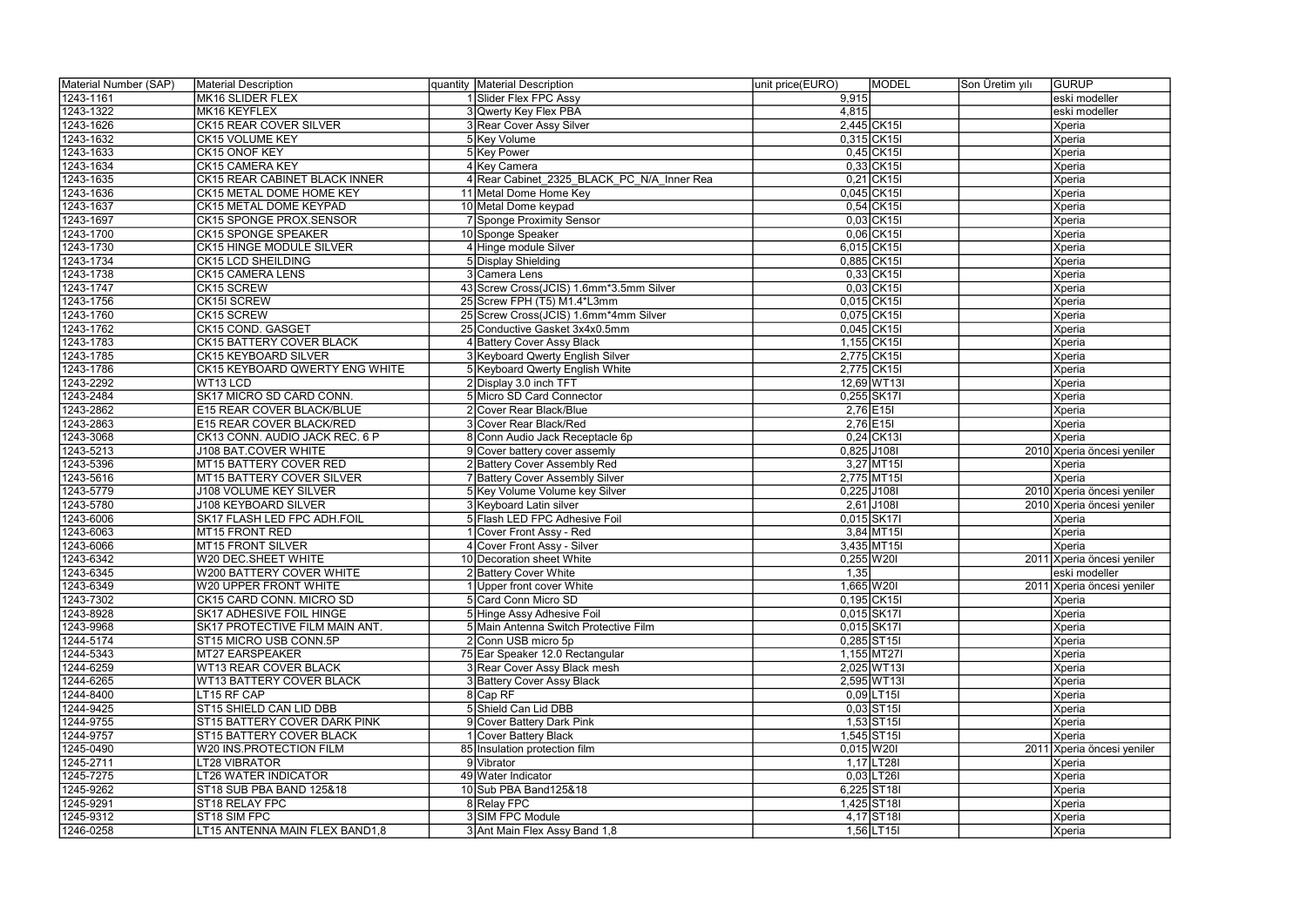| Material Number (SAP) | Material Description               | quantity   Material Description          | <b>MODEL</b><br>unit price(EURO) | <b>GURUP</b><br>Son Üretim yılı |
|-----------------------|------------------------------------|------------------------------------------|----------------------------------|---------------------------------|
| 1246-0289             | <b>SK17 MAIN KEYPAD WHITE</b>      | 2 Main Keypad QWERTY Latin White         | 3,84 SK17                        | Xperia                          |
| 1246-0292             | SK17 BATTERY COVER WHITE           | 6 Battery Cover Assy White               | 0,975 SK171                      | Xperia                          |
| 1246-0306             | <b>J108 KEYBOAR WHITE</b>          | 3 Keyboard Latin white                   | 2,76 J108I                       | 2010 Xperia öncesi yeniler      |
| 1246-0321             | <b>J108 VOLUME KEY WHITE</b>       | 5 Key Volume Volume key White            | $0,33$ J108I                     | 2010 Xperia öncesi yeniler      |
| 1246-0331             | <b>SK17 RECEIVER MESH WHITE</b>    | 5 Receiver Mesh White                    | 0,045 SK171                      | <b>Xperia</b>                   |
| 1246-0348             | SK17 RECEIVER DECO WHITE           | 5 Receiver Deco White                    | 0,255 SK171                      | Xperia                          |
| 1246-0356             | SK17 HINGE SLIDE TOP WHITE         | 3 Hinge Slide Top Assy White             | 5,685 SK171                      | Xperia                          |
| 1246-0407             | <b>SK17 LOWER FRONT WHITE</b>      | 3 Lower Front Cover Assy White           | 2,775 SK171                      | Xperia                          |
| 1246-0481             | SK17 ONOFF KEY WHITE               | 5 Power Key White                        | $0,18$ SK17I                     | Xperia                          |
| 1246-0482             | SK17 VOLUME KEY WHITE              | 5 Volume Key White                       | $0,3$ SK17I                      | Xperia                          |
| 1246-0483             | <b>SK17 CAMERA KEY WHITE</b>       | 3 Camera Key White                       | 0,21 SK17                        | Xperia                          |
| 1246-0484             | SK17 MICRO USB COVER WHITE         | 5 Micro USB Cover White                  | 0,195 SK17                       | Xperia                          |
| 1246-0870             | <b>SK17 SCREW CAP WHITE</b>        | 10 Screw Cap White                       | 0,015 SK17                       | Xperia                          |
| 1246-1168             | MT15 BATTERY COVER COBRAND BLA     | 4 Battery Cover Assy Co brand Black-Blue | 3,075 MT15I                      | Xperia                          |
| 1246-1372             | MH650 PHF                          | 19 MH650/PHF Stereo/Black/Green He       | 4,335                            | eski modeller                   |
| 1246-1866             | <b>J108 FRONT SILVER</b>           | 2 Front Cover Assy, Silver               | $4,14$ J108I                     | 2010 Xperia öncesi yeniler      |
| 1246-4518             | SK17 SHIELDING CAN LID RF          | 5 Shielding Can Lid RF                   | 0,03 SK17                        | Xperia                          |
| 1246-4522             | SK17 SHIELDING CAN LID DBB         | 5 Shielding Can Lid DBB                  | 0,06 SK17                        | Xperia                          |
| 1246-5530             | CK13 LCD                           | 4 Display 2.55 inch TFT                  | 12,195 CK13I                     | Xperia                          |
| 1246-5652             | AN400/EXCHANGE UNIT CAR CHARGE     | 10 AN400/Exchange Unit/                  | 8,25                             | eski modeller                   |
| 1246-7502             | <b>SK17 MAIN KEYPAD DOME SHEET</b> | 19 Main Keypad Domesheet                 | 0,915 SK17                       | <b>Xperia</b>                   |
| 1247-0255             | <b>LT15 FRONT WHITE</b>            | 14 Cover Front Sub Assembly White        | $3,84$ LT15I                     | Xperia                          |
| 1247-0264             | <b>LT15 BATTERY COVER WHITE</b>    | 4 Cover Battery Sub Assembly White       | 2,055 LT15                       | Xperia                          |
| 1247-2548             | ST18 MAIN ANTENNA                  | 10 Flex Main Antenna                     | $1,47$ ST <sub>181</sub>         | Xperia                          |
| 1247-2564             | ST18 GPS NON-CELLULAR ANTENNA      | 5 GPS Non-Cellullar Antenna              | 0,165 ST18I                      | Xperia                          |
| 1247-3025             | SK17 BATTERY COVER COBRAND BLC     | 5 Battery Cover Assy Cobrand Black       | 0,885 SK17                       | Xperia                          |
| 1247-3029             | SK17 BATTERY COVER WHITE COBRA     | 3 Battery Cover Assy Cobrand White       | 0,975 SK171                      | Xperia                          |
| 1247-4151             | BA-700 BATARYA                     | 22 BA700/Std Battery/ROW/Bag/            | 22,5                             | eski modeller                   |
| 1247-4171             | BA-750 BATARYA                     | 71 BA750/Std Battery/ROW/Bag/            | $\overline{22,5}$                | eski modeller                   |
| 1247-4438             | LT26 FPC JACK                      | 2 FPC Jack Assy                          | 2,685 LT26                       | Xperia                          |
| 1247-5962             | ST15 GASGET RGB LED                | 5 Gasket RGB LED                         | $0,12$ ST <sub>15</sub>          | Xperia                          |
| 1247-6178             | ST18 SUB PBA DOME SWITCH           | 20 Sub PBA Dome Switch                   | $0,135$ ST <sub>181</sub>        | Xperia                          |
| 1247-6385             | MH410 PHF BEYAZ                    | 7 MH410/PHF Stereo/EU4/White/White/Box   | 7,5                              | leski modeller                  |
| 1247-7159             | LT26 CAMERA 13,1 MP                | 3 FICTIVE Camera 13.1 M                  | 28,86 LT26                       | Xperia                          |
| 1247-7524             | ST15 EARSPEAKER                    | 17 Earspeaker                            | $0,81$ ST <sub>15</sub>          | Xperia                          |
| 1247-7736             | MT27 VIBRATOR                      | 4 Vibrator                               | $1,17$ MT27I                     | Xperia                          |
| 1247-8936             | LT26 RF CABLE                      | $2$ <sub>RF</sub> Cable                  | $0,405$ LT26I                    | Xperia                          |
| 1247-9658             | CK13 CAMERA 3 MP                   | 5 FICTIVE Camera 3 MPixel CMOS           | $8,19$ CK13I                     | Xperia                          |
| 1247-9760             | ST18 CARRIER HOLDER RECEIVER S     | 10 Carrier Holder Receiver Sub Assembly  | $0,165$ ST <sub>18I</sub>        | Xperia                          |
| 1247-9769             | ST18 AUDIO JACK PLATE              | 10 Audio Jack Plate                      | $0,06$ ST <sub>181</sub>         | Xperia                          |
| 1247-9773             | ST18 REAR COVER                    | 6 Cover Rear Assembly                    | 1,395 ST18I                      | Xperia                          |
| 1247-9784             | ST18 CABLE COVER INSERT            | 5 Cable Cover Insert                     | 0,075 ST18I                      | Xperia                          |
| 1247-9786             | ST18 KEY HOME                      | 3 Key Home                               | $0,66$ ST18I                     | Xperia                          |
| 1247-9790             | <b>ST18 VOLUME KEY BLACK</b>       | 4 Key Volume Black                       | $0,21$ ST <sub>181</sub>         | Xperia                          |
| 1247-9792             | ST18 ON/OFF KEY                    | 2 Key On/Off                             | $0,18$ ST <sub>18</sub>          | Xperia                          |
| 1247-9801             | ST18 SCREW                         | 30 Screw Len: 4.0 Diam: 1.4              | $0,015$ ST <sub>18I</sub>        | Xperia                          |
| 1247-9811             | ST18 BATTERY COVER BLACK           | 6 Cover Battery Black                    | 2,28 ST18                        | Xperia                          |
| 1247-9819             | ST18 CAP TP A                      | $4$ Cap TP A                             | $0,03$ ST <sub>181</sub>         | Xperia                          |
| 1247-9822             | ST18 CAP TP B                      | $5$ Cap TP B                             | $0,045$ ST18I                    | Xperia                          |
| 1247-9834             | ST18 CAP RF                        | 4 Cap RF                                 | $0,045$ ST18I                    | Xperia                          |
| 1248-0165             | MT15 GASGET SPEAKER GASGET UPP     | 10 Gasket Speaker gasket upper           | $0,06$ MT15I                     | Xperia                          |
| 1248-1738             | ST18 FOIL ADH. DOUBLE SIDE REC     | 10 Foil Adhesive Double Side Receiver    | $0,015$ ST <sub>181</sub>        | Xperia                          |
| 1248-1744             | ST18 RF RADIATOR SHEET             | 10 RF Radiator Sheet                     | 0,405 ST18I                      | Xperia                          |
| 1248-1827             | ST18 MCOMP SHEET RELAY CON         | 10 MComp Sheet Relay CON                 | $0,015$ ST <sub>181</sub>        | Xperia                          |
| 1248-1830             | ST18 CUSHION 0,0 MM SUB PBA        | 10 Cushion 0.0 mmSub PBA                 | $0,06$ ST18I                     | Xperia                          |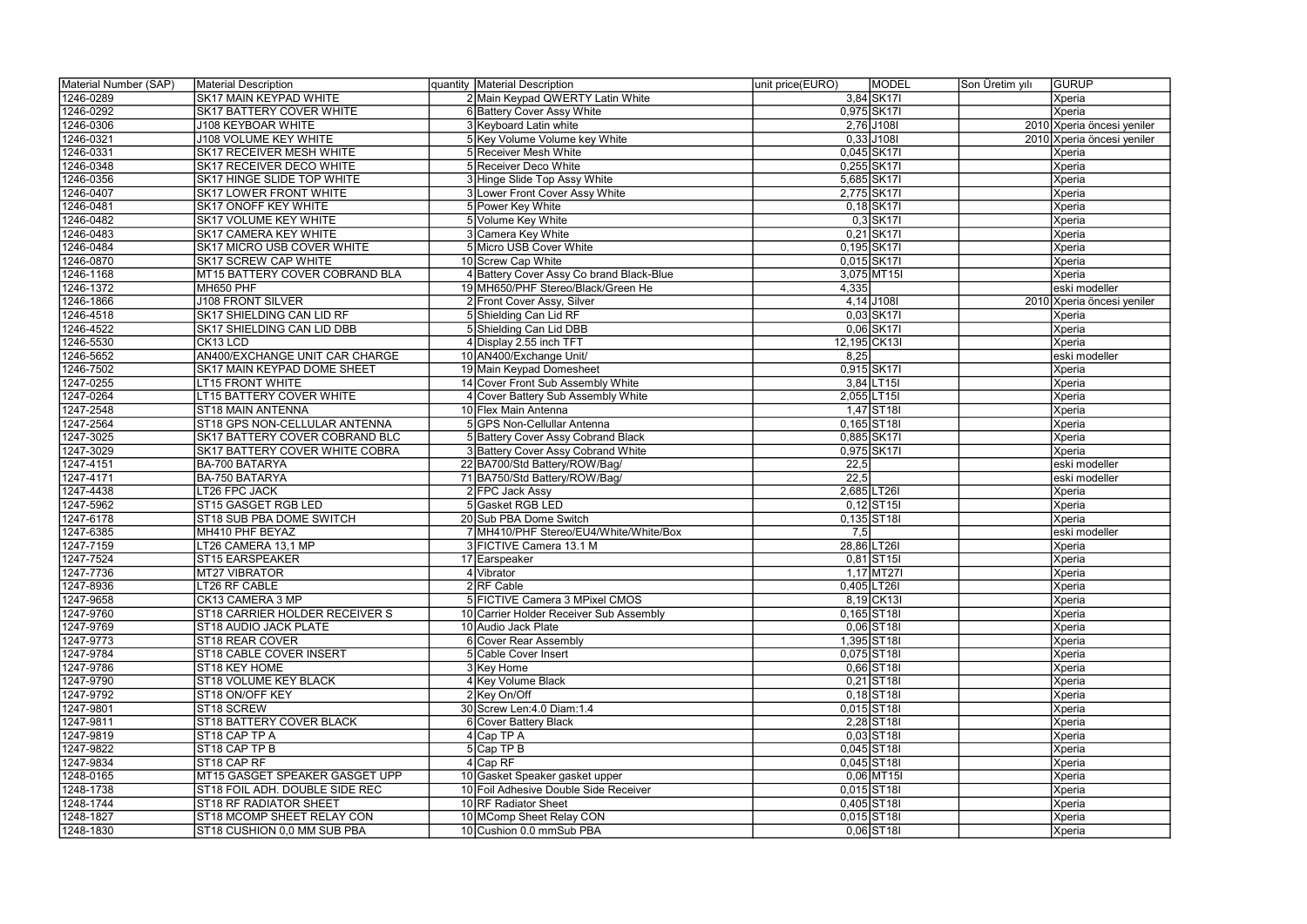| Material Number (SAP) | Material Description            | quantity Material Description          | unit price(EURO)         | <b>MODEL</b>             | Son Üretim yılı | <b>GURUP</b>  |
|-----------------------|---------------------------------|----------------------------------------|--------------------------|--------------------------|-----------------|---------------|
| 1248-2071             | <b>LT16 CUSHION RECEIVER</b>    | 20 Cushion Receiver                    | 0,03                     |                          |                 | eski modeller |
| 1248-2091             | LT26 SHIELD CAN BB A            | 8 Shield Can BB A                      | 0,075 LT26               |                          |                 | Xperia        |
| 1248-2095             | LT26 SHIELD CAN BB B            | 7 Shield Can BB B                      | 0,075 LT26               |                          |                 | Xperia        |
| 1248-2098             | LT26 SHIELD CAN RF              | 10 Shield Can RF                       | $0,105$ LT26I            |                          |                 | Xperia        |
| 1248-2112             | LT26 SHIELD CAN NON CELL        | 10 Shield Can Non Cell                 |                          | $0,03$ LT26I             |                 | Xperia        |
| 1248-2155             | LT26 CARRIER HOLDER PROX.SENS.  | <b>Carrier Holder Proximity Sensor</b> |                          | $0,09$ LT26              |                 | Xperia        |
| 1248-2187             | LT26 COVER TRANSPARENT          | 3 Cover Transparent Assy               | 9,015 LT26               |                          |                 | Xperia        |
| 1248-2245             | <b>LT26 REAR FRAME BLACK</b>    | 10 Rear Frame Assy Black               |                          | $2,37$ LT26I             |                 | Xperia        |
| 1248-2274             | LT26 ONOFF KEY BLACK            | 5 Key On/Off Black                     |                          | $0,93$ LT26I             |                 | Xperia        |
| 1248-2338             | LT26 CAMERA KEY BLACK           | 5 Key Camera Black                     |                          | $0,87$ LT26I             |                 | Xperia        |
| 1248-2345             | LT26 VOLUME KEY BLACK           | 8 Key Volume Black                     | 1,005 LT26               |                          |                 | Xperia        |
| 1248-2355             | LT26 SCREW                      | 65 Screw 3.5x1.4                       | $0,015$ LT26I            |                          |                 | Xperia        |
| 1248-2360             | LT28 SCREW OTHER LEN3.0Dİ:1.4   | 44 Screw Other Len: 3.0 Diam: 1.4      |                          | $0,03$ LT28I             |                 | Xperia        |
| 1248-2368             | LT26 MICRO USB CAP BLACK        | 9 Cap Micro-USB Black                  | 0,405 LT26               |                          |                 | Xperia        |
| 1248-2372             | LT26 HDMI CAP BLACK             | 8 Cap HDMI Black                       | 0,405 LT26               |                          |                 | Xperia        |
| 1248-2377             | LT26 BOTTOM COVER BLACK         | 20 Cover Bottom Black                  | 1,725 LT26               |                          |                 | Xperia        |
| 1248-2382             | LT26 REAR COVER BLACK           | Cover Rear Assy Black                  | 6,045 LT26               |                          |                 | Xperia        |
| 1248-2396             | LT26 CORE UNIT LABEL            | 50 Core Unit Label                     | 0,105 LT26               |                          |                 | Xperia        |
| 1248-2400             | LT26 SHEET PROT. LCD            | 9 Sheet Protection LCD                 |                          | $0,24$ LT26I             |                 | Xperia        |
| 1248-2402             | LT26 SHEET ACF RELAY            | 10 Sheet ACF Relay                     | 0,195 LT26               |                          |                 | Xperia        |
| 1248-3571             | SK17 COND. COPPER FOIL          | 10 Conductive Copper Foil              | 0,015 SK17               |                          |                 | Xperia        |
| 1248-3777             | <b>ST17 INNER FRAME</b>         | 3 Inner Frame                          | 2,565 ST171              |                          |                 | Xperia        |
| 1248-3847             | SK17 VGA CAMERA RUBBER CARRIER  | 10 VGA Camera Rubber Carrier           | 0.015 SK17               |                          |                 | Xperia        |
| 1248-4548             | ST15 FRONT WHITE                | 26 Cover Front assy White              |                          | 42,3 ST15                |                 | Xperia        |
| 1248-4551             | <b>ST15 FRONT BLACK</b>         | 2 Cover Front assy Black               | 40,695 ST15              |                          |                 | Xperia        |
| 1248-6272             | ST18 VOLUME KEY GOLD            | 8 Key Volume Gold                      |                          | $0,21$ ST <sub>181</sub> |                 | Xperia        |
| 1248-6277             | ST18 BATTERY COVER GOLD         | 3 Cover Battery Gold                   |                          | $2,28$ ST18              |                 | Xperia        |
| 1248-6278             | ST18 BATTERY COVER PINK         | 3 Cover Battery Pink                   |                          | $2,28$ ST18              |                 | Xperia        |
| 1248-6298             | MT15 GASGET LCD DRIVER          | 10 Gasket LCD Driver                   |                          | $0,015$ MT15I            |                 | Xperia        |
| 1248-6841             | ST15 MICROPHONE                 | 10 Microphone                          | $0,555$ ST15I            |                          |                 | Xperia        |
| 1248-9098             | <b>CK15 BATTERY COVER WHITE</b> | 2 Battery Cover Assy White             | 1,155 CK15               |                          |                 | Xperia        |
| 1248-9224             | ST18 VOLUME KEY WHITE           | 10 Key Volume White                    |                          | $0,21$ ST <sub>181</sub> |                 | Xperia        |
| 1248-9229             | ST18 BATTERY COVER WHITE        | Cover Battery White                    |                          | 2,28 ST18                |                 | Xperia        |
| 1249-1368             | CK15 MYLAR HINGE FPC            | 10 Mylar Hinge FPC                     |                          | 0,045 CK15               |                 | Xperia        |
| 1249-1372             | CK15 CONDUCTIVE TAPE 7,6*43,2   | 10 Conductive Tape 7.6*43.2mm          |                          | $0,015$ CK15I            |                 | Xperia        |
| 1249-1378             | CK15 CONDUCTIVE TAPE 3,5*17,5   | 10 Conductive Tape 3.5*17.5mm          | 0,015 CK15               |                          |                 | Xperia        |
| 1249-1387             | CK15 CONDUCTIVE TAPE 10*18 MM   | 10 Conductive Tape 10*18mm             |                          | 0,075 CK15               |                 | Xperia        |
| 1249-1396             | CK15 MYLAR HOME KEY LED         | 10 Mylar Home Key LED                  |                          | $0,015$ CK15I            |                 | Xperia        |
| 1249-3415             | MK16 FRONT BLACK                | 1 Front Cover Assy Black               | 42,345                   |                          |                 | eski modeller |
| 1249-3954             | ST15 SCREW                      | 50 Screw Torx Len: 3.4 Diam: 1.6       | $0,015$ ST <sub>15</sub> |                          |                 | Xperia        |
| 1249-4595             | ST15 ADHESIVE COND.5 X 2        | 10 Adhesive Conductive 5 x 2           | $0,015$ ST <sub>15</sub> |                          |                 | Xperia        |
| 1249-4929             | EP300 STD.CHARGER MOUSE         | 25 EP300/Std Charger/UK//Box/          | 8,25                     |                          |                 | eski modeller |
| 1249-7284             | ST17 COVER 1/8 BAT. COVER(IC)   | 4 Cover Battery 1/8                    | 5,535 ST171              |                          |                 | Xperia        |
| 1249-7755             | LT22 CAMERA 8 MP                | 8 Camera 8 MPixel CMOS                 | 23,235 LT221             |                          |                 | Xperia        |
| 124AFM00000           | ST23 FRONT BLACK                | 5 Cover Front Assy Black               | 96,33 ST23I              |                          |                 | Xperia        |
| 124AFM00001           | <b>ST23 FRONT WHITE</b>         | Cover Front Assy White                 | 96,75 ST23I              |                          |                 | Xperia        |
| 1250-0364             | MT15 FRONT WHITE                | 5 Cover Front Assy - Classic White     |                          | 3,525 MT15I              |                 | Xperia        |
| 1250-0367             | MT15 BAT. COVER WHITE           | 8 Battery Cover Assembly Classic White |                          | 3,075 MT15               |                 | Xperia        |
| 1250-1934             | MT27 CAMERA 5 MP                | 5 Camera 5 Mpixel                      | 14,325 MT271             |                          |                 | Xperia        |
| 1250-3743             | <b>SK17 CAMERA WINDOW</b>       | 5 Camera Window                        |                          | 0,345 SK171              |                 | Xperia        |
| 1250-3752             | <b>SK17 CAMERA RING SILVER</b>  | 5 Camera Ring Silver                   |                          | $0,255$ SK17I            |                 | Xperia        |
| 1250-4619             | WT19 DOME SHEET                 | 9Dome Sheet                            | $0,015$ W 19I            |                          |                 | Xperia        |
| 1250-4681             | WT19 BATTERY COVER BLACK        | 4 Battery Cover Assy Black             |                          | 1,86 W 191               |                 | Xperia        |
| 1250-4689             | WT19 CAMERA RING                | 4 Camera Ring                          | $0,285$ W 19I            |                          |                 | Xperia        |
| 1250-4691             | WT19 SIDE KEY                   | 5 Key Side                             | $0,615$ W 19I            |                          |                 | Xperia        |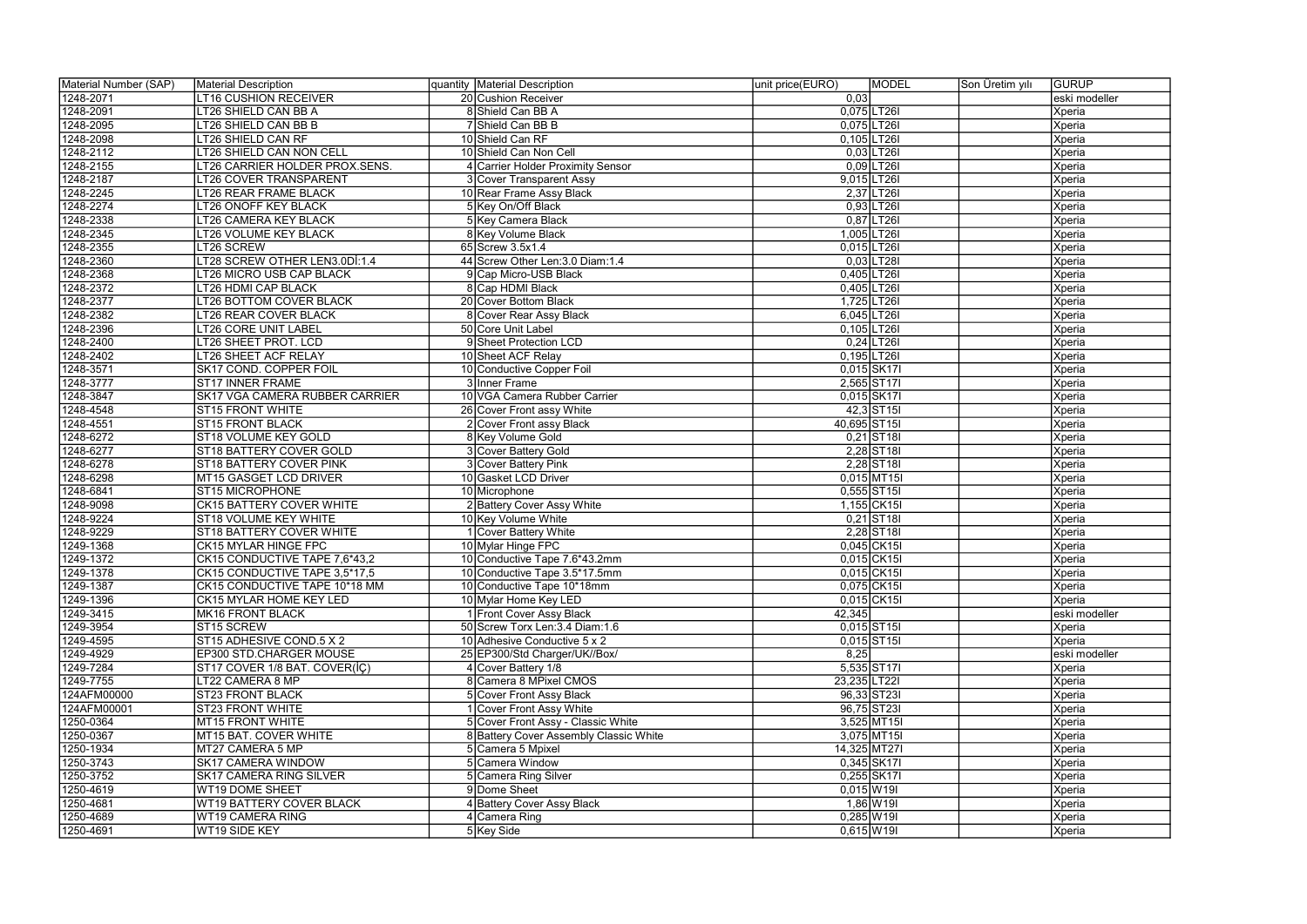| Material Number (SAP) | Material Description            | quantity   Material Description        | unit price(EURO) | <b>MODEL</b>             | Son Üretim yılı | <b>GURUP</b>  |
|-----------------------|---------------------------------|----------------------------------------|------------------|--------------------------|-----------------|---------------|
| 1250-4702             | <b>WT19 CARRIER FRAME</b>       | 5 Carrier Frame Assy                   |                  | $1,62$ W 19I             |                 | Xperia        |
| 1250-4705             | <b>WT19 NET RECEIVER</b>        | 5 Net Receiver                         |                  | $0,03$ W 191             |                 | Xperia        |
| 1250-5005             | WT19 CO-BRAND BLACK             | 4 Co-Brand Black                       |                  | $0,06$ W 19I             |                 | Xperia        |
| 1250-5008             | ST18 RF CABLE                   | 5RF Cable                              |                  | 0,615 ST18I              |                 | Xperia        |
| 1250-5770             | WT19 KEY HOME BLACK             | 2 Key Home Black                       |                  | $0,75$ W19I              |                 | Xperia        |
| 1250-5789             | WT19 WINDOW FLASH LED           | 5 Window Flash LED                     |                  | $0,045$ W19I             |                 | Xperia        |
| 1250-5894             | WT19 KEY HOME WHITE             | 6 Key Home White                       |                  | $0,75$ W19I              |                 | Xperia        |
| 1250-5897             | <b>WT19 BATTERY COVER WHITE</b> | 5 Battery Cover Assy White             |                  | $1,98$ W 19              |                 | Xperia        |
| 1250-5899             | <b>WT19 COBRAND WHITE</b>       | 6 Co-Brand White                       |                  | $0,075$ W19I             |                 | Xperia        |
| 1250-6494             | ST15 ONOFF KEY WHITE            | 5 Key On/Off White                     |                  | $0,225$ ST15I            |                 | Xperia        |
| 1250-8399             | LT22 LCD                        | 6 Display 4.0 inch LTPS TFT            | 110,22 LT22I     |                          |                 | Xperia        |
| 1251-0967             | LT22 REAR COVER BLACK           | Cover Rear Metal Assy Black            | 19,155 LT22I     |                          |                 | Xperia        |
| 1251-0969             | LT22 CAMERA KEY BLACK           | 4 Key Camera Black                     |                  | $0,315$ LT221            |                 | Xperia        |
| 1251-0970             | LT22 VOLUME/ONOFF BLACK         | 4 Key Volume / Power Black             |                  | 0,555 LT221              |                 | Xperia        |
| 1251-1320             | ST18 CONN POGO PIN PLUG 5P      | 5 Conn Pogopin Plug 5p                 |                  | $0,54$ ST18I             |                 | Xperia        |
| 1251-3150             | ST18 CUSHION BAT. CONN.         | 5 Cushion Batt Conn                    |                  | $0,03$ ST <sub>181</sub> |                 | Xperia        |
| 1251-3155             | ST18 COVER PANEL BOTTOM         | 9 Cover Panel Bottom                   |                  | $0,45$ ST18              |                 | Xperia        |
| 1251-4024             | LT22 PBA KEY FLEX               | 4 PBA Key flex                         |                  | 4,245 LT221              |                 | Xperia        |
| 1251-4032             | LT22 PBA MICROPHONE FLEX        | 8 PBA Microphone flex                  |                  | $1,05$ LT22I             |                 | Xperia        |
| 1251-4334             | SK17 SCREW                      | 50 Screw Other Len: 1.6 Diam: 1.4      |                  | 0,015 SK171              |                 | Xperia        |
| 1251-4854             | <b>LT22 CARRIER ANTENNA</b>     | Carrier Antenna Assy                   |                  | $0,72$ LT22I             |                 | Xperia        |
| 1251-4864             | LT22 TRANSPARENT BELT           | 4 Transparent Belt Assembly            |                  | 9,435 LT221              |                 | Xperia        |
| 1251-4873             | LT22 CAP METAL SIM BLACK        | 6 Cap Metal Sim Black                  |                  | $0,69$ LT22I             |                 | Xperia        |
| 1251-7188             | LT28 FPC SIDE                   | 6 FPC Side Key                         |                  | 4,215 LT28I              |                 | Xperia        |
| 1251-7754             | <b>LT22 CARRIER LCD</b>         | 2 Carrier LCD Assembly                 |                  | 7,065 LT22I              |                 | Xperia        |
| 1251-8844             | ST18 SHEET LCD B TO B           | 5 Sheet LCD B to B                     |                  | 0,015 ST18               |                 | Xperia        |
| 1251-9377             | ST <sub>25</sub> LCD            | 2 Display 3.5 inch TFT                 | 31,425 ST25      |                          |                 | Xperia        |
| 1251-9598             | LT28 ANTENNA NFC FLEX           | 25 Antenna NFC Flex                    |                  | 1,29 LT28                |                 | Xperia        |
| 1252-0900             | LT22 GASGET EARPHONE            | 20 Gasket Earspeaker                   |                  | $0,03$ LT22I             |                 | Xperia        |
| 1252-0901             | LT22 FOIL BATTERY ADH.          | 10 Foil Battery Adhesive               |                  | $0,09$ LT22I             |                 | Xperia        |
| 1252-0944             | CK15 CO-BRAND BLACK             | 9 Co-Branding Black txt pro            |                  | $0,21$ CK15I             |                 | Xperia        |
| 1252-0949             | CK15 CO-BRAND WHITE             | 7 Co-Branding White txt pro            |                  | $0,21$ CK15I             |                 | Xperia        |
| 1252-1143             | MT27 BATTERY COVER BLACK        | 4 Cover Battery Black                  |                  | 2,67 MT27I               |                 | Xperia        |
| 1252-1164             | MT27 INNER FRAME                | Inner Frame                            |                  | $6,48$ MT27I             |                 | Xperia        |
| 1252-1516             | ST25 CARRIER WINDOW FRONT       | 2 Carrier Window Front assy            |                  | $4,11$ ST25I             |                 | Xperia        |
| 1252-1565             | ST25 TRANSPARENT BELT 1,8       | 4 Transparent Belt Total Assy Band18   |                  | 11,04 ST25               |                 | Xperia        |
| 1252-1572             | ST25 ANTENNA MAIN 1,8           | 5 Antenna Main Band18                  |                  | $0,72$ ST25I             |                 | Xperia        |
| 1252-1579             | <b>ST25 BATTERY COVER BLACK</b> | <b>Battery Cover Assy Black</b>        |                  | 3,735 ST25               |                 | <b>Xperia</b> |
| 1252-1584             | ST25 ANTENNA CAP WHITE          | 6 Antenna Cap White                    |                  | 0,885 ST25               |                 | <b>Xperia</b> |
| 1252-1586             | ST25 BATTERY COVER WHITE        | 2 Battery Cover Assy White             |                  | 3,735 ST251              |                 | <b>Xperia</b> |
| 1252-1670             | <b>SK17 FRONT BLACK</b>         | 1 Touch/Display Front Cover Assy Black | 101,76 SK171     |                          |                 | Xperia        |
| 1252-1672             | SK17 FRONT/LCD/TOUCH WHITE      | 2 Touch/Display Front Cover Assy White |                  | 97,83 SK171              |                 | <b>Xperia</b> |
| 1252-3213             | LT22 BATTERY 1265 MAH           | 1Battery 1265.0 mAh                    |                  | 8,94 LT221               |                 | <b>Xperia</b> |
| 1252-3510             | LT28 CAMERA FICTIVE 13.1M       | 5 FICTIVE Camera 13.1M                 | 24,405 LT28I     |                          |                 | <b>Xperia</b> |
| 1252-4144             | LT28 COVER METAL REAR BLACK     | Cover Metal Rear Sub Assy Black        |                  | 11,46 LT28               |                 | <b>Xperia</b> |
| 1252-4152             | LT28 COVER PLASTIC BOTTOM BLC   | 9 Cover Plastic Rear Bottom Black      |                  | $0,96$ LT28I             |                 | <b>Xperia</b> |
| 1252-4188             | LT28 CAP PLASTIC USB HDMI BLAC  | 6 Cap Plastic USB HDMI Black           |                  | 1,335 LT28I              |                 | <b>Xperia</b> |
| 1252-4442             | MT27 LCD SUPPORT                | 8 LCD support                          |                  | $5,715$ MT27I            |                 | Xperia        |
| 1252-4589             | LT22 PBA INTERCONNECT FLEX      | 2 PBA Interconnect Flex                |                  | 2,205 LT22I              |                 | Xperia        |
| 1252-4822             | MT27 FPC LED/VIBR/SPEAKER       | 17 FPC LED/Vibr/Speaker                |                  | $1,44$ MT271             |                 | Xperia        |
| 1252-4823             | MT27 FPC AV                     | $10$ FPC AV                            |                  | 0,645 MT27I              |                 | Xperia        |
| 1252-5114             | <b>LT22 REAR COVER SILVER</b>   | 3 Cover Rear Metal Assy Silver         | 19,365 LT22I     |                          |                 | <b>Xperia</b> |
| 1252-5118             | LT22 CAP METAL SIM SILVER       | Cap Metal Sim Silver                   |                  | $0,69$ LT22I             |                 | <b>Xperia</b> |
| 1252-5123             | LT22 COVER PLASTIC NFC SLIT     | 3 Cover Plastic NFC Slit               |                  | $0,09$  LT221            |                 | Xperia        |
| 1252-5125             | LT22 ANTENNA NFC FLEX           | 6 Antenna NFC Flex                     |                  | 1,005 LT221              |                 | Xperia        |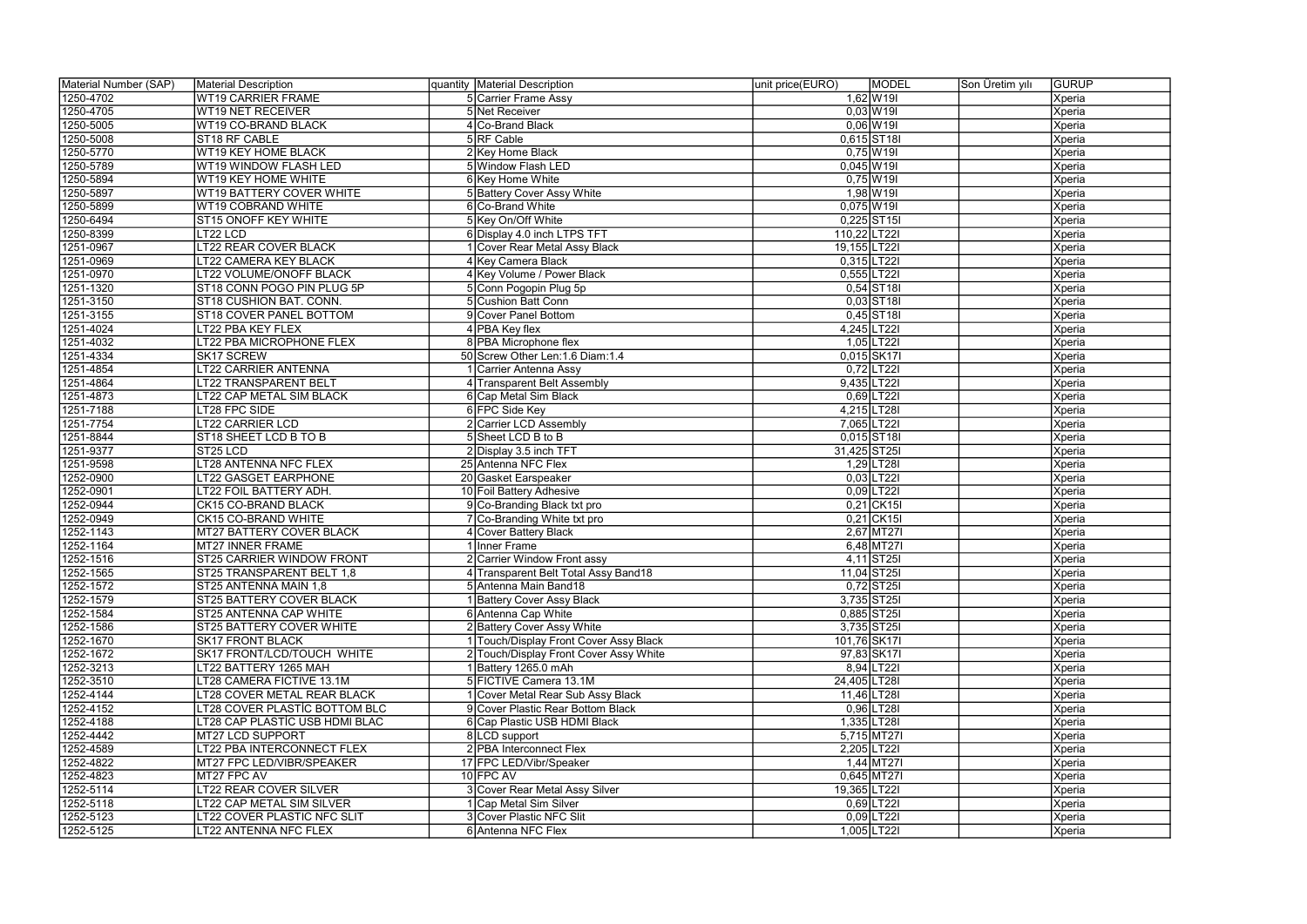| Material Number (SAP) | <b>Material Description</b>    | quantity Material Description               | unit price(EURO)<br><b>MODEL</b> | <b>GURUP</b><br>Son Üretim yılı |
|-----------------------|--------------------------------|---------------------------------------------|----------------------------------|---------------------------------|
| 1252-5126             | T22 CARRIER INTERNAL FRAME     | 6 Carrier Internal Frame Assembly           | 2,34 LT221                       | Xperia                          |
| 1252-5127             | T22 VOLUME/ONOFF KEY SILVER    | 4 Key Volume / Power Silver                 | 0,555 LT221                      | Xperia                          |
| 1252-5128             | T22 CAMERA KEY SILVER          | 2 Key Camera Silver                         | $0,315$ LT22I                    | Xperia                          |
| 1252-5155             | LT22 FOIL ADH.DOUBLE SIDE LCD  | 10 Foil Adhesive Double Side LCD Flex       | $0,03$ LT22I                     | Xperia                          |
| 1252-5717             | <b>ST17 FRONT BLACK</b>        | 6 Cover Front with display Black            | 85,92 ST17I                      | Xperia                          |
| 1252-5836             | LT28 CABLE RF                  | 5 Cable RF                                  | $0,48$  LT28I                    | Xperia                          |
| 1252-6446             | <b>ST17 EAR SPEAKER</b>        | 10 Earspeaker                               | 1,065 ST171                      | Xperia                          |
| 1252-9607             | MT27 LCD                       | 3 Display 3.7 inch S                        | 43,695 MT27I                     | Xperia                          |
| 1253-0560             | <b>MT27 CAP BOTTOM WHITE</b>   | 1 Cap Bottom White Matte                    | 1,755 MT27I                      | Xperia                          |
| 1253-2277             | T22 FOIL ADH.DOUBLE SIDE FLAS  | 10 Foil Adhesive Double Side Flash Lens     | $0,03$ LT221                     | Xperia                          |
| 1253-2872             | MT11 CAMERA 5 MP               | 11 FICTIVE Camera MT15/Xperia neo 5 Mpixel  | 12,435 MT111                     | Xperia                          |
| 1253-4690             | LT26 SCREW                     | 49 Screw Len: 2.6 Diam: 1.4 M               | $0,03$ LT26I                     | Xperia                          |
| 1253-6653             | T22 FOIL ADH.DOUBLE SIDE CAM.  | 10 Foil Adhesive Double Side Camera Sealing | $0,03$ LT221                     | Xperia                          |
| 1253-6675             | LT22 FOIL ADH.DOUBLE SIDE FLAS | 10 Foil Adhesive Double Side Flash Silicone | $0,03$ LT22I                     | Xperia                          |
| 1253-7477             | <b>WT19 FRONT BLACK</b>        | 12 Front Cover Assy Black                   | 44,115 W19I                      | Xperia                          |
| 1253-7696             | LT22 SCREW                     | 72 Screw Other Len: 2.0 Diam: 1.2 M1.2x2.0  | $0,03$ LT22I                     | Xperia                          |
| 1253-7817             | WT19 FRONT BEYAZ               | 2 Front Cover Assy White                    | 51,375 W19I                      | Xperia                          |
| 1253-8202             | MT27 VOLUME/CAMERA SLICONE     | 10 Silicone Volume/Camera                   | $0,21$ MT27I                     | Xperia                          |
| 1253-8213             | MT27 ON/OFF SILICONE           | 14 Silicone On/Off                          | $0,105$ MT27I                    | Xperia                          |
| 1253-9141             | MT27 LID BATTERY FLEX          | 5 Lid Battery Flex                          | 0,135 MT271                      | Xperia                          |
| 1253-9171             | T22 GASGET LOUDSPEAKER BLACK   | 9 Gasket Loudspeaker Black                  | 0,075 LT22I                      | Xperia                          |
| 1253-9172             | LT22 GASGET LOUDSPEAKER SILVER | 10 Gasket Loudspeaker Silver                | $0,06$  LT22I                    | Xperia                          |
| 1254-0058             | LT22 CAP COSMETIC CAP BLACK    | 3 Cap Cosmetic cap assy Black               | 1,065 LT221                      | Xperia                          |
| 1254-0940             | T22 CUSHION GROUNDING PAD 1    | 10 Cushion Grounding Pad 1                  | $0,09$  LT22I                    | Xperia                          |
| 1254-0946             | T22 CUSHION THERMAL INTERFACE  | 10 Cushion Thermal Interface Pad 2          | 0,075 LT22I                      | Xperia                          |
| 1254-1011             | T22 CARRIER LCD FLEX SUPPORT   | 9 Carrier LCD Flex Support Assembly         | 0,255 LT221                      | Xperia                          |
| 1254-1164             | LT26 NFC ANTENNA               | 7 NFC Antenna                               | 3,495 LT261                      | Xperia                          |
| 1254-2975             | MT27 LABEL                     | 48 Label Mobile Phone                       | $0,06$ MT27I                     | Xperia                          |
| 1254-3370             | T26 MAIN ANTENNA               | 6 Main Antenna                              | $0,42$ LT26I                     | Xperia                          |
| 1254-3374             | T26 ANTENNA GPS BLACK          | 6 Ant GPS Black                             | $0,21$ LT26I                     | Xperia                          |
| 1254-3412             | T22 CAP TOP BLACK              | 3 Cap Top Assembly Black                    | $0,87$ LT22I                     | Xperia                          |
| 1254-3749             | T26 PBA BOTTOM                 | 1 PBA Bottom                                | $3,21$ LT26I                     | Xperia                          |
| 1254-3751             | T26 FPC MAIN                   | 18 FPC Main Assy                            | 19,935 LT26I                     | Xperia                          |
| 1254-3969             | T22 COSMETIC SIDE SCREW GREY   | 15 Cosmetic side screw grey                 | $0,09$ LT221                     | Xperia                          |
| 1254-3993             | T22 CUSHION COND.GROUNDING     | 10 Cushion Conductive Grounding             | $0,03$ LT22I                     | Xperia                          |
| 1254-4525             | <b>LT26 CUSHION SPEAKER</b>    | 15 Cushion Speaker                          | $0,045$ LT26I                    | Xperia                          |
| 1254-4580             | LT22 GASGET                    | 10 Gasket                                   | $0,03$ LT22I                     | Xperia                          |
| 1254-4611             | LT26 CARRIER VIBRATOR          | 10 Carrier Vibrator                         | $0.06$ LT26I                     | Xperia                          |
| 1254-4648             | LT26 FOIL ADH. AUDIO JACK      | 20 Foil Adhesive Audio Jack                 | $0,015$ LT26I                    | Xperia                          |
| 1254-4654             | LT26 FOIL ADH. SPEAKER         | 20 Foil Adhesive Speaker                    | $0,015$ LT26I                    | Xperia                          |
| 1254-4665             | T26 SHEET LCD FPC              | 20 Sheet LCD FPC                            | $0,045$ LT26I                    | Xperia                          |
| 1254-4672             | LT26 CAP RF                    | $10$ Cap RF                                 | $0,075$ LT26I                    | Xperia                          |
| 1254-4708             | LT22 COMPASS TAPE              | 10 Compass tape                             | $0,03$ LT221                     | Xperia                          |
| 1254-4913             | ST27 CAMERA                    | 5 Camera 5 MPixel CMOS                      | 14,61 ST271                      | Xperia                          |
| 1254-5589             | MT27 CAP BOTTOM BLACK          | 6 Cap Bottom Black                          | 1,695 MT271                      | Xperia                          |
| 1254-5591             | MT27 BATTERY COVER WHITE       | 4 Cover Battery White Matte                 | 2,865 MT27I                      | Xperia                          |
| 1254-7016             | LT26 FOIL ADH.NFC PBA          | 20 Foil Adhesive NFC PBA                    | $0,015$ LT26I                    | Xperia                          |
| 1254-7028             | LT22 CAP COSMETIC CAP SILVER   | 6 Cap Cosmetic cap assy Silver              | $1,08$ LT221                     | Xperia                          |
| 1254-7031             | T26 ON OFF KEY WHITE           | 9 Key On/Off White                          | $0,93$ LT26I                     | Xperia                          |
| 1254-7035             | T26 CAMERA KEY WHITE           | 8 Key Camera White                          | $0,87$ LT26I                     | Xperia                          |
| 1254-7042             | T26 VOLUME KEY WHITE           | 9 Key Volume White                          | 1,005 LT261                      | Xperia                          |
| 1254-7045             | LT26 SHEET NFC                 | 10 Sheet NFC Shield                         | $0,015$ LT26I                    | Xperia                          |
| 1254-7078             | LT26 HDMI CAP WHITE            | 7 Cap HDMI White                            | $0,405$ LT26I                    | Xperia                          |
| 1254-7082             | LT26 SHEET GPS ANT.            | 20 Sheet GPS Ant                            | $0,015$ LT26I                    | Xperia                          |
| 1254-7090             | LT26 BOTTOM COVER WHITE        | 1 Cover Bottom White                        | 1,62 LT26                        | Xperia                          |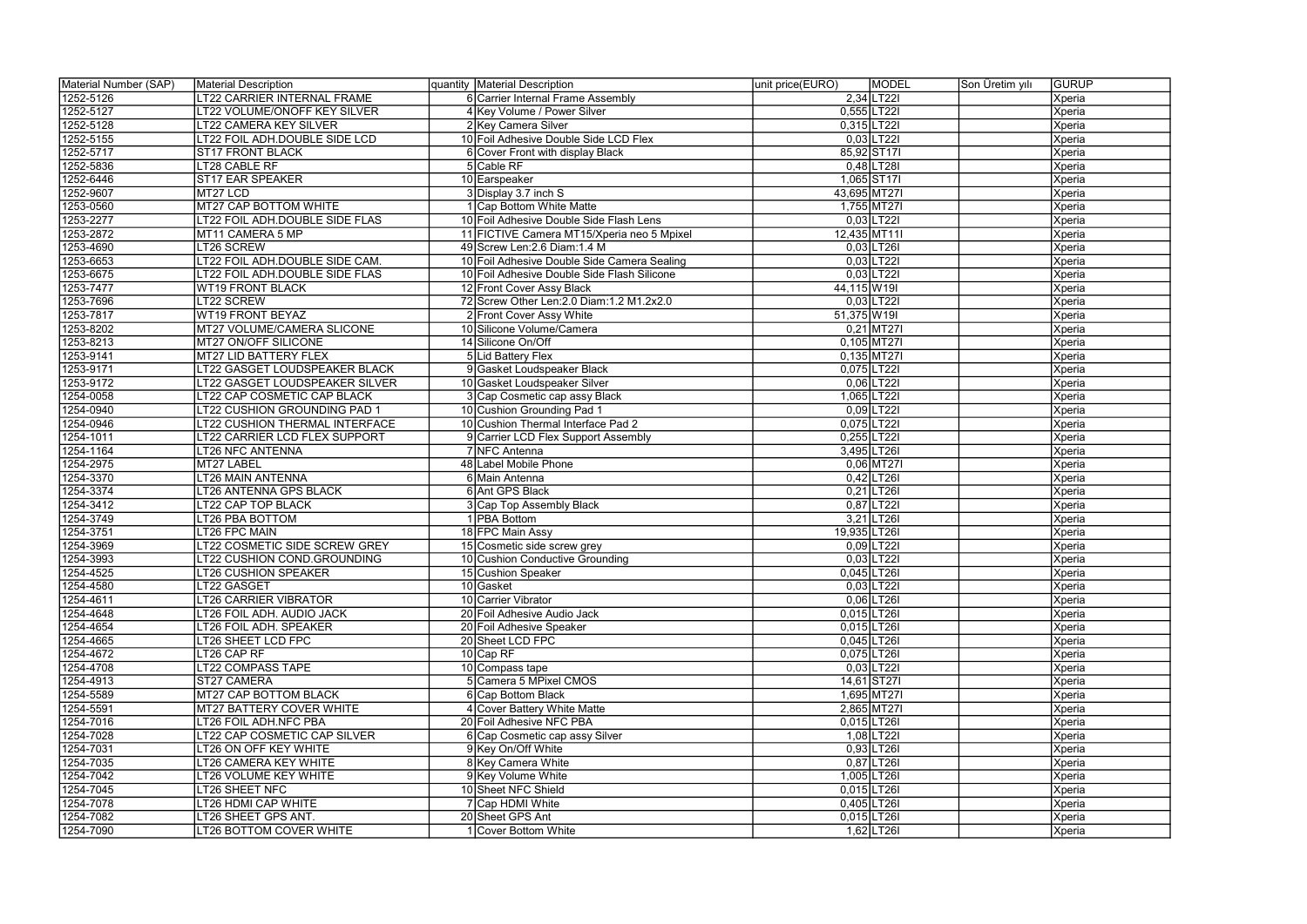| Material Number (SAP) | Material Description             | quantity Material Description                 | unit price(EURO) | MODEL         | Son Üretim yılı | <b>GURUP</b>  |
|-----------------------|----------------------------------|-----------------------------------------------|------------------|---------------|-----------------|---------------|
| 1254-7096             | LT26 REAR COVER WHITE            | 2 Cover Rear Assy White                       | 5,835 LT26I      |               |                 | Xperia        |
| 1254-7102             | LT26 MICRO USB CAP WHITE         | 10 Cap Micro-USB White                        | 0,405 LT26       |               |                 | Xperia        |
| 1254-8248             | LT26 FOIL ADH.GPS ANT.           | 20 Foil Adhesive GPS Ant                      |                  | $0,03$ LT26I  |                 | Xperia        |
| 1255-1182             | LT26 PBA NFC                     | 4 PBA NFC                                     | 19,47 LT26       |               |                 | Xperia        |
| 1255-4136             | <b>C6603 WATER INDICATOR</b>     | 10 Water Indicator                            |                  | $0,03$ C6603  |                 | Xperia        |
| 1255-5039             | ST27 BACK HAUSING BLACK 1,8      | 5 Back Housing Assy Band18 Black              | 12,855 ST271     |               |                 | Xperia        |
| 1255-5117             | ST27 BATTERY COVER BLACK         | 3 Battery Cover Assy Black                    |                  | 5,865 ST271   |                 | Xperia        |
| 1255-5221             | ST27 MICRO USB CAP BLACK         | 3 Micro USB Cap Black                         |                  | 1,155 ST271   |                 | Xperia        |
| 1255-5227             | ST27 AUDIO JACK CAP BLACK        | 7 Audio Jack Cap Black                        | 1,155 ST27       |               |                 | Xperia        |
| 1255-5243             | <b>ST27 SIM READER</b>           | 26 SIM Drawer                                 |                  | 1,425 ST27    |                 | Xperia        |
| 1255-5246             | ST17 RECEIVER ADHESIVE           | 50 Receiver Adhesive                          |                  | $0,03$ ST17I  |                 | Xperia        |
| 1255-7685             | ST27 VIBRATOR MAIN MİC VOL KEY   | 4 Vibrator Main Mic Volume key FPC            |                  | 3,93 ST27     |                 | Xperia        |
| 1255-7689             | ST27 AUDIO JACK FPC              | 5 Audio Jack FPC                              |                  | 1,44 ST271    |                 | Xperia        |
| 1256-0847             | ST27 CONN.AUDIO JACK 6P          | 4 Conn Audio Jack 6p                          |                  | $0,63$ ST27I  |                 | Xperia        |
| 1256-1440             | ST25 ANTENNA CAP PINK            | 9 Antenna Cap Pink                            |                  | $0,9$ ST25I   |                 | Xperia        |
| 1256-1441             | ST25 ANTENNA CAP YELLOW          | 9 Antenna Cap Yellow                          |                  | $0,9$ ST25I   |                 | Xperia        |
| 1256-2138             | LT28 KEY ON/OFF                  | $2$ Key On/Off                                |                  | 1,065 LT28I   |                 | Xperia        |
| 1256-2141             | LT28 KEY VOLUME                  | 5 Key Volume                                  |                  | $1,14$ LT28I  |                 | Xperia        |
| 1256-2145             | LT28 KEY CAMERA                  | 2 Key Camera                                  |                  | 1,065 LT28I   |                 | Xperia        |
| 1256-3303             | ST27 SCREW                       | 50 Screw Other Len: 2.0 Diam: 1.4             |                  | $0,03$ ST27I  |                 | Xperia        |
| 1256-6730             | LT26 SCREW                       | 50 Screw 6.0x1.4                              | 0,015 LT26       |               |                 | Xperia        |
| 1256-9365             | <b>MT27 BATTERY COVER RED</b>    | Cover Battery Red                             |                  | 3,045 MT27I   |                 | Xperia        |
| 1256-9823             | LT22 FRONT GROMMET               | 11 Front Grommet Assembly                     |                  | $0,15$ LT221  |                 | Xperia        |
| 1257-1151             | LT26 CARRIER HOLDER BOTTOM       | 5 Carrier Holder Bottom                       |                  | $0,09$ LT26I  |                 | Xperia        |
| 1257-1153             | LT26 REAR FRAME WHITE            | 10 Rear Frame Assy White                      |                  | $2,1$ LT26I   |                 | Xperia        |
| 1257-1357             | LT26 SHEET NFC FPC               | 10 Sheet NFC FPC                              | 0,015 LT26       |               |                 | Xperia        |
| 1257-1394             | LT22 SCREW                       | 72 Screw Other Len: 0.0 Diam: 0.0 Screw Black |                  | $0,03$ LT22I  |                 | Xperia        |
| 1257-2754             | LT26 CUSHION MAIN CAMERA         | 20 Cushion Main Camera1                       |                  | $0,03$ LT26I  |                 | Xperia        |
| 1257-3755             | <b>LT26 CUSHION SUB PBA</b>      | 20 Cushion Sub PBA                            | 0,015 LT26       |               |                 | Xperia        |
| 1261-1813             | LT22 COSMETIC SIDE SCREW BLACK   | 5 Cosmetic side screw black                   |                  | $0,63$ LT22I  |                 | Xperia        |
| 1261-3591             | ST23 RF CABLE                    | 14 RF Cable                                   |                  | $0,12$ ST23I  |                 | Xperia        |
| 1261-3811             | LT26 SCREW                       | 16 Screw 3.5x1.4 M                            | 0,015 LT26       |               |                 | Xperia        |
| 1261-6359             | LT26 WATER IND.                  | 17 Water Indicator L                          | 0,045 LT26I      |               |                 | Xperia        |
| 1261-6773             | LT26 SHEET RALAY FPC             | 20 Sheet Relay FPC                            | 0,015 LT26       |               |                 | Xperia        |
| 1261-7648             | ST27 SCREW                       | 48 Screw Other Len: 4.2 Diam: 1.7 selftap     |                  | $0,03$ ST27I  |                 | Xperia        |
| 1261-9125             | <b>ST25 TOUCH PANEL</b>          | 2 Touch Panel Glass Window 3.5 with Gasket    |                  | 34,14 ST25I   |                 | Xperia        |
| 1261-9201             | <b>LT22 VIBRATOR GASGET</b>      | 10 Gasket Vibrator                            |                  | $0,03$ LT22I  |                 | Xperia        |
| 1261-9301             | LT26 FOIL ADH.TRANSPARENT FRON   | 10 Foil Adhesive Transparent Front            |                  | 0,075 LT26    |                 | Xperia        |
| 1262-0804             | <b>ST27 EARSPEAKER</b>           | 30 Ear Speaker 12.0 Rectangular Waterproof    |                  | 1,245 ST271   |                 | <b>Xperia</b> |
| 1262-1909             | ST27 BACK HOUSING 1,8 WHITE      | 10 Back Housing Assy Band18 White             | 12,855 ST271     |               |                 | <b>Xperia</b> |
| 1262-1940             | ST27 MICRO USB CAP WHITE         | 4 Micro USB Cap White                         |                  | 1,155 ST271   |                 | Xperia        |
| 1262-1947             | <b>ST27 AUDIO JACK CAP WHITE</b> | 3 Audio Jack Cap White                        |                  | 1,155 ST271   |                 | <b>Xperia</b> |
| 1262-1956             | ST27 BATTERY COVER WHITE         | 7 Battery Cover Assy White                    |                  | $6,39$ ST27I  |                 | Xperia        |
| 1262-3081             | C6603 EARSPEAKER                 | 34 Ear Speaker 12.0 Rectangular WR            |                  | 1,125 C6603   |                 | <b>Xperia</b> |
| 1262-3217             | <b>MT27 FRONT BLACK</b>          | 2 Cover Front Black                           | 53,535 MT27I     |               |                 | <b>Xperia</b> |
| 1262-4143             | LT26 CUSHION VIB.                | 20 Cushion Vib                                |                  | $0,015$ LT26I |                 | Xperia        |
| 1262-5032             | BA-600 BATARYA                   | 10 BA600/Std Battery/Global/Bag               | 22,5             |               |                 | eski modeller |
| 1262-6718             | <b>LT22 LCD PRESSURE INSERT</b>  | <b>ILCD Pressure Insert</b>                   | 209,265 LT22I    |               |                 | Xperia        |
| 1262-7321             | LT22 GASGET COND. LMU SHIELD C   | 10 Gasket 7x2.2 Conductive LMU Sheild Can     |                  | $0,03$ LT22I  |                 | Xperia        |
| 1262-9832             | LT22 GASGET                      | 10 Gasket 3.4 x 3.4 Conductive HDMI Shield    |                  | $0,03$ LT221  |                 | Xperia        |
| 1263-0209             | ST23 DECO BLACK                  | 12 Deco Black                                 |                  | 2,175 ST231   |                 | Xperia        |
| 1263-0211             | ST23 BAT.COVER BLACK             | 7 Cover Battery Assy Black                    |                  | 2,58 ST231    |                 | <b>Xperia</b> |
| 1263-0213             | ST23 ON OFF KEY BLACK            | 12 Key Power Black                            |                  | $0,345$ ST23I |                 | Xperia        |
| 1263-0214             | ST23 VOLUME KEY BLACK            | 15 Key Volume Black                           |                  | $0,345$ ST23I |                 | <b>Xperia</b> |
| 1263-2974             | MT27 SCREW                       | 50 Screw Torx 5.0 x 1.4                       |                  | $0,03$ MT27I  |                 | Xperia        |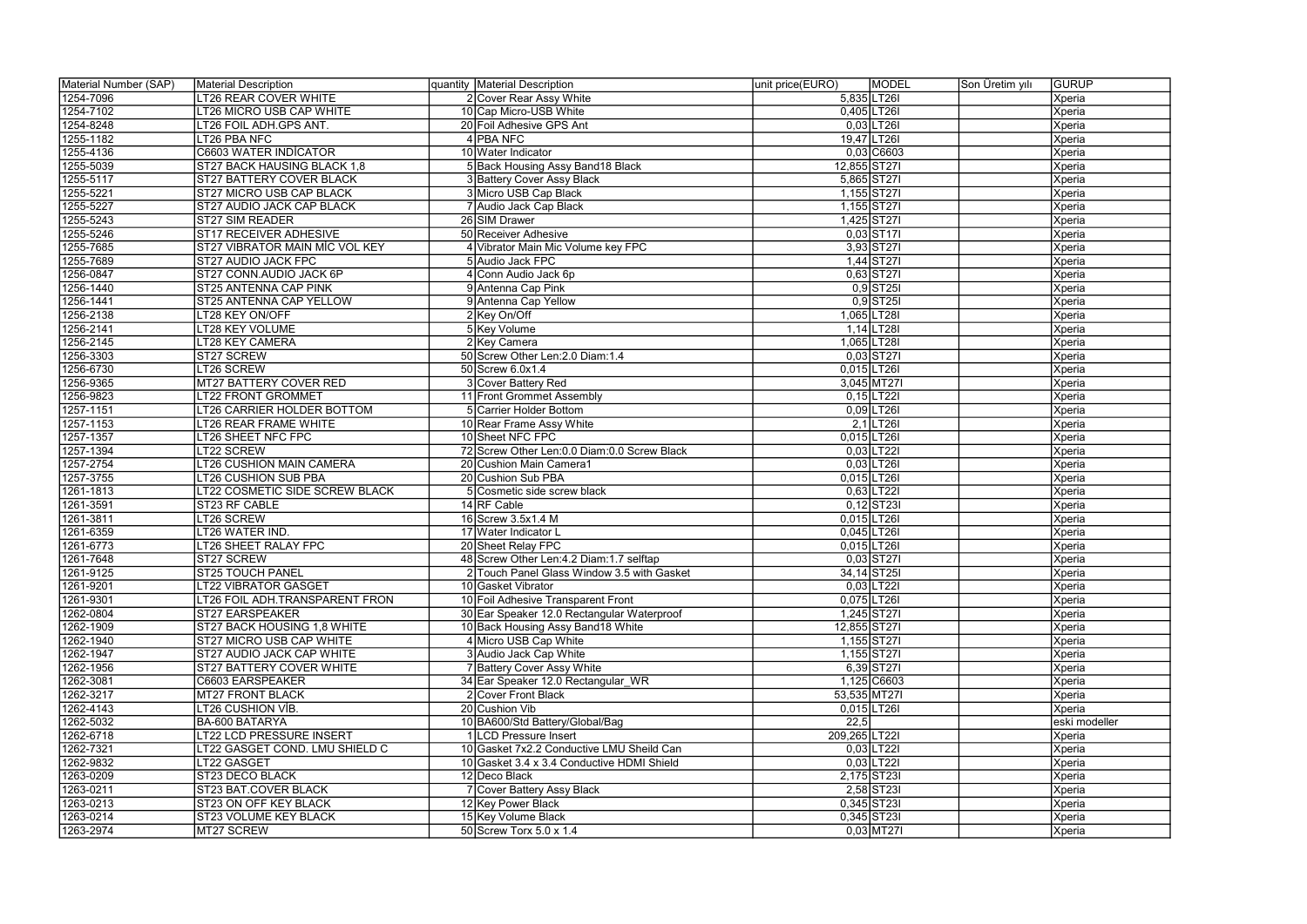| Material Number (SAP) | Material Description           | quantity Material Description                 | unit price(EURO) | MODEL                   | Son Üretim yılı | <b>GURUP</b>  |
|-----------------------|--------------------------------|-----------------------------------------------|------------------|-------------------------|-----------------|---------------|
| 1263-6090             | ST26 SIDE SLIDE MICRO SIM ADAP | 5 Side slide type micro-SIM adapter           | $0,345$ ST26I    |                         |                 | Xperia        |
| 1263-6203             | MH750 PHF                      | 21 MH750/Stereo Headset/Exchange Unit/Black   | 7,5              |                         |                 | eski modeller |
| 1263-8998             | <b>LT28 SIM TRAY</b>           | 30 SIM Tray                                   | 0,195 LT28       |                         |                 | Xperia        |
| 1264-0456             | C6603 FPC ASS RELAY FPC        | 21 FPC Assembly Relay FPC                     |                  | 5,46 C6603              |                 | Xperia        |
| 1264-1968             | ST26 FPC LINK                  | 2Link FPC                                     |                  | $2,04$ ST <sub>26</sub> |                 | Xperia        |
| 1264-1977             | ST26 SIM SD SIDE KEY FPC       | 3 SIM SD Side Key FPC                         | 4,935 ST26       |                         |                 | <b>Xperia</b> |
| 1264-2020             | MH410C PHF BLACK               | 9 MH410C/Exchange Accessory/Blck/Blck         |                  |                         |                 | eski modeller |
| 1264-2341             | C6603 VIBRATOR                 | 3 Vibrator                                    |                  | $2,19$ C6603            |                 | Xperia        |
| 1264-3045             | C6603 SIM TRAY                 | 168 SIM Tray                                  |                  | 0,09 C6603              |                 | Xperia        |
| 1264-3212             | <b>MT27 BATTERY FOIL</b>       | 95 Foil Battery Protection                    |                  | $0,12$ MT27I            |                 | Xperia        |
| 1264-3311             | LT28 LCD SİYAH                 | 2 Cover Front Assy Black                      | 167,7 LT28I      |                         |                 | Xperia        |
| 1264-3819             | ST23 DECO SILVER               | 14 Deco Silver                                | 2,175 ST231      |                         |                 | Xperia        |
| 1264-3866             | LT22 TOUCH FLEX SHIELDING      | 14 Touch Flex Shielding                       |                  | $0,3$ LT22I             |                 | Xperia        |
| 1264-4018             | ST27 SCREW                     | 46 Screw Other Len: 0.0 Diam: 1.4 water proof |                  | 0,075 ST271             |                 | Xperia        |
| 1264-4353             | C6603 MESH RECEIVER            | 25 Mesh Receiver                              |                  | $0,03$ C6603            |                 | Xperia        |
| 1264-4354             | <b>C6603 ADHESİVE RECEİVER</b> | 25 Adhesive Receiver                          |                  | 0,03 C6603              |                 | Xperia        |
| 1264-4357             | C6603 ADHESİVE DOUBLE SİDE     | 25 Adhesive Double Side 0.0 mmWP Speaker      |                  | 0,03 C6603              |                 | Xperia        |
|                       |                                |                                               |                  |                         |                 |               |
| 1264-4366             | C6603 MCOMP SHEET THERMAL COND | 10 MComp Sheet Thermal Conductive             |                  | 0,375 C6603             |                 | Xperia        |
| 1264-4370             | C6603 ADHESİVE CONDUCTİVE LCD  | 25 Adhesive Conductive LCD                    |                  | 0,135 C6603             |                 | Xperia        |
| 1264-4373             | C6603 ADHESİVE CONDUCTİVE LCD2 | 25 Adhesive Conductive LCD 2                  |                  | $0,06$ $C6603$          |                 | Xperia        |
| 1264-4375             | C6603 ADHESİVE BATTERY 1       | 10 Adhesive Battery1                          |                  | 0,27 C6603              |                 | Xperia        |
| 1264-4414             | C6603 PLATE SİDE KEY           | 25 Plate Side Key                             |                  | 0,105 C6603             |                 | Xperia        |
| 1264-4419             | C6603 COVER PANEL TOP BLACK    | 24 Cover Panel Top Black                      |                  | 1,005 C6603             |                 | Xperia        |
| 1264-4420             | C6603 COVER PANEL BOTTOM BLACK | 10 Cover Panel Bottom Black                   |                  | 1,095 C6603             |                 | Xperia        |
| 1264-4425             | C6603 FOIL ADHESIVE BACK PANEL | 12 Foil Adhesive Back Panel                   |                  | 1,44 C6603              |                 | Xperia        |
| 1264-4531             | C6603 ADHESİVE WP TEST HOLE    | 10 Adhesive WP Test Hole                      |                  | 0,03 C6603              |                 | Xperia        |
| 1264-4532             | C6603 SHEET WP TEST HOLE       | 10 Sheet WP Test Hole                         |                  | $0,3$ C6603             |                 | Xperia        |
| 1264-4535             | C6603 COVER WP TEST HOLE       | 10 Cover WP Test Hole                         |                  | $0,18$ C6603            |                 | Xperia        |
| 1264-5384             | ST26 COAXIAL CABLE             | 4 Coaxial Cable                               | 0,705 ST26       |                         |                 | Xperia        |
| 1264-6466             | C6603 CAMERA 13 MPİXEL CMOS    | 17 Camera 13 MPixel CMOS                      | 19,305 C6603     |                         |                 | Xperia        |
| 1264-7064             | C6603 BATARYA                  | 1 Battery 2330.0 mAh                          | 10,785 C6603     |                         |                 | Xperia        |
| 1264-7408             | LT28 FRAME REAR BLACK ROW      | 6 Frame Rear Assy Black RoW                   | 7,425 LT28       |                         |                 | Xperia        |
| 1264-7611             | LT28 PBA SUB ANTENNA ROW       | 5 PBA Sub Antenna Assy RoW                    | 3,165 LT28I      |                         |                 | Xperia        |
| 1264-7805             | C6603 SCREW OTHER LEN2.6 D:1.4 | 100 Screw Other Len: 2.6 Diam: 1.4 M          |                  | $0,03$ C6603            |                 | Xperia        |
| 1264-8162             | C6603 CABLE RF COAX CABLE      | 30 Cable RF Coax Cable, ASSY                  |                  | 0,495 C6603             |                 | Xperia        |
| 1264-8191             | <b>ST27 FRONT BLACK</b>        | 6 Cover Front Housing Display Assy Black      |                  | 97,17 ST271             |                 | Xperia        |
| 1264-8198             | ST27 FRONT COVER BEYAZ         | Cover Front Housing Display Assy White        | 97,335 ST271     |                         |                 | Xperia        |
| 1264-8553             | LT22 SCREW                     | 20 Screw Phillips Len: 3.0 Diam: 1.2          |                  | $0,015$ LT221           |                 | Xperia        |
| 1264-8816             | C6603 FOIL ADHESIVE DOUBLE WHI | 25 Foil Adhesive Double White                 |                  | $0,06$ C6603            |                 | Xperia        |
| 1264-8926             | MT27 SCREW                     | 46 Screw M1.4x2.8                             |                  | $0,03$ MT27I            |                 | Xperia        |
| 1264-8931             | MT27 FOIL BAT. FLEX LID        | 183 Foil Battery Flex Lid                     |                  | $0,03$ MT27I            |                 | Xperia        |
| 1265-1718             | MH650C PHF BLACK               | 36 MH650c/Exchange Accessory/Black            | 15               |                         |                 | eski modeller |
| 1265-1720             | MH650C PHF BEYAZ               | 1 MH650c/Exchange Accessory/White             | 15               |                         |                 | eski modeller |
| 1265-2260             | ST23 BAT.COVER WHITE           | 6 Cover Battery Assy White                    |                  | $3,24$ ST23I            |                 | Xperia        |
| 1265-2291             | ST23 ON OFF KEY WHITE          | 5 Key Power White                             |                  | $0,345$ ST23I           |                 | Xperia        |
| 1265-2295             | <b>ST23 VOLUME KEY WHITE</b>   | 5 Key Volume White                            |                  | $0,345$ ST23I           |                 | Xperia        |
| 1265-3119             | <b>ST26 REAR COVER</b>         | 4 Rear Cover                                  |                  | 4,755 ST261             |                 | Xperia        |
| 1265-3121             | ST26 BAT COVER WHITE           | 5 Battery Cover White                         |                  | 2,22 ST26               |                 | Xperia        |
| 1265-3122             | ST26 SIDE KEY                  | 5 Side Key                                    |                  | $0,555$ ST26I           |                 | Xperia        |
| 1265-3124             | ST26 BAT COVER BLACK           | 5 Battery Cover Black                         |                  | 2,595 ST26              |                 | Xperia        |
| 1266-8150             | ST23 REAR COVER                | 5 Rear Cover Assy Band 18 Black               |                  | $2,19$ ST23I            |                 | Xperia        |
| 1266-8448             | ST23 SCREW (T5) M1.6*L3.8      | 50 Screw (T5) M1.6*L3.8                       |                  | $0,03$ ST23I            |                 | Xperia        |
| 1266-8451             | ST23 SCREW M1.6*L2.6           | 50 Screw M1.6*L2.6                            |                  | $0,03$ ST23I            |                 | Xperia        |
| 1266-8453             | ST23 RUBBER MIC                | 25 Rubber Mic                                 |                  | $0,09$ ST23I            |                 | Xperia        |
| 1266-8455             | ST23 RUBBER CAP                | 25 Rubber Cap                                 |                  | $0,135$ ST23I           |                 | Xperia        |
|                       |                                |                                               |                  |                         |                 |               |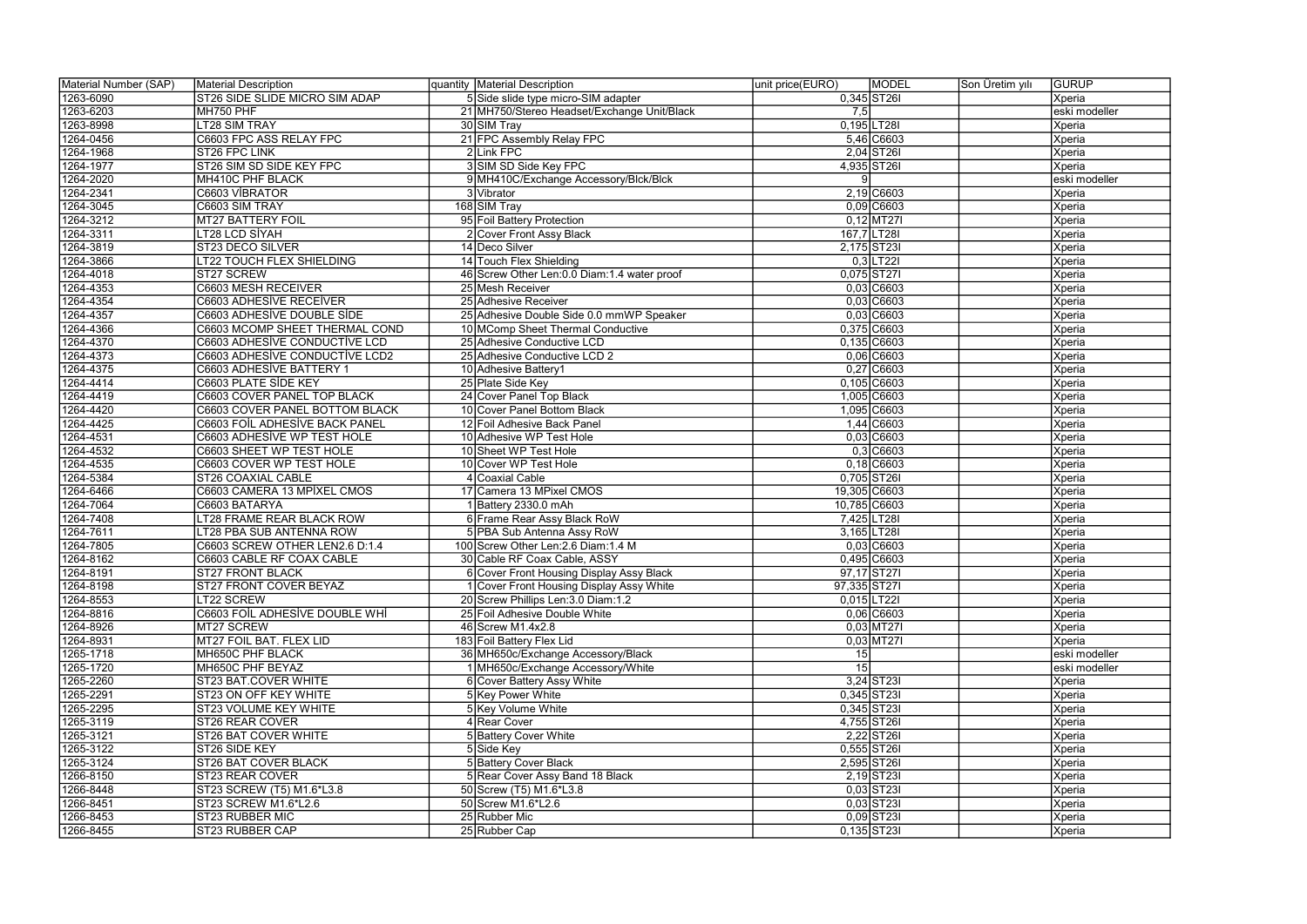| Material Number (SAP) | Material Description                | quantity Material Description         | unit price(EURO) | MODEL          | Son Üretim yılı | <b>GURUP</b>               |
|-----------------------|-------------------------------------|---------------------------------------|------------------|----------------|-----------------|----------------------------|
| 1266-8458             | <b>ST23 RUBBER PROXIMITY SENSOR</b> | 25 Rubber Proximity Sensor            |                  | 0,075 ST23I    |                 | Xperia                     |
| 1267-0214             | C6603 FPC ASSEMBLY TOP ROW          | 6 FPC Assembly Top RoW                |                  | 3,915 C6603    |                 | Xperia                     |
| 1267-1585             | C6603 ADHESİVE BATTERY 2            | 10 Adhesive Battery 2                 |                  | $0,045$ C6603  |                 | Xperia                     |
| 1267-2113             | C6603 PBA SUB ROW                   | 6 PBA Sub RoW                         |                  | 1,995 C6603    |                 | Xperia                     |
| 1267-2148             | LT28 RUBBER MIC                     | 100 Rubber Mic                        |                  | $0,12$ LT28I   |                 | Xperia                     |
| 1267-2522             | C6603 SHEET BATTERY FPC             | 10 Sheet Battery FPC                  |                  | $0,03$ C6603   |                 | Xperia                     |
| 1267-2560             | C6603 ADHESİVE FPC A                | 25 Adhesive FPC A                     |                  | $0,03$ C6603   |                 | Xperia                     |
| 1267-2567             | C6603 ADHESİVE FPC B                | 25 Adhesive FPC B                     |                  | $0,03$ C6603   |                 | Xperia                     |
| 1267-2575             | C6603 FPC ADHESİVE                  | 75 Adhesive FPC                       |                  | $0,03$ C6603   |                 | Xperia                     |
| 1267-3404             | C6603 COVER PANEL TOP WHITE         | 25 Cover Panel Top White              |                  | 1,005 C6603    |                 | Xperia                     |
| 1267-3456             | C6603 COVER PANEL BOTTOM WHITE      | 26 Cover Panel Bottom White           |                  | 1,095 C6603    |                 | Xperia                     |
| 1267-3914             | C6603 ANT DIVERSITY FLEX ROW        | 9 Ant Diversity Flex RoW              |                  | 0,78 C6603     |                 | Xperia                     |
| 1267-3920             | C6603 ANT MAIN FLEX ROW             | 6 Ant Main Flex RoW                   |                  | 1,44 C6603     |                 | Xperia                     |
| 1267-4894             | C6603 FOIL ADHESIVE DOUBLE BLC      | 25 Foil Adhesive Double Black         |                  | 0,06 C6603     |                 | Xperia                     |
| 1267-5631             | C6603 FOIL ADHESIVE DOUBLESIDE      | 25 Foil Adhesive Double Side 0.0 mmWP |                  | $0,03$ $C6603$ |                 | Xperia                     |
| 1267-5633             | C6603 CARRIER HOLDER 1ST MIC        | 21 Carrier Holder 1st Mic             |                  | 0,105 C6603    |                 | Xperia                     |
| 1268-1637             | EP881/FASTER CHARGER/EU4//BOX       | 50 EP881/Faster Charger/EU4//Box/     | 16,5             |                |                 | eski modeller              |
| 1268-2281             | C6603 MH-EX300AP                    | 6MH-EX300AP                           |                  | 6,375 C6603    |                 | Xperia                     |
| 1268-9710             | C6603 COVER CON VİBRATÖR            | 25 Cover Con Vibrator                 |                  | $0,12$ C6603   |                 | Xperia                     |
| 1269-2608             | C6603 COVER PANEL TOP PURPLE        | 15 Cover Panel Top Purple             |                  | 1,005 C6603    |                 | Xperia                     |
| 1269-2649             | C6603 COVER PANEL BOTTOM PURPL      | 10 Cover Panel Bottom Purple          |                  | 1,095 C6603    |                 | Xperia                     |
| 1269-3648             | C6603 SHEET BTB LCD                 | 25 Sheet BtB LCD                      |                  | $0,03$ C6603   |                 | Xperia                     |
| 1270-2876             | C6603 CARRIER HOLDER COAX CABL      | 25 Carrier Holder Coax Cable          |                  | $0,24$ $C6603$ |                 | Xperia                     |
| 1270-3731             | C6603 CUSHION BATTERY BOTTOM        | 25 Cushion Battery Bottom             |                  | $0,03$ C6603   |                 | Xperia                     |
| 1270-3738             | C6603 MCOMP SHEET RELAY FPC         | 25 MComp Sheet relay FPC              |                  | $0,03$ $C6603$ |                 | Xperia                     |
| 1270-5858             | C6603 FOIL ADH.DOUBLE PURPLE        | 15 Foil Adhesive Double Purple        |                  | $0,06$ $C6603$ |                 | Xperia                     |
| 1270-5875             | C6603 CUPPER SHEET MCAMA            | 25 Cupper Sheet McamA                 |                  | 0,225 C6603    |                 | Xperia                     |
| 1270-5884             | C6603 CUPPER SHEET MCAMB            | 25 Cupper Sheet McamB                 |                  | $0,03$ $C6603$ |                 | <b>Xperia</b>              |
| 1270-6755             | ST21 SPEAKER                        | 28 Speaker                            |                  | $0,42$ C6603   |                 | <b>Xperia</b>              |
| 1271-7822             | EC802 MUSB                          | 25 EC802/µUSB/Exch Acc/ROW            |                  |                |                 | eski modeller              |
| 1272-0786             | <b>C6603 FRONT BLACK</b>            | Front Assembly Black RoW              | 238,26 C6603     |                |                 | Xperia                     |
| 1272-0789             | <b>FRONT WHITE</b>                  | 5 Front Assembly White RoW            | 238,26           |                |                 | eski modeller              |
| 1272-0794             | C6603 FRONT ASS. PURPLE             | 4 Front Assembly Purple RoW           | 238,26 C6603     |                |                 | Xperia                     |
| 1272-2162             | C6603 BACK PANEL BLACK              | Back Panel Assy Black C6603           |                  | 16,56 C6603    |                 | Xperia                     |
| 1272-2206             | C6603 BACK PANEL ASS WHITE          | 2 Back Panel Assy White C6603         |                  | 53,43 C6603    |                 | Xperia                     |
| 1272-4944             | C6603 CAP AUDIO JACK ASS R BLA      | 10 Cap Audio Jack Assy R Black        |                  | 1,92 C6603     |                 | Xperia                     |
| 1272-4945             | C6603 CAP AUDIO JACK ASSR WHIT      | 16 Cap Audio Jack Assy R White        |                  | 1,95 C6603     |                 | Xperia                     |
| 1272-4948             | C6603 CAP AUDIO JACK ASS PURPL      | 14 Cap Audio Jack Assy R Purple       |                  | 1,92 C6603     |                 | Xperia                     |
| 1272-4956             | C6603 CAP USB ASS R BLACK           | 4 Cap USB Assy R Black                |                  | 1,875 C6603    |                 | <b>Xperia</b>              |
| 1272-4958             | C6603 USB ASS R WHITE               | 16 Cap USB Assy R White               |                  | 1,89 C6603     |                 | <b>Xperia</b>              |
| 1272-4959             | C6603 CAP USB R PURPLE              | 13 Cap USB Assy R Purple              |                  | 1,875 C6603    |                 | Xperia                     |
| 1272-4964             | C6603 CAP SD BLACK                  | 6 Cap SD Assy R Black                 |                  | 1,92 C6603     |                 | Xperia                     |
| 1272-4965             | C6603 CAP SD ASS R WHITE            | 15 Cap SD Assy R White                |                  | 1,95 C6603     |                 | Xperia                     |
| 1272-4966             | C6603 CAP SD R PURPLE               | 14 Cap SD Assy R Purple               |                  | 1,92 C6603     |                 | <b>Xperia</b>              |
| 1272-4970             | C6603 CAP SIM ASS R BLACK           | 14 Cap SIM Assy R Black               |                  | 1,965 C6603    |                 | <b>Xperia</b>              |
| 1272-4973             | C6603 CAP SIM ASS R WHITE           | 17 Cap SIM Assy R White               |                  | 1,995 C6603    |                 | Xperia                     |
| 1272-4979             | C6603 CAP SIM R PURPLE              | 14 Cap SIM Assy R Purple              |                  | 1,965 C6603    |                 | <b>Xperia</b>              |
| 1272-7680             | C6603 SHEET TP FPC                  | 25 Sheet TP FPC                       |                  | $0,03$ $C6603$ |                 | Xperia                     |
| 196BE90000A           | <b>ST21 BATTERY COVER</b>           | 4 BATTERY COVER BLACK                 |                  | 2,37 ST21      |                 | Xperia                     |
| 199BE90003A           | ST21 FRAME ANTENNA S-SIM            | 9 FRAME ANTENNA ASSY S-SIM            |                  | 1,455 ST211    |                 | Xperia                     |
| 310AFM1200F           | ST23 SUB BOARD ASS BAND 18          | 2 Sub Board Assy Band 18              |                  | 4,845 ST23I    |                 | Xperia                     |
| 312AFM24C0F           | ST23 FPC LINK                       | $2$ FPC Link                          |                  | 1,725 ST23I    |                 | <b>Xperia</b>              |
| 312AFM26C0D           | ST23 SIM FPC                        | 3 FPC SIM SD                          |                  | 3,405 ST23I    |                 | <b>Xperia</b>              |
| 31TEAU1000B           | <b>W205 PCB NAVIGATION</b>          | 22 PCB Navigation                     |                  | 2,025 W 205    |                 | 2009 Xperia öncesi yeniler |
| 35051002C00           | ST21 LCD                            | 4 LCD TFT 3.2Inch                     | 17,895 ST211     |                |                 | Xperia                     |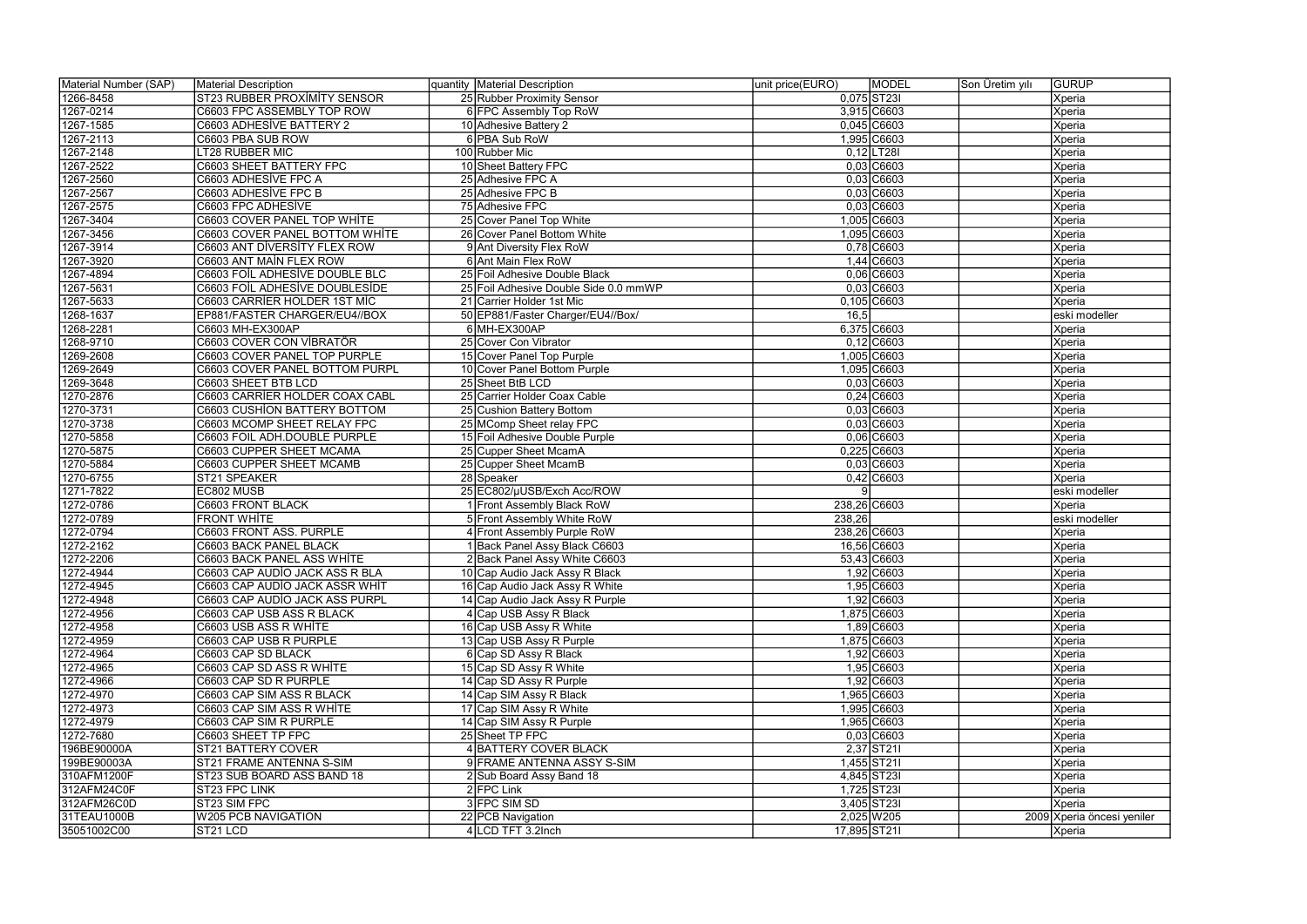| Material Number (SAP)                | Material Description                 | quantity Material Description         | unit price(EURO)<br><b>MODEL</b> | Son Üretim yılı | <b>GURUP</b>                                |
|--------------------------------------|--------------------------------------|---------------------------------------|----------------------------------|-----------------|---------------------------------------------|
| 405-22580-0011                       | <b>W150 BATTERY COVER BLACK</b>      | 5 Battery Cover Black                 | 1,995 W 150                      |                 | 2011 Xperia öncesi yeniler                  |
| 455BE90110A                          | <b>ST21 RUBBER INDICATOR</b>         | 25 Cap Rubber for Indicator           | 0,075 ST211                      |                 | Xperia                                      |
| 468BE900600                          | <b>ST21 CAMERA LENS</b>              | <b>5 CAMERA LENS</b>                  | $0,3$ ST211                      |                 | Xperia                                      |
| 475GUA0010A                          | ST21 CAMERA 2MP                      | 9 Camera CMOS 2MPix                   | 6,735 ST211                      |                 | Xperia                                      |
| 56BAFM00000                          | <b>ST23 ADHESIVE SPEAKER</b>         | 50 Adhesive Speaker                   | $0,045$ ST23I                    |                 | Xperia                                      |
| 56BAFM00006                          | <b>ST23 ADHESIVE RECEIVER</b>        | 25 Adhesive Receiver                  | $0,03$ ST23I                     |                 | Xperia                                      |
| 620K00D1005                          | ST21 AUDIO JACK                      | 9 AUDIO JACK                          | $0,48$ ST211                     |                 | Xperia                                      |
| A/303-1000-00293                     | <b>T303 CHIP FERRITE</b>             | 5 Chip Ferrite bead array 47 Ohm      | 0,075                            |                 | eski modeller                               |
| A/303-1000-00350                     | S312 EMI FILTER                      | 5 EMI Filter                          | $0,21$ S312                      |                 | 2009 Xperia öncesi yeniler                  |
| A/308-0000-00012                     | R300 VARISTOR                        | 5 Varistor 9.0V                       | 0,015                            |                 | eski modeller                               |
| A/308-0000-00019                     | <b>T303 VARISTOR</b>                 | 10 Varistor 5.5V                      | 0,015                            |                 | eski modeller                               |
| A/308-0000-00054                     | T303 VARISTOR 18V                    | 10 Varistor 18V                       | 0,015                            |                 | eski modeller                               |
| A/308-0000-00055                     | T250 D101 PROTECTION DIOD            | 11 TVS Diode 5.0V 45pF                | 0,06                             |                 | eski modeller                               |
| A/308-0000-00057                     | T250 D12 PROTECTION DIOD             | 13 Protection diod                    | 0,045                            |                 | eski modeller                               |
| A/308-0000-00075                     | S312 VARISTOR                        | 5 Varistor                            | $0,015$ S312                     |                 | 2009 Xperia öncesi yeniler                  |
| A/308-0000-00078                     | T303 VARISTOR 14V                    | 5 Varistor 14V                        | 0,015                            |                 | eski modeller                               |
| A/308-0000-00083                     | R300 TVS DIODE                       | 5 TVS Diode 5.0V 100pF                | 0,015                            |                 | eski modeller                               |
| A/308-0000-00102                     | R300 VARISTOR                        | 4 Varistor 5.5V                       | 0,015                            |                 | eski modeller                               |
| A/308-0000-00125                     | T303 DIODE 5,0 V                     | 5 Diode Protection 5.0V               | 0,015                            |                 | eski modeller                               |
| A/308-0000-00126                     | K330/S312 DIODE                      | 10 TVS Diode 24V 50pF                 | $0,06$ S312                      |                 | 2009 Xperia öncesi yeniler                  |
| A/308-0000-00130                     | S312 VARISTOR                        | 5 Varistor                            | $0,015$ S312                     |                 | 2009 Xperia öncesi yeniler                  |
| A/308-0000-00159                     | S312 VARISTOR                        | 5 Varistor                            | $0,045$ S312                     |                 | 2009 Xperia öncesi yeniler                  |
| A/309-0000-00129                     | S312 FLASH LED                       | 5 Flash LED                           | $0,135$ S312                     |                 | 2009 Xperia öncesi yeniler                  |
| A/309-0000-00133                     | S312 DIODE                           | 5 Schottky Diode                      | $0,045$ S312                     |                 | 2009 Xperia öncesi yeniler                  |
| A/311-0000-00019                     | K220 FM MODULE                       | 1 FM module                           | 1,2                              |                 | eski modeller                               |
| A/311-0000-00348                     | T250 AUDIO AMPLIFIER                 | 11 Audio Amplifier                    | 0,33                             |                 | eski modeller                               |
| A/311-0000-00402                     | T250 CHARING PUMP                    | 5 Illumination pump                   | 0,39                             |                 | eski modeller                               |
| A/311-0000-00530                     | <b>K330 IC</b>                       | 3 IC FM Radio Module                  | 0,975                            |                 | eski modeller                               |
| A/311-0000-00714                     | S312 FM RADIO                        | 3 FM RADIO                            | $0,96$ S312                      |                 | 2009 Xperia öncesi yeniler                  |
| A/311-0000-00728                     | S312 LEVEL SHIFTER                   | 5 Level Shifter                       | 0,285 S312                       |                 |                                             |
| A/313-0000-00017                     | <b>T250 EARPHONE</b>                 |                                       |                                  |                 | 2009 Xperia öncesi yeniler<br>eski modeller |
|                                      |                                      | 7 Ear Speaker 10x5.0mm Spring         | 0,63                             |                 |                                             |
| A/313-0000-00023                     | <b>T250 LOUDSPEAKER</b>              | 8 Loud Speaker                        | 0,75                             |                 | eski modeller                               |
| A/313-0000-00056<br>A/313-0000-00077 | K330 LOUDSPEAKER<br>R300 LOUDSPEAKER | 5 Loudspeaker 16mm Circular           | 0,525                            |                 | eski modeller                               |
| A/313-0000-00115                     | S312 EARSPEAKER                      | 25 Loudspeaker 18mm Circular          | 0,645<br>0,675 S312              |                 | eski modeller                               |
| A/313-0000-00131                     | S312 EAR SPAEKAR                     | 4 Ear Speaker                         |                                  |                 | 2009 Xperia öncesi yeniler                  |
|                                      | <b>T250 CON BTB LCD</b>              | 10 Ear Speaker                        | 0,675 S312                       |                 | 2009 Xperia öncesi yeniler                  |
| A/314-0000-00079                     |                                      | 6 FPC Connector Display 33pin         | 0,585                            |                 | eski modeller                               |
| A/314-0000-00084                     | S312 BATTERY CON                     | 17 Battery connector                  | $0,345$ S312                     |                 | 2009 Xperia öncesi yeniler                  |
| A/314-0000-00085                     | T250 ANTENNA CON                     | 44 Antenna connector (1 pin Pogo)     | 0,21                             |                 | eski modeller                               |
| A/314-0000-00190                     | K330 BTB CONN                        | 5 BtB Connector Keyboard 20pin        | 0,21                             |                 | eski modeller                               |
| A/314-0000-00192                     | R300 SIM CONN.                       | 12 SIM Connector                      | 0,18                             |                 | eski modeller                               |
| A/314-0000-00196                     | R300 BATTERY CONN.                   | 2 Battery Connector 5pin              | 0,225                            |                 | eski modeller                               |
| A/314-0000-00201                     | K330 SIM CONN.                       | 5 SIM Connector                       | 0,225                            |                 | eski modeller                               |
| A/314-0000-00228                     | R300 POGOPIN CONN.BT ANTENNA         | 5 Pogopin Connector Bluetooth Antenna | 0,195                            |                 | eski modeller                               |
| A/314-0000-00229                     | R300 SPRING CONNECTOR ANTENNA        | 5 Spring Connector Antenna            | 0,075                            |                 | eski modeller                               |
| A/314-0000-00233                     | T303 BTB CONNECTOR HINGE FPC         | 5 BtB Connector Hinge FPC             | 0,54                             |                 | eski modeller                               |
| A/314-0000-00234                     | T303 BATTERY CONNECTOR 5 PIN         | 5 Battery Connector 5pin              | 0,285                            |                 | eski modeller                               |
| A/314-0000-00248                     | <b>T303 KEYPAD CONNECTOR</b>         | 5 Keypad connector                    | 0,225                            |                 | eski modeller                               |
| A/314-0000-00263                     | R300 SPRING CONN.                    | 5 Spring Connector                    | 0,06                             |                 | eski modeller                               |
| A/314-0000-00267                     | K330 CAMERA SOCKET                   | 5 Camera Socket 20pin                 | 0,36                             |                 | eski modeller                               |
| A/314-0000-00372                     | S312 RF CONN                         | 5 RF Connector                        | $0,12$ S312                      |                 | 2009 Xperia öncesi yeniler                  |
| A/314-0000-00374                     | S312 BTB CONN                        | 5 BtB Connector                       | $0,225$ S312                     |                 | 2009 Xperia öncesi yeniler                  |
| A/314-0000-00379                     | S312 SISTEM CONN                     | 18 System Connector                   | $0,21$ S312                      |                 | 2009 Xperia öncesi yeniler                  |
| A/314-0000-00443                     | W100 FPC CONN. 41P                   | 3 Conn FPC 41p                        | $0,33$ $W1001$                   |                 | 2011 Xperia öncesi yeniler                  |
| A/314-0000-00447                     | W100 MICRO USB CONN.                 | 4 Micro USB Connector                 | $0,15$ W1001                     |                 | 2011 Xperia öncesi yeniler                  |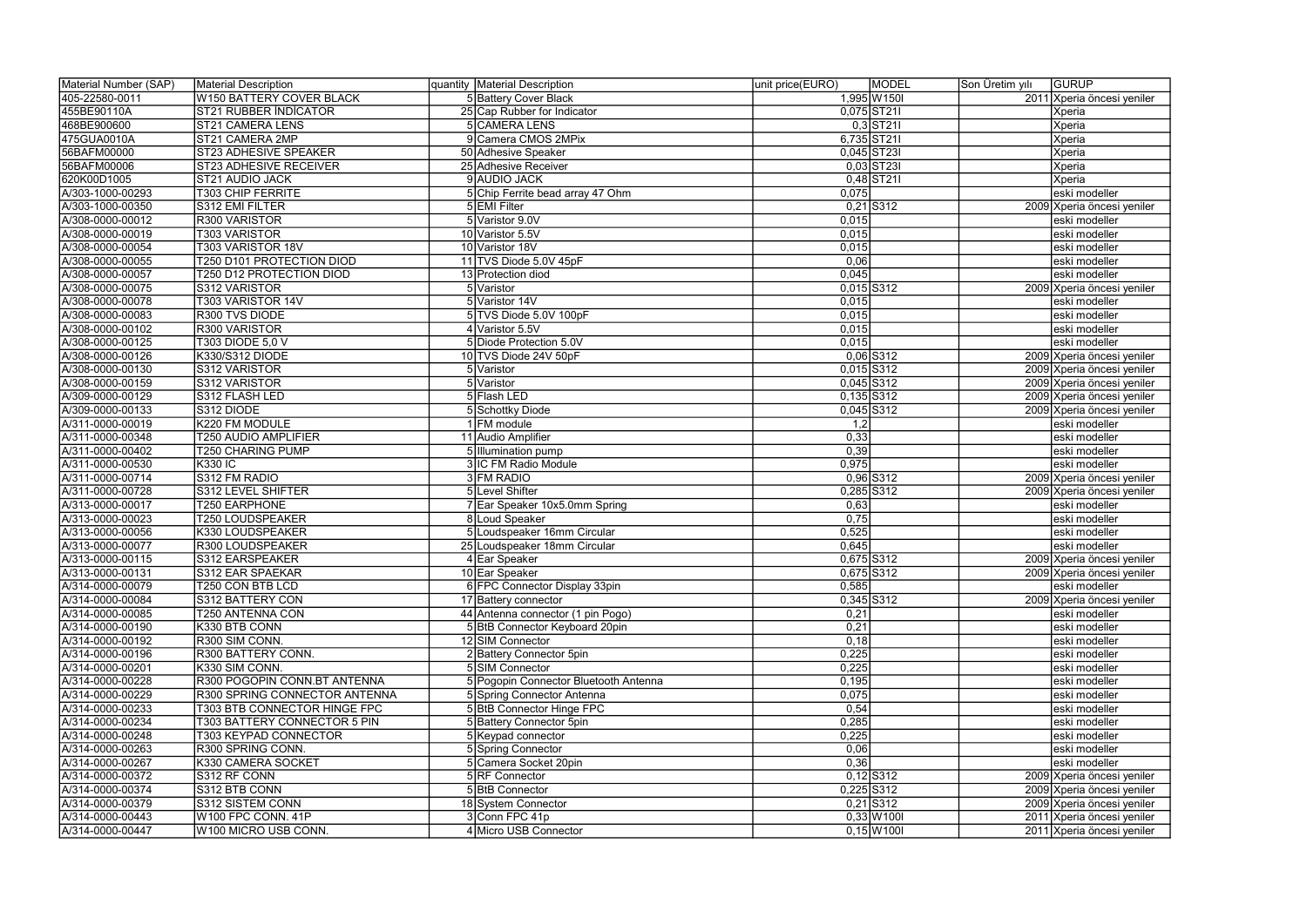| Material Number (SAP)                | <b>Material Description</b>                          | quantity Material Description               | unit price(EURO) | MODEL          | Son Üretim yılı | <b>GURUP</b>               |
|--------------------------------------|------------------------------------------------------|---------------------------------------------|------------------|----------------|-----------------|----------------------------|
| A/314-0000-00453                     | W10 AUDIO JACK                                       | 4 Audio Jack                                | 0,195            |                |                 | eski modeller              |
| A/314-0000-00454                     | W100 SPEAKER CONN.                                   | 5 Speaker Connector                         |                  | $0,045$ W100I  |                 | 2011 Xperia öncesi yeniler |
| A/314-0000-00484                     | W100 MICRO SD CARD CONN.                             | 5 Micro SD Card Connector                   |                  | $0,24$ W1001   |                 | 2011 Xperia öncesi yeniler |
| A/315-0000-00009                     | R300 SIDE PUSH SWITCH                                | 15 Side Push Switch                         | 0,165            |                |                 | eski modeller              |
| A/315-0000-00047                     | W150 SIDE KEY SWITCH                                 | 25 Side Key Switch                          |                  | $0,165$ W150I  |                 | 2011 Xperia öncesi yeniler |
| A/320-0000-00030                     | S312 VIBRATOR                                        | 7 Vibrator                                  | 0,675 S312       |                |                 | 2009 Xperia öncesi yeniler |
| A/321-0000-00139                     | <b>R300 FPC PRESET KEY</b>                           | 16 FPC Preset Key                           | 0,36             |                |                 | eski modeller              |
| A/321-0000-00292                     | W100 HINGE FPC                                       | 14 Hinge FPC                                |                  | $0,51$ W100I   |                 | 2011 Xperia öncesi yeniler |
| A/327-0000-00021                     | <b>T250 LCD</b>                                      | 7 Display 1.7" TFT                          | 9,225            |                |                 | eski modeller              |
| A/327-0000-00061                     | <b>S312 LCD</b>                                      | 9Display 2,0"                               | 11,955 S312      |                |                 | 2009 Xperia öncesi yeniler |
| A/330-0000-00026                     | T250 ANTENNA ASS 900 MHZ                             | 10 Antenna Asembly 900 MHz                  | 0,48             |                |                 | eski modeller              |
| A/330-0000-00053                     | K330 BT ANTENNA                                      | 5 Bluetooth Antenna                         | 0,165            |                |                 | eski modeller              |
| A/330-0000-00067                     | R300 ANTENNA MAIN                                    | 7 Antenna Main 900 Assy                     | 3,045            |                |                 | eski modeller              |
| A/330-0000-00068                     | R300 ANTANNA 850                                     | 4 Antenna Main 850 Assy                     | 3,045            |                |                 | eski modeller              |
| A/330-0000-00131                     | S312 CARRIER BT                                      | 4 Carrier BT                                | $0,345$ S312     |                |                 | 2009 Xperia öncesi yeniler |
| A/330-0000-00234                     | <b>CK13 MAIN ANTENNA</b>                             | 10 Main Antenna Assy                        |                  | 0,435 CK13     |                 | Xperia                     |
| A/335-0000-00037                     | R300 CAMERA VGA                                      | Camera VGA CMOS                             | 3,615            |                |                 | eski modeller              |
| A/335-0000-00048                     | K330 CAMERA VGA                                      | Camera VGA CMOS                             | 3,315            |                |                 | eski modeller              |
| A/335-0000-00064                     | S312 CAMERA                                          | 3 Camera                                    |                  | 6,42 S312      |                 | 2009 Xperia öncesi yeniler |
| A/401-22710-0007                     | W100 UPPER FRONT WHITE SILVER                        | 3 Upper Front Cover Assy White, Silver Logo |                  | 2,79 W1001     |                 | 2011 Xperia öncesi yeniler |
| A/401-22710-0008                     | W100 UPPER FRONT BLACK SIL.LOG                       | 5 Upper Front Cover Assy Black, Silver Logo |                  | 2,79 W 100     |                 | 2011 Xperia öncesi yeniler |
| A/401-22710-0011                     | W100 UPPER RAR COVER WHITE                           | 2 Upper Rear Cover Assy White               |                  | 1,515 W 100    |                 | 2011 Xperia öncesi yeniler |
| A/401-22710-0012                     | W100 UPPER REAR COVER BLACK                          | 8 Upper Rear Cover Assy Black               |                  | 1,515 W100I    |                 | 2011 Xperia öncesi yeniler |
| A/401-22830-0001                     | S312 FRONT COVER BLUE                                | 1 Front Cover Blue                          |                  | $3,51$ S312    |                 |                            |
| A/401-22830-0002                     | S312 FRONT COVER SILVER                              | 2 Front Cover Silver                        |                  | $3,51$ S312    |                 | 2009 Xperia öncesi yeniler |
|                                      |                                                      |                                             |                  |                |                 | 2009 Xperia öncesi yeniler |
| A/402-22580-0002<br>A/402-22710-0001 | W150 REAR COVER BLACK<br>W100 LOWER REAR COVER WHITE | 4 Rear Cover Assy Black, 900                |                  | 1,89 W150      |                 | 2011 Xperia öncesi yeniler |
|                                      |                                                      | 3 Lower Rear Cover Assy White, 900          |                  | $1,41$ W100I   |                 | 2011 Xperia öncesi yeniler |
| A/402-22710-0004                     | W100 LOWER FRONT FRAME                               | 8 Lower Front Frame                         |                  | $0,345$ W100I  |                 | 2011 Xperia öncesi yeniler |
| A/402-22710-0006                     | W100 LOWER REAR COVER BLACK                          | 10 Lower Rear Cover Assy Black, 900         |                  | $1,29$ W 1001  |                 | 2011 Xperia öncesi yeniler |
| A/402-23290-0001                     | CK13 REAR COVER BLACK&SILVER                         | 4 Rear Cover Assy Black&Silver              |                  | $3,12$ CK13I   |                 | Xperia                     |
| A/403-22580-0001                     | W150 CAMERA WINDOW                                   | 4 Camera Window                             |                  | $0,375$ W150I  |                 | 2011 Xperia öncesi yeniler |
| A/403-22610-0003                     | <b>T303 CAMERA WINDOW</b>                            | 5 Camera Window                             | 0,54             |                |                 | eski modeller              |
| A/403-22710-0001                     | W100 CAMERA WINDOW                                   | 33 Camera Window                            |                  | $0,24$ W 100   |                 | 2011 Xperia öncesi yeniler |
| A/403-23290-0002                     | CK13 CAMERA WINDOW                                   | Camera Window                               |                  | 0,195 CK13I    |                 | Xperia                     |
| A/404-22360-0003                     | R300 BOOST KEY                                       | 10 Boost Key                                | 0,48             |                |                 | eski modeller              |
| A/404-22360-0004                     | R300 PRESET KEY                                      | 14 Preset Key                               | 0,66             |                |                 | eski modeller              |
| A/404-22580-0001                     | W150 HOME KEY SILVER                                 | 2 Home Key Silver                           |                  | $0,45$ W 150   |                 | 2011 Xperia öncesi yeniler |
| A/404-22580-0002                     | W150 POWER LOCK KEY BLACK                            | 5 Power/Lock Key Black                      |                  | $0,195$ W 150  |                 | 2011 Xperia öncesi yeniler |
| A/404-22580-0003                     | W150 VOLUME KEY BLACK                                | 5 Volume Key Black                          |                  | $0,195$ W 150  |                 | 2011 Xperia öncesi yeniler |
| A/404-22610-0001                     | T303 FUNCTION KEYBOARD SILVER                        | 6 Function Keyboard Silver                  | 1,56             |                |                 | eski modeller              |
| A/404-22610-0002                     | <b>T303 KEYBOARD LATIN SILVER</b>                    | 4 Keyboard Latin Silver                     | 1,185            |                |                 | eski modeller              |
| A/404-22610-0003                     | T303 KEYBOARD LATIN BLACK                            | 11 Keyboard Latin Black                     | 1,455            |                |                 | eski modeller              |
| A/404-22610-0004                     | T303 FUNCTION KEYBOARD BLACK                         | 9 Function Keyboard Black                   | 1,92             |                |                 | eski modeller              |
| A/404-22710-0001                     | W100 MAIN KEYPAD BLACK                               | 7 Main Keypad Latin Black                   |                  | 1,605 W100I    |                 | 2011 Xperia öncesi yeniler |
| A/404-22710-0002                     | W100 VOLUME KEY WHITE                                | 5 Volume key White                          |                  | $0,165$ W 1001 |                 | 2011 Xperia öncesi yeniler |
| A/404-22710-0003                     | W100 SUB KEYPAD WHITE,BLACK RI                       | 2 Sub Keypad White, Black Ring              |                  | $1,56$ W 100   |                 | 2011 Xperia öncesi yeniler |
| A/404-22710-0009                     | W100 SUB KEYPAD BLACK, SILVER R                      | 13 Sub Keypad Black, Silver Ring            |                  | $1,56$ W 100   |                 | 2011 Xperia öncesi yeniler |
| A/404-22710-0010                     | W100 VOLUME KEY BLACK                                | 4 Volume key Black                          |                  | $0,165$ W 100I |                 | 2011 Xperia öncesi yeniler |
| A/404-22710-0076                     | W100 MAIN KEYPAD WHITE                               | 5 Main Keypad Latin White                   |                  | $1,47$ W 100   |                 | 2011 Xperia öncesi yeniler |
| A/404-22710-0077                     | W100 SUB KEYPAD WHITE, SILVER R                      | 2 Sub Keypad White, Silver Ring             |                  | $1,44$ W 100   |                 | 2011 Xperia öncesi yeniler |
| A/404-22830-0009                     | S312 VOLUME KEY SILVER                               | 9 Volume Key Silver                         | 0,255 S312       |                |                 | 2009 Xperia öncesi yeniler |
| A/404-22830-0010                     | S312 CAMERA KEY GREEN                                | Camera Key Green                            |                  | $0,6$ S312     |                 | 2009 Xperia öncesi yeniler |
| A/404-22830-0019                     | S312 VOLME KEY GREY                                  | 4 Volume Key Grey                           | $0,255$ S312     |                |                 | 2009 Xperia öncesi yeniler |
| A/404-22830-0020                     | S312 CAMERA KEY GOLD                                 | 3 Camera Key Gold                           |                  | $0,6$ S312     |                 | 2009 Xperia öncesi yeniler |
| A/404-22830-0048                     | S312 KEYBOARD BLUE                                   | 9 Keyboard Latin Blue                       | $3,645$ S312     |                |                 | 2009 Xperia öncesi yeniler |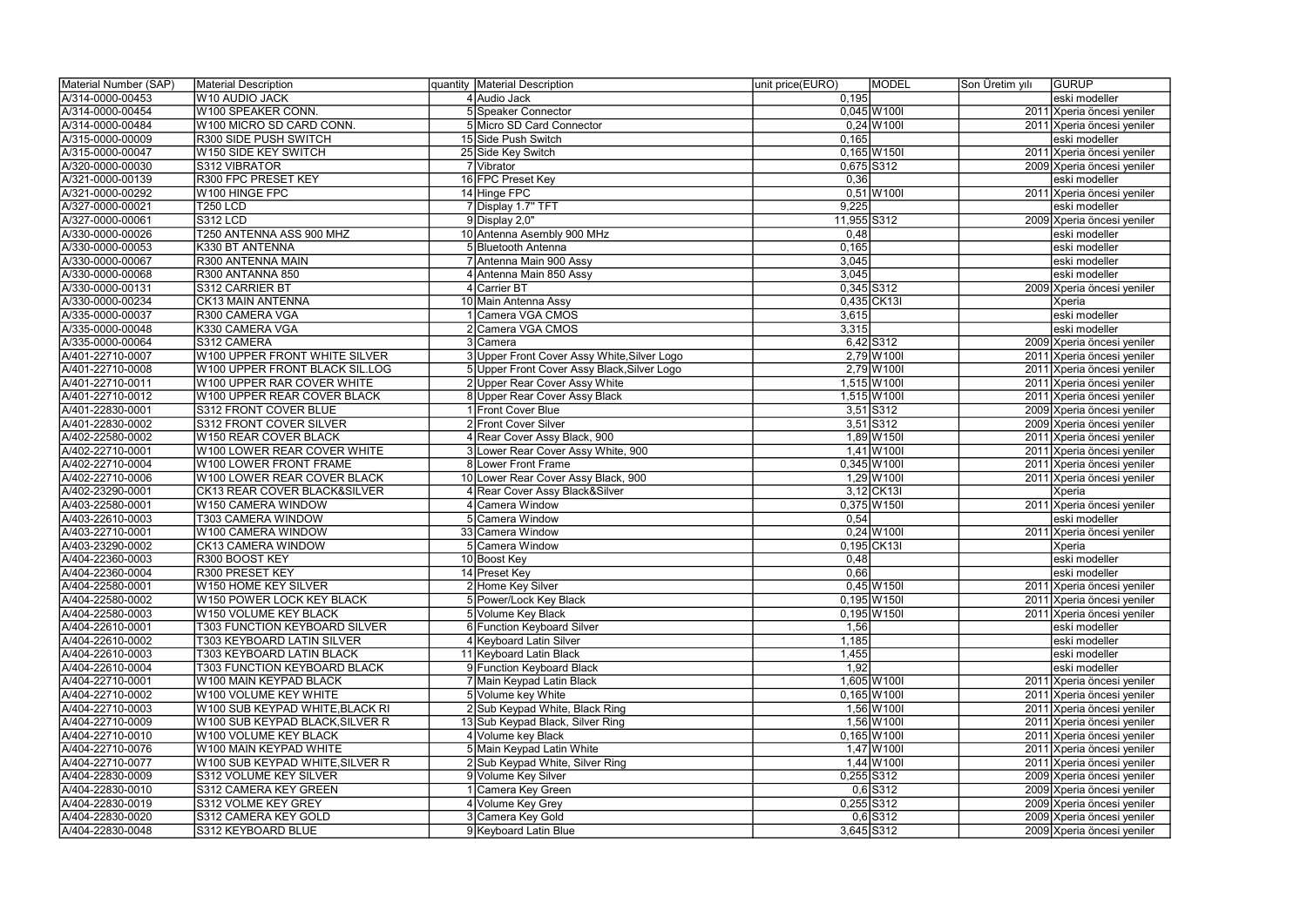| Material Number (SAP) | Material Description                | quantity Material Description                            | <b>MODEL</b><br>unit price(EURO) | Son Üretim yılı | <b>GURUP</b>               |
|-----------------------|-------------------------------------|----------------------------------------------------------|----------------------------------|-----------------|----------------------------|
| A/404-22830-0056      | S312 KEYBOARD SILVER                | 5 Keyboard Latin Silver                                  | 3,885 S312                       |                 | 2009 Xperia öncesi yeniler |
| A/404-23290-0005      | <b>CK13 VOLUME KEY BLACK</b>        | 3 Volume Key Black                                       | 0,285 CK13I                      |                 | Xperia                     |
| A/404-23290-0006      | <b>CK13 VOLUME KEY WHITE</b>        | 4 Volume Key White                                       | 0,285 CK13I                      |                 | Xperia                     |
| A/404-23290-0053      | CK13 KEYPAD BLACK                   | 6 QWERTY Keypad Latin Black                              | 3,39 CK13                        |                 | Xperia                     |
| A/404-23290-0054      | CK13 KEYPAD WHITE                   | 5 QWERTY Keypad Latin White                              | 3,39 CK13                        |                 | Xperia                     |
| A/405-22610-0001      | T303 TOP REAR COVER SILVER          | 3 Top Rear Cover Silver                                  | 0,525                            |                 | eski modeller              |
| A/405-22610-0004      | <b>T303 BATTERY COVER SILVER</b>    | 4 Battery Cover Silver                                   | 1,71                             |                 | eski modeller              |
| A/405-22610-0005      | T303 BATTERY COVER BLACK            | 4 Battery Cover Black                                    | 1,71                             |                 | eski modeller              |
| A/405-22610-0006      | T303 TOP REAR COVER BLACK           | 4 Top Rear Cover Black                                   | 0,57                             |                 | eski modeller              |
| A/405-22710-0005      | W100 BATTERY COVER BLACK            | 3 Battery Cover Black                                    | $0,51$ W100I                     |                 | 2011 Xperia öncesi yeniler |
| A/405-22710-0008      | W100 BAT. COVER CO-BRAND BLACK      | 4 Battery Cover Cobranding Black                         | $1,14$ W <sub>100</sub>          |                 | 2011 Xperia öncesi yeniler |
| A/405-22710-0012      | W100 BATTERY COVER WHITE            | 4 Battery Cover White                                    | $0,645$ W100I                    |                 | 2011 Xperia öncesi yeniler |
| A/405-22830-0017      | S312 CO BRAND BLUE                  | 31 Co-Brand Blue S312                                    | $0,435$ S312                     |                 | 2009 Xperia öncesi yeniler |
| A/405-22830-0018      | S312 CO BRAND SILVER                | 3 Co-Brand Silver S312                                   | 0,435 S312                       |                 | 2009 Xperia öncesi yeniler |
| A/405-23290-0001      | <b>CK13 BATTERY COVER BLACK</b>     |                                                          | $1,26$ CK13I                     |                 |                            |
|                       |                                     | 3 Battery Cover Assy Black<br>2 Battery Cover Assy White | $1,26$ CK13I                     |                 | Xperia                     |
| A/405-23290-0002      | <b>CK13 BATTERY COVER WHITE</b>     |                                                          |                                  |                 | Xperia                     |
| A/409-00000-0016      | T250 SCREW                          | 16 Screw Torx 6 Len:5 Diam:1.6 Black                     | 0,015                            |                 | eski modeller              |
| A/409-00000-0050      | T303 SCREW PHİLİPS 4,5 DIAM 1,      | 20 Screw Philips Len: 4.5 Diam: 1.4 Silver               | 0,015                            |                 | eski modeller              |
| A/409-00000-0051      | T303 SCREW PHİLİPS 2,0 DIAM 1,      | 20 Screw Philips Len: 2.0 Diam: 1.4 Black                | 0,015                            |                 | eski modeller              |
| A/409-00000-0052      | R300 SCREW                          | 4 Screw Philips Len: 4 Diam: 1.4 Black                   | 0,015                            |                 | eski modeller              |
| A/409-00000-0080      | S312 SCREW T6 BLACK                 | 5 Screw T6 Black                                         | $0,015$ S312                     |                 | 2009 Xperia öncesi yeniler |
| A/409-00000-0081      | S312 SCREW T5 SILVER                | 5 Screw T5 Silver                                        | $0,015$ S312                     |                 | 2009 Xperia öncesi yeniler |
| A/409-00000-0102      | W100 SCREW                          | 50 Screw 1.6mm 4mm                                       | $0,015$ W100I                    |                 | 2011 Xperia öncesi yeniler |
| A/409-00000-0103      | W <sub>100</sub> SCREW              | 50 Screw 1.4mm 1.5mm                                     | $0,015$ $W1001$                  |                 | 2011 Xperia öncesi yeniler |
| A/409-00000-0104      | W100 SCREW 1,4 MM-3,5 MM            | 40 Screw 1.4mm 3.5mm                                     | $0,015$ W100I                    |                 | 2011 Xperia öncesi yeniler |
| A/409-00000-0106      | W <sub>150</sub> SCREW              | 20 Screw                                                 | $0,015$ W150I                    |                 | 2011 Xperia öncesi yeniler |
| A/411-00000-0005      | <b>T303 SLIDE HINGE</b>             | 6 Slide Hinge Assy                                       | 3,99                             |                 | eski modeller              |
| A/415-22310-0005      | T250 CO-BRAND COVER ADHESIVE        | 5 Co brand Cover Adhesive                                | 0,105                            |                 | eski modeller              |
| A/415-22310-0008      | T250 GASKET LOADSPEAKER             | 5 Load Speaker Gasket                                    | 0,09                             |                 | eski modeller              |
| A/415-22310-0010      | <b>T250 GASKET SYSTEM CONNECTOR</b> | 5 Gasket System Connector                                | 0,03                             |                 | eski modeller              |
| A/415-22310-0018      | <b>T250 SPONGE EARPHONE</b>         | 6 Sponge Earphone                                        | 0,015                            |                 | eski modeller              |
| A/415-22310-0043      | <b>T250 ISOLATE TAPE</b>            | 10 Isolate tape                                          | 0,015                            |                 | eski modeller              |
| A/415-22330-0007      | K330 SHIELD CAN                     | 3 Shield Can Lid                                         | 0,345                            |                 | eski modeller              |
| A/415-22360-0002      | R300 SHIELD CAN                     | 3 Shield Can Lid Main                                    | 0,36                             |                 | eski modeller              |
| A/415-22360-0003      | R300 SHIELD CAN                     | 5 Shield Can Lid Bluetooth                               | 0,21                             |                 | eski modeller              |
| A/415-22360-0006      | R300 SPONGE SYSTEM CONN.            | 5 Sponge System Connector                                | 0,12                             |                 | Jeski modeller             |
| A/415-22360-0007      | R300 SPONGE SPEAKER                 | 5 Sponge Speaker Chamber Back                            | 0,06                             |                 | eski modeller              |
| A/415-22360-0008      | R300 SPONGE SPEAKER                 | 5 Sponge Speaker Chamber Front                           | 0,195                            |                 | eski modeller              |
| A/415-22360-0009      | R300 SPONGE LCM                     | 5 Sponge LCM BtB                                         | 0,045                            |                 | eski modeller              |
| A/415-22360-0010      | R300 DOME SHETT PRESET KEY          | 4 Dome Sheet Preset Key                                  | 0,09                             |                 | eski modeller              |
| A/415-22360-0016      | R300 GASGET CAMERA                  | 2 Camera Gasket                                          | 0,045                            |                 | eski modeller              |
| A/415-22360-0022      | R300 ESD METAL                      | 2 ESD Metal                                              | 0,165                            |                 | eski modeller              |
| A/415-22580-0001      | W150 HOME KEY DOME SHEET            | 9 Home Key Domesheet                                     | $0,12$ W 150                     |                 | 2011 Xperia öncesi yeniler |
| A/415-22580-0019      | W150 EAR SPEAKER SPONGE             | 10 Ear Speaker Sponge                                    | $0,015$ W150I                    |                 | 2011 Xperia öncesi yeniler |
| A/415-22580-0020      | W150 SPEAKER SPONGE                 | 10 Speaker Sponge                                        | $0,015$ W150I                    |                 | 2011 Xperia öncesi yeniler |
| A/415-22580-0021      | W150 SPEAKER MESH BLACK             | 10 Speaker Mesh Black                                    | $0,015$ W150I                    |                 | 2011 Xperia öncesi yeniler |
|                       | <b>T303 ANTİ FRİCTİON BLOCK</b>     | 5 Anti-Friction Block                                    |                                  |                 | eski modeller              |
| A/415-22610-0003      | T303 BOTTOM COVER U-SHAPE SILV      | 7 Bottom Cover U-Shape Silver                            | 0,075                            |                 | leski modeller             |
| A/415-22610-0004      |                                     |                                                          | 0,09                             |                 |                            |
| A/415-22610-0005      | T303 BOTTOM COVER U-SHAPE BLAC      | 5 Bottom Cover U-Shape Black                             | 0,075                            |                 | eski modeller              |
| A/415-22610-0006      | T303 PLATING CAMERA SHEET SILV      | 4 Plating Camera Sheet Silver                            | 0,525                            |                 | eski modeller              |
| A/415-22610-0012      | T303 DAMPER STOPPER                 | 12 Damper Stopper                                        | 0,165                            |                 | eski modeller              |
| A/415-22610-0013      | T303 SYSTEM CONN. SPONGE            | 10 System Connector Sponge                               | 0,03                             |                 | eski modeller              |
| A/415-22610-0016      | T303 MICROPHONE SPONGE DUST NE      | 10 Microphone Sponge Dust Net                            | 0,045                            |                 | eski modeller              |
| A/415-22610-0017      | T303 MYLAR HINGE FPC                | 10 Mylar Hinge FPC                                       | 0,045                            |                 | eski modeller              |
| A/415-22610-0018      | T303 MYLAR HINGE SCREW              | 20 Mylar Hinge Screw                                     | 0,015                            |                 | eski modeller              |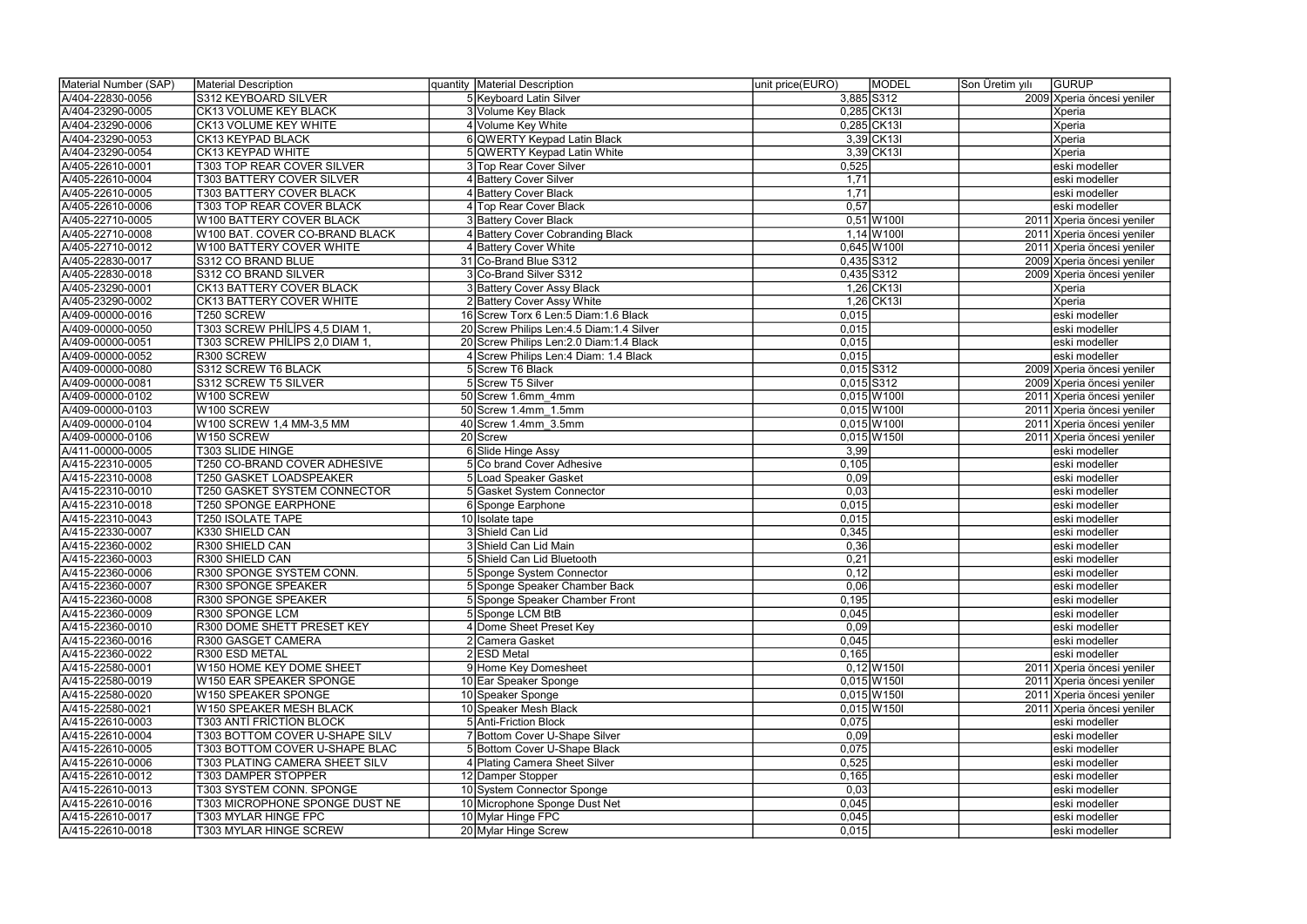| Material Number (SAP) | Material Description                  | quantity Material Description          | MODEL<br>unit price(EURO) | Son Üretim yılı | <b>GURUP</b>               |
|-----------------------|---------------------------------------|----------------------------------------|---------------------------|-----------------|----------------------------|
| A/415-22610-0023      | <b>T303 DAMPER CAMERA</b>             | 10 Damper Camera                       | 0,015                     |                 | eski modeller              |
| A/415-22610-0027      | T303 MYLAR BATTERY LABEL              | 10 Mylar Battery Label                 | 0,075                     |                 | eski modeller              |
| A/415-22610-0028      | <b>T303 PLATING CAMER.SHEET BLACK</b> | 10 Plating Camera Sheet Black          | 0,525                     |                 | eski modeller              |
| A/415-22610-0029      | T303 CAMERA LENS ADHESIVE             | 10 Camera Lens Adhesive                | 0,03                      |                 | eski modeller              |
| A/415-22610-0031      | <b>T303 CONDUCTIVE RUBBER</b>         | Conductive Rubber                      | 0,165                     |                 | eski modeller              |
| A/415-22610-0059      | T303 SHIELD CAN LID BB                | 5 Shield Can Lid BB                    | 0,165                     |                 | eski modeller              |
| A/415-22610-0061      | T303 SHIELD CAN LID RF                | 5 Shield Can Lid RF                    | 0,15                      |                 | eski modeller              |
| A/415-22710-0002      | W100 MAIN KEYPAD DOMESHEET            | 8 Main Keypad Domesheet                | $0,225$ W100I             |                 | 2011 Xperia öncesi yeniler |
| A/415-22710-0003      | W100 SUB KEYPAD DOMESHEET             | 23 Sub Keypad Domesheet                | $0,195$ W100I             |                 | 2011 Xperia öncesi yeniler |
| A/415-22710-0004      | W100 SPEAKER MESH BLACK               | 58 Speaker Mesh Black                  | $0,03$ W 100              |                 | 2011 Xperia öncesi yeniler |
| A/415-22710-0005      | W100 LCM FPC CONN.MYLAR               | 37 LCM FPC Connector Mylar             | $0,015$ W100I             |                 | 2011 Xperia öncesi yeniler |
| A/415-22710-0009      | W100 SPONGE MIC.                      | 40 MIC Sponge                          | $0,06$ W 100I             |                 | 2011 Xperia öncesi yeniler |
| A/415-22710-0010      | W100 DECO SHEET WHITE                 | 15 Deco Sheet White                    | 0,615 W100I               |                 | 2011 Xperia öncesi yeniler |
| A/415-22710-0011      | W100 SPEAKER MESH WHITE               | 7 Speaker Mesh White                   | $0,03$ W 100              |                 | 2011 Xperia öncesi yeniler |
| A/415-22710-0013      | W100 DECO SHEET BLACK                 | 19 Deco Sheet Black                    | 0,615 W100I               |                 | 2011 Xperia öncesi yeniler |
| A/415-22810-0004      | S312 GASGET SYS. CONN.                | 5 Gasket System Connector              | $0,03$ S312               |                 | 2009 Xperia öncesi yeniler |
| A/415-22810-0005      | S312 GASGET CAMERA                    | Gasket Camera                          | $0,03$ S312               |                 | 2009 Xperia öncesi yeniler |
| A/415-22810-0015      | S312 SHIELD CAN                       | 5 Shield Can Lid RF                    | 0,285 S312                |                 | 2009 Xperia öncesi yeniler |
| A/415-22810-0016      | S312 SHIELD CAN                       | 5 Shield Can Lid BB                    | 0,285 S312                |                 | 2009 Xperia öncesi yeniler |
| A/415-23260-0004      | WT13 METAL DOME                       | 5 Metal Dome                           | 0,135 WT13I               |                 | Xperia                     |
| A/415-23290-0001      | CK13 MAIN KEYPAD DOME SHEET           | 5 Main Keypad Dome Sheet               | 0,87 CK13                 |                 | Xperia                     |
| A/471-22580-0002      | W150 COBRAND BLACK                    | 10 Cobranding Label Black Walkman Logo | $0,315$ W 150             |                 | 2011 Xperia öncesi yeniler |
| A/471-23260-0003      | WT13 CO-BRAND BLACK                   | Co-Branding Black Walkman              | $0,24$ WT13I              |                 | Xperia                     |
| A/478-221100-003      | K200 LIGUIDE INDICATOR                | 20 Liquid Intrusion Indicator          | 0,015                     |                 | eski modeller              |
| A/478-223600-002      | R300 KRH LABEL                        | 40 KRH Label                           | 0,045                     |                 | eski modeller              |
| A/478-225800-001      | W150 KRH LABEL                        | 20 Core Unit Label                     | 0,045 W150I               |                 | 2011 Xperia öncesi yeniler |
| A/478-226100-007      | T303 KRH LABEL                        | 20 KRH label                           | 0,045                     |                 | eski modeller              |
| A/8BATA337065105      | A3618 BATERY GRAY                     | Battery, Gray                          | 9,555                     |                 | eski modeller              |
| A/8CS2233RACC11B      | K330 REAR COVER GOLD                  | 1 Rear Cover Assy Gold                 | 4,98                      |                 | eski modeller              |
| A/8CS2233RACG21B      | K330 REAR COVER GREEN                 | 1 Rear Cover Assembly (Green)          | 1,245                     |                 | eski modeller              |
| A/8CS-22360-0001      | R300 FPC KEYBOARD (YENİ)              | 22 FPC Keyboard Assy                   | 2,985                     |                 | eski modeller              |
| A/8CS2236FNCB21B      | <b>R300 FRONT BLACK</b>               | 15 Front Cover Assy Black              | 3,435                     |                 | eski modeller              |
| A/8CS2236FNCS01B      | R300 FRONT SILVER                     | 13 Front Cover Assy Silver             | 3,435                     |                 | eski modeller              |
| A/8CS-22580-0001      | W150 TOUCH FRONT COVER BLACK          | 5 Touch Front Cover Assy Black         | 24,81 W150I               |                 | 2011 Xperia öncesi yeniler |
| A/8CS2261ANCB01B      | T303 ANTENNA COVER 900 BLACK          | 7 Antenna Cover 900 Black Assy         | 1,395                     |                 | eski modeller              |
| A/8CS2261ANCS01B      | T303 ANTENNA COVER 900 SILVER         | 7 Antenna Cover 900 Silver Assy        | 1,395                     |                 | Jeski modeller             |
| A/8CS2261FNCB01B      | <b>T303 FRONT COVER BLACK</b>         | 10 Front Cover T303 Black Assy         | 6,75                      |                 | eski modeller              |
| A/8CS2261FNCS01B      | <b>T303 FRONT COVER SILVER</b>        | 8 Front Cover T303 Silver Assy         | 6,75                      |                 | eski modeller              |
| A/8CS2261PCB001B      | T303 HINGE FPC                        | 16 Hinge FPC Assy                      | 3,45                      |                 | eski modeller              |
| A/8CS2261PCB002B      | T303 MAIN KEYPAD FPC                  | 8 Main Keypad FPC Assy                 | 3,81                      |                 | eski modeller              |
| A/8CS2261PCB003B      | T303 FUNCTION KEY FPC                 | 18 Function Key FPC Assy               | 6,24                      |                 | eski modeller              |
| A/8CS-22710-0004      | W100 SUB PCBA ASSY.                   | 17 Sub PCBA Assembly                   | 8,79 W1001                |                 | 2011 Xperia öncesi yeniler |
| A/8CS-22830-0001      | S312 METAL FRAME WITH KEY FPC         | 2 Metal Frame with Keypad FPC          | 4,125 S312                |                 | 2009 Xperia öncesi yeniler |
| A/8CS-22830-0004      | S312 ANTENNA COVER BLUE (YENİ)        | 5 Antenna Cover Blue                   | $0,75$ S312               |                 | 2009 Xperia öncesi yeniler |
| A/8CS-22830-0006      | S312 BATTERY COVER BLUE               | 33 Battery Cover Blue                  | $1,32$ S312               |                 | 2009 Xperia öncesi yeniler |
| A/8CS-22830-0012      | S312 BATTERY COVER SILVER YENİ        | 5 Battery Cover Silver                 | $1,32$ S312               |                 | 2009 Xperia öncesi yeniler |
| A/8CS2283ANMB01B      | S312 ANTENNA 900                      | 8 Antenna Assembly 900MHz              | 1,815 S312                |                 | 2009 Xperia öncesi yeniler |
| A/8CS-23250-0001      | CK15 FRONT BLACK                      | 8 Front Cover Assy Black               | 19,005 CK15               |                 | Xperia                     |
| A/8CS-23250-0002      | <b>CK15 FRONT WHITE</b>               | 3 Front Cover Assy White               | 19,005 CK15               |                 | Xperia                     |
| A/8CS-23250-0003      | <b>CK15 FRONT PINK</b>                | 3 Front Cover Assy Pink                | 19,005 CK15               |                 | Xperia                     |
| A/8CS-23250-0005      | CK15 SUB BOARD                        | 7 Sub Board Assy                       | 0,675 CK15                |                 | Xperia                     |
| A/8CS-23260-0001      | <b>WT13 FRONT BLACK</b>               | 2 Front Cover Assy Black               | 21,21 WT13I               |                 | Xperia                     |
| A/8CS-23260-0002      | <b>WT13 FRONT WHITE</b>               | 5 Front Cover Assy White               | 26,445 WT13I              |                 | Xperia                     |
| A/8CS-23290-0001      | CK13 FRONT COVER BLACK                | 8 Front Cover Assy Black               | 3,885 CK131               |                 | Xperia                     |
| A/8CS-23290-0002      | CK13 FRONT COVER WHITE                | 1 Front Cover Assy White               | 3,885 CK131               |                 | Xperia                     |
|                       |                                       |                                        |                           |                 |                            |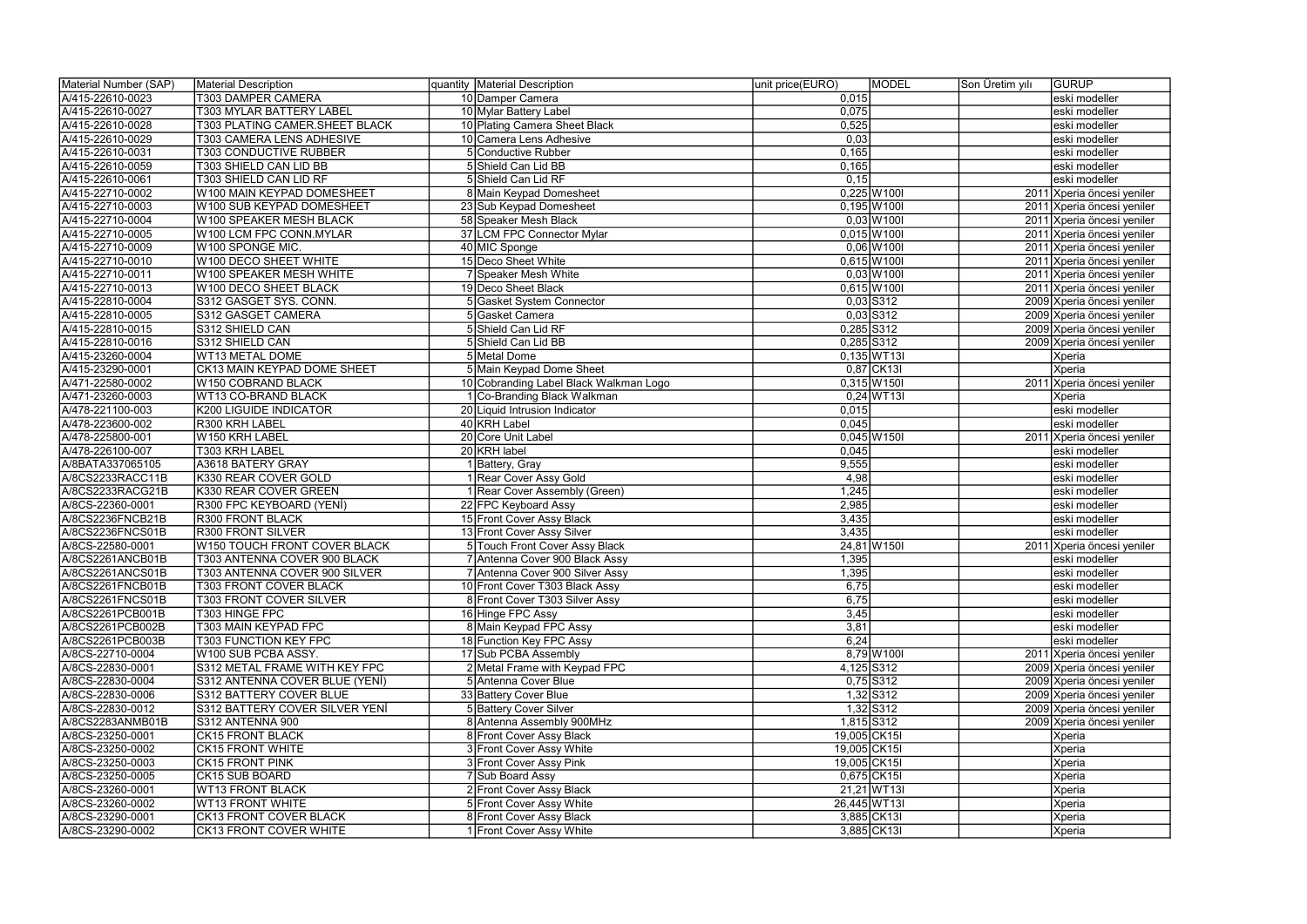| Material Number (SAP) | Material Description              | quantity Material Description              | unit price(EURO)        | <b>MODEL</b> | Son Üretim yılı | <b>GURUP</b>               |
|-----------------------|-----------------------------------|--------------------------------------------|-------------------------|--------------|-----------------|----------------------------|
| A/8M01-2233-B001      | K330 FRONT GREEN                  | 2 Front Cover Green                        | 2,22                    |              |                 | eski modeller              |
| A/8M01-2233-B002      | K330 FRONT GOLD                   | 3 Front Cover Gold                         | 2,22                    |              |                 | eski modeller              |
| A/8M02-2236-B001      | R300 CAMERA COVER BLACK           | 8 Camera Cover Assy Black                  | 1,92                    |              |                 | eski modeller              |
| A/8M02-2236-K001      | R300 CAMERA COVER COPPER          | Camera Cover Assy Copper                   | 1,095                   |              |                 | eski modeller              |
| A/8M02-2261-S001      | T303 REAR COVER                   | 4 Rear Cover Assy                          | 1,44                    |              |                 | eski modeller              |
| A/8M02-2283-S001      | S312 PLASTIC FRAME SILVER         | 5 Plastic Frame Silver                     |                         | 1,815 S312   |                 | 2009 Xperia öncesi yeniler |
| A/8M02-2283-S201      | S312 PLASTIC FRAME GREY           | 3 Plastic Frame Grey                       |                         | 1,815 S312   |                 | 2009 Xperia öncesi yeniler |
| A/8M03-2236-B001      | R300 BATTERY COVER BLACK          | 11 Battery Cover Black Assy                | 2,07                    |              |                 | eski modeller              |
| A/8M03-2236-K001      | R300 BATTERY COVER COPPER         | 23 Battery Cover Copper Assy               | 2,07                    |              |                 | eski modeller              |
| A/8M03-2283-L001      | S312 BATTERY COVER BLUE           | 5 Battery Cover Blue                       |                         | 1,32 S312    |                 | 2009 Xperia öncesi yeniler |
| A/8M07-2283-L001      | S312 ANTENNA COVER BLUE           | 3 Antenna Cover Blue                       |                         | $0,75$ S312  |                 | 2009 Xperia öncesi yeniler |
| A/8M07-2283-S101      | S312 ANTENNA COVER SILVER         | 10 Antenna Cover Silver                    |                         | $0,75$ S312  |                 | 2009 Xperia öncesi yeniler |
| A/8M08-2233-N001      | K330 KEYBOARD PCB                 | 3 Keyboard PCB Assembly                    | 2,415                   |              |                 | eski modeller              |
| A/8M13-2281-0001      | S312 METAL FRAME KEYPAD PCB       | 1 Metal Frame with Keypad FPC              |                         | $6,39$ S312  |                 | 2009 Xperia öncesi yeniler |
| BKB1931022/03         | YÜKSEK KAP. BATARYA NM 7075       | 1 NM7075/Battery/Bulk, Ni-Mh               | 12                      |              |                 | eski modeller              |
| <b>BKE90324</b>       | K750 VIBRATOR 1001-2339           | 13 Vibrator                                | 0,51                    |              |                 | eski modeller              |
| <b>BKE90337</b>       | K610 VIBRATOR                     | 9 Vibrator                                 | 0,54                    |              |                 | eski modeller              |
| BKE90337/2            | K550 VİBRATOR                     | 10 Vibrator                                | 0,54                    |              |                 | eski modeller              |
| <b>BKE90340</b>       | W880 VİBRATÖR                     | 2 SMD Vibrator                             | 0,645                   |              |                 | eski modeller              |
| <b>BML162174/1</b>    | CST-61 HBH-PV700 STD CHARGER      | 943 CST-61 / Std Charger / EU              | 2,085                   |              |                 | eski modeller              |
| <b>DPY901191</b>      | <b>ICA-11 T20S TAŞIYICI KILIF</b> | 30 EXPRESSCASE, ICA-11                     | $\vert 9 \vert$         |              |                 | eski modeller              |
| DPY901194/3           | <b>HCC-13 SİSTEM KABLOSU</b>      |                                            |                         |              |                 |                            |
| <b>DPY901200</b>      |                                   | 3 HCC-13, Systemcablewshellpl              | 13,5<br>$\overline{18}$ |              |                 | eski modeller              |
|                       | HCH-37 P900 HOLDER                | 1 HCH-37/Car Holder/Blister                |                         |              |                 | eski modeller              |
| DPY901259/01          | HBH-20 BLUETOOTH KULAKLIK         | 1 HBH-20/Bluetooth# Handsfree/Pin-rack     | 79,5                    |              |                 | eski modeller              |
| <b>DPY901268</b>      | MCA-20 CAMERA                     | 1 MCA-20/CommuniCam/Blister                | 181,5                   |              |                 | eski modeller              |
| DPY901328             | <b>HCC-30 SİSTEM KABLOSU</b>      | 7 HCC-30/System Cable/Bag                  | 13,5                    |              |                 | eski modeller              |
| <b>DPY901334</b>      | <b>MCA-25 COMUNICAM</b>           | 1 MCA-25/CommuniCam/Pin-rack               | $\overline{45}$         |              |                 | eski modeller              |
| DPY901370/3           | IST-21 T300 SNAP-ON COVER         | 27 IST-21/ Snap on cover/ Fashion Purple   | $\vert 9 \vert$         |              |                 | eski modeller              |
| <b>DPY901402</b>      | HCA-20/HCH-33/HCC-20              | 1 HCA-20/HCH-33/Car Handsfree/Box          | 123                     |              |                 | eski modeller              |
| DPY901415             | HCA-20 + HCH-30 + HCC-30 KİT      | 1 HCA-20/HCH-30/Car Handsfree/Box          | 118,5                   |              |                 | eski modeller              |
| DPY901437             | HCH-36 Z600 HOLDER                | 10 HCH-36/Car Holder/Blister               | 25,5                    |              |                 | eski modeller              |
| DPY901448             | ISK-600 STYLE-UP KIT              | 6 ISK-600/Style-up kit/Blister             | 10,5                    |              |                 | eski modeller              |
| DPY901451             | HCA-200 HCH-38 HCC-20 KIT         | 1 HCA-200/HCH-38/HCC-20/Car Handsfree/Box  | 100,5                   |              |                 | eski modeller              |
| <b>DPY901454</b>      | HCH-39 K500-F500 HOLDER           | 5 HCH-39/Car Holder/Blister                | 18                      |              |                 | eski modeller              |
| <b>DPY901519</b>      | CLA-60 ARAÇ ŞARJ CİHAZI           | 5 CLA-60/Cigarette Lighter Adapter/Blister | 13,5                    |              |                 | eski modeller              |
| <b>DPY901523</b>      | HCH-62 W550 HOLDER                | 19IHCH-62/Car Holder/Pin rack              | 15                      |              |                 | Jeski modeller             |
| DPY901530/1           | -CST-60 STANDARD CHARGER          | 35 CST-60/Standard Charger/EU/Blister      | 15                      |              |                 | eski modeller              |
| <b>DPY901544/Z</b>    | HBH-DS970 STEREO BT SWAP          | 1 HBH-DS970/Stereo BT Headset/SwapUnit/Box | 60                      |              |                 | eski modeller              |
| <b>DPY901581/2Z</b>   | MPS-60 PORTABLE BLACK SWAP UNI    | 6 MPS-60/Portable Speakers/Black/Swap Unit | 19,5                    |              |                 | eski modeller              |
| <b>DPY901595/1</b>    | -CST-75 STANDARD CASCADED CHAR    | 40 CST-75/Standard Charger/EU/Blister      | 15                      |              |                 | eski modeller              |
| <b>DPY901598</b>      | HCH-65 W850 HOLDER                | 7 HCH-65/Car Holder/Pin rack               | 18                      |              |                 | eski modeller              |
| DPY901619/Z           | HBH-DS980 SWAP UNIT               | 1 HBH-DS980/Stereo BT Headset/Swap/Box     | 75                      |              |                 | eski modeller              |
| <b>DPY901622</b>      | MMC-70 MUSIC CABLE                | 2 MMC-70/Music Cable/Blister               | 10,5                    |              |                 | eski modeller              |
| DPY901661             | <b>BST-40 BATARYA</b>             | 12 BST-40/Battery/Blister                  | 34,5                    |              |                 | eski modeller              |
| <b>DPY901672</b>      | HCH-71 CAR HOLDER K810            | 4 HCH-71/Car Holder/Pin Rack               | 18                      |              |                 | eski modeller              |
| <b>DPY90179</b>       | <b>DI-28 MOBİLE OFFİCE</b>        | 1 DI28                                     | 94,5                    |              |                 | eski modeller              |
| F/03-85734            | K510 BACKUP CAPACITOR 3,3VIV01    | 4 backup capacitor 3,3V IV01E              | 0,36                    |              |                 | eski modeller              |
| F/04-32270            | K510 MOSFET P-CHANNEL 3,9A 20V    | 24 Mosfet p-channel 3.9A, 20V 1206A        | 0,15                    |              |                 | eski modeller              |
| F/04-34502            | K320 TR NPN 100MA/50V WITH        | 10 TR NPN 100MA/50V WITH BUILT-IN RESISTOR | 0,015                   |              |                 | eski modeller              |
| F/07-08233            | K510 LED WHITE CHARGE PUMP        | 7 LED White Charge Pump                    | 0,42                    |              |                 | eski modeller              |
| F/07-63490            | K510 LED SIDE VIEM CHIP RED 66    | 10 LED SIDE VIEW CHIP RED 660nm 0605       | 0,06                    |              |                 | eski modeller              |
| F/07-85900            | W200 CHIP LED REGHT ANGLE ORAN    | 5 CHIP LED RIGHT ANGLE ORANGE 609NM        | 0,03                    |              |                 | eski modeller              |
| F/07-85914            | W200 CHIP LED WIDE 609 NM 0603    | 5 CHIP LED WIDE ANGLE ORANGE 609NM 0603    | 0,03                    |              |                 | eski modeller              |
| F/10-42853            | K510 TJATTE 3                     | 22 TJATTE 3                                | 0,24                    |              |                 | eski modeller              |
| F/16-51061            | W200 IR TRANCEIVER 115.2 KB/S     | 5 IR TRANCEIVER 115.2 KB/S 021             | 0,63                    |              |                 | eski modeller              |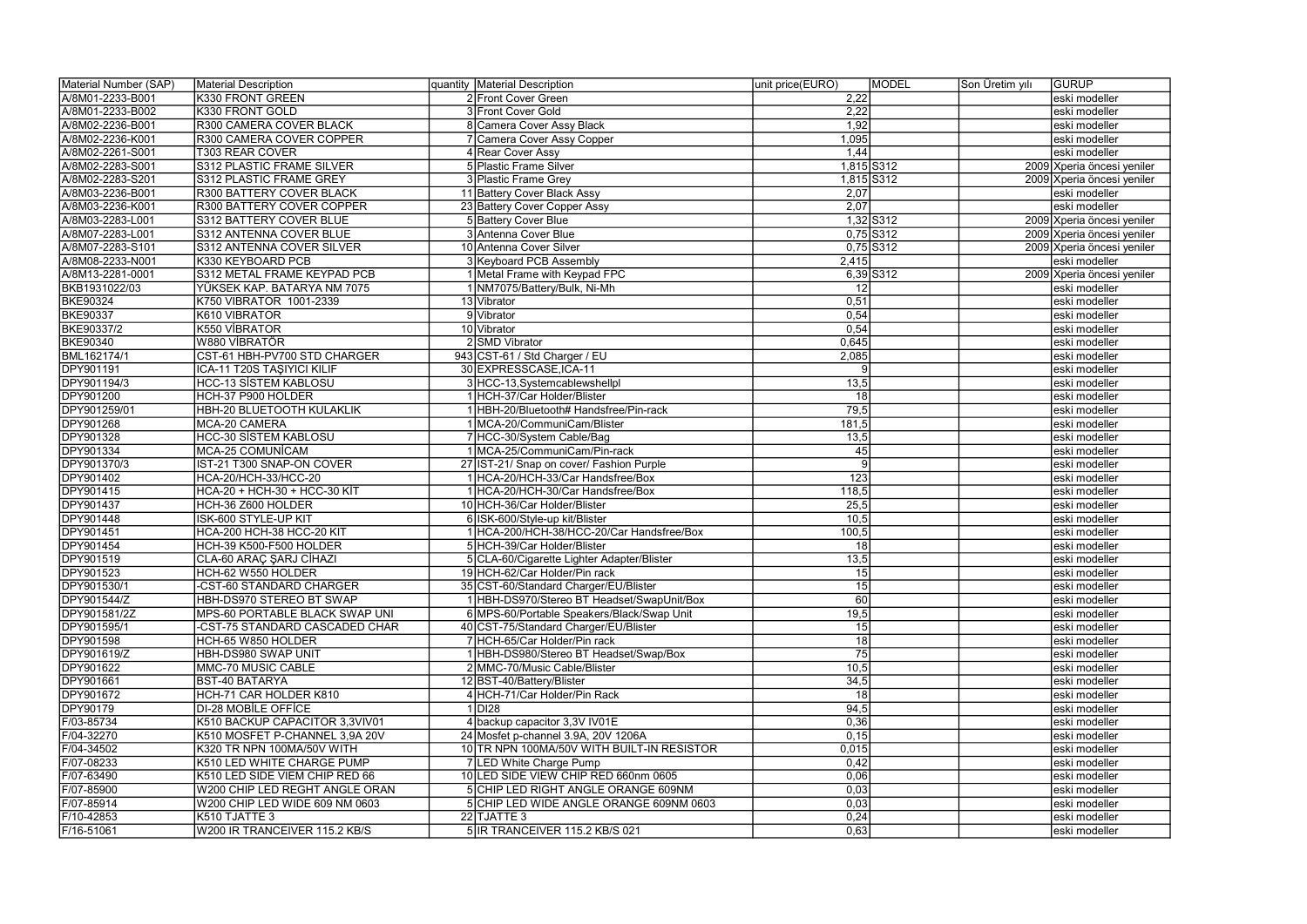| Material Number (SAP) | <b>Material Description</b>     | quantity Material Description               | unit price(EURO) | <b>MODEL</b><br>Son Üretim yılı | <b>GURUP</b>  |
|-----------------------|---------------------------------|---------------------------------------------|------------------|---------------------------------|---------------|
| F/16-62844            | W200 FM RADIO RDS WL-CSP 25     | 3 FM RADIO RDS WL-CSP 25                    | 1,035            |                                 | eski modeller |
| F/16-72905            | K510 AUDIO POWER AMP 1,2W FLIP  | 15 AUDIO POWER AMPLIFIER 1.2W FLIP CHIP 9-P | 0,285            |                                 | eski modeller |
| F/34-50247            | K310 ANTENNA POGO 3 PIN         | 4 ANTENNA POGO 3-PIN                        | 0,39             |                                 | eski modeller |
| F/34-54091            | K510 POGO PIN                   | 11 Pogo Pin                                 | 0,09             |                                 | eski modeller |
| F/34-56180            | K510 PCB CONN                   | 20 PCB Connector                            | 0,255            |                                 | eski modeller |
| F/34-57540            | K510 SIM CONN                   | 23 Sim Connector                            | 0,18             |                                 | eski modeller |
| F/34-78443            | K510 BATTERY CONN               | 8 Battery Connector                         | 0,18             |                                 | eski modeller |
| F/34-92334            | K510 BTB 16 PIN CONN            | 4 BTB 16 Pin Connetcor                      | 0,27             |                                 | eski modeller |
| F/35-25020            | K310 CAMERA SOCKET              | 4 CAMERA MODULE SOCKET 8X8MM                | 0,33             |                                 | eski modeller |
| F/36-80319            | K510 SIDE KEY SWITCH            | 15 SIDE KEY LIGHT TOUCH SWITCH 12 Vdc 50mA  | 0,105            |                                 | eski modeller |
| F/37-80405            | K310 LCD MODULE                 | 5 LCD DISPLAY MODULE                        | 8,865            |                                 | eski modeller |
| F/40-78820            | K510 VİBRATOR                   | 9 Vibrator                                  | 0,585            |                                 | eski modeller |
| F/42-41032            | K510 SPEAKER                    | 15 Speaker                                  | 0,57             |                                 | eski modeller |
| F/42-60411            | K310 RECEIVER 32 OHM 15%        | 8 RECEIVER 320HM 15%                        | 0,555            |                                 | eski modeller |
| F/43-90506            | K510 MICROPHONE                 | 17 Microphone                               | 0,45             |                                 | eski modeller |
| F/44-64632            | K310 CAMERA MODULE VGA          | 2 CAMERA MODULE VGA 6X6X4.5MM               | 6,66             |                                 | eski modeller |
| F/51-60834            | K510 SCREW BOTTOM               | 19 Screw Bottom                             | 0,03             |                                 | eski modeller |
| F/51-67181            | K510 SCREW TOP                  | 20 Screw Top                                | 0,015            |                                 | eski modeller |
| F/52-21724            | K510 SHIELD BB                  | 8BB Shield                                  | 0,075            |                                 | eski modeller |
| F/52-28022            | K510 SHEILD BT                  | 10 BT Sheild                                | 0,045            |                                 | eski modeller |
| F/52-41968            | W200 SPEAKER DUST NET           | 5 SPEAKER DUST NET                          | 0,165            |                                 | eski modeller |
| F/52-95020            | W200 METAL FRAME ASS            | 3 METAL FRAME ASSEMBLY                      | 0,585            |                                 | eski modeller |
| F/53-42426            | W200 FRAME BLACK 900MHz         | 2B-COVER ASSEMBLY BLACK 900MHz              | 2,535            |                                 | eski modeller |
| F/53-44168            | K510 KEY POWER                  | 4 Power Key Assy                            | 0,135            |                                 | eski modeller |
| F/53-44581            | W200 VOLUME KEY BLACK           | 8 VOLUME KEY BLACK                          | 0,195            |                                 | eski modeller |
| $F/53 - 44964$        | W200 BATTERY COVER PINK         | 4 BATTERY COVER ASSY PINK                   | 1,425            |                                 | eski modeller |
| F/53-44983            | <b>W200 BATTERY COVER BLACK</b> | 42 BATTERY COVER ASSY BLACK                 | 2,76             |                                 | eski modeller |
| F/53-45957            | W200 WALKMAN KEY ORANGE         | WALKMAN KEY ORANGE                          | 0,27             |                                 | eski modeller |
| F/53-60307            | <b>W200 FRONT COVER BLACK</b>   | 2 A-COVER ASSY BLACK                        | 3,255            |                                 | eski modeller |
| F/53-60335            | W200 FRONT COVER PINK           | 3 A COVER ASSY PINK                         | 2,925            |                                 | eski modeller |
| F/53-69077            | K310 AUDIO PIPE ASS             | 3 AUDIO PIPE ASSEMBLY                       | 0,975            |                                 | eski modeller |
| F/53-72183            | W200 UI MODULE FRAME            | 4 UI MODULE FRAME                           | 1,83             |                                 | eski modeller |
| F/53-76980            | K510 DOMEFOIL                   | 9DOMEFOIL                                   | 0,3              |                                 | eski modeller |
| F/53-82713            | W200 JOYSTICK BUTTON            | <b>JOYSTICK CAP</b>                         | 0,135            |                                 | eski modeller |
| F/54-13160            | W200 MEMORY CARD COVER BLACK    | 6 MEMORY CARD HATCH BLACK                   | 0,36             |                                 | eski modeller |
| F/54-13240            | W200 JOYSTICK SILICINE          | 10 JOYSTICK SILICONE                        | 0,09             |                                 | eski modeller |
| F/55-28917            | K510 IRDA WINDOW                | 8 IR Window                                 | 0,06             |                                 | eski modeller |
| F/57-51317            | K310 GASKET CAMERA              | 3 CAMERA GASKET                             | 0,09             |                                 | eski modeller |
| F/57-80820            | W200 GASKET SPEAKER             | 10 SPEAKER GASKET                           | 0,09             |                                 | eski modeller |
| F/58-35188            | K510 LIQUIDEINTRUTION INDICATO  | 10 Liquide intrution indicator              | 0,045            |                                 | eski modeller |
| F/65-30530            | W200 KEYPAD BLACK               | 9 KEYPAD ASSY BLACK LATIN                   | 1,275            |                                 | eski modeller |
| F/65-30531            | W200 KEYPAD PINK                | 3 KEYPAD ASSY PINK LATIN                    | 1,59             |                                 | eski modeller |
| F/75-92053            | 128MB MEMORY STICK M2           | 2 MEMORY STICK MICRO (M2) 128MB             | 10,8             |                                 | eski modeller |
| F/80-13720            | W200 CO-BRAND OPERATOR BLACK    | 5 OPERATOR LOGO ASSY WM BLACK               | 0,285            |                                 | eski modeller |
| F/80-13961            | W200 CO-BRAND OPERATOR PINK     | 3 OPERATOR LOGO ASSY WM PINK                | 0,315            |                                 | eski modeller |
| F/80-26119            | KRH LABEL K510 K310 K320 W200   | 100 KRH Lable                               | 0,255            |                                 | eski modeller |
| F50001402630          | ST21 SCREW                      | 50 SCREW M1.4                               |                  | $0,03$ ST211                    | Xperia        |
| F50002803530          | ST21 SCREW                      | 50 SCREW (T5)M1.6                           |                  | $0,03$ ST211                    | Xperia        |
| KDR109171/256         | 256MB MEMORY STICK MICRO(M2)    | 94 256MB Memory Stick Micro(M2)             | 5,685            |                                 | eski modeller |
| KDR109171/512         | 512MB MEMORY STICK MICRO(M2)    | 10 Memcard 512 Mbyte                        | 6,495            |                                 | eski modeller |
| KNC20135/2            | S500 CAMERA 2 MEGA              | 10 Camera (2Mega)                           | 6,27             |                                 | eski modeller |
| KRE1011535            | S500 ANTENNA BLUETOOTH          | 8 ANTENNA/BLUETOOTH                         | 0,075            |                                 | eski modeller |
| KRE1011536            | S500 ANTENNA ELEMENT            | 3 ASSY/ANTENNA ELEMENT                      | 0,9              |                                 | eski modeller |
| KRY1011115            | <b>SEPI CABLE</b>               | 5 SEPI Cable 3V                             | 44,61            |                                 | eski modeller |
| KRY1011129            | MIS-06 UPDATE SERVICE KIT       | 1 Update Service Kit MIS-06 Camel           | 119, 13          |                                 | eski modeller |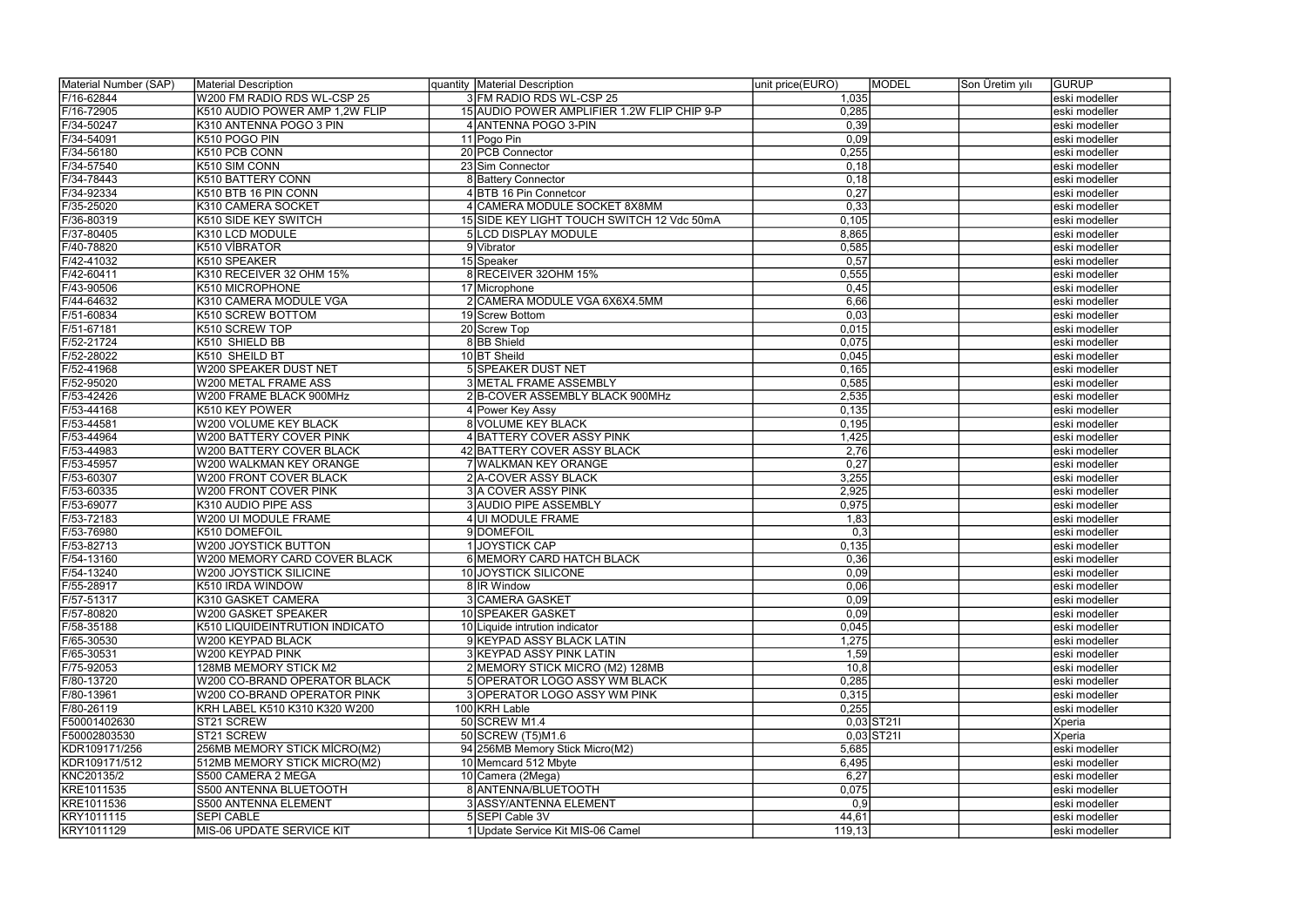| Material Number (SAP)<br>Material Description<br>quantity Material Description<br>unit price(EURO)<br>MODEL | Son Üretim yılı<br><b>GURUP</b> |
|-------------------------------------------------------------------------------------------------------------|---------------------------------|
| 6 Accessory M2 Card reader BLACK<br>KRY1011939<br>M2 KART ADAPTOR BLACK<br>3,78                             | eski modeller                   |
| KRY111093/02<br><b>MÜZİK KESME KABLOSU</b><br>5 MUSICMUTECABLE, INBLISTER<br>4,5                            | eski modeller                   |
| LTD260273<br>1 Rework fixture<br>86,685<br><b>FIXTURE</b>                                                   | eski modeller                   |
| <b>SEPI USB/INTERFACE BOX</b><br>LTN2141484<br>I SonyEricsson programming interface-SEPI<br>66,495          | eski modeller                   |
| <b>MEKIM31002A</b><br>5 Mylar LCM Metal Frame<br>J110 METAL FRAME MYLAR LCM<br>0,015                        | eski modeller                   |
| 5 Rubber SIM<br>MEKIM36003A<br>0,015<br><b>J110 SIM RUBBER</b>                                              | eski modeller                   |
| 5 Assy Shielding Cover PCBA<br>MEKIM61026B<br>J110 SHIELDING COVER PCBA<br>0,105                            | eski modeller                   |
| $0,75$ W205<br>METEA04001A<br>10 Main Window W205<br>W205 MAIN WINDOW                                       | 2009 Xperia öncesi yeniler      |
| METEA07001B<br>W205 VOLUME KEY SILVER<br>10 Volume Key, Silver<br>$0,435$ W205                              | 2009 Xperia öncesi yeniler      |
| $0,93$ W205<br>METEA11001A<br>W205 VIBRATOR<br>4 Vibrator                                                   | 2009 Xperia öncesi yeniler      |
| METEA16001A<br>W205 DOME SHEET MAIN KEYPAD<br>6 Dome Sheet Main Keyboard<br>$0,18$ W205                     | 2009 Xperia öncesi yeniler      |
| $0,21$ W205<br>METEA16002A<br>W205 DOME SHEET NAVIGATION<br>70 Dome Sheet Navigation Keyboard               | 2009 Xperia öncesi yeniler      |
| $0,18$ W205<br>METEA16003A<br>W205 DOMESHEET MAIN KEYBOARD<br>38 Dome Sheet Main Keyboard                   | 2009 Xperia öncesi yeniler      |
| $0,51$ W205<br>METEA48002A<br>W205 CONN. ZIF<br>10 Connector ZIF 51p                                        | 2009 Xperia öncesi yeniler      |
| 1,26 W205<br>METLD07009B<br>W205 NAVI KEYBOARD BLACK ADET<br>3 Keyboard Navigation, Black                   | 2009 Xperia öncesi yeniler      |
| $0,24$ W205<br>METLD08001A<br>W205 CAMERA LENS<br>10 Camera Lens                                            | 2009 Xperia öncesi yeniler      |
| 7 DMG SEMC IRLHalf to Half FPC<br>3,84 W205<br>METLD14002A<br>W205 HALF TO HALF FPC                         | 2009 Xperia öncesi yeniler      |
| 6 Half to Half FPC                                                                                          |                                 |
| 4,32 W205<br>METLD14002B<br>W205 HALF TO HALF FPC (YENI)<br>$0,165$ W205<br>METLD22001A                     | 2009 Xperia öncesi yeniler      |
| W205 SPRING CONNECTOR<br>5 Spring connector                                                                 | 2009 Xperia öncesi yeniler      |
| $0,255$ W205<br>METLD23003B<br>3 Shield Can Lid RF<br>W205 SHIELD CAN                                       | 2009 Xperia öncesi yeniler      |
| $0,345$ W205<br>METLD23004B<br>W205 SHIELD CAN BB<br>3 Shield Can Lid BB                                    | 2009 Xperia öncesi yeniler      |
| $0,285$ W205<br>METLD33006A<br>W205 SPONGE SYSTEM CONN.<br>10 Sponge System Connector                       | 2009 Xperia öncesi yeniler      |
| METLD33008A<br>$0,405$ W205<br>W205 SPONGE LCD<br>4 Sponge Display                                          | 2009 Xperia öncesi yeniler      |
| METLD36001B<br>W205 CAP MS SILVER<br>14 Cap Memory Stick, Silver<br>$0,12$ W 205                            | 2009 Xperia öncesi yeniler      |
| METLD36002B<br>$0,075$ W205<br>W205 GASGET CAMERA RUBBER<br>5 Gasket Camera Rubber                          | 2009 Xperia öncesi yeniler      |
| $0,075$ W205<br>METLD36003B<br>W205 GASGET MIC RUBBER<br>5 Gasket Mic Rubber                                | 2009 Xperia öncesi yeniler      |
| METLD39005A<br>$0,015$ W205<br>W205 GROUNDING CUSHION<br>5 Grounding cushion 3 mm                           | 2009 Xperia öncesi yeniler      |
| $0,015$ W205<br>METLD39009A<br>W205 GROUNDING CUSHION<br>5 Grounding cushion 2,5 mm                         | 2009 Xperia öncesi yeniler      |
| $0,195$ W205<br>METLD39010A<br>W205 GASGET<br>5 Gasket Conductive navig PCB                                 | 2009 Xperia öncesi yeniler      |
| $0,54$ W205<br>METLD4B001A<br>W205 MEMORY CARD CONN.<br>20 Memory card connector                            | 2009 Xperia öncesi yeniler      |
| $0,15$ W205<br>METLD52002B<br>W205 METAL CLIP EAR SPEAKER<br>2 Metal Clip Ear Speaker                       | 2009 Xperia öncesi yeniler      |
| 21 W205<br>METLD61002B<br>W205 HINGE<br>18 Hinge                                                            | 2009 Xperia öncesi yeniler      |
| 2,64 W205<br>METLD61006B<br>W205 REAR COVER BLACK<br>7 Rear Cover, Black                                    | 2009 Xperia öncesi yeniler      |
| 2,67 W205<br>METLD61007B<br>38 Battery Cover, Black<br>W205 BATTERY COVER BLACK                             | 2009 Xperia öncesi yeniler      |
| $0,105$ W205<br>METLD84003A<br>5 Adhesive Camera Lens<br><b>W205 ADHESIVE CAMERA LENS</b>                   | 2009 Xperia öncesi yeniler      |
| METSA07001B<br>$0,84$ W205<br>W205 KEYBOARD LATIN SILVER<br>7 Keyboard, Latin Silver                        | 2009 Xperia öncesi yeniler      |
| $0,39$ W 205<br>METUV43001A<br>W205 SYSTEM CONNECTOR<br>58 System Connector                                 | 2009 Xperia öncesi yeniler      |
| $0,42$ W 205<br>METUV47001A<br>13 SIM Connector<br>W205 SIM CONN.                                           | 2009 Xperia öncesi yeniler      |
| NTM2011273/21<br>19 CST-13/Standard Charger/EU/Bulk<br>13,5<br>CST-13 STANDART CHARGER/BULK                 | eski modeller                   |
| NTZ111068<br><b>DOT GAUGE</b><br>4 Dot Gauge<br>6,165                                                       | eski modeller                   |
| NTZ1121052<br>4 Bits (JCIS No 0)<br>3,375<br><b>BITS (PHILIPS)</b>                                          | eski modeller                   |
| NTZ112288<br>TORNAVÍDA UCU T6 (KISA)<br>$2  \text{Bits (T6)} $<br>1,065                                     | eski modeller                   |
| NTZ112288/1<br>7 Extended length T6, Torx Bit<br>T290 BITS/TORX/T6/EXT LENGTH<br>1,605                      | eski modeller                   |
| NTZ112478<br><b>BITS TORX T5</b><br>4,305<br>1 Torx Bits T5                                                 | eski modeller                   |
| 38,34<br>NTZ112537<br>K700 SHİELD FENCE PLIERS<br>1 Shield Fence Plier                                      | eski modeller                   |
| NTZ112590<br>0,27<br>TOOL PLECTRUM P1 S500 W580<br>30 Guitar Pick                                           | eski modeller                   |
| ODM-1203-2186<br>K770 LCD<br>22,935<br>7 DISPLAY MODULE PMMA 2.0                                            | eski modeller                   |
| ODM53-39950<br>0,45<br>K770 VOLUME KEY<br>2 Volume key assembly                                             | eski modeller                   |
| ODM53-43910<br>K770 CAP CAMERA PURPLE<br>2 CAMERA CAP ASSY PURPLE<br>1,14                                   | eski modeller                   |
| ODM53-43968<br>1,005<br>K770 CAP CAMERA BROWN<br>9 CAMERA CAP ASSY BROWN                                    | eski modeller                   |
| ODM53-82040<br>K770 SPEAKER ANTENNA<br>1,14<br>5 Speaker Antenna box                                        | eski modeller                   |
| 2,64<br>ODM53-88350<br>2 FRONT COVER ASSEMBLY BROWN<br>K770 FRONT COVER BROWN                               | eski modeller                   |
| 2,985<br>ODM53-88540<br>K770 FRONT COVER GREY SILVER<br>10 FRONT COVER ASSEMBLY GREY SILVER                 | eski modeller                   |
| ODM53-88917<br>3,42<br>K770 FRAME<br>3 Frame assembly                                                       | eski modeller                   |
| 8 BATTERY COVER ASSEMBLY BROWN<br>7,53<br>ODM53-89012<br>K770 BATTERY COVER BROWN                           | eski modeller                   |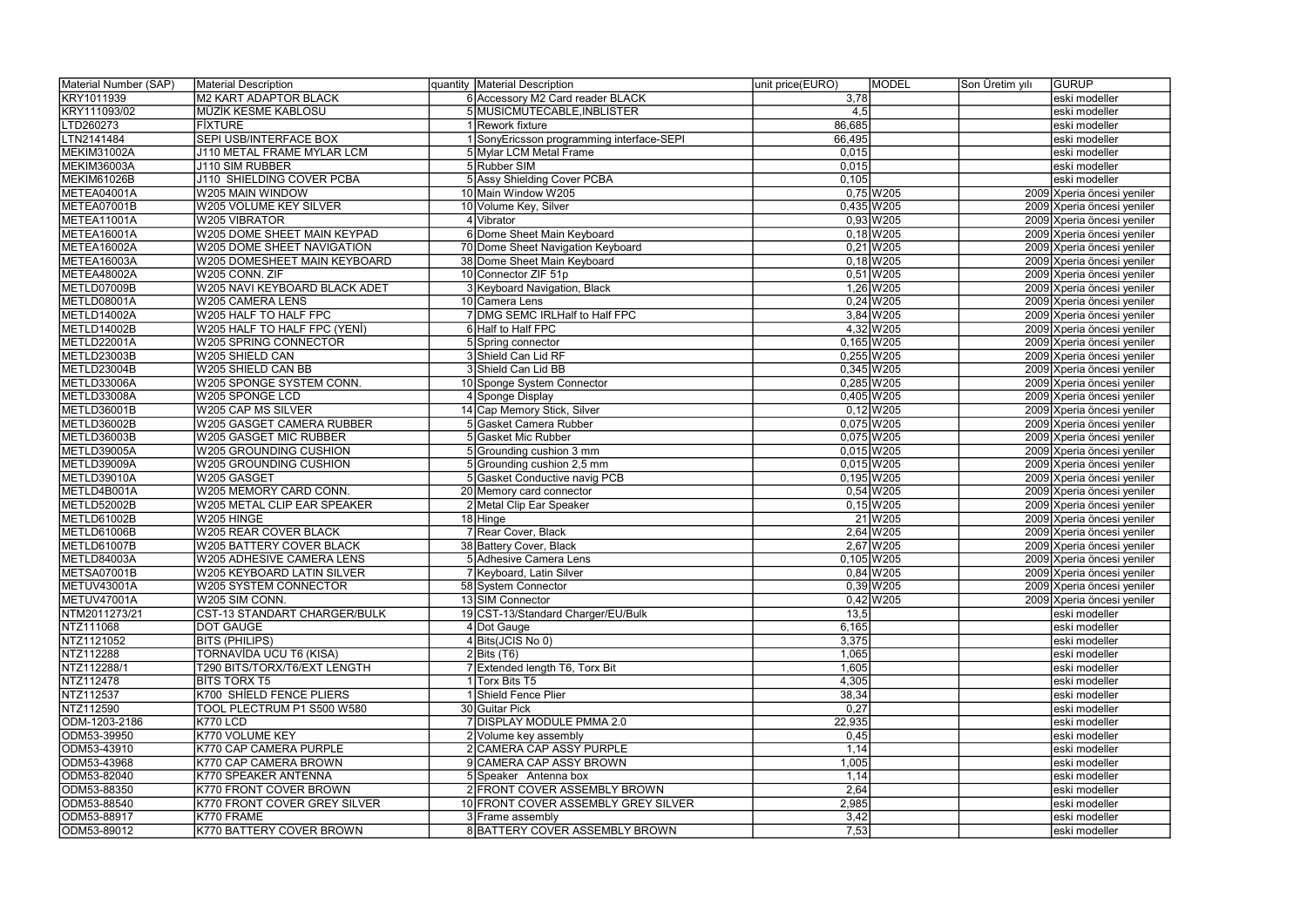| Material Number (SAP) | <b>Material Description</b>       | quantity Material Description               | MODEL<br>unit price(EURO) | Son Üretim yılı | <b>GURUP</b>               |
|-----------------------|-----------------------------------|---------------------------------------------|---------------------------|-----------------|----------------------------|
| ODM53-89018           | K770 BATTERY COVER PURPLE         | 3 BATTERY COVER ASSEMBLY                    | 9,225                     |                 | eski modeller              |
| ODM53-89025           | K770 BATTREY COVER GREY SILVER    | 2 BATTERY COVER ASSEMBLY GREY SILVER        | 9,225                     |                 | eski modeller              |
| ODM55-69000           | K770 CAMERA LENS                  | Camera lens assembly                        | 0,465                     |                 | eski modeller              |
| ODM57-20335           | K770 GASKET SYSTEM                | 5 System connector gasket                   | 0,015                     |                 | eski modeller              |
| ODM57-94402           | K770 GASKET SPEAKER WITH          | 4 Speaker gasket with dust net              | 0,06                      |                 | eski modeller              |
| ODM60-69500           | K770 CO-BRAND GREY                | 4 CO BRAND STICKER GREY SILVER CYBER-SHOT   | 0,105                     |                 | eski modeller              |
| ODM65-65100           | K770 NUMERIC KEYBOARD BROWN       | 20 KEYPAD ASSY NUMERIC BROWN LATIN          | 2,775                     |                 | eski modeller              |
| ODM65-65101           | K770 NUMERIC KEYBOARD SILVER      | 34 KEYPAD ASSY NUMERIC SILVER LATIN         | 2,775                     |                 | eski modeller              |
| ODM65-66810           | K770 NAVIGATION BROWN             | 23 KEYPAD ASSY NAVI BROWN                   | 1,545                     |                 | eski modeller              |
| ODM65-66900           | K770 NAVIGATION GREY SILVER       | KEYPAD ASSY NAVI GREY SILVER                | 1,695                     |                 | eski modeller              |
| ODM65-66911           | K770 NAVIGATION PURPLE            | 2 KEYPAD ASSY NAVI PURPLE                   | 1,545                     |                 | eski modeller              |
| ODM65-87877           | K770 KEYFOİL                      | 9 Keypad support plate                      | 9,48                      |                 | eski modeller              |
| ODM76-92834           | K770 CAMERA DOOR PWBA             | 25 Camera door PWBA                         | 1,665                     |                 | eski modeller              |
| ODM80-69100           | K770 CO-BRAND BROWN               | 6 CO BRAND STICKER BROWN CYBER-SHOT         | 0,105                     |                 | eski modeller              |
| ODM80-69106           | K770 CO-BRAND PURPLE              | 9 CO BRAND STICKER PURPLE CYBER-SHOT        | 0,105                     |                 | eski modeller              |
| ODM80-71075           | KRH LABEL K770                    | 30 KRH-label                                | 0,045                     |                 | eski modeller              |
| PKDAL15004A           | J110 LIGUID INTRUSION INDICATO    | 20 Liquid Intrusion Indicator               | 0,255                     |                 | eski modeller              |
| PKJAL15003A           | W205 LIQUID INS.LABEL             | 10 Liquid Intrusion Label                   | $0,015$ W205              |                 | 2009 Xperia öncesi yeniler |
| REG7041181/1          | 1.0NH 0402 5% 1000-1462           | 1.0NH 0402 5% WIREWOUND                     | 0,045                     |                 | eski modeller              |
| REG7041181/18         | 1.8NH 0402 5& 1001-2239           | 1.8 NH 0402 5% WIREWOUND                    | 0,045                     |                 | eski modeller              |
| REG7041181/39G        | 3.9NH 0402 2% WIREWOUND           | 83.9NH 0402 2% WIREWOUND                    | 0,045                     |                 | eski modeller              |
| REG7044242/56         | CAPACITOR 56 NH 1000-1876         | 556nH 5% 0603 0.36A                         | 0,045                     |                 | eski modeller              |
| REG7049542/15         | <b>INDUCTOR</b>                   | 115 15nH 5% 0603 multilayer                 | 0,015                     |                 | eski modeller              |
| REG70605/15           | J105 CAPACITOR 1000-0118          | 5 120 ohm 0603 2A 50 mohm Bead              | $0,015$ J105I             |                 | 2009 Xperia öncesi yeniler |
| REG70605/20           | <b>INDUCTOR 1 KOHM</b>            | 5 Inductor 1 kohm                           | 0,015                     |                 | eski modeller              |
| REG70605/24           | C510 FILTER 1001-1896             | 5 Filter 220ohm 0603 2A 0.05ohm Bead        | $0,015$ C510              |                 | 2010 Xperia öncesi yeniler |
| REG70609/06           | TRANSFORMER 1203-0723             | 5 Transformer                               | 0,015                     |                 | eski modeller              |
| REG70618/18           | FILTER 1000-2617                  | 5 Filter 1.0 GHz 0402                       | 0,015                     |                 | eski modeller              |
| REG70618/19           | <b>EMI FILTER 1000-2618</b>       | 10EMI FILTER                                | 0,015                     |                 | eski modeller              |
| REG70618/2            | EMIFILTER 1000-0120               | 219 75 ohm 0402 0.1A 0.8 ohm Bead           | 0,015                     |                 | eski modeller              |
| REG70618/20           | FILTER 0.0 HZ 0402 1200-0317      | 5 Inductor                                  | 0,015                     |                 | eski modeller              |
| REG70618/37           | J105 FERRİTE 1001-1223            | 5 Ferrite B 1.5 kOhm 100.0 mA 0402          | $0,015$ J105I             |                 | 2009 Xperia öncesi yeniler |
| REG7245182/18NH       | 18NH 3% 0201 1001-0372            | 10 Ind Chip 18, nH K0201                    | 0,015                     |                 | eski modeller              |
| REG7245372/22         | C510 INDUCTOR 1000-0130           | 5 Inductor Wirewound                        | $0,12$ C510               |                 | 2010 Xperia öncesi yeniler |
| REG7245542/56J        | IND 56 1200-0511                  | 5 Ind WW 56, nH K0402                       | 0,045                     |                 | eski modeller              |
| REG7245543/12J        | W595 INDUCTOR 1001-2140           | 5 Inductor 120nH 5% 0402 0.11A              | $0,045$ W595              |                 | 2009 Xperia öncesi yeniler |
| REG9030049/22         | IND CHIP 1200-2028                | 5 Ind Chip 2,2 uH K2520                     | 0,075                     |                 | eski modeller              |
| REP621002/47          | <b>RESISTOR 47 1000-0232</b>      | 10 Resistor 47, Ohm 5% 50.0 mW 0201         | 0,015                     |                 | eski modeller              |
| REP621005/12          | <b>RESISTOR 12 KOHM 1000-0182</b> | 10 Resistor 12 kohm                         | 0,015                     |                 | eski modeller              |
| REP621105/47          | 47 KOHM 1% RESISTOR 1000-0382     | 10 47 Kohm 1% Resistor                      | 0,015                     |                 | leski modeller             |
| REP622001/0           | <b>RESISTOR 1000-0179</b>         | 992 Resistor 0.0 Ohm +/-5% NA mW K0402      | 0,015                     |                 | eski modeller              |
| REP622455/22          | <b>RESISTOR</b>                   | 3 Resistor 22, kOhm +/-5% 63.0 mW K0402     | 0,015                     |                 | eski modeller              |
| REV50147/1            | FILTER/LC FILTER ARRAY            | 37 LC Filter Array 0805 22pF                | 0,075                     |                 | eski modeller              |
| REV50148/1            | W595 LC FILTER 1000-7455          | 5 LC Filter                                 | $0,06$ W595               |                 | 2009 Xperia öncesi yeniler |
| RJC4633012/33         | CAPACITOR CERAMIC 1000-0056       | 10 Capacitor Ceramic 33,0 pF +/-5% 16,0 V K | 0,015                     |                 | eski modeller              |
| RJC5163026/47         | CAPACITOR CERAMIC 1000-0340       | 67 Capacitor Ceramic 470,0 nF +/-10% 6,3 V  | 0,015                     |                 | eski modeller              |
| RJC5163027/1          | 1.0 UF 10%0402 1000-0051          | 10 1.0 UP 10% 0402 6.3 V X5R                | 0,015                     |                 | eski modeller              |
| RJC5164038/1          | CAPACITOR CERAMIC 1000-0061       | 20 Capacitor Ceramic 10,0 uF +/-20% 6,3 V K | 0,015                     |                 | eski modeller              |
| RJC5164048/22         | CAPACITOR 22 UF 1000-6903         | 24 Capacitor 22uF                           | 0,03                      |                 | eski modeller              |
| RJCUA5523201/1        | 1.0PF 0201 +/-3PF                 | 10 Capacitor 1.0 pF ##0.1pF 25.0 V K0201    | 0,015                     |                 | eski modeller              |
| RJCUA5523201/11       | CAPACITOR 0201 1,1 PF +/-0.1      | 10 Capacitor, 0201, 1.1pF, +/-0.1pF         | 0,015                     |                 | eski modeller              |
| RJE3551335/7          | K790 BACK-UP BATTERY 1000-0335    | 9 Capacitor 70.0 mF 3.3 V                   | 0,255                     |                 | eski modeller              |
| RKZ123904/1           | <b>DIODE</b>                      | 41 SWI X2 75V 2X75mA SC75 Pb free           | 0,015                     |                 | eski modeller              |
| RKZ123905/1           | SCHOTTKY BARRIER 1000-0391        | 9 Schottky Barrier Diodes 2PIN              | 0,015                     |                 | eski modeller              |
| RKZ123905/2           | DIODE V SCHOTTY 1000-0087         | 8 Diode                                     | 0,015                     |                 | eski modeller              |
|                       |                                   |                                             |                           |                 |                            |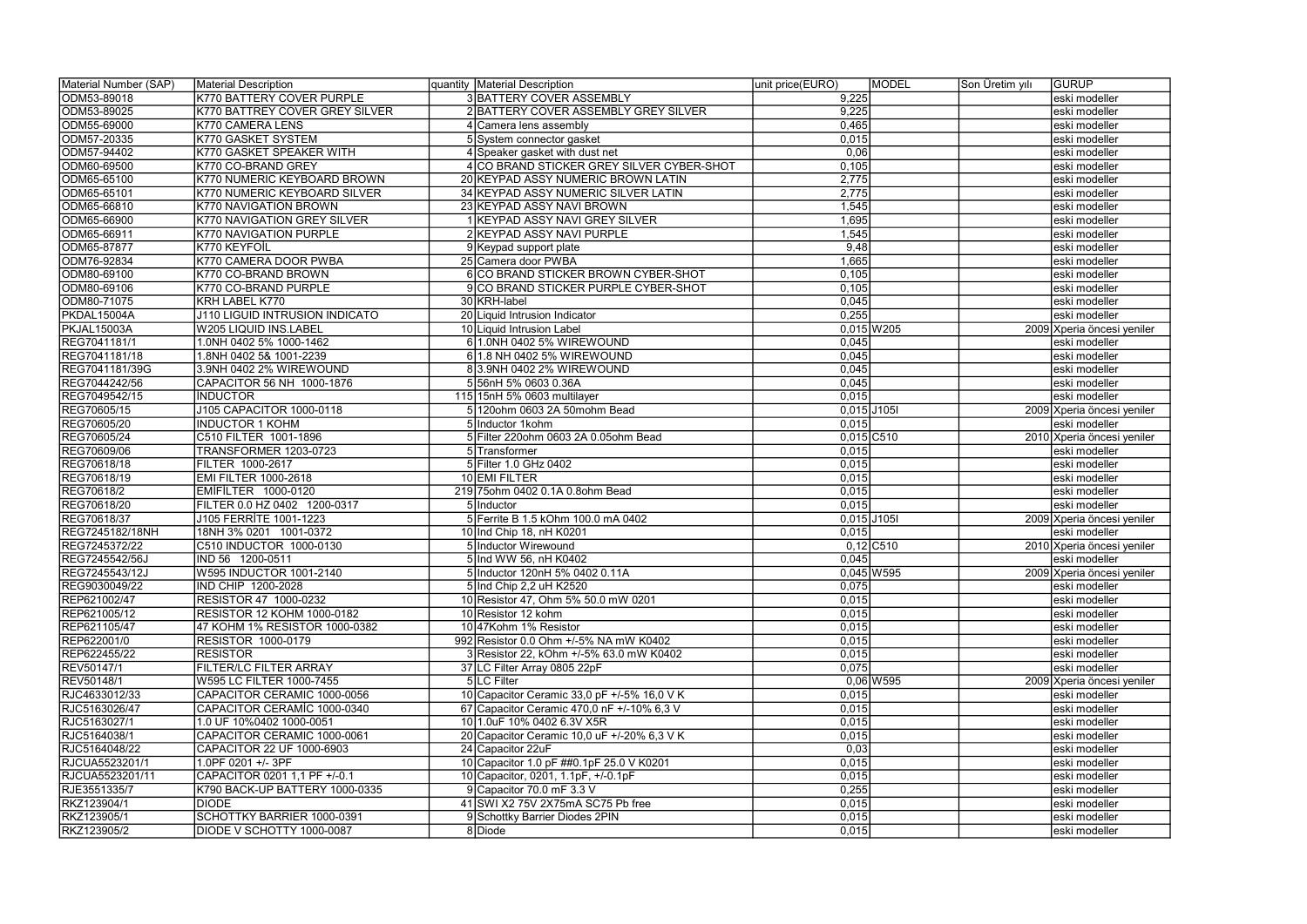| Material Number (SAP) | Material Description                |    | quantity   Material Description              | unit price(EURO) | <b>MODEL</b> | Son Üretim yılı | <b>GURUP</b>               |
|-----------------------|-------------------------------------|----|----------------------------------------------|------------------|--------------|-----------------|----------------------------|
| RKZ123907/1           | <b>DIODE 40V 80MA SSM SERIES</b>    |    | 16 Diode, 40V, 80mA, SSM series, 150ns       | 0,015            |              |                 | eski modeller              |
| RKZ123910/1           | <b>DIODE</b>                        |    | 206 Diode                                    | 0,015            |              |                 | eski modeller              |
| RKZ123911/1           | <b>DIODE</b>                        |    | 19 DIODE V, EPITAXIAL SCHOTTKY DIODE, SOT23C | 0,075            |              |                 | eski modeller              |
| RKZ123913/1           | DIODE SHOTTKY PBFREE 1002-0000      |    | 10 Inductor                                  | 0,06             |              |                 | eski modeller              |
| RKZ123929/1           | <b>DIODE SHOTTKY BARRIER</b>        |    | 15 Diode, Shottky Barrier                    | 0,09             |              |                 | eski modeller              |
| RKZ223905/2           | DIODE V ZENER 1000-0272             |    | 105 bDiode                                   | 0,015            |              |                 | eski modeller              |
| RKZ223906/1           | <b>ESD</b>                          |    | 31 ESD Diode                                 | 0,045            |              |                 | eski modeller              |
| RKZ223911/1           | ZENERDIODE ESDPROT.1000-0282        |    | 25 Diode                                     | 0,015            |              |                 | eski modeller              |
| RKZ223911/3           | W595 ZENER DIODE 1001-1864          |    | 5 ZenerDiode, 5.6V, Pb-free                  |                  | $0,015$ W595 |                 | 2009 Xperia öncesi yeniler |
| RKZ223914/1           | DIODE DUAL ESD PRO. 1000-0399       |    | 115 Dual ESD protection diode                | 0,03             |              |                 | eski modeller              |
| RKZ223914/2           | DUAL ESD PROTECTION 1001-0730       |    | 10 Dual ESD protection diode 6V              | 0,045            |              |                 | eski modeller              |
| RKZ223921/1           | DIODE ZENNER 15V 1001-0876          |    | 10 Zenner Diode, 15V                         | 0,03             |              |                 | eski modeller              |
| RKZ3236025/2          | T230 DIODE SMD 30 V                 |    | 44 Diode Schottky 0,0                        | 0,03             |              |                 | eski modeller              |
| RKZ323907/1           | SCHOTTKY DIODE 1000-0294            |    | 6 Schotty Diode                              | 0,03             |              |                 | eski modeller              |
| RKZ433664/3           | G502 DIODE                          |    | 5Diode                                       |                  | $0,03$ G502  |                 | 2009 Xperia öncesi yeniler |
| RKZ433906/1           | <b>LED DIODE</b>                    |    | 41 LED Red                                   | 0,03             |              |                 | eski modeller              |
| RKZ433924/1           | K700 RED LED ON-OFF 1000-0407       |    | 28 LED Red                                   | 0,045            |              |                 | eski modeller              |
| RKZ433925/2           | DIODE V LED AMBER 1000-7561         |    | 18 LED Amber h=0,4                           | 0,015            |              |                 | eski modeller              |
| RKZ433938/1           | LIGHT SENSOR 1000-7567              |    | 18 Light Sensor                              | 0,15             |              |                 | eski modeller              |
| RKZ433942/1           | J110 LED RED 1000-7571              |    | 5LED Red                                     | 0,015            |              |                 | eski modeller              |
| RKZ433989/1           | DIODE 0.0V 1001-0630                |    | 5 Diode 0.0 V 1.8X1.1X0.30                   | 0,045            |              |                 | eski modeller              |
| RKZ923908/3           | USB EMI FİLTER PB FREE VER OF       |    | 126 USB EMI filter                           | 0,135            |              |                 | eski modeller              |
| RKZ923921/1           | USB FILTER NETWORK 1000-0368        | 60 |                                              | 0,09             |              |                 | eski modeller              |
| RKZ923926/1           | <b>ESD EMI PROTECTION 1200-0454</b> |    | 4 IC ESD Prot CS-5                           | 0,105            |              |                 | eski modeller              |
| RKZ923929/1           | DIODE 6.0 V 1001-0756               |    | $4$ Diode 6.0 V                              | 0,21             |              |                 | eski modeller              |
| RLC50913/02           | Stikon mik                          |    | 2 Microphone                                 | 3,195            |              |                 | eski modeller              |
| RLC509422/2           | S500 MICROPHONE                     |    | 18 MICROPHONE                                | 0,255            |              |                 | eski modeller              |
| RLC509427/3           | K790 MICROPHONE                     |    | 27 Microphone                                | 0,75             |              |                 | eski modeller              |
| <b>RLC509429</b>      | Z530 MICROPHONE                     |    | 39 Microphone                                | 0,3              |              |                 | eski modeller              |
| RLC509429/11          | W880 MICROPHONE                     |    | 8 Mic                                        | 0,33             |              |                 | eski modeller              |
| <b>RLE90811</b>       | <b>HCB-30 LOUDSPEAKER</b>           |    | 1 External Loudspeaker (Car HF Kit)          | 4,395            |              |                 | eski modeller              |
| <b>RLF50154</b>       | HPM-61/STEREO PHF                   |    | 567 HPM-61/STEREO PHF                        | 2,505            |              |                 | eski modeller              |
| <b>RLF50155</b>       | HPB-60 BULK                         |    | 34 Headset Mono#                             | 2,28             |              |                 | eski modeller              |
| RLF50162              | HPM-62 BLACK                        |    | 1926 HPM-62 Black                            | 2,505            |              |                 | eski modeller              |
| RLF50162/31           | HPM-62 SILVER P1                    |    | 13 HPM-62/STEREO Silver                      | 2,505            |              |                 | eski modeller              |
| <b>RLF90209</b>       | HPB-62 MONO PHF                     |    | 2 HPB-62 Mono PHF                            | 1,77             |              |                 | eski modeller              |
| RMD10116/9            | W850 SIDE SWITCH 1001-0060          |    | 18 Input Switch                              | 0,09             |              |                 | eski modeller              |
| <b>RMD10148</b>       | K610 SWITCH SIDE 1000-7670          |    | 74 Side push switch                          | 0,18             |              |                 | eski modeller              |
| <b>RNH942222</b>      | <b>S500 LCD</b>                     |    | 31 2.0 QVGA LCD w/Glass Cover                | 19,47            |              |                 | eski modeller              |
| <b>RNH94274</b>       | Z610 SUB LCD                        |    | 4 Outer Display OLED 1/1                     | 3,45             |              |                 | eski modeller              |
| <b>RNK87145</b>       | <b>W550 SIM READER</b>              |    | 129 SIM Reader                               | 0,285            |              |                 | eski modeller              |
| RNK87147/3            | K610 MS HOLDER M2 1200-9764         |    | 24 Memory card reader                        | 0,435            |              |                 | eski modeller              |
| <b>RNT79925</b>       | S500 CONN OTHER 1001-0637           |    | 5 Conn Other                                 | 0,18             |              |                 | eski modeller              |
| RNV403883/60          | Z610 CONNECTOR BTB 2 60 PIN         |    | 7 Connector Connector, BtB 2 60 pin          | 0,42             |              |                 | eski modeller              |
| RNV799011             | K610 SOCKET CAMERA MEGA             |    | 6 Camera connector                           | 0,405            |              |                 | eski modeller              |
| RNV799016/60          | <b>W380 BTB 60 PIN</b>              |    | 5 Conn BtB                                   | 0,345            |              |                 | eski modeller              |
| RNV799036             | K550 CONN.KEYBOARD 1200-5405        |    | 102 Con X Keyboard connector                 | 0,21             |              |                 | eski modeller              |
| RNV799041             | W302 BTB 24PF 1200-2386             |    | $5$ Btb 24p F                                |                  | $0,165$ W302 |                 | 2009 Xperia öncesi yeniler |
| RNV799045/22          | K850 CONN BTB 22 1200-2111          |    | 3 Conn BtB 22 pin                            | 0,135            |              |                 | eski modeller              |
| RNV799046             | K530 LCD CONNECTOR                  |    | 5B to B connector, female, 22 pin            | 0,21             |              |                 | eski modeller              |
| RNV79935              | Z520 SYSTEM CON 1002-8847           |    | 376 System Connector                         | 0,165            |              |                 | eski modeller              |
| RNV79936              | K750 SYSTEM CONNECTOR               |    | 1516 System Connector                        | 0,165            |              |                 | eski modeller              |
| RNV79943              | Z800 BATTERY CONN.1000-0315         |    | 8 Conn Pogopin 5p V800 Battery conn          | 0,51             |              |                 | eski modeller              |
| RNV79960/1            | Z520 RF TEST CONNECTOR              |    | 5 RF test connector                          | 0,165            |              |                 | eski modeller              |
| RNV79992              | K790 30 PIN BTB MALE (CAMERA)       |    | 10 30 Pin BTB, male (Camera)                 | 0,24             |              |                 | eski modeller              |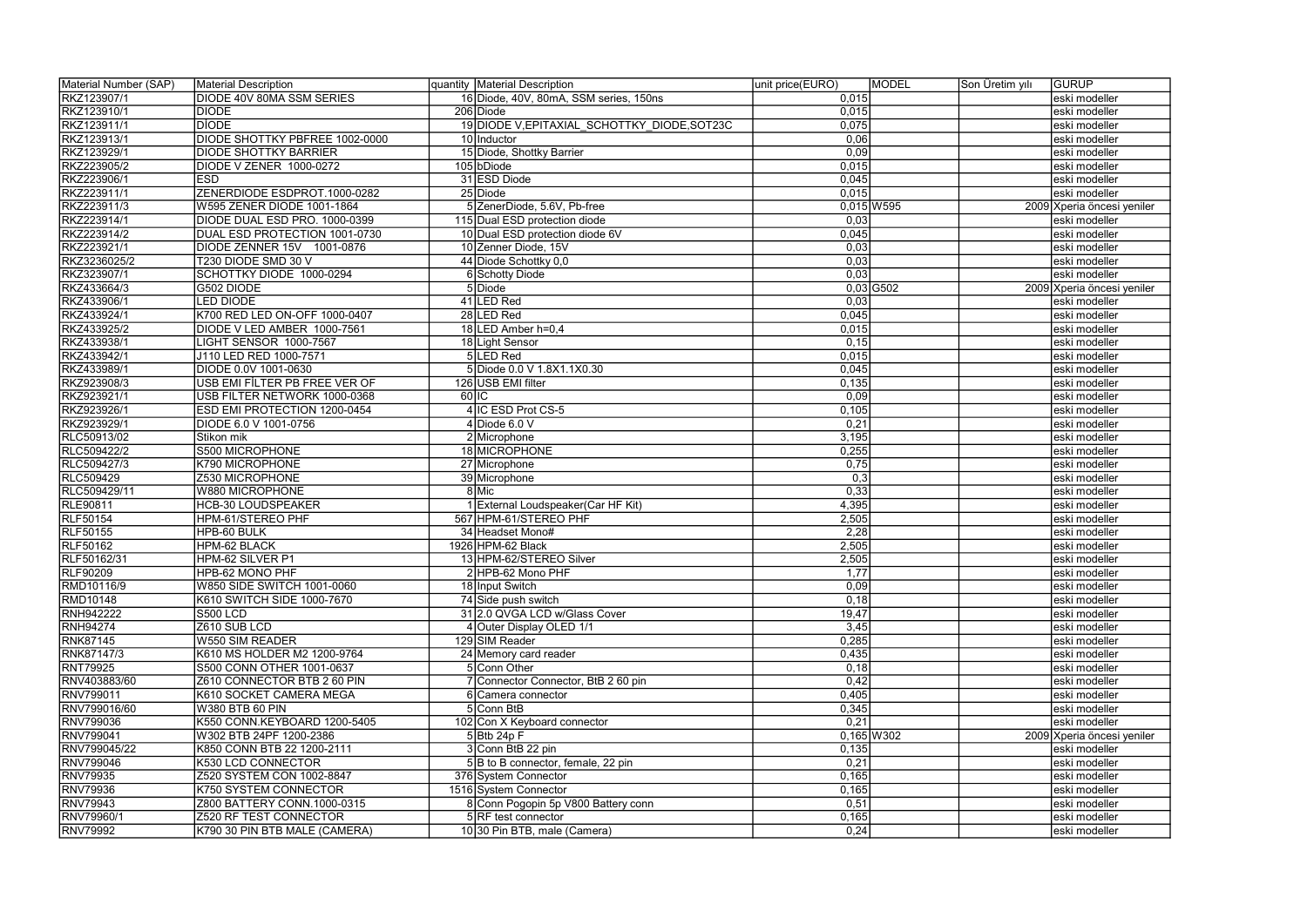| 12 RF MODULE MINI T-TOP-2, 900 PCBA#s<br>K510 MTT2<br>7,47<br>eski modeller<br>7,68<br><b>W200 MTT2</b><br>9 RF MODULE MINI T-TOP-2, 850 PCBA#s<br>eski modeller<br>12,75<br>ROA1281640/Z<br>W850 MARLIN GSM RF MODULE<br>2 Marlin module<br>eski modeller<br>ROA1282082/Z<br>10,365<br>P1 PRE BUMPED RAY 2.5<br>2 Pre bumped# Ray 2,5<br>eski modeller<br>ROP1013044/4<br>8,685<br>PROD ADAPT CIRCUIT ASIC<br>1 ASIC Wanda BGA181<br>eski modeller<br>ROP1013060/1<br>15 CONCORD RF ASIC, HVQFN-48 pb free<br>2,745<br>CONCORD RF ASIC HVQFN-48PB FRE<br>eski modeller<br>ROP1013066/5<br>ASIC VINCENNE2 A07(PB-FREE PA)<br>25 ASIC PM Vincenne2 uBGA144<br>2,205<br>eski modeller<br>ROP1013066/6<br><b>PROD ADAPT CIRCUIT ASIC</b><br>12 Vincenne2<br>2,205<br>eski modeller<br>17 ASIC Tjatte3 CSP20<br>0,165<br>ROP1013074/1<br>ASIC TJATTE 3 1000-0198<br>eski modeller<br>2 ACCELEROMETER<br>1,74<br>ROP1013097/1<br>W710 IC ACCELEROMETER<br>eski modeller<br><b>RPM13112</b><br><b>DCU-65 USB CABLE</b><br>55 DCU-65/USB CABLE<br>1,23<br>eski modeller<br><b>RPT79938</b><br>0,12<br>Z800 COAX CONNECTOR 1000-8175<br>5 Connector<br>eski modeller<br><b>RPT79958</b><br>Z310 CONNECTOR<br>4 RF Connector<br>0,12<br>eski modeller<br><b>RPT79964</b><br>0,225<br>4 SPRING CONNECTOR, 5 PINS<br>W960 CONN SPRING 5 PINS<br>eski modeller<br>RPV79982/24<br>W302 BTB 24 P 1001-0632<br>$0,195$ W302<br>$5$ Btb 24p M<br>2009 Xperia öncesi yeniler<br>RTL204905/2<br>S500 VCTCXO MODULE 3.2*2.5<br>5 VCTCXO module, 3.2x2.5<br>0,825<br>eski modeller<br>RTN202941/1<br>5Filter<br>0,09<br>FILTER 1200-1865<br>eski modeller<br>10 Trans NPN 1.2X1.2X0.5<br>0,015<br>RYN1216043/1<br>6835R-NPN 1000-0400<br>eski modeller<br>0,015<br>RYN121936/1<br><b>TRANS NPN</b><br>13 Trans NPN<br>eski modeller<br>RYN122673/1<br>0,09<br>$5$ Trans<br>TRANS 1200-1196<br>eski modeller<br>0,105<br>RYN122684/2<br><b>TRANS V</b><br>24 Trans P-ch FET<br>eski modeller<br>RYN122902/1<br><b>TRANSISTOR</b><br>5 Transistor<br>0, 15<br>eski modeller<br>RYN122910/1<br>DIOD 1200-0145<br>0,12<br>8 Transistor<br>eski modeller<br>RYN122911/1<br>P-CHANNEL MOSFET<br>5 P-Channel MOSFET<br>0,15<br>eski modeller<br>RYN123645/1<br><b>TRANSISTOR</b><br>6 Transistor<br>0,09<br>eski modeller<br><b>TRANS N-CH FET 1000-8427</b><br>RYN123930/1<br>4 Trans N-ch FET<br>0,06<br>eski modeller<br>103 DUAL Analog Switch DUAL SPDT. NoPb<br>0,27<br>RYN901905/2<br>DUAL ANALOG SWITCH DUAL SPDT<br>eski modeller<br>RYN901905/3<br><b>DUAL ANALOG SWITCH DUAL</b><br>5 DUAL Analog Switch DUAL SPDT, 2.0 HighSp<br>0,3<br>eski modeller<br>RYN901918/2<br>0,075<br>MOSFET COMP N P 20V 1000-0270<br>10 MOSFET Complementary N P 20 V (D S)<br>eski modeller<br>RYN901920/1<br>4 MR Sensor<br>0,135<br>MR SENSOR 1000-8451<br>eski modeller<br>4 MOSFET, Dual P-Channel, 20V, 4.1A<br>MOSFET DUAL P-CHANNEL 20V 4.1A<br>0,165<br>RYN901925/1<br>eski modeller<br>W302 TRANSISTOR 1000-0393<br>$0,18$ W302<br>RYN901926/1<br>5 Trans P-ch FET<br>2009 Xperia öncesi yeniler<br>RYN901936/1<br>N-CHANNEL MOSFET 1001-0077<br>Transistor<br>0,12<br>eski modeller<br><b>IC AMP</b><br>0,255<br>RYT1017841/1<br>5 IC Amp<br>eski modeller<br>0,24<br>RYT1017841/2<br><b>MIKROKRETS CLASS AB AUDIO</b><br>4 MIKROKRETS/Class AB Audio Amplifier<br>eski modeller<br>RYT101947/2<br>0,24<br>1W OPAMP 1000-0372<br>19 OPAMP 1W Pb-Free<br>Jeski modeller<br>0,15<br><b>8 MR SENSOR, MICROCIRCUIT</b><br>RYT101956/1<br>MR SENSOR MICROCIRCUT<br>eski modeller<br>RYT109913/1<br>0,345<br>MICROCIRCUIT 1000-0350<br>96 MICROCIRCUIT/USB transceiver and UART MU<br>eski modeller<br>RYT109914/1<br>0,195<br>MICROCIRCUIT 1000-0369<br>1-Bit Level Translator<br>eski modeller<br>RYT109922/2<br><b>S700 IC</b><br>$25$ IC<br>0,465<br>eski modeller<br>RYT109932/3<br><b>LEVELTRANSLATOR</b><br>0,66<br>5 Leveltranslator<br>eski modeller<br>RYT109937/1<br>3 FM-Radio RDS<br>FM RAIDO RDS<br>0,885<br>eski modeller<br>4 LED Driver<br>RYT1137808/1<br><b>LED DRIVER</b><br>0,36<br>eski modeller<br>0,225<br>RYT1137816/3<br>LDO1,2V 200mA 1200-1852<br>2 LDO1.2 V, 200mA, low noice, CS<br>eski modeller<br>0,3<br>RYT1137822/1<br>VOLTAGE REGULATIR 1000-0367<br>5 IC Voltage Regulator<br>eski modeller<br>RYT1137824/1<br>10 DIODE BRIDGE<br>0,135<br>VOLTAGE REGULATOR 1000-8818<br>eski modeller<br>5 DC/DC Converter<br>RYT1137838/1<br>DC/DC CONVERTER 1001-0868<br>0,81<br>eski modeller<br>RYT113904/10<br>2.8V 150mA LINE REGULATOR LEAD<br>26 ICN Voltage regulator CSP5<br>0,18<br>eski modeller<br>0,57<br>STEP-DOWN DC/DC CONVERTER<br>5 Step-down DC/DC converter<br>eski modeller<br>RYT113923/2<br>10 Leadfreeversion of RYT113923/1<br>0,48<br>LEADFREEVERSIONOF<br>eski modeller<br>0,195<br>LDO 120 MA LINEAR REGULATOR<br>5 LDO 120MA Linear regulator<br>eski modeller<br>0,135<br>,8V LOW NOISE 1200-1934<br>16 1.8 V low noise 150 m LDO regulator.<br>eski modeller<br>0,135<br>LDO 2.8V 150 MA CS-4 1200-1936<br>7 LDO. 2.8V. 150 m A. CS-4<br>eski modeller<br>0,135<br>5LDO, 3.0V, 150mA, CS-4<br>LDO 3.0V 150MA CS-4 1000-8623<br>eski modeller<br>0,18<br>2CS LDO VOUT1=2.8V 1000-8638<br>1 IC Voltage Regulator<br>eski modeller | Material Number (SAP) | Material Description | quantity Material Description | unit price(EURO) | <b>MODEL</b> | Son Üretim yılı | <b>GURUP</b> |
|-----------------------------------------------------------------------------------------------------------------------------------------------------------------------------------------------------------------------------------------------------------------------------------------------------------------------------------------------------------------------------------------------------------------------------------------------------------------------------------------------------------------------------------------------------------------------------------------------------------------------------------------------------------------------------------------------------------------------------------------------------------------------------------------------------------------------------------------------------------------------------------------------------------------------------------------------------------------------------------------------------------------------------------------------------------------------------------------------------------------------------------------------------------------------------------------------------------------------------------------------------------------------------------------------------------------------------------------------------------------------------------------------------------------------------------------------------------------------------------------------------------------------------------------------------------------------------------------------------------------------------------------------------------------------------------------------------------------------------------------------------------------------------------------------------------------------------------------------------------------------------------------------------------------------------------------------------------------------------------------------------------------------------------------------------------------------------------------------------------------------------------------------------------------------------------------------------------------------------------------------------------------------------------------------------------------------------------------------------------------------------------------------------------------------------------------------------------------------------------------------------------------------------------------------------------------------------------------------------------------------------------------------------------------------------------------------------------------------------------------------------------------------------------------------------------------------------------------------------------------------------------------------------------------------------------------------------------------------------------------------------------------------------------------------------------------------------------------------------------------------------------------------------------------------------------------------------------------------------------------------------------------------------------------------------------------------------------------------------------------------------------------------------------------------------------------------------------------------------------------------------------------------------------------------------------------------------------------------------------------------------------------------------------------------------------------------------------------------------------------------------------------------------------------------------------------------------------------------------------------------------------------------------------------------------------------------------------------------------------------------------------------------------------------------------------------------------------------------------------------------------------------------------------------------------------------------------------------------------------------------------------------------------------------------------------------------------------------------------------------------------------------------------------------------------------------------------------------------------------------------------------------------------------------------------------------------------------------------------------------------------------------------------------------------------------------------------------------------------------------------------------------------------------------------------------------------------------------------------------------------------------------------------------------------------------------------------------------------------------------------------------------------------------------------------------------------------------------------------------------------------------------------------------------------------------------------------------------------------------------------------------|-----------------------|----------------------|-------------------------------|------------------|--------------|-----------------|--------------|
|                                                                                                                                                                                                                                                                                                                                                                                                                                                                                                                                                                                                                                                                                                                                                                                                                                                                                                                                                                                                                                                                                                                                                                                                                                                                                                                                                                                                                                                                                                                                                                                                                                                                                                                                                                                                                                                                                                                                                                                                                                                                                                                                                                                                                                                                                                                                                                                                                                                                                                                                                                                                                                                                                                                                                                                                                                                                                                                                                                                                                                                                                                                                                                                                                                                                                                                                                                                                                                                                                                                                                                                                                                                                                                                                                                                                                                                                                                                                                                                                                                                                                                                                                                                                                                                                                                                                                                                                                                                                                                                                                                                                                                                                                                                                                                                                                                                                                                                                                                                                                                                                                                                                                                                                                                                           | ROA1281451/3Z         |                      |                               |                  |              |                 |              |
|                                                                                                                                                                                                                                                                                                                                                                                                                                                                                                                                                                                                                                                                                                                                                                                                                                                                                                                                                                                                                                                                                                                                                                                                                                                                                                                                                                                                                                                                                                                                                                                                                                                                                                                                                                                                                                                                                                                                                                                                                                                                                                                                                                                                                                                                                                                                                                                                                                                                                                                                                                                                                                                                                                                                                                                                                                                                                                                                                                                                                                                                                                                                                                                                                                                                                                                                                                                                                                                                                                                                                                                                                                                                                                                                                                                                                                                                                                                                                                                                                                                                                                                                                                                                                                                                                                                                                                                                                                                                                                                                                                                                                                                                                                                                                                                                                                                                                                                                                                                                                                                                                                                                                                                                                                                           | ROA1281451/Z          |                      |                               |                  |              |                 |              |
|                                                                                                                                                                                                                                                                                                                                                                                                                                                                                                                                                                                                                                                                                                                                                                                                                                                                                                                                                                                                                                                                                                                                                                                                                                                                                                                                                                                                                                                                                                                                                                                                                                                                                                                                                                                                                                                                                                                                                                                                                                                                                                                                                                                                                                                                                                                                                                                                                                                                                                                                                                                                                                                                                                                                                                                                                                                                                                                                                                                                                                                                                                                                                                                                                                                                                                                                                                                                                                                                                                                                                                                                                                                                                                                                                                                                                                                                                                                                                                                                                                                                                                                                                                                                                                                                                                                                                                                                                                                                                                                                                                                                                                                                                                                                                                                                                                                                                                                                                                                                                                                                                                                                                                                                                                                           |                       |                      |                               |                  |              |                 |              |
|                                                                                                                                                                                                                                                                                                                                                                                                                                                                                                                                                                                                                                                                                                                                                                                                                                                                                                                                                                                                                                                                                                                                                                                                                                                                                                                                                                                                                                                                                                                                                                                                                                                                                                                                                                                                                                                                                                                                                                                                                                                                                                                                                                                                                                                                                                                                                                                                                                                                                                                                                                                                                                                                                                                                                                                                                                                                                                                                                                                                                                                                                                                                                                                                                                                                                                                                                                                                                                                                                                                                                                                                                                                                                                                                                                                                                                                                                                                                                                                                                                                                                                                                                                                                                                                                                                                                                                                                                                                                                                                                                                                                                                                                                                                                                                                                                                                                                                                                                                                                                                                                                                                                                                                                                                                           |                       |                      |                               |                  |              |                 |              |
|                                                                                                                                                                                                                                                                                                                                                                                                                                                                                                                                                                                                                                                                                                                                                                                                                                                                                                                                                                                                                                                                                                                                                                                                                                                                                                                                                                                                                                                                                                                                                                                                                                                                                                                                                                                                                                                                                                                                                                                                                                                                                                                                                                                                                                                                                                                                                                                                                                                                                                                                                                                                                                                                                                                                                                                                                                                                                                                                                                                                                                                                                                                                                                                                                                                                                                                                                                                                                                                                                                                                                                                                                                                                                                                                                                                                                                                                                                                                                                                                                                                                                                                                                                                                                                                                                                                                                                                                                                                                                                                                                                                                                                                                                                                                                                                                                                                                                                                                                                                                                                                                                                                                                                                                                                                           |                       |                      |                               |                  |              |                 |              |
|                                                                                                                                                                                                                                                                                                                                                                                                                                                                                                                                                                                                                                                                                                                                                                                                                                                                                                                                                                                                                                                                                                                                                                                                                                                                                                                                                                                                                                                                                                                                                                                                                                                                                                                                                                                                                                                                                                                                                                                                                                                                                                                                                                                                                                                                                                                                                                                                                                                                                                                                                                                                                                                                                                                                                                                                                                                                                                                                                                                                                                                                                                                                                                                                                                                                                                                                                                                                                                                                                                                                                                                                                                                                                                                                                                                                                                                                                                                                                                                                                                                                                                                                                                                                                                                                                                                                                                                                                                                                                                                                                                                                                                                                                                                                                                                                                                                                                                                                                                                                                                                                                                                                                                                                                                                           |                       |                      |                               |                  |              |                 |              |
|                                                                                                                                                                                                                                                                                                                                                                                                                                                                                                                                                                                                                                                                                                                                                                                                                                                                                                                                                                                                                                                                                                                                                                                                                                                                                                                                                                                                                                                                                                                                                                                                                                                                                                                                                                                                                                                                                                                                                                                                                                                                                                                                                                                                                                                                                                                                                                                                                                                                                                                                                                                                                                                                                                                                                                                                                                                                                                                                                                                                                                                                                                                                                                                                                                                                                                                                                                                                                                                                                                                                                                                                                                                                                                                                                                                                                                                                                                                                                                                                                                                                                                                                                                                                                                                                                                                                                                                                                                                                                                                                                                                                                                                                                                                                                                                                                                                                                                                                                                                                                                                                                                                                                                                                                                                           |                       |                      |                               |                  |              |                 |              |
|                                                                                                                                                                                                                                                                                                                                                                                                                                                                                                                                                                                                                                                                                                                                                                                                                                                                                                                                                                                                                                                                                                                                                                                                                                                                                                                                                                                                                                                                                                                                                                                                                                                                                                                                                                                                                                                                                                                                                                                                                                                                                                                                                                                                                                                                                                                                                                                                                                                                                                                                                                                                                                                                                                                                                                                                                                                                                                                                                                                                                                                                                                                                                                                                                                                                                                                                                                                                                                                                                                                                                                                                                                                                                                                                                                                                                                                                                                                                                                                                                                                                                                                                                                                                                                                                                                                                                                                                                                                                                                                                                                                                                                                                                                                                                                                                                                                                                                                                                                                                                                                                                                                                                                                                                                                           |                       |                      |                               |                  |              |                 |              |
|                                                                                                                                                                                                                                                                                                                                                                                                                                                                                                                                                                                                                                                                                                                                                                                                                                                                                                                                                                                                                                                                                                                                                                                                                                                                                                                                                                                                                                                                                                                                                                                                                                                                                                                                                                                                                                                                                                                                                                                                                                                                                                                                                                                                                                                                                                                                                                                                                                                                                                                                                                                                                                                                                                                                                                                                                                                                                                                                                                                                                                                                                                                                                                                                                                                                                                                                                                                                                                                                                                                                                                                                                                                                                                                                                                                                                                                                                                                                                                                                                                                                                                                                                                                                                                                                                                                                                                                                                                                                                                                                                                                                                                                                                                                                                                                                                                                                                                                                                                                                                                                                                                                                                                                                                                                           |                       |                      |                               |                  |              |                 |              |
|                                                                                                                                                                                                                                                                                                                                                                                                                                                                                                                                                                                                                                                                                                                                                                                                                                                                                                                                                                                                                                                                                                                                                                                                                                                                                                                                                                                                                                                                                                                                                                                                                                                                                                                                                                                                                                                                                                                                                                                                                                                                                                                                                                                                                                                                                                                                                                                                                                                                                                                                                                                                                                                                                                                                                                                                                                                                                                                                                                                                                                                                                                                                                                                                                                                                                                                                                                                                                                                                                                                                                                                                                                                                                                                                                                                                                                                                                                                                                                                                                                                                                                                                                                                                                                                                                                                                                                                                                                                                                                                                                                                                                                                                                                                                                                                                                                                                                                                                                                                                                                                                                                                                                                                                                                                           |                       |                      |                               |                  |              |                 |              |
|                                                                                                                                                                                                                                                                                                                                                                                                                                                                                                                                                                                                                                                                                                                                                                                                                                                                                                                                                                                                                                                                                                                                                                                                                                                                                                                                                                                                                                                                                                                                                                                                                                                                                                                                                                                                                                                                                                                                                                                                                                                                                                                                                                                                                                                                                                                                                                                                                                                                                                                                                                                                                                                                                                                                                                                                                                                                                                                                                                                                                                                                                                                                                                                                                                                                                                                                                                                                                                                                                                                                                                                                                                                                                                                                                                                                                                                                                                                                                                                                                                                                                                                                                                                                                                                                                                                                                                                                                                                                                                                                                                                                                                                                                                                                                                                                                                                                                                                                                                                                                                                                                                                                                                                                                                                           |                       |                      |                               |                  |              |                 |              |
|                                                                                                                                                                                                                                                                                                                                                                                                                                                                                                                                                                                                                                                                                                                                                                                                                                                                                                                                                                                                                                                                                                                                                                                                                                                                                                                                                                                                                                                                                                                                                                                                                                                                                                                                                                                                                                                                                                                                                                                                                                                                                                                                                                                                                                                                                                                                                                                                                                                                                                                                                                                                                                                                                                                                                                                                                                                                                                                                                                                                                                                                                                                                                                                                                                                                                                                                                                                                                                                                                                                                                                                                                                                                                                                                                                                                                                                                                                                                                                                                                                                                                                                                                                                                                                                                                                                                                                                                                                                                                                                                                                                                                                                                                                                                                                                                                                                                                                                                                                                                                                                                                                                                                                                                                                                           |                       |                      |                               |                  |              |                 |              |
|                                                                                                                                                                                                                                                                                                                                                                                                                                                                                                                                                                                                                                                                                                                                                                                                                                                                                                                                                                                                                                                                                                                                                                                                                                                                                                                                                                                                                                                                                                                                                                                                                                                                                                                                                                                                                                                                                                                                                                                                                                                                                                                                                                                                                                                                                                                                                                                                                                                                                                                                                                                                                                                                                                                                                                                                                                                                                                                                                                                                                                                                                                                                                                                                                                                                                                                                                                                                                                                                                                                                                                                                                                                                                                                                                                                                                                                                                                                                                                                                                                                                                                                                                                                                                                                                                                                                                                                                                                                                                                                                                                                                                                                                                                                                                                                                                                                                                                                                                                                                                                                                                                                                                                                                                                                           |                       |                      |                               |                  |              |                 |              |
|                                                                                                                                                                                                                                                                                                                                                                                                                                                                                                                                                                                                                                                                                                                                                                                                                                                                                                                                                                                                                                                                                                                                                                                                                                                                                                                                                                                                                                                                                                                                                                                                                                                                                                                                                                                                                                                                                                                                                                                                                                                                                                                                                                                                                                                                                                                                                                                                                                                                                                                                                                                                                                                                                                                                                                                                                                                                                                                                                                                                                                                                                                                                                                                                                                                                                                                                                                                                                                                                                                                                                                                                                                                                                                                                                                                                                                                                                                                                                                                                                                                                                                                                                                                                                                                                                                                                                                                                                                                                                                                                                                                                                                                                                                                                                                                                                                                                                                                                                                                                                                                                                                                                                                                                                                                           |                       |                      |                               |                  |              |                 |              |
|                                                                                                                                                                                                                                                                                                                                                                                                                                                                                                                                                                                                                                                                                                                                                                                                                                                                                                                                                                                                                                                                                                                                                                                                                                                                                                                                                                                                                                                                                                                                                                                                                                                                                                                                                                                                                                                                                                                                                                                                                                                                                                                                                                                                                                                                                                                                                                                                                                                                                                                                                                                                                                                                                                                                                                                                                                                                                                                                                                                                                                                                                                                                                                                                                                                                                                                                                                                                                                                                                                                                                                                                                                                                                                                                                                                                                                                                                                                                                                                                                                                                                                                                                                                                                                                                                                                                                                                                                                                                                                                                                                                                                                                                                                                                                                                                                                                                                                                                                                                                                                                                                                                                                                                                                                                           |                       |                      |                               |                  |              |                 |              |
|                                                                                                                                                                                                                                                                                                                                                                                                                                                                                                                                                                                                                                                                                                                                                                                                                                                                                                                                                                                                                                                                                                                                                                                                                                                                                                                                                                                                                                                                                                                                                                                                                                                                                                                                                                                                                                                                                                                                                                                                                                                                                                                                                                                                                                                                                                                                                                                                                                                                                                                                                                                                                                                                                                                                                                                                                                                                                                                                                                                                                                                                                                                                                                                                                                                                                                                                                                                                                                                                                                                                                                                                                                                                                                                                                                                                                                                                                                                                                                                                                                                                                                                                                                                                                                                                                                                                                                                                                                                                                                                                                                                                                                                                                                                                                                                                                                                                                                                                                                                                                                                                                                                                                                                                                                                           |                       |                      |                               |                  |              |                 |              |
|                                                                                                                                                                                                                                                                                                                                                                                                                                                                                                                                                                                                                                                                                                                                                                                                                                                                                                                                                                                                                                                                                                                                                                                                                                                                                                                                                                                                                                                                                                                                                                                                                                                                                                                                                                                                                                                                                                                                                                                                                                                                                                                                                                                                                                                                                                                                                                                                                                                                                                                                                                                                                                                                                                                                                                                                                                                                                                                                                                                                                                                                                                                                                                                                                                                                                                                                                                                                                                                                                                                                                                                                                                                                                                                                                                                                                                                                                                                                                                                                                                                                                                                                                                                                                                                                                                                                                                                                                                                                                                                                                                                                                                                                                                                                                                                                                                                                                                                                                                                                                                                                                                                                                                                                                                                           |                       |                      |                               |                  |              |                 |              |
|                                                                                                                                                                                                                                                                                                                                                                                                                                                                                                                                                                                                                                                                                                                                                                                                                                                                                                                                                                                                                                                                                                                                                                                                                                                                                                                                                                                                                                                                                                                                                                                                                                                                                                                                                                                                                                                                                                                                                                                                                                                                                                                                                                                                                                                                                                                                                                                                                                                                                                                                                                                                                                                                                                                                                                                                                                                                                                                                                                                                                                                                                                                                                                                                                                                                                                                                                                                                                                                                                                                                                                                                                                                                                                                                                                                                                                                                                                                                                                                                                                                                                                                                                                                                                                                                                                                                                                                                                                                                                                                                                                                                                                                                                                                                                                                                                                                                                                                                                                                                                                                                                                                                                                                                                                                           |                       |                      |                               |                  |              |                 |              |
|                                                                                                                                                                                                                                                                                                                                                                                                                                                                                                                                                                                                                                                                                                                                                                                                                                                                                                                                                                                                                                                                                                                                                                                                                                                                                                                                                                                                                                                                                                                                                                                                                                                                                                                                                                                                                                                                                                                                                                                                                                                                                                                                                                                                                                                                                                                                                                                                                                                                                                                                                                                                                                                                                                                                                                                                                                                                                                                                                                                                                                                                                                                                                                                                                                                                                                                                                                                                                                                                                                                                                                                                                                                                                                                                                                                                                                                                                                                                                                                                                                                                                                                                                                                                                                                                                                                                                                                                                                                                                                                                                                                                                                                                                                                                                                                                                                                                                                                                                                                                                                                                                                                                                                                                                                                           |                       |                      |                               |                  |              |                 |              |
|                                                                                                                                                                                                                                                                                                                                                                                                                                                                                                                                                                                                                                                                                                                                                                                                                                                                                                                                                                                                                                                                                                                                                                                                                                                                                                                                                                                                                                                                                                                                                                                                                                                                                                                                                                                                                                                                                                                                                                                                                                                                                                                                                                                                                                                                                                                                                                                                                                                                                                                                                                                                                                                                                                                                                                                                                                                                                                                                                                                                                                                                                                                                                                                                                                                                                                                                                                                                                                                                                                                                                                                                                                                                                                                                                                                                                                                                                                                                                                                                                                                                                                                                                                                                                                                                                                                                                                                                                                                                                                                                                                                                                                                                                                                                                                                                                                                                                                                                                                                                                                                                                                                                                                                                                                                           |                       |                      |                               |                  |              |                 |              |
|                                                                                                                                                                                                                                                                                                                                                                                                                                                                                                                                                                                                                                                                                                                                                                                                                                                                                                                                                                                                                                                                                                                                                                                                                                                                                                                                                                                                                                                                                                                                                                                                                                                                                                                                                                                                                                                                                                                                                                                                                                                                                                                                                                                                                                                                                                                                                                                                                                                                                                                                                                                                                                                                                                                                                                                                                                                                                                                                                                                                                                                                                                                                                                                                                                                                                                                                                                                                                                                                                                                                                                                                                                                                                                                                                                                                                                                                                                                                                                                                                                                                                                                                                                                                                                                                                                                                                                                                                                                                                                                                                                                                                                                                                                                                                                                                                                                                                                                                                                                                                                                                                                                                                                                                                                                           |                       |                      |                               |                  |              |                 |              |
|                                                                                                                                                                                                                                                                                                                                                                                                                                                                                                                                                                                                                                                                                                                                                                                                                                                                                                                                                                                                                                                                                                                                                                                                                                                                                                                                                                                                                                                                                                                                                                                                                                                                                                                                                                                                                                                                                                                                                                                                                                                                                                                                                                                                                                                                                                                                                                                                                                                                                                                                                                                                                                                                                                                                                                                                                                                                                                                                                                                                                                                                                                                                                                                                                                                                                                                                                                                                                                                                                                                                                                                                                                                                                                                                                                                                                                                                                                                                                                                                                                                                                                                                                                                                                                                                                                                                                                                                                                                                                                                                                                                                                                                                                                                                                                                                                                                                                                                                                                                                                                                                                                                                                                                                                                                           |                       |                      |                               |                  |              |                 |              |
|                                                                                                                                                                                                                                                                                                                                                                                                                                                                                                                                                                                                                                                                                                                                                                                                                                                                                                                                                                                                                                                                                                                                                                                                                                                                                                                                                                                                                                                                                                                                                                                                                                                                                                                                                                                                                                                                                                                                                                                                                                                                                                                                                                                                                                                                                                                                                                                                                                                                                                                                                                                                                                                                                                                                                                                                                                                                                                                                                                                                                                                                                                                                                                                                                                                                                                                                                                                                                                                                                                                                                                                                                                                                                                                                                                                                                                                                                                                                                                                                                                                                                                                                                                                                                                                                                                                                                                                                                                                                                                                                                                                                                                                                                                                                                                                                                                                                                                                                                                                                                                                                                                                                                                                                                                                           |                       |                      |                               |                  |              |                 |              |
|                                                                                                                                                                                                                                                                                                                                                                                                                                                                                                                                                                                                                                                                                                                                                                                                                                                                                                                                                                                                                                                                                                                                                                                                                                                                                                                                                                                                                                                                                                                                                                                                                                                                                                                                                                                                                                                                                                                                                                                                                                                                                                                                                                                                                                                                                                                                                                                                                                                                                                                                                                                                                                                                                                                                                                                                                                                                                                                                                                                                                                                                                                                                                                                                                                                                                                                                                                                                                                                                                                                                                                                                                                                                                                                                                                                                                                                                                                                                                                                                                                                                                                                                                                                                                                                                                                                                                                                                                                                                                                                                                                                                                                                                                                                                                                                                                                                                                                                                                                                                                                                                                                                                                                                                                                                           |                       |                      |                               |                  |              |                 |              |
|                                                                                                                                                                                                                                                                                                                                                                                                                                                                                                                                                                                                                                                                                                                                                                                                                                                                                                                                                                                                                                                                                                                                                                                                                                                                                                                                                                                                                                                                                                                                                                                                                                                                                                                                                                                                                                                                                                                                                                                                                                                                                                                                                                                                                                                                                                                                                                                                                                                                                                                                                                                                                                                                                                                                                                                                                                                                                                                                                                                                                                                                                                                                                                                                                                                                                                                                                                                                                                                                                                                                                                                                                                                                                                                                                                                                                                                                                                                                                                                                                                                                                                                                                                                                                                                                                                                                                                                                                                                                                                                                                                                                                                                                                                                                                                                                                                                                                                                                                                                                                                                                                                                                                                                                                                                           |                       |                      |                               |                  |              |                 |              |
|                                                                                                                                                                                                                                                                                                                                                                                                                                                                                                                                                                                                                                                                                                                                                                                                                                                                                                                                                                                                                                                                                                                                                                                                                                                                                                                                                                                                                                                                                                                                                                                                                                                                                                                                                                                                                                                                                                                                                                                                                                                                                                                                                                                                                                                                                                                                                                                                                                                                                                                                                                                                                                                                                                                                                                                                                                                                                                                                                                                                                                                                                                                                                                                                                                                                                                                                                                                                                                                                                                                                                                                                                                                                                                                                                                                                                                                                                                                                                                                                                                                                                                                                                                                                                                                                                                                                                                                                                                                                                                                                                                                                                                                                                                                                                                                                                                                                                                                                                                                                                                                                                                                                                                                                                                                           |                       |                      |                               |                  |              |                 |              |
|                                                                                                                                                                                                                                                                                                                                                                                                                                                                                                                                                                                                                                                                                                                                                                                                                                                                                                                                                                                                                                                                                                                                                                                                                                                                                                                                                                                                                                                                                                                                                                                                                                                                                                                                                                                                                                                                                                                                                                                                                                                                                                                                                                                                                                                                                                                                                                                                                                                                                                                                                                                                                                                                                                                                                                                                                                                                                                                                                                                                                                                                                                                                                                                                                                                                                                                                                                                                                                                                                                                                                                                                                                                                                                                                                                                                                                                                                                                                                                                                                                                                                                                                                                                                                                                                                                                                                                                                                                                                                                                                                                                                                                                                                                                                                                                                                                                                                                                                                                                                                                                                                                                                                                                                                                                           |                       |                      |                               |                  |              |                 |              |
|                                                                                                                                                                                                                                                                                                                                                                                                                                                                                                                                                                                                                                                                                                                                                                                                                                                                                                                                                                                                                                                                                                                                                                                                                                                                                                                                                                                                                                                                                                                                                                                                                                                                                                                                                                                                                                                                                                                                                                                                                                                                                                                                                                                                                                                                                                                                                                                                                                                                                                                                                                                                                                                                                                                                                                                                                                                                                                                                                                                                                                                                                                                                                                                                                                                                                                                                                                                                                                                                                                                                                                                                                                                                                                                                                                                                                                                                                                                                                                                                                                                                                                                                                                                                                                                                                                                                                                                                                                                                                                                                                                                                                                                                                                                                                                                                                                                                                                                                                                                                                                                                                                                                                                                                                                                           |                       |                      |                               |                  |              |                 |              |
|                                                                                                                                                                                                                                                                                                                                                                                                                                                                                                                                                                                                                                                                                                                                                                                                                                                                                                                                                                                                                                                                                                                                                                                                                                                                                                                                                                                                                                                                                                                                                                                                                                                                                                                                                                                                                                                                                                                                                                                                                                                                                                                                                                                                                                                                                                                                                                                                                                                                                                                                                                                                                                                                                                                                                                                                                                                                                                                                                                                                                                                                                                                                                                                                                                                                                                                                                                                                                                                                                                                                                                                                                                                                                                                                                                                                                                                                                                                                                                                                                                                                                                                                                                                                                                                                                                                                                                                                                                                                                                                                                                                                                                                                                                                                                                                                                                                                                                                                                                                                                                                                                                                                                                                                                                                           |                       |                      |                               |                  |              |                 |              |
|                                                                                                                                                                                                                                                                                                                                                                                                                                                                                                                                                                                                                                                                                                                                                                                                                                                                                                                                                                                                                                                                                                                                                                                                                                                                                                                                                                                                                                                                                                                                                                                                                                                                                                                                                                                                                                                                                                                                                                                                                                                                                                                                                                                                                                                                                                                                                                                                                                                                                                                                                                                                                                                                                                                                                                                                                                                                                                                                                                                                                                                                                                                                                                                                                                                                                                                                                                                                                                                                                                                                                                                                                                                                                                                                                                                                                                                                                                                                                                                                                                                                                                                                                                                                                                                                                                                                                                                                                                                                                                                                                                                                                                                                                                                                                                                                                                                                                                                                                                                                                                                                                                                                                                                                                                                           |                       |                      |                               |                  |              |                 |              |
|                                                                                                                                                                                                                                                                                                                                                                                                                                                                                                                                                                                                                                                                                                                                                                                                                                                                                                                                                                                                                                                                                                                                                                                                                                                                                                                                                                                                                                                                                                                                                                                                                                                                                                                                                                                                                                                                                                                                                                                                                                                                                                                                                                                                                                                                                                                                                                                                                                                                                                                                                                                                                                                                                                                                                                                                                                                                                                                                                                                                                                                                                                                                                                                                                                                                                                                                                                                                                                                                                                                                                                                                                                                                                                                                                                                                                                                                                                                                                                                                                                                                                                                                                                                                                                                                                                                                                                                                                                                                                                                                                                                                                                                                                                                                                                                                                                                                                                                                                                                                                                                                                                                                                                                                                                                           |                       |                      |                               |                  |              |                 |              |
|                                                                                                                                                                                                                                                                                                                                                                                                                                                                                                                                                                                                                                                                                                                                                                                                                                                                                                                                                                                                                                                                                                                                                                                                                                                                                                                                                                                                                                                                                                                                                                                                                                                                                                                                                                                                                                                                                                                                                                                                                                                                                                                                                                                                                                                                                                                                                                                                                                                                                                                                                                                                                                                                                                                                                                                                                                                                                                                                                                                                                                                                                                                                                                                                                                                                                                                                                                                                                                                                                                                                                                                                                                                                                                                                                                                                                                                                                                                                                                                                                                                                                                                                                                                                                                                                                                                                                                                                                                                                                                                                                                                                                                                                                                                                                                                                                                                                                                                                                                                                                                                                                                                                                                                                                                                           |                       |                      |                               |                  |              |                 |              |
|                                                                                                                                                                                                                                                                                                                                                                                                                                                                                                                                                                                                                                                                                                                                                                                                                                                                                                                                                                                                                                                                                                                                                                                                                                                                                                                                                                                                                                                                                                                                                                                                                                                                                                                                                                                                                                                                                                                                                                                                                                                                                                                                                                                                                                                                                                                                                                                                                                                                                                                                                                                                                                                                                                                                                                                                                                                                                                                                                                                                                                                                                                                                                                                                                                                                                                                                                                                                                                                                                                                                                                                                                                                                                                                                                                                                                                                                                                                                                                                                                                                                                                                                                                                                                                                                                                                                                                                                                                                                                                                                                                                                                                                                                                                                                                                                                                                                                                                                                                                                                                                                                                                                                                                                                                                           |                       |                      |                               |                  |              |                 |              |
|                                                                                                                                                                                                                                                                                                                                                                                                                                                                                                                                                                                                                                                                                                                                                                                                                                                                                                                                                                                                                                                                                                                                                                                                                                                                                                                                                                                                                                                                                                                                                                                                                                                                                                                                                                                                                                                                                                                                                                                                                                                                                                                                                                                                                                                                                                                                                                                                                                                                                                                                                                                                                                                                                                                                                                                                                                                                                                                                                                                                                                                                                                                                                                                                                                                                                                                                                                                                                                                                                                                                                                                                                                                                                                                                                                                                                                                                                                                                                                                                                                                                                                                                                                                                                                                                                                                                                                                                                                                                                                                                                                                                                                                                                                                                                                                                                                                                                                                                                                                                                                                                                                                                                                                                                                                           |                       |                      |                               |                  |              |                 |              |
|                                                                                                                                                                                                                                                                                                                                                                                                                                                                                                                                                                                                                                                                                                                                                                                                                                                                                                                                                                                                                                                                                                                                                                                                                                                                                                                                                                                                                                                                                                                                                                                                                                                                                                                                                                                                                                                                                                                                                                                                                                                                                                                                                                                                                                                                                                                                                                                                                                                                                                                                                                                                                                                                                                                                                                                                                                                                                                                                                                                                                                                                                                                                                                                                                                                                                                                                                                                                                                                                                                                                                                                                                                                                                                                                                                                                                                                                                                                                                                                                                                                                                                                                                                                                                                                                                                                                                                                                                                                                                                                                                                                                                                                                                                                                                                                                                                                                                                                                                                                                                                                                                                                                                                                                                                                           |                       |                      |                               |                  |              |                 |              |
|                                                                                                                                                                                                                                                                                                                                                                                                                                                                                                                                                                                                                                                                                                                                                                                                                                                                                                                                                                                                                                                                                                                                                                                                                                                                                                                                                                                                                                                                                                                                                                                                                                                                                                                                                                                                                                                                                                                                                                                                                                                                                                                                                                                                                                                                                                                                                                                                                                                                                                                                                                                                                                                                                                                                                                                                                                                                                                                                                                                                                                                                                                                                                                                                                                                                                                                                                                                                                                                                                                                                                                                                                                                                                                                                                                                                                                                                                                                                                                                                                                                                                                                                                                                                                                                                                                                                                                                                                                                                                                                                                                                                                                                                                                                                                                                                                                                                                                                                                                                                                                                                                                                                                                                                                                                           |                       |                      |                               |                  |              |                 |              |
|                                                                                                                                                                                                                                                                                                                                                                                                                                                                                                                                                                                                                                                                                                                                                                                                                                                                                                                                                                                                                                                                                                                                                                                                                                                                                                                                                                                                                                                                                                                                                                                                                                                                                                                                                                                                                                                                                                                                                                                                                                                                                                                                                                                                                                                                                                                                                                                                                                                                                                                                                                                                                                                                                                                                                                                                                                                                                                                                                                                                                                                                                                                                                                                                                                                                                                                                                                                                                                                                                                                                                                                                                                                                                                                                                                                                                                                                                                                                                                                                                                                                                                                                                                                                                                                                                                                                                                                                                                                                                                                                                                                                                                                                                                                                                                                                                                                                                                                                                                                                                                                                                                                                                                                                                                                           |                       |                      |                               |                  |              |                 |              |
|                                                                                                                                                                                                                                                                                                                                                                                                                                                                                                                                                                                                                                                                                                                                                                                                                                                                                                                                                                                                                                                                                                                                                                                                                                                                                                                                                                                                                                                                                                                                                                                                                                                                                                                                                                                                                                                                                                                                                                                                                                                                                                                                                                                                                                                                                                                                                                                                                                                                                                                                                                                                                                                                                                                                                                                                                                                                                                                                                                                                                                                                                                                                                                                                                                                                                                                                                                                                                                                                                                                                                                                                                                                                                                                                                                                                                                                                                                                                                                                                                                                                                                                                                                                                                                                                                                                                                                                                                                                                                                                                                                                                                                                                                                                                                                                                                                                                                                                                                                                                                                                                                                                                                                                                                                                           |                       |                      |                               |                  |              |                 |              |
|                                                                                                                                                                                                                                                                                                                                                                                                                                                                                                                                                                                                                                                                                                                                                                                                                                                                                                                                                                                                                                                                                                                                                                                                                                                                                                                                                                                                                                                                                                                                                                                                                                                                                                                                                                                                                                                                                                                                                                                                                                                                                                                                                                                                                                                                                                                                                                                                                                                                                                                                                                                                                                                                                                                                                                                                                                                                                                                                                                                                                                                                                                                                                                                                                                                                                                                                                                                                                                                                                                                                                                                                                                                                                                                                                                                                                                                                                                                                                                                                                                                                                                                                                                                                                                                                                                                                                                                                                                                                                                                                                                                                                                                                                                                                                                                                                                                                                                                                                                                                                                                                                                                                                                                                                                                           |                       |                      |                               |                  |              |                 |              |
|                                                                                                                                                                                                                                                                                                                                                                                                                                                                                                                                                                                                                                                                                                                                                                                                                                                                                                                                                                                                                                                                                                                                                                                                                                                                                                                                                                                                                                                                                                                                                                                                                                                                                                                                                                                                                                                                                                                                                                                                                                                                                                                                                                                                                                                                                                                                                                                                                                                                                                                                                                                                                                                                                                                                                                                                                                                                                                                                                                                                                                                                                                                                                                                                                                                                                                                                                                                                                                                                                                                                                                                                                                                                                                                                                                                                                                                                                                                                                                                                                                                                                                                                                                                                                                                                                                                                                                                                                                                                                                                                                                                                                                                                                                                                                                                                                                                                                                                                                                                                                                                                                                                                                                                                                                                           |                       |                      |                               |                  |              |                 |              |
|                                                                                                                                                                                                                                                                                                                                                                                                                                                                                                                                                                                                                                                                                                                                                                                                                                                                                                                                                                                                                                                                                                                                                                                                                                                                                                                                                                                                                                                                                                                                                                                                                                                                                                                                                                                                                                                                                                                                                                                                                                                                                                                                                                                                                                                                                                                                                                                                                                                                                                                                                                                                                                                                                                                                                                                                                                                                                                                                                                                                                                                                                                                                                                                                                                                                                                                                                                                                                                                                                                                                                                                                                                                                                                                                                                                                                                                                                                                                                                                                                                                                                                                                                                                                                                                                                                                                                                                                                                                                                                                                                                                                                                                                                                                                                                                                                                                                                                                                                                                                                                                                                                                                                                                                                                                           |                       |                      |                               |                  |              |                 |              |
|                                                                                                                                                                                                                                                                                                                                                                                                                                                                                                                                                                                                                                                                                                                                                                                                                                                                                                                                                                                                                                                                                                                                                                                                                                                                                                                                                                                                                                                                                                                                                                                                                                                                                                                                                                                                                                                                                                                                                                                                                                                                                                                                                                                                                                                                                                                                                                                                                                                                                                                                                                                                                                                                                                                                                                                                                                                                                                                                                                                                                                                                                                                                                                                                                                                                                                                                                                                                                                                                                                                                                                                                                                                                                                                                                                                                                                                                                                                                                                                                                                                                                                                                                                                                                                                                                                                                                                                                                                                                                                                                                                                                                                                                                                                                                                                                                                                                                                                                                                                                                                                                                                                                                                                                                                                           |                       |                      |                               |                  |              |                 |              |
|                                                                                                                                                                                                                                                                                                                                                                                                                                                                                                                                                                                                                                                                                                                                                                                                                                                                                                                                                                                                                                                                                                                                                                                                                                                                                                                                                                                                                                                                                                                                                                                                                                                                                                                                                                                                                                                                                                                                                                                                                                                                                                                                                                                                                                                                                                                                                                                                                                                                                                                                                                                                                                                                                                                                                                                                                                                                                                                                                                                                                                                                                                                                                                                                                                                                                                                                                                                                                                                                                                                                                                                                                                                                                                                                                                                                                                                                                                                                                                                                                                                                                                                                                                                                                                                                                                                                                                                                                                                                                                                                                                                                                                                                                                                                                                                                                                                                                                                                                                                                                                                                                                                                                                                                                                                           |                       |                      |                               |                  |              |                 |              |
|                                                                                                                                                                                                                                                                                                                                                                                                                                                                                                                                                                                                                                                                                                                                                                                                                                                                                                                                                                                                                                                                                                                                                                                                                                                                                                                                                                                                                                                                                                                                                                                                                                                                                                                                                                                                                                                                                                                                                                                                                                                                                                                                                                                                                                                                                                                                                                                                                                                                                                                                                                                                                                                                                                                                                                                                                                                                                                                                                                                                                                                                                                                                                                                                                                                                                                                                                                                                                                                                                                                                                                                                                                                                                                                                                                                                                                                                                                                                                                                                                                                                                                                                                                                                                                                                                                                                                                                                                                                                                                                                                                                                                                                                                                                                                                                                                                                                                                                                                                                                                                                                                                                                                                                                                                                           |                       |                      |                               |                  |              |                 |              |
|                                                                                                                                                                                                                                                                                                                                                                                                                                                                                                                                                                                                                                                                                                                                                                                                                                                                                                                                                                                                                                                                                                                                                                                                                                                                                                                                                                                                                                                                                                                                                                                                                                                                                                                                                                                                                                                                                                                                                                                                                                                                                                                                                                                                                                                                                                                                                                                                                                                                                                                                                                                                                                                                                                                                                                                                                                                                                                                                                                                                                                                                                                                                                                                                                                                                                                                                                                                                                                                                                                                                                                                                                                                                                                                                                                                                                                                                                                                                                                                                                                                                                                                                                                                                                                                                                                                                                                                                                                                                                                                                                                                                                                                                                                                                                                                                                                                                                                                                                                                                                                                                                                                                                                                                                                                           |                       |                      |                               |                  |              |                 |              |
|                                                                                                                                                                                                                                                                                                                                                                                                                                                                                                                                                                                                                                                                                                                                                                                                                                                                                                                                                                                                                                                                                                                                                                                                                                                                                                                                                                                                                                                                                                                                                                                                                                                                                                                                                                                                                                                                                                                                                                                                                                                                                                                                                                                                                                                                                                                                                                                                                                                                                                                                                                                                                                                                                                                                                                                                                                                                                                                                                                                                                                                                                                                                                                                                                                                                                                                                                                                                                                                                                                                                                                                                                                                                                                                                                                                                                                                                                                                                                                                                                                                                                                                                                                                                                                                                                                                                                                                                                                                                                                                                                                                                                                                                                                                                                                                                                                                                                                                                                                                                                                                                                                                                                                                                                                                           |                       |                      |                               |                  |              |                 |              |
|                                                                                                                                                                                                                                                                                                                                                                                                                                                                                                                                                                                                                                                                                                                                                                                                                                                                                                                                                                                                                                                                                                                                                                                                                                                                                                                                                                                                                                                                                                                                                                                                                                                                                                                                                                                                                                                                                                                                                                                                                                                                                                                                                                                                                                                                                                                                                                                                                                                                                                                                                                                                                                                                                                                                                                                                                                                                                                                                                                                                                                                                                                                                                                                                                                                                                                                                                                                                                                                                                                                                                                                                                                                                                                                                                                                                                                                                                                                                                                                                                                                                                                                                                                                                                                                                                                                                                                                                                                                                                                                                                                                                                                                                                                                                                                                                                                                                                                                                                                                                                                                                                                                                                                                                                                                           |                       |                      |                               |                  |              |                 |              |
|                                                                                                                                                                                                                                                                                                                                                                                                                                                                                                                                                                                                                                                                                                                                                                                                                                                                                                                                                                                                                                                                                                                                                                                                                                                                                                                                                                                                                                                                                                                                                                                                                                                                                                                                                                                                                                                                                                                                                                                                                                                                                                                                                                                                                                                                                                                                                                                                                                                                                                                                                                                                                                                                                                                                                                                                                                                                                                                                                                                                                                                                                                                                                                                                                                                                                                                                                                                                                                                                                                                                                                                                                                                                                                                                                                                                                                                                                                                                                                                                                                                                                                                                                                                                                                                                                                                                                                                                                                                                                                                                                                                                                                                                                                                                                                                                                                                                                                                                                                                                                                                                                                                                                                                                                                                           |                       |                      |                               |                  |              |                 |              |
|                                                                                                                                                                                                                                                                                                                                                                                                                                                                                                                                                                                                                                                                                                                                                                                                                                                                                                                                                                                                                                                                                                                                                                                                                                                                                                                                                                                                                                                                                                                                                                                                                                                                                                                                                                                                                                                                                                                                                                                                                                                                                                                                                                                                                                                                                                                                                                                                                                                                                                                                                                                                                                                                                                                                                                                                                                                                                                                                                                                                                                                                                                                                                                                                                                                                                                                                                                                                                                                                                                                                                                                                                                                                                                                                                                                                                                                                                                                                                                                                                                                                                                                                                                                                                                                                                                                                                                                                                                                                                                                                                                                                                                                                                                                                                                                                                                                                                                                                                                                                                                                                                                                                                                                                                                                           | RYT113916/1           |                      |                               |                  |              |                 |              |
|                                                                                                                                                                                                                                                                                                                                                                                                                                                                                                                                                                                                                                                                                                                                                                                                                                                                                                                                                                                                                                                                                                                                                                                                                                                                                                                                                                                                                                                                                                                                                                                                                                                                                                                                                                                                                                                                                                                                                                                                                                                                                                                                                                                                                                                                                                                                                                                                                                                                                                                                                                                                                                                                                                                                                                                                                                                                                                                                                                                                                                                                                                                                                                                                                                                                                                                                                                                                                                                                                                                                                                                                                                                                                                                                                                                                                                                                                                                                                                                                                                                                                                                                                                                                                                                                                                                                                                                                                                                                                                                                                                                                                                                                                                                                                                                                                                                                                                                                                                                                                                                                                                                                                                                                                                                           |                       |                      |                               |                  |              |                 |              |
|                                                                                                                                                                                                                                                                                                                                                                                                                                                                                                                                                                                                                                                                                                                                                                                                                                                                                                                                                                                                                                                                                                                                                                                                                                                                                                                                                                                                                                                                                                                                                                                                                                                                                                                                                                                                                                                                                                                                                                                                                                                                                                                                                                                                                                                                                                                                                                                                                                                                                                                                                                                                                                                                                                                                                                                                                                                                                                                                                                                                                                                                                                                                                                                                                                                                                                                                                                                                                                                                                                                                                                                                                                                                                                                                                                                                                                                                                                                                                                                                                                                                                                                                                                                                                                                                                                                                                                                                                                                                                                                                                                                                                                                                                                                                                                                                                                                                                                                                                                                                                                                                                                                                                                                                                                                           | RYT113929/1           |                      |                               |                  |              |                 |              |
|                                                                                                                                                                                                                                                                                                                                                                                                                                                                                                                                                                                                                                                                                                                                                                                                                                                                                                                                                                                                                                                                                                                                                                                                                                                                                                                                                                                                                                                                                                                                                                                                                                                                                                                                                                                                                                                                                                                                                                                                                                                                                                                                                                                                                                                                                                                                                                                                                                                                                                                                                                                                                                                                                                                                                                                                                                                                                                                                                                                                                                                                                                                                                                                                                                                                                                                                                                                                                                                                                                                                                                                                                                                                                                                                                                                                                                                                                                                                                                                                                                                                                                                                                                                                                                                                                                                                                                                                                                                                                                                                                                                                                                                                                                                                                                                                                                                                                                                                                                                                                                                                                                                                                                                                                                                           | RYT113955/1           |                      |                               |                  |              |                 |              |
|                                                                                                                                                                                                                                                                                                                                                                                                                                                                                                                                                                                                                                                                                                                                                                                                                                                                                                                                                                                                                                                                                                                                                                                                                                                                                                                                                                                                                                                                                                                                                                                                                                                                                                                                                                                                                                                                                                                                                                                                                                                                                                                                                                                                                                                                                                                                                                                                                                                                                                                                                                                                                                                                                                                                                                                                                                                                                                                                                                                                                                                                                                                                                                                                                                                                                                                                                                                                                                                                                                                                                                                                                                                                                                                                                                                                                                                                                                                                                                                                                                                                                                                                                                                                                                                                                                                                                                                                                                                                                                                                                                                                                                                                                                                                                                                                                                                                                                                                                                                                                                                                                                                                                                                                                                                           | RYT113955/2           |                      |                               |                  |              |                 |              |
|                                                                                                                                                                                                                                                                                                                                                                                                                                                                                                                                                                                                                                                                                                                                                                                                                                                                                                                                                                                                                                                                                                                                                                                                                                                                                                                                                                                                                                                                                                                                                                                                                                                                                                                                                                                                                                                                                                                                                                                                                                                                                                                                                                                                                                                                                                                                                                                                                                                                                                                                                                                                                                                                                                                                                                                                                                                                                                                                                                                                                                                                                                                                                                                                                                                                                                                                                                                                                                                                                                                                                                                                                                                                                                                                                                                                                                                                                                                                                                                                                                                                                                                                                                                                                                                                                                                                                                                                                                                                                                                                                                                                                                                                                                                                                                                                                                                                                                                                                                                                                                                                                                                                                                                                                                                           | RYT113955/7           |                      |                               |                  |              |                 |              |
|                                                                                                                                                                                                                                                                                                                                                                                                                                                                                                                                                                                                                                                                                                                                                                                                                                                                                                                                                                                                                                                                                                                                                                                                                                                                                                                                                                                                                                                                                                                                                                                                                                                                                                                                                                                                                                                                                                                                                                                                                                                                                                                                                                                                                                                                                                                                                                                                                                                                                                                                                                                                                                                                                                                                                                                                                                                                                                                                                                                                                                                                                                                                                                                                                                                                                                                                                                                                                                                                                                                                                                                                                                                                                                                                                                                                                                                                                                                                                                                                                                                                                                                                                                                                                                                                                                                                                                                                                                                                                                                                                                                                                                                                                                                                                                                                                                                                                                                                                                                                                                                                                                                                                                                                                                                           | RYT113997/4           |                      |                               |                  |              |                 |              |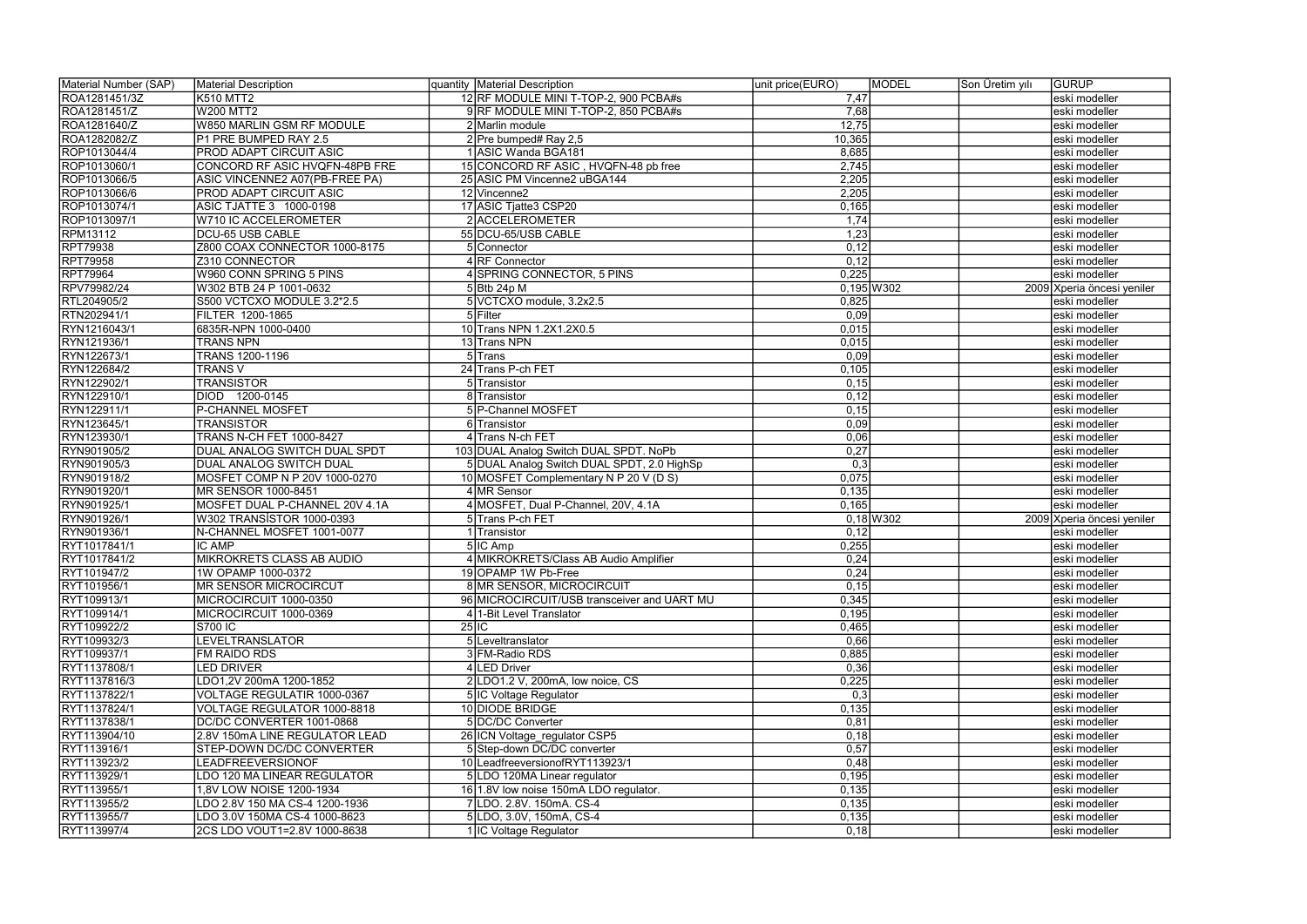| Material Number (SAP) | Material Description            | quantity Material Description               | unit price(EURO)<br><b>MODEL</b> | <b>GURUP</b><br>Son Üretim yılı |
|-----------------------|---------------------------------|---------------------------------------------|----------------------------------|---------------------------------|
| RYT118968/1           | W960 MEM MCP2 GBİT 111.0MHZ     | 1 Mem MCP 2 Gbit+1 Gbit 111.0 MHz 1.8 V 15  | 10,785                           | eski modeller                   |
| RYT123927/1           | T650 CAMERA ISP                 | 3 Camera ISP                                | 3,54                             | eski modeller                   |
| RYT326908/1           | <b>LEVEL SHIFTER</b>            | 2 Level Shifter                             | 0,135                            | eski modeller                   |
| RYT326916/1           | P990 SIGLE GATE 1001-0792       | 5 Single gate 74LVC1G32 Leadfree            | 0,135                            | eski modeller                   |
| RYT901960/1           | <b>QUAD BAND ANTENNA SWITCH</b> | 3 Quad Band Antenna Switch (GSM850/900/1800 | $\overline{1,2}$                 | eski modeller                   |
| RYT901968/1           | S500 FRONT END MODULE           | 5 Front End Module                          | 1,95                             | eski modeller                   |
| S/188650007           | W302 SMD COAX CONN.             | 5 SMD Coax connector                        | $0,165$ W302                     | 2009 Xperia öncesi yeniler      |
| S/189067660           | W302 VARISTOR                   | 5 Varistor 0402                             | $0,03$ W 302                     | 2009 Xperia öncesi yeniler      |
| S/189172304           | W302 CAPACITOR                  | 5 Capacitor 33uF                            | $0,075$ W302                     | 2009 Xperia öncesi yeniler      |
| S/189380302           | W302 EMI ESD FOLTER             | 5 EMI/ESD Filter                            | $0,255$ W302                     | 2009 Xperia öncesi yeniler      |
| S/189627221           | W302 BTB 50P F                  | $5$ Btb 50p F                               | $0,615$ W302                     | 2009 Xperia öncesi yeniler      |
| S/189725712           | <b>W302 FERRITE 0402</b>        | $5$ Ferrite 0402                            | $0,015$ W302                     | 2009 Xperia öncesi yeniler      |
| S/189753451           | W302 BATTERY CONN. 1220-1012    | 5 Battery connector                         | $0,18$ W 302                     | 2009 Xperia öncesi yeniler      |
| S/189812820           | W302 VARISTOR                   | 5 Varistor 0402                             | $0,075$ W302                     | 2009 Xperia öncesi yeniler      |
| S/252993078           | W302 SHIELD CAN LID RADIO       | 5 Shieldcan Lid Radio                       | $0,21$ W302                      | 2009 Xperia öncesi yeniler      |
| S/254022723           | W302 CAMERA RUBBER              | 5 Camera Rubber                             | $0,09$ W 302                     | 2009 Xperia öncesi yeniler      |
| S/254022984           | <b>W302 CAMERA SUPPORT</b>      | 4 Camera support assy                       | $0,255$ W302                     | 2009 Xperia öncesi yeniler      |
| S/254046885           | W302 MIC. GASGET                | 5 Mic gasket                                | $0,18$ W 302                     | 2009 Xperia öncesi yeniler      |
| S0A970240A0           | W205 ANTENNA MAIN               | 20 Antenna Main 900 MHz Assy                | 3,915 W205                       | 2009 Xperia öncesi yeniler      |
| S0R03F7B010           | W205 EAR SPEAKER                | 13 Ear Speaker                              | $0,72$ W 205                     | 2009 Xperia öncesi yeniler      |
| SA027WZ10A0           | <b>J110 BUFFER AMPLIFIER</b>    | 5 Buffer amplifier                          | 4,05                             | eski modeller                   |
| SA073028300           | J110 LINEAR REGULATOR           | 14 Linear regulator output IC               | 0,12                             | eski modeller                   |
| SD2CRS08301           | J110 SCHOTTKY DIOD              | 3 Schottky Diode                            | 0,045                            | eski modeller                   |
| SG012ST50A0           | J110 VARISTOR                   | 5 Varistor                                  | 0,045                            | eski modeller                   |
| SG0330NP110           | W205 TRANS. VOLTAGE SUPP.       | 5 Transient voltage suppressor              | $0,015$ W205                     | 2009 Xperia öncesi yeniler      |
| SG033ST50A0           | J110 ESD PROTECTION 9X3.3       | 5 ESD Protection 9X3.3                      | 0,045                            | eski modeller                   |
| SG05V0L20A0           | <b>W205 PROTECT.DIODE</b>       | 5 Protection Diode                          | $0,06$ W205                      | 2009 Xperia öncesi yeniler      |
| SG0AVL5M040           | W205 VARISTOR                   | 5 Varistor                                  | $0,015$ W205                     | 2009 Xperia öncesi yeniler      |
| SG2501010A0           | W205 IC ESD PROTECT             | 5 IC ESD Protection 25pF 100O               | $0,075$ W205                     | 2009 Xperia öncesi yeniler      |
| SLT19311A00           | <b>W205 LCD</b>                 | 24 Display                                  | 8,655 W205                       | 2009 Xperia öncesi yeniler      |
| SND10620              | K700 BATTERY CONN. 1000-0412    | 11 battery Connector                        | 0,12                             | eski modeller                   |
| SND10622              | K790 BATTERY CONN               | 7 Conn Leaf Spring Battery                  | 0,12                             | eski modeller                   |
| SND10625              | <b>W550 INTERNAL ANTEN CONN</b> | 9 Internal Antenna Connector                | 0,075                            | eski modeller                   |
| SND10630              | S700 BATTERY CONN 1200-2387     | 2 Conn Other                                | 0,15                             | eski modeller                   |
| SND90158              | K530 ANTENNA CONN.1001-1227     | 5 Antenna Pin Connector                     | 0,03                             | eski modeller                   |
| SND90161              | K850 ANTENNA CON 1200-2144      | 17 Conn Leaf Spring                         | 0,045                            | eski modeller                   |
| SR000000452           | Z320 RESISTOR, OHM              | 128 Resistor 0 Ohm                          | 0,015                            | eski modeller                   |
| SR000230251           | W205 RESISTOR 2K                | 100 Resistor 2K, 0201 #}5%                  | $0,015$ W205                     | 2009 Xperia öncesi yeniler      |
| SR010030251           | W205 RESISTOR 100K              | 100 Resistor 100K, 0201 #}5%                | $0,015$ W205                     | 2009 Xperia öncesi yeniler      |
| SS04151P250           | J110 MOSFET                     | 5 MOSFET                                    | 0,075                            | eski modeller                   |
| SVF9301379            | S700 LEAD FREE LABEL SHEET OF   | 20 Lead-free Labels (sheet of 24)           | 0,015                            | eski modeller                   |
| SVF9302621            | KRH LABEL K850                  | 150 LABEL/KRH                               | 0,045                            | eski modeller                   |
| SVF9302657            | KRH LABEL K660                  | 20 KRH Label                                | 0,03                             | eski modeller                   |
| SXA1092883            | <b>T650 SCREW</b>               | 48 Screw Torx6, length 6,6 diam 1,6 PTC     | 0,015                            | eski modeller                   |
| SXA1094884            | K700 WATER INDICATOR LABEL      | 55 Liquid Intrusion Indicator               | 0,015                            | eski modeller                   |
| SXA1095031            | K550 SCREW 4*4 FRAME COVER      | 28 Screw Other Len: 4.0 Diam: 1.4           | 0,015                            | eski modeller                   |
| SXA1095070            | W890 SCREW 1,4*3,5 JCIS         | $10$ Screw 1,4x3,5 JCIS                     | 0,015                            | eski modeller                   |
| SXA1095503            | <b>W550 SCREW M 1,7</b>         | 68 Screw Len:0, Diam:0,                     | 0,03                             | eski modeller                   |
| SXA1095648            | K600 B TO B CON FOR CAM 20 PIN  | 5 Conn SIM                                  | 0,21                             | eski modeller                   |
| SXA1095884            | W995 SCREW 1.7X4.5              | 58 Screw 1.7 X 4.5                          | $0,015$ W995                     | 2010 Xperia öncesi yeniler      |
| SXA1096165            | W810 GASKET SYSTEM              | 20 Dust Gasker I/O Connector                | 0,03                             | eski modeller                   |
| SXA1096432            | K610 SIM READER 1000-9065       | 11 SIM card reader                          | 0,21                             | eski modeller                   |
| SXA1096654            | Z610 SCREW 1,7*5,54             | 37 Screw torx Len 5.5 Diam 1.7              | 0,015                            | eski modeller                   |
| SXA1096954            | HCB-100 CLIP                    | $9$ Clip                                    | 0,645                            | eski modeller                   |
| SXA1097055/12         | K550 SYSTEM CONN                | 430 12 p System Connector                   | 0,18                             | eski modeller                   |
|                       |                                 |                                             |                                  |                                 |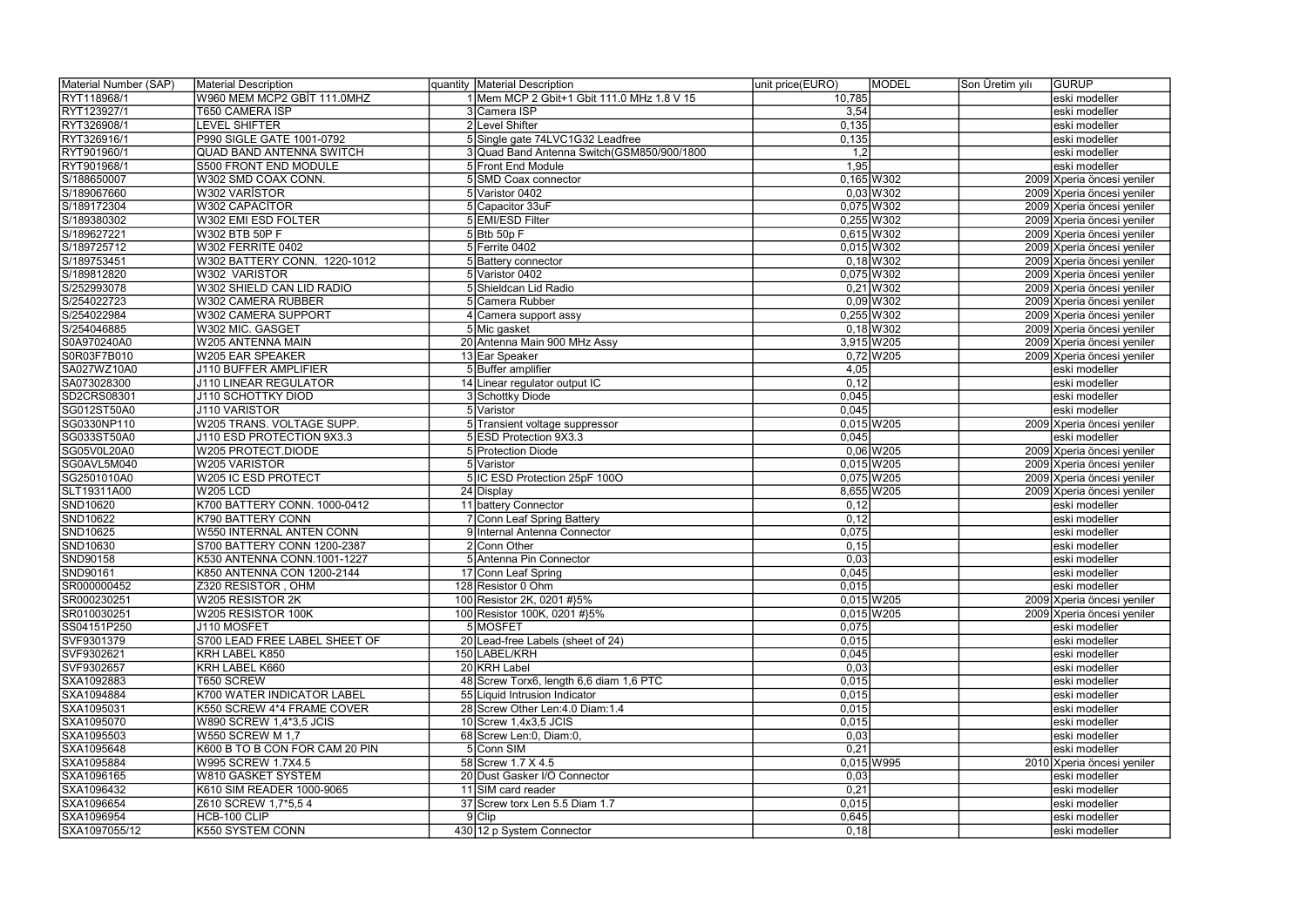| Material Number (SAP) | Material Description             | quantity   Material Description             | unit price(EURO) | <b>MODEL</b> | Son Üretim yılı | <b>GURUP</b>  |
|-----------------------|----------------------------------|---------------------------------------------|------------------|--------------|-----------------|---------------|
| SXA1097275            | <b>S500 RECEIVER GROMMET</b>     | 11 RECEIVER GROMMET                         | 0,045            |              |                 | eski modeller |
| SXA1097280            | S500 MICROPHONE GASKET           | 15 MICROPHONE GASKET                        | 0,06             |              |                 | eski modeller |
| SXA1097321/54         | S500 REAR FRAME WHITE            | 11 REAR FRAME/WHITE                         | 0,765            |              |                 | eski modeller |
| SXA1097321/55         | <b>W580 REAR FRAME WHITE</b>     | 14 REAR FRAME/White                         | 1,005            |              |                 | eski modeller |
| SXA1097321/57         | W580 REAR FRAME DK BLUE          | 13 REAR FRAME/DK. BLUE                      | 1,02             |              |                 | eski modeller |
| SXA1097327            | S500 ANTENNA COAX                | 15 ANTENNA COAX                             | 0,87             |              |                 | eski modeller |
| SXA1097340/201        | <b>S500 NAVIGATION BLACK</b>     | 15 KEYPAD/NAVIGATION/BLK                    | 1,935            |              |                 | eski modeller |
| SXA1097340/301        | S500 NAVIGATION SORBET YELLOW    | 3 KEYPAD/NAVIGATION/SORBET YELLOW           | 1,935            |              |                 | eski modeller |
| SXA1097341            | <b>S500 VOLUME KEY</b>           | 70 KEY/VOLUME                               | 0,21             |              |                 | eski modeller |
| SXA1097343            | S500 ON-OFF KEY                  | 89 KEY/POWER                                | 0,06             |              |                 | eski modeller |
| SXA1097352/201        | S500 DECOR COVER CHIN BLACK      | 14 CVR/CHIN/DECOR/BLK CLR COAT              | 0,27             |              |                 | eski modeller |
| SXA1097352/301        | S500 DECOR COVER CHIN YELLOW     | 4 CVR/CHIN/DECOR/SORBET YELLOW              | 0,255            |              |                 | eski modeller |
| SXA1097355/1          | S500 SCREW 1.6X2.7 RED TREAD     | 54 SCREW/M1.6X2.7/Red Threadlock            | 0,03             |              |                 | eski modeller |
| SXA1097355/2          | S500 SCREW 1.6X2.7 BLUE THREA    | 46 SCREW/M1.6X2.7/Blue Threadlock           | 0,03             |              |                 | eski modeller |
| SXA1097360/201        | S500 BATTERY COVER BLACK SOFT    | 113 BATTERY DOOR/BLK SOFT TCH               | 0,39             |              |                 | eski modeller |
| SXA1097360/301        | <b>S500 BATTERY COVER YELLOW</b> | 7 BATTERY DOOR/SORBET YELLOW                | 0,405            |              |                 | eski modeller |
| SXA1097461            | S500 KEYBOARD WEAR STRIP LEFT    | 42 KYPD WEAR STRIP/LEFT                     | 0,03             |              |                 | eski modeller |
| SXA1097462            | S500 KEYBOARD WEAR STPIP RIGHT   | 49 KYPD WEAR STRIP/RIGHT                    | 0,03             |              |                 | eski modeller |
| SXA1097510            | S500 GASKET LCD DUST             | 14 LCD DUST GASKET                          | 0,24             |              |                 | eski modeller |
| SXA1097559            | S500 SHIELD CAN RF               | 5 SHIELD CAN/RF                             | 0,045            |              |                 | eski modeller |
| SXA1097560            | S500 SHIELD FENCE BBAND          | 5 SHIELD/FENCE/BBAND                        | 0,12             |              |                 | eski modeller |
| SXA1097561            | S500 SHIELD LID BBAND            | 1 SHIELD/LID/BBAND                          | 0,06             |              |                 | eski modeller |
| SXA1097600            | K600 WATER INDICATOR             | 20 Water Indicator                          | 0,015            |              |                 | eski modeller |
| SXA1097700/1          | W580 COVER CHIN WHITE            | 8 CHIN COVER/SILVER-WHITE                   | 0,27             |              |                 | eski modeller |
| SXA1097700/102        | W580 COVER CHIN WHITE WALKMAN    | 3 CHIN COVER/SLVR-WHT/WALKMAN               | 0,465            |              |                 | eski modeller |
| SXA1097700/2          | W580 COVER CHIN GREY             | 29 COVER/CHIN/DECORATIVE, GREY              | 0,255            |              |                 | eski modeller |
| SXA1097700/3          | <b>W580 COVER CHIN BLACK</b>     | 2 CHIN COVER/BLK                            | 0,255            |              |                 | eski modeller |
| SXA1097700/302        | W580 COVER CHIN BLACK WALKMAN    | 4 CHIN COVER/BLK W/ORG ACCENTS/WALKMAN      | 0,45             |              |                 | eski modeller |
| SXA1097700/402        | W580 COVER CHIN PINK             | 6 COVER/CHIN/DECORATIVE (Pink)              | 0,465            |              |                 | eski modeller |
| SXA1097705/101        | W580 NAVIGATION WHITE ORANGE     | 4 KEYPD/NAVIGATN/SLVR-WHT/GENERIC           | 2,385            |              |                 | eski modeller |
| SXA1097705/201        | W580 NAVIGATION GOLD GRAY        | 20 KYPD/NAVGATON/SLVR-WHT                   | 2,385            |              |                 | eski modeller |
| SXA1097705/401        | <b>W580 NAVIGATION PINK</b>      | 15 KYPD/NAVGATON/PINK W/ORG TRIM/GENERIC    | 2,385            |              |                 | eski modeller |
| SXA1097787/201        | S500 NUMERICK KEYBOARD BLACK     | 38 NUMERIC KEYPAD/GRN KEYS - GRN MAT/LATIN  | 4,02             |              |                 | eski modeller |
| SXA1097957/54         | S500 DOOR/M2/WHITE               | 29 DOOR/M2 MEMORY/WHITE                     | 0,075            |              |                 | eski modeller |
| SXA1097957/57         | W580 DOOR/M2/DK BLUE             | 24 DOOR/M2 MEMORY/DK BLUE                   | 0,06             |              |                 | eski modeller |
| SXA1097958            | S500 TAPE BT ANTENNA KAPTON      | 10 TAPE/BT ANTENNA/KAPTON                   | 0,015            |              |                 | eski modeller |
| SXA1097984/101        | W580 NUMERICK WHITE ORANGE       | 3 NUMERIC KEYPAD/ORG KEYS - WHT MAT/LATIN   | 3,81             |              |                 | eski modeller |
| SXA1097984/201        | W580 NUMERICK GOLD GRAY          | 32 KYPD/WIDE-NUMERC/GOLD GRAY/LATIN         | 3,51             |              |                 | eski modeller |
| SXA1097984/401        | W580 NUMERICK PINK               | 16 NUMERIC KEYPAD/WHT KEYS - SLVR MAT/LATIN | 3,51             |              |                 | eski modeller |
| SXA1098023            | S500 GASKET LCD WALKMAN LOGO     | 17 LCDDUSTGASKETW/WALKMANLOGOCUTOUT         | 0,24             |              |                 | eski modeller |
| SXA1098108            | PORON PAD COAX RSE GROUND        | 5 PORON PAD/COAX RSE GROUND                 | 0,015            |              |                 | eski modeller |
| SXA1098115            | S500 GASKET ANTI EASY BOTTOM     | 42 Anti-easy press bottom gasket            | 0,015            |              |                 | eski modeller |
| SXA1098117            | S500 GASKET ANTI EASY TOP        | 48 Anti-easy press top gasket               | 0,015            |              |                 | eski modeller |
| SXA1098151            | <b>W580 ADHESIVE TAPE</b>        | 101 ADHESIVE TAPE                           | 0,015            |              |                 | eski modeller |
| SXA1098287            | <b>W580 LCD METAL FRAME</b>      | 4 LCD Metal Frame (Sharp)                   | 0,405            |              |                 | eski modeller |
| SXA2148707/8          | HBH-PV702 DECO COVER GREY        | 5 Deco Cover Grey                           | 0,135            |              |                 | eski modeller |
| SXA2148778/2          | HBH-PV710 DECO COV. BROWN        | 8 Deco Cover Metallic Brown                 | 0,54             |              |                 | eski modeller |
| SXA2148778/4          | HBH-PV710 DECO COVER LIME GREE   | 5 Deco Cover Metallic Lime Green            | 0,375            |              |                 | eski modeller |
| SXK1097388            | HBH-IV835 EAR CUSHIONS SET       | 5 Ear cushions set S/M/L                    | 0,705            |              |                 | eski modeller |
| SXK1097436            | HBH-GV435 BATTERY                | 2 HBH-GV435 Battery Repair Assembly         | 4,44             |              |                 | eski modeller |
| SXK1097453/54         | S500 FRONT FRAME WHITE           | 22 FRONT FRAME CPL/WHITE                    | 1,5              |              |                 | eski modeller |
| SXK1097453/57         | W580 FRONT FRAME CPL DK BLUE     | 13 FRONT FRAME/ DARK BLUE                   | 1,485            |              |                 | eski modeller |
| SXK1097454/22         | S500 BONZER FLEX                 | 3 Bonzer Flex                               | 11,895           |              |                 | eski modeller |
| SXK1097466/1          | S500 MAIN KEYPAD                 | 40 Main Keypad FPC                          | 3,54             |              |                 | eski modeller |
| SXK1097468/201        | S500 DECOR CAMERA COVER BLACK    | 23 Assy Decor Camera CVR Black              | 2,115            |              |                 | eski modeller |